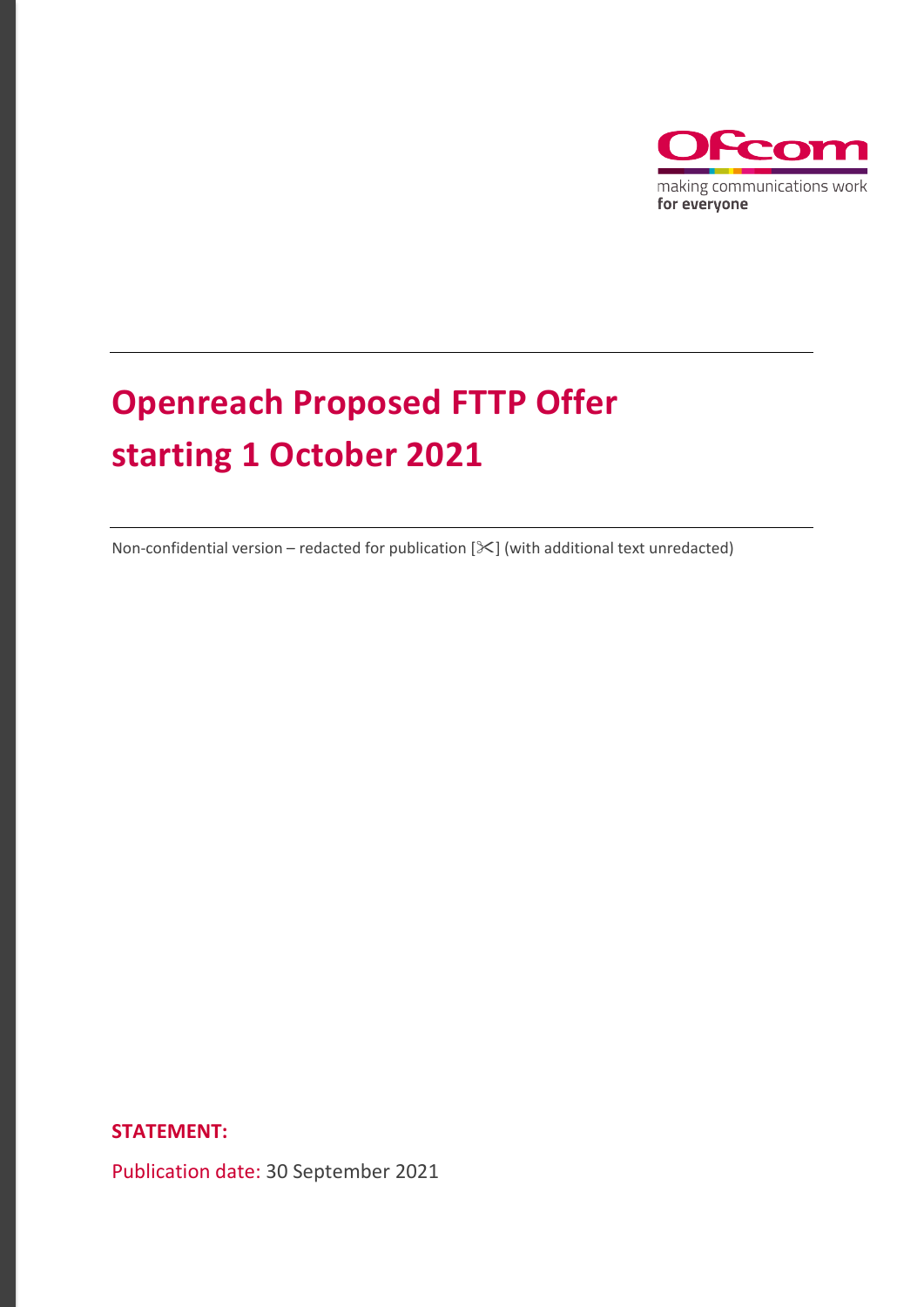# **Contents**

# **Section**

| 1. Overview                                                                                              | 1              |
|----------------------------------------------------------------------------------------------------------|----------------|
| 2. Introduction                                                                                          | $\overline{2}$ |
| 3. Our assessment                                                                                        | $\overline{4}$ |
| <b>Annex</b>                                                                                             |                |
| A1. Legal framework                                                                                      | 42             |
| A2. Rental and connection discounts if the Order Mix Targets are met                                     | 46             |
| A3. How difficult is it for ISPs to meet the Order Mix Targets?                                          | 51             |
| A4. To what extent will wholesaling altnets' FTTP footprints overlap with Openreach's FTTP<br>footprint? | 64             |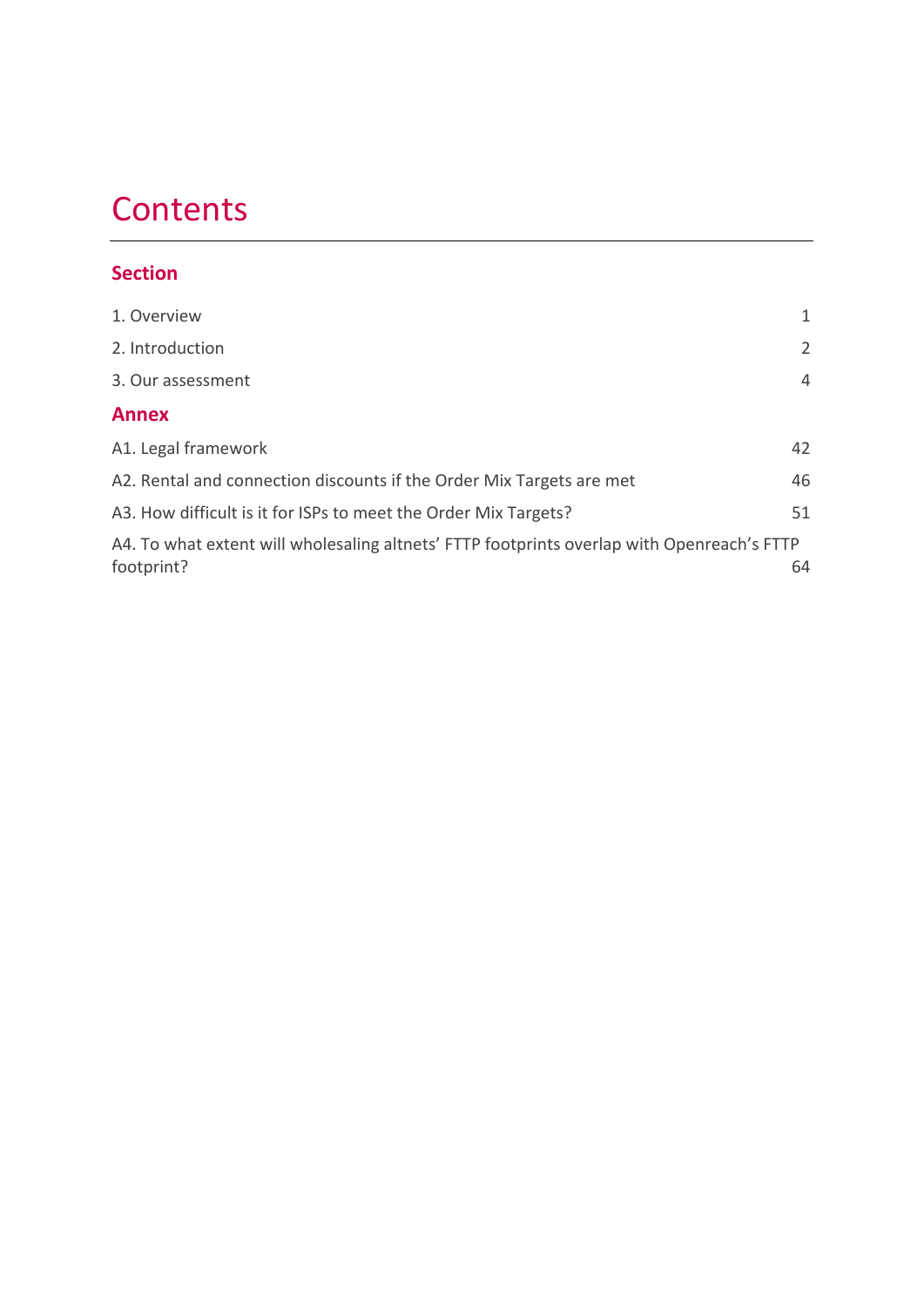# <span id="page-2-0"></span>1. Overview

In the [Wholesale Fixed Telecoms Market Review statement,](https://www.ofcom.org.uk/consultations-and-statements/category-1/2021-26-wholesale-fixed-telecoms-market-review) we set out a framework to promote investment and competition in gigabit-capable networks. In doing so we recognised the risk that Openreach could set commercial terms that undermine new network build.

To address this concern, we required Openreach to notify commercial terms where the price or other contractual conditions are conditional on the volume and/or range of services purchased. This notification process would allow industry and us to scrutinise the terms before they are introduced, and where necessary allow us to intervene to prevent such terms being introduced.

On 1 July 2021, Openreach notified new pricing arrangements for its Fibre to the Premises ('FTTP') services (the 'Equinox Offer'). The Equinox Offer will last until 30 September 2031 and be available across Openreach's FTTP footprint.

In the consultation [Openreach Proposed FTTP Offer starting 1 October 2021](https://www.ofcom.org.uk/consultations-and-statements/category-3/openreach-proposed-fttp-offer) (the 'Consultation') we assessed the Equinox Offer and set out our provisional view that we should not take any action at this time.

Having considered responses, in this statement we confirm that we are not taking any action at this time.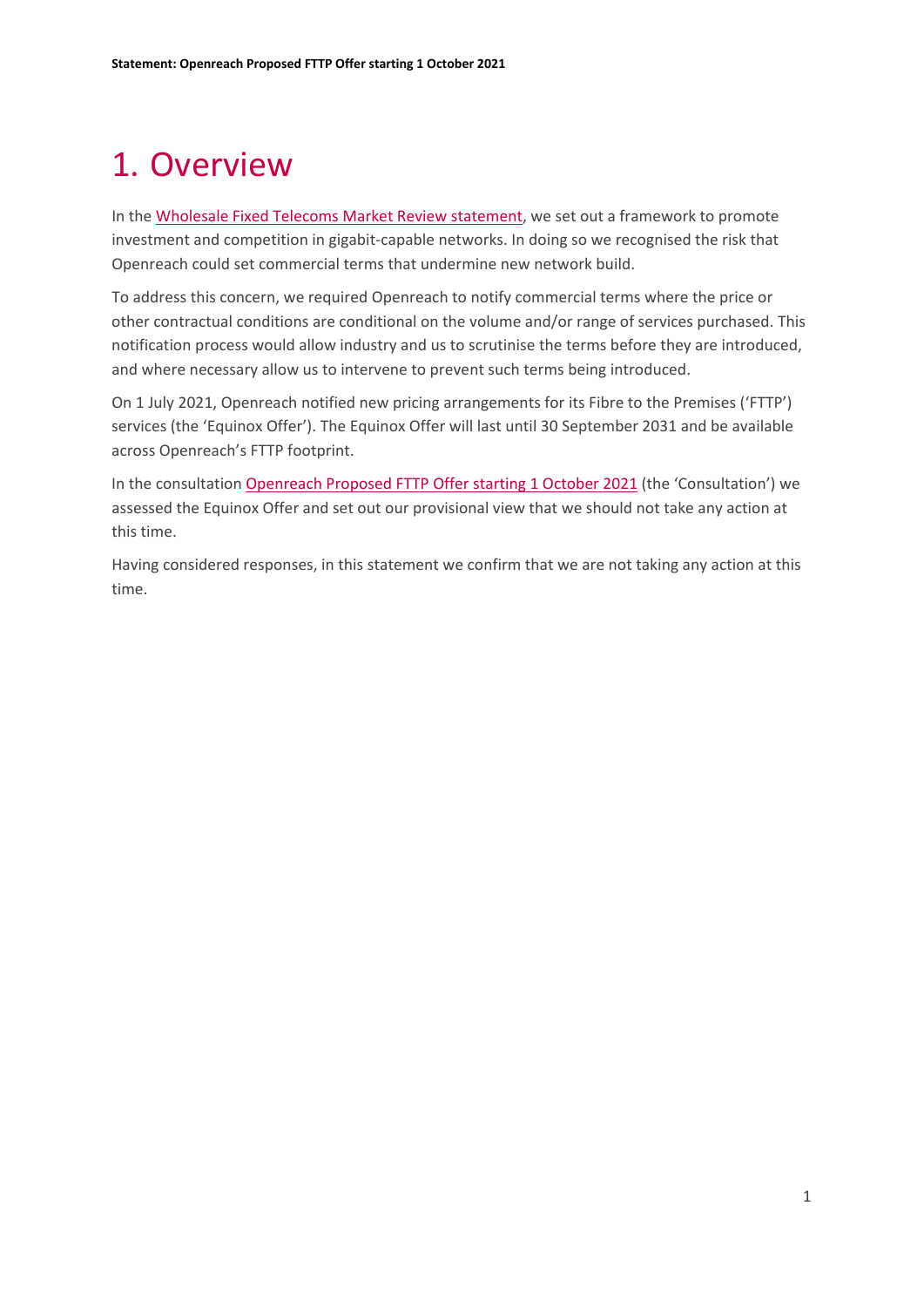# <span id="page-3-0"></span>2. Introduction

- 2.1 In the Wholesale Fixed Telecoms Market Review statement (the 'WFTMR Statement') we said that the use of certain commercial terms by Openreach may give rise to competition concerns by deterring new network build by alternative network operators ('altnets'). [1](#page-3-1) We said we would consider proposed commercial terms that may deter altnet build on a caseby-case basis, and where necessary we would intervene to prevent such terms, including using our direction making powers under SMP conditions.
- 2.2 Openreach is required to provide 90 days' notification of commercial terms where the price or other contractual conditions are conditional on the volume and/or range of services purchased.<sup>[2](#page-3-2)</sup> The relevant legal framework is summarised in Annex 1 of this statement.
- 2.3 On 1 July 2021, Openreach notified new pricing arrangements for its Fibre to the Premises ('FTTP') services that it intends to put in place from 1 October 2021, and on the same day published ACCN OR728 and an associated customer briefing which sets out the terms (the 'Equinox Offer'). [3](#page-3-3) Under the Equinox Offer, ISPs pay discounted prices for Openreach's FTTP rental and connection services if they meet certain targets for the percentage of new orders they place which are FTTP (we refer to these as the 'Order Mix Targets'). The Equinox Offer will be available for acceptance between 1 October 2021 and 30 March 2022 and ends on 30 September 2031.
- 2.4 In order to assist us in forming a provisional view on whether the Equinox Offer raises competition concerns requiring *ex ante* intervention, we published a Call For Inputs ('CFI') on 2 July 2021. The CFI invited stakeholders to raise any initial concerns with us and set out the process we intended to follow.
- 2.5 On 6 August 2021, we published a consultation, Openreach Proposed FTTP Offer starting 1 October (the 'Consultation'), setting out our assessment of the offer and provisional view that we should not take any action at this time. [4](#page-3-4) In addition to responses to the CFI, our assessment took into account material obtained from the WFTMR and further evidence gathered from stakeholders, both from meetings and through requests for information ('RFI') to help inform our initial assessment. We also explained why we consider some issues raised are out of scope of our assessment. [5](#page-3-5)
- 2.6 We received 15 responses to the Consultation. Non-confidential versions are published on our website. [6](#page-3-6) In addition, since the Consultation we have used our statutory information

<span id="page-3-1"></span><sup>1</sup> Ofcom, [WFTMR Statement,](https://www.ofcom.org.uk/consultations-and-statements/category-1/2021-26-wholesale-fixed-telecoms-market-review) 18 March 2021 [accessed: 28 September 2021]. Our competition concerns and reasoning are set out in Volume 3, Section 7.

<span id="page-3-3"></span><span id="page-3-2"></span><sup>&</sup>lt;sup>2</sup> SMP Condition 8.6. This applies in relation to certain of our defined markets, including WLA Area 2 and WLA Area 3. <sup>3</sup> [Openreach briefing](https://www.openreach.com/news/openreach-announces-special-offer-for-communications-providers-to-drive-adoption-of-full-fibre-broadband/) [accessed: 28 September 2021].

<span id="page-3-4"></span><sup>4</sup> Ofcom, [Openreach Proposed FTTP Offer starting 1 October,](https://www.openreach.com/news/openreach-announces-special-offer-for-communications-providers-to-drive-adoption-of-full-fibre-broadband/) 2021 [accessed: 28 September 2021].

<span id="page-3-6"></span><span id="page-3-5"></span><sup>&</sup>lt;sup>5</sup> Consultation, paragraphs 2.80-2.81.<br><sup>6</sup> See our <u>published responses to the Openreach proposed FTTP offer consultation</u>. Note that where respondents supplied both confidential and non-confidential versions, page/paragraph references in this document are to the confidential version.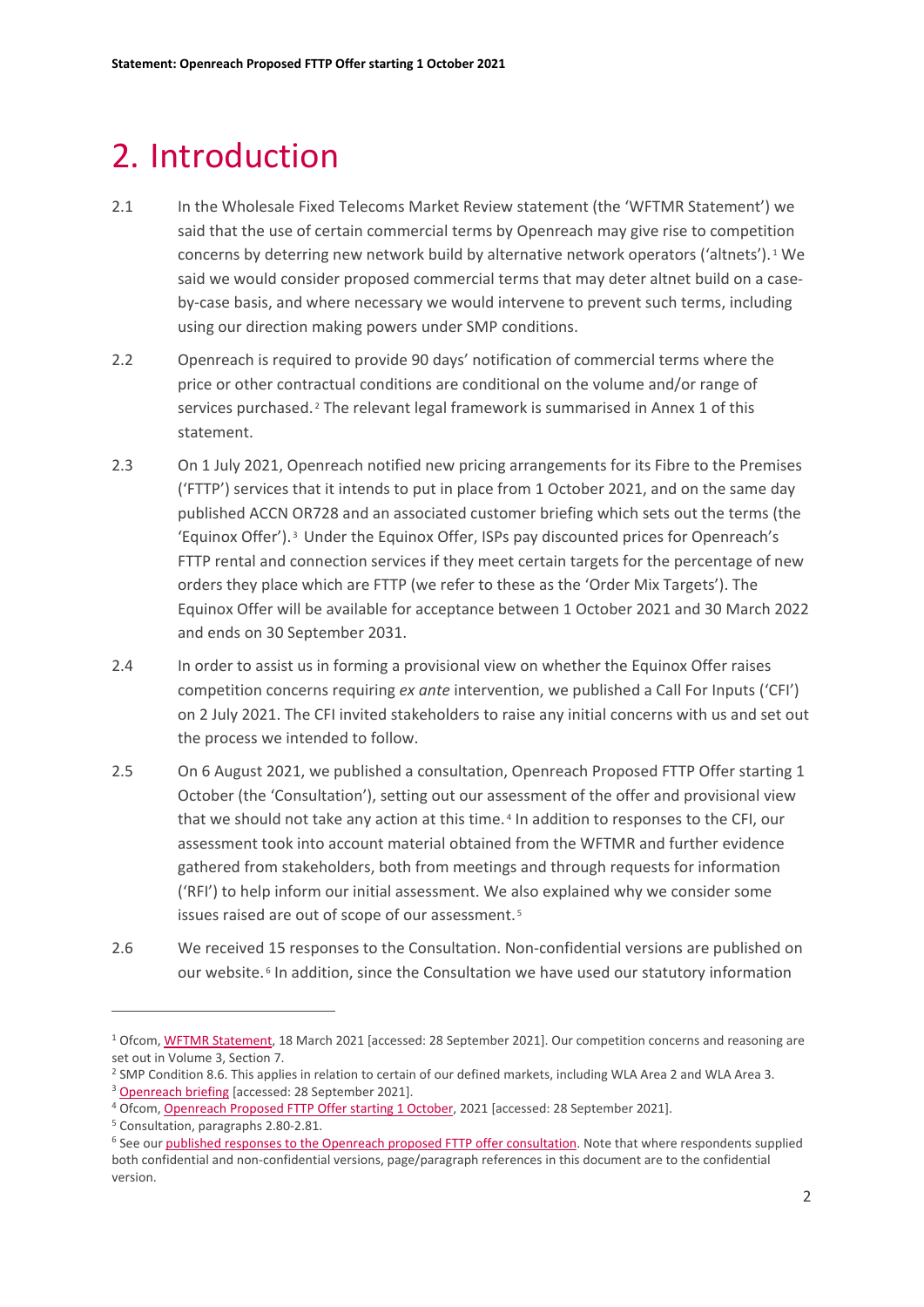gathering powers to confirm some of the material previously provided to us and obtain further evidence, including to further investigate points raised by stakeholders.

- 2.7 In the next section, we set out our updated assessment of the Equinox Offer, taking into account responses to the Consultation and further information gathered from stakeholders since publication of the Consultation.
- 2.8 We conclude that the Equinox Offer does not raise competition concerns requiring *ex ante* intervention. We are not therefore taking any further action at this time and anticipate that the Equinox Offer will come into force on 1 October as notified by Openreach.
- 2.9 The Consultation comprised our impact assessment for the purposes of section 7 of the Communications Act 2003 (the Act). We considered citizen and consumer interests, including the impacts on competition and on altnets and ISPs, and invited representations on our proposals. Ofcom is an evidence-based organisation and in making our assessment we have considered the range of evidence available to us including responses to our CFI and the Consultation.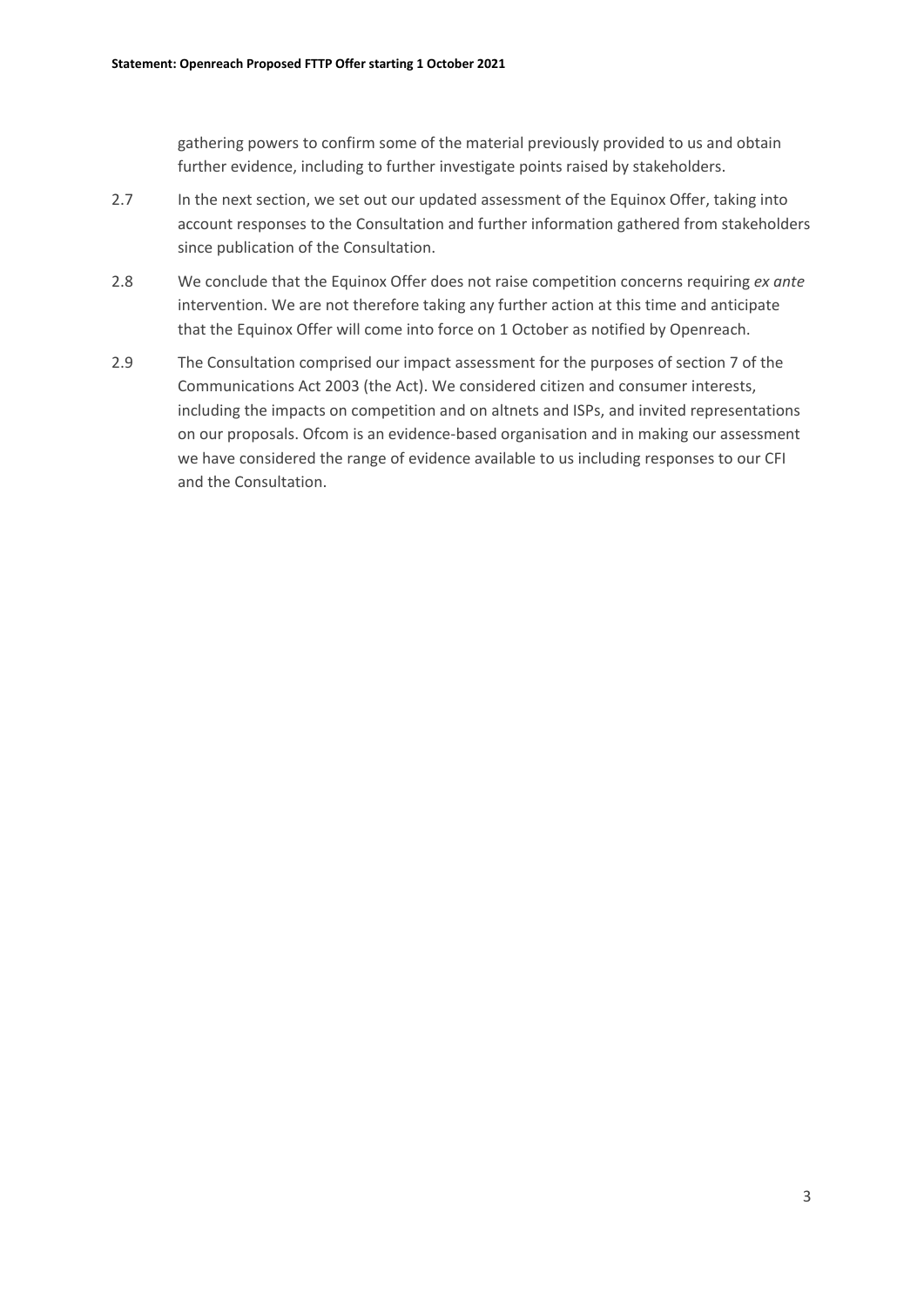# <span id="page-5-0"></span>3. Our assessment

#### 3.1 Our assessment is structured as follows:

- a) Summary of the Equinox Offer;
- b) Ofcom's policy objectives;
- c) Overview of stakeholder responses;
- d) Our consideration of the concerns raised by stakeholders, namely (i) whether low Openreach FTTP prices act as a barrier to altnet entry and expansion; (ii) whether conditionality acts as a barrier to altnet entry and expansion; (iii) whether targeted discounts deter altnet build; (iv) compatibility of the Order Mix Targets with the prohibition on geographic targeted pricing; (v) competitive impacts on ISPs; (vi) whether the Order Mix Targets may leave vulnerable consumers exposed; and (vii) various issues that are not directly related to the Equinox Offer;
- e) Our consideration of the concerns raised by stakeholders about the process we have followed in this case; and
- f) Ofcom's conclusions.

# **Summary of the Equinox Offer**

- 3.2 We summarise the Equinox Offer below. This summary reflects the main aspects and requirements of the offer but omits points of detail.
- 3.3 In essence, the Equinox Offer gives ISPs cheaper prices for Openreach FTTP products, so long as they largely stop making new sales of legacy broadband products where Openreach FTTP is available, and switch to selling mainly FTTP products instead.<sup>[7](#page-5-1)</sup>
- 3.4 As noted above, ISPs pay discounted prices for Openreach's FTTP rental and connection services if they meet the Order Mix Targets for the percentage of new sales orders they place which are FTTP. [8](#page-5-2) Only new orders placed with Openreach count towards the targets – these typically occur when an ISP signs up a new customer or when an existing customer moves to a different product. Ongoing provision to existing customers does not count. The targets are evaluated on a quarterly basis and across all premises where Openreach FTTP is available to order at the start of that quarter. [9](#page-5-3)
- 3.5 To qualify for rental discounts ISPs must achieve at least 80% of new sales orders on FTTP after the first year. The discounted prices apply to all the ISP's Openreach FTTP lines in the

<span id="page-5-2"></span><span id="page-5-1"></span> $<sup>7</sup>$  Legacy broadband refers to both Fibre to the Cabinet ('FTTC') and products that solely use a copper connection.</sup> <sup>8</sup> The percentage is calculated as follows. The denominator is the total volume of an ISP's new provision and transfer orders in that quarter that are placed with Openreach at premises where FTTP is available (i.e. both legacy and FTTP

orders). The numerator is the volume of an ISP's new provision and transfer orders in that quarter that are placed on Openreach FTTP. Orders to modify speed on the same technology (e.g. a regrade from FTTC 40/10 to FTTC 80/20) and bulk moves between ISPs are not included in this calculation.

<span id="page-5-3"></span> $9$  The contract allows for some 'catching up' between quarters.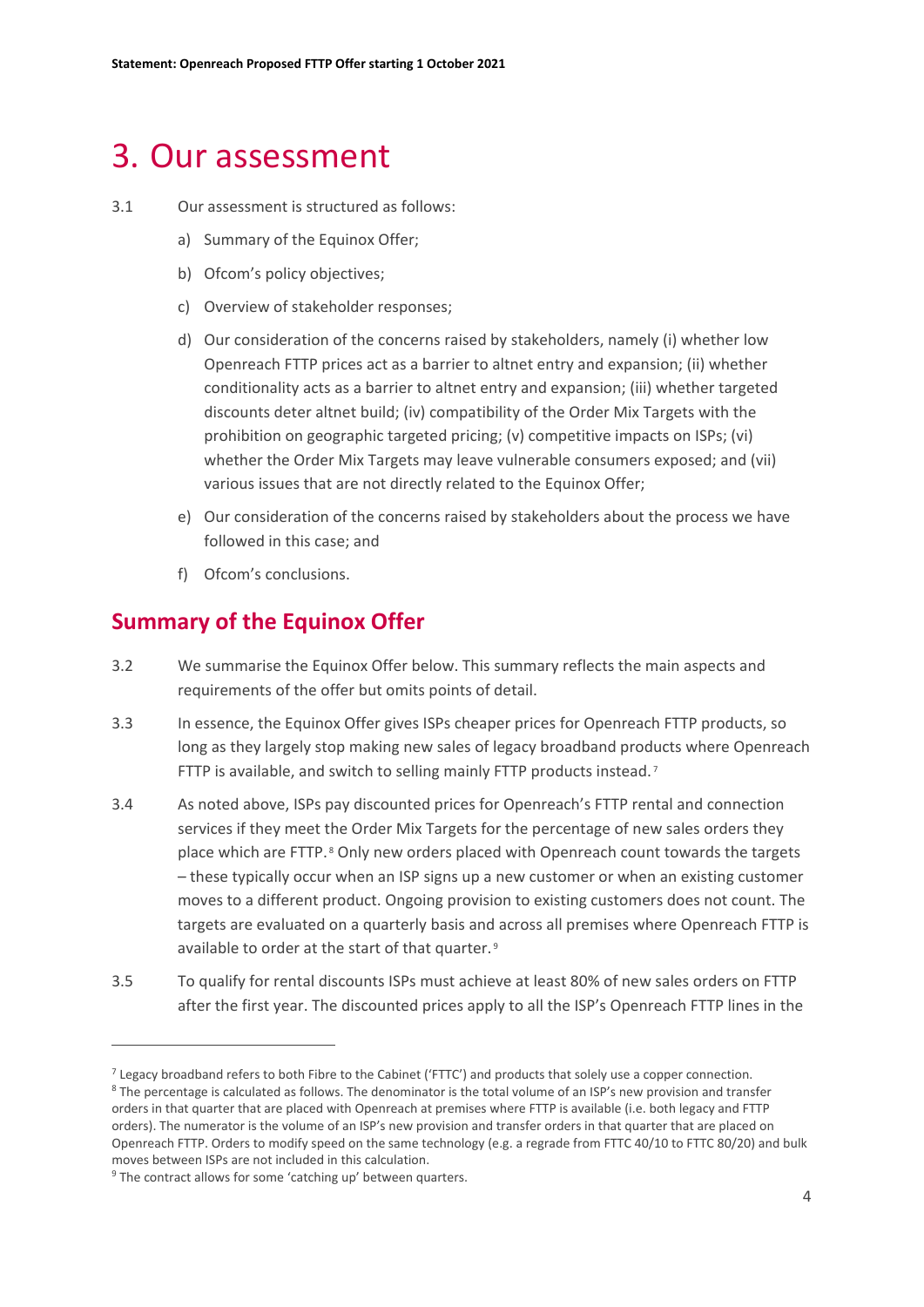UK.<sup>[10](#page-6-0)</sup> The level of the discount varies by product bandwidth although there is no discount on the 40/10 product. There is a further discount for new-to-network customers taking the 550/75 product (i.e. those joining Openreach from another network).<sup>[11](#page-6-1)</sup>

- 3.6 To qualify for the full connection discounts ISPs must achieve at least 90% of new sales orders on FTTP after the first year. Between 90% and 80%, the level of the connection discount reduces at a constant rate from maximum discount to zero discount.
- 3.7 Discounts on connection charges only apply to residential premises in Area 2. [12](#page-6-2) The discounted connection charge is £25 for new-to-network connections and £50 for other connections. In order to receive the full connection discount after 31 March 2022, ISPs must also provide accurate forecasts (within a certain margin of error) of the number of Openreach FTTP orders they expect to place.
- 3.8 The offer also includes an ARPU share mechanism if the ISP's average rental amount per Openreach FTTP consumer exceeds a threshold. ISPs are only eligible for this if they meet the target for 80% of new sales orders to be on FTTP.
- 3.9 In the first year of the Equinox Offer, there is an 'on-boarding' period in which lower targets apply. [13](#page-6-3) In the first six months (known as the 'ramp-up period'), if an ISP fails to meet the target, it could still receive some discounts by meeting a target calculated by reference to only some of its orders. [14](#page-6-4)
- 3.10 The Equinox Offer also includes free bandwidth upgrades and discounts on GEA Cablelink (which ISPs require to offer Openreach FTTP).
- 3.11 The scheme is intended to start on 1 October 2021 and ends on 30 September 2031. There is an option to exit after five years or if Openreach increases its prices in year 6.<sup>[15](#page-6-5)</sup> ISPs have six months to sign up to the Equinox Offer.
- 3.12 We expect that the main ISPs will sign up to the Equinox Offer.<sup>[16](#page-6-6)</sup>
- 3.13 Some of the main ISPs purchase access from Openreach that they wholesale to smaller downstream ISPs, who in turn resell services to their retail customers (ISP Resellers). When

<span id="page-6-0"></span><sup>&</sup>lt;sup>10</sup> The Equinox Offer supersedes pre-existing FTTP discounts and offers for those ISPs that sign up and all FTTP customers on previous deals will essentially move to Equinox pricing.

<span id="page-6-1"></span><sup>&</sup>lt;sup>11</sup> For 12 months, the price of 550/75 is set at Openreach's 160/30 price. This discount is available for orders placed until 30 September 2026 provided the ISP is meeting the 80% FTTP share target.

<span id="page-6-2"></span> $12$  Area 2 represents areas (postcode sectors) in which there is, or there is likely to be potential for, material and sustainable competition to BT in the commercial deployment of competing networks.

<span id="page-6-3"></span><sup>&</sup>lt;sup>13</sup> In the first six months (i.e. until the end of March 2022), full rental and connection discounts apply if the ISP achieves at least 75% of new orders on FTTP. In the second six months (i.e. until the end of September 2022), full rental and connection discounts apply if the ISP achieves at least 80%. There are also additional mechanisms during the first year to allow ISPs to 'catch up' if they fail to meet the target for a particular quarter.

<span id="page-6-4"></span><sup>&</sup>lt;sup>14</sup> The target only applies in locations where the ISP has GEA Cablelinks enabled for FTTP. The target can also be applied to individual sub-brands and resellers.

<span id="page-6-5"></span><sup>15</sup> For the first five years, all prices are indexed in some way. In year 6 (1 October 2026 – 30 September 2027), the rental price, ARPU share threshold, and connection charges may increase following a review by Openreach, with the increase capped at £1.50/month for rental charges and ARPU share, and capped at £20 for connection charges. Indexation continues thereafter.

<span id="page-6-6"></span><sup>&</sup>lt;sup>16</sup> Vodafone submitted that in practice ISPs need to sign up given the scale of the discounts under the Equinox Offer. Vodafone CFI response, paragraph 7 (second one).  $[\times]$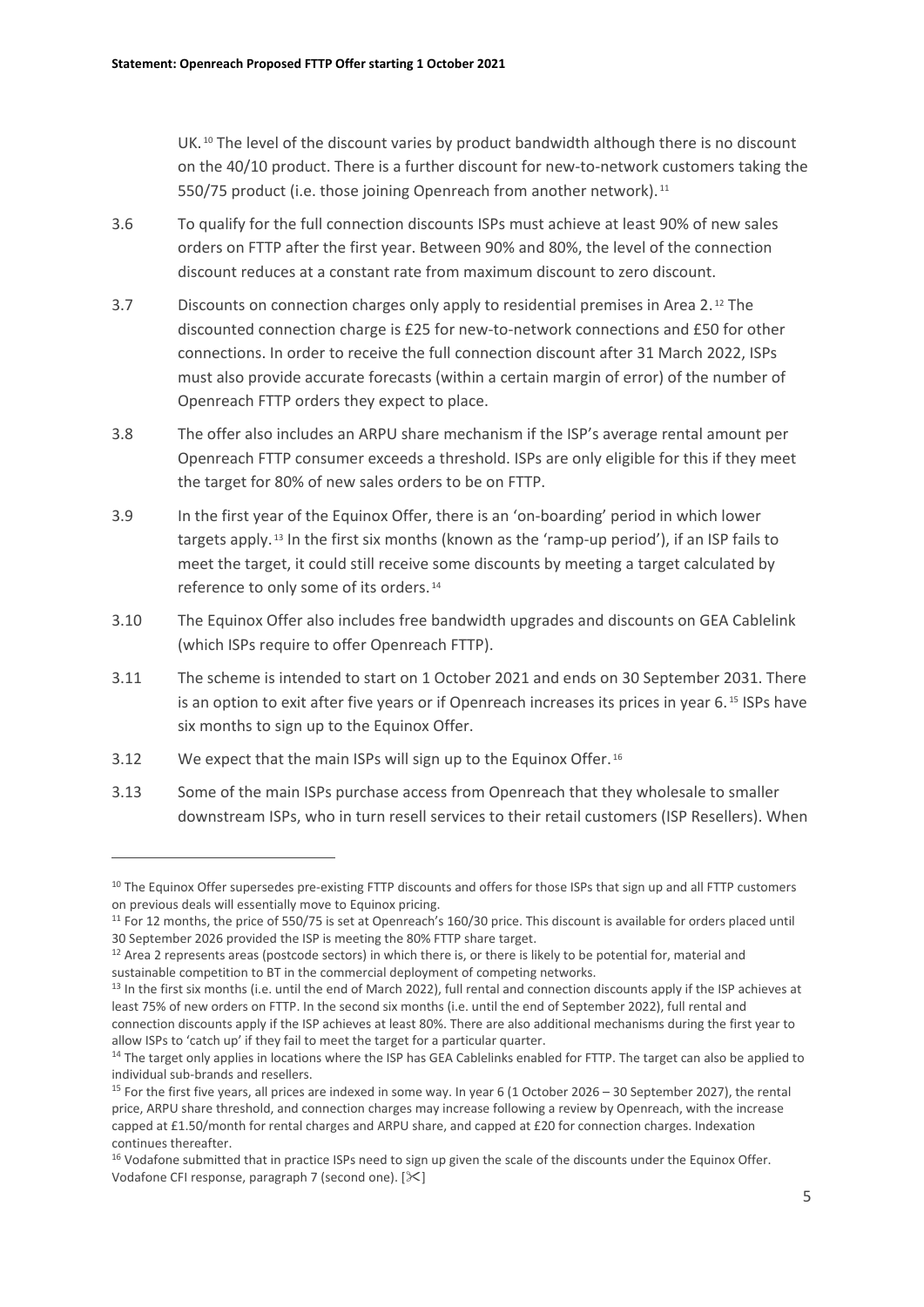an upstream ISP signs up to the Equinox Offer, the Order Mix Targets will apply across orders from both its own retail customer base (including any sub-brands) and from its ISP Resellers.

- 3.14 In the WFTMR Statement, we set out how regulation would transition from copper to full fibre services in exchange areas where fibre is built using a staged approach. The first stage allows Openreach to stop selling new legacy services ('stop sell') and applies when Openreach makes ultrafast services available at 75% of premises in the exchange area, and provides at least 12 months' notice prior to implementation. The second stage entails removing charge controls from legacy services, and applying them to the FTTP services, potentially 24 months after the first stage. [17](#page-7-0)
- 3.15 The Equinox Offer is a commercial mechanism to bring forward the stop sell date. Essentially, Openreach is offering lower FTTP prices if its customers agree to (largely) stop selling legacy services sooner than would be allowed by regulation.<sup>[18](#page-7-1)</sup> However, absent the Equinox Offer, Openreach would still be able to take advantage of the regulated copper retirement process.

# **Ofcom's policy objectives**

- 3.16 Our Strategic Review of Digital Communications in 2016 set out our intention to regulate to encourage large-scale deployment of new full-fibre networks both to homes and businesses, drive widespread availability of competing ultrafast broadband services and support the roll out of 5G networks.
- 3.17 In our WFTMR Statement, we stated that we considered the best way to achieve this and deliver these outcomes for consumers is through competition in gigabit-capable networks in as many areas of the UK as possible. Therefore, we wanted to promote investment in such networks by BT and other companies in order to promote network-based competition. We wanted to encourage BT's competitors to build their own networks, rather than relying on network access from Openreach. In areas of the UK where there is unlikely to be material and sustainable competition to BT in the commercial deployment of competing networks, we wanted to promote investment by Openreach and ensure appropriate access to competitors in the interests of consumers. We considered that overall the resulting network competition should benefit consumers in the long term. Having identified that BT has significant market power ('SMP') in various markets, including WLA Area 2 and WLA Area 3, we imposed various ex ante remedies to achieve our objectives.
- 3.18 As set out in Volume 3 Section 7 of the WFTMR Statement, one concern is that Openreach may use commercial terms that undermine new network build which are unlikely to be in the interests of consumers in the long term. We also explained that terms which could induce loyalty are a particular concern because this could deter ISPs from switching

<span id="page-7-0"></span><sup>&</sup>lt;sup>17</sup> Our decisions in relation to copper retirement are set out in the WFTMR Statement, Volume 3, Section 2.

<span id="page-7-1"></span><sup>&</sup>lt;sup>18</sup> However, the stop sell under the Equinox Offer is not absolute, as the full discounted prices are available if at least 90% of an ISP's new sales orders are FTTP.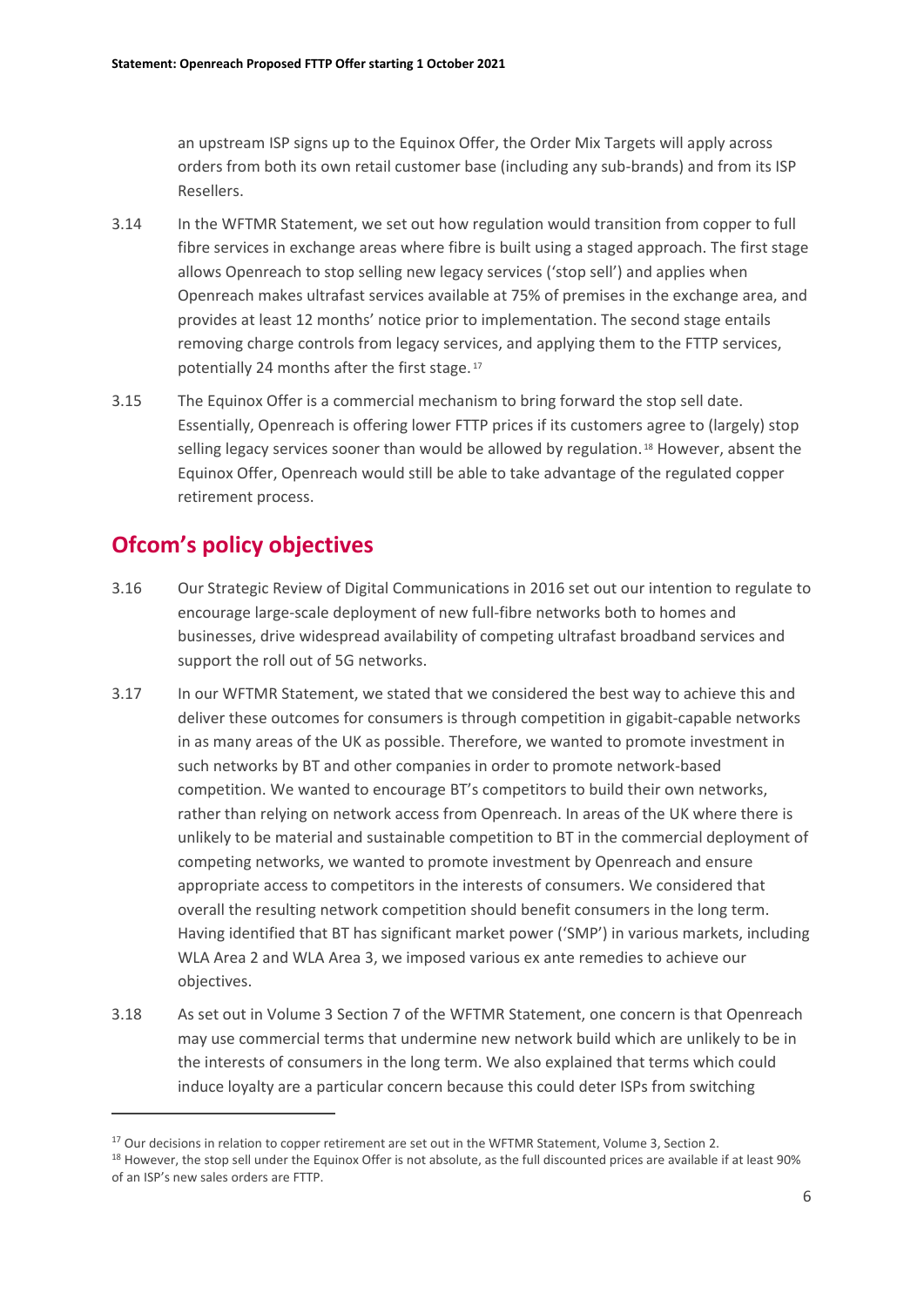demand to new alternative networks, and therefore deprive these network operators of demand. Ultimately this could undermine alternative operators' FTTP investment plans.

- 3.19 Openreach is the only operator with a national network footprint. In order to serve the national market, ISPs must purchase at least some wholesale services from Openreach (i.e. in areas where there is no alternative network). Openreach could design commercial terms which mean ISPs face a significantly higher average charge for services purchased from Openreach if they do not purchase all their services from Openreach. This would undermine the business case for sub-national competitive entry.
- 3.20 As we explain in the WFTMR Statement [19](#page-8-0), alternative operators building new networks face considerable challenges in becoming established and overcoming Openreach's incumbency advantages. For example, Openreach benefits from economies of scale (meaning it has lower unit costs than an entrant); in relation to FTTP, a key advantage comes from Openreach having high existing customer volumes; and it has established relationships with ISPs and some level of system/process integration.
- 3.21 In the light of these objectives, Ofcom established the 90 days' notification requirement for commercial terms where the price or other contractual conditions are conditional on the volume and/or range of services purchased.
- 3.22 It could be argued that the discounts in the Equinox Offer are conditional on the range of services purchased, in that ISPs are required to purchase a minimum percentage of FTTP for new orders in order to be eligible.

## **Overview of stakeholder responses**

- 3.23 We received 15 responses to the Consultation including from Openreach, several ISPs, several altnets and one individual. In summary:
	- a) Openreach agreed with Ofcom's provisional conclusions.
	- b) Sky and Vodafone agreed with Ofcom's provisional conclusions. TalkTalk was broadly supportive of the Equinox Offer but had some concerns about its impact on downstream competition between ISPs.
	- c) Altnets were concerned about the impact of the Equinox Offer on competition and disagreed with key aspects of Ofcom's position in the Consultation.
- 3.24 This is similar to the pattern of responses we received to our CFI.<sup>[20](#page-8-1)</sup>
- 3.25 Openreach submitted that the purpose of the 90-day notification period should be to assess whether prices or terms that are conditional on the volume and/or range of services purchased could deter entry and/or expansion by altnets. Openreach submitted that other issues fall outside of this exercise. [21](#page-8-2)

<span id="page-8-1"></span><span id="page-8-0"></span><sup>&</sup>lt;sup>19</sup> WFTMR Statement, Volume 3, paragraphs 7.45-7.46.<br><sup>20</sup> Consultation, paragraphs 2.13, 2.23-2.25.

<span id="page-8-2"></span><sup>&</sup>lt;sup>21</sup> Openreach Consultation response, paragraphs 2.1-2.6.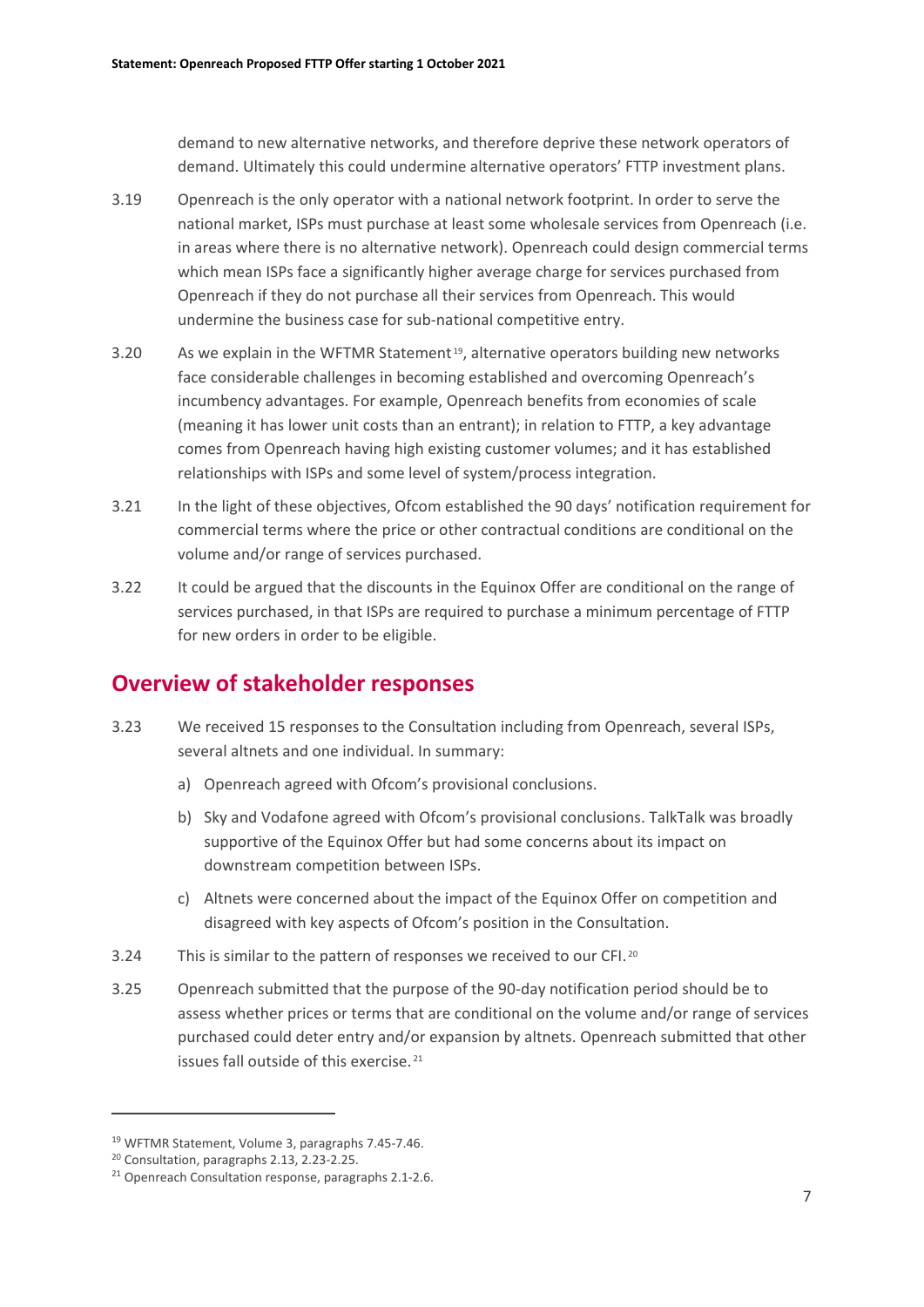- 3.26 Openreach and ISPs submitted that the Equinox Offer will benefit consumers:
	- a) Openreach submitted that the Order Mix Targets incentivise ISPs to use FTTP which supports investment in FTTP networks and ultimately benefits UK consumers.<sup>[22](#page-9-0)</sup>
	- b) Sky, TalkTalk and Vodafone submitted that lower FTTP prices will benefit consumers and encourage take-up of FTTP.<sup>[23](#page-9-1)</sup> Vodafone submitted that the ten-year duration of the Equinox Offer allows ISPs to provide price certainty to consumers.<sup>[24](#page-9-2)</sup>
- 3.27 The Joint Consultation Response estimated that altnet deployment in areas where Openreach has not yet deployed FTTP could generate substantial economic benefits since consumers get access to FTTP sooner.<sup>[25](#page-9-3), [26](#page-9-4)</sup> CityFibre, the Joint Consultation Response, KCOM, VMO2, Vodafone and  $[\&]$  [a confidential respondent] referred to the benefits of competition between FTTP networks. [27](#page-9-5) The Joint Consultation Response submitted that the Equinox Offer could significantly reduce these benefits. [28](#page-9-6) CityFibre, the Joint Consultation Response, the Common Wholesale Platform ('CWP'), Dolomite Solutions, Fern Trading, Gigaclear, KCOM, VMO2 and  $[\frac{1}{2}]$  [a confidential respondent] submitted that the Equinox Offer will harm altnet build. [29](#page-9-7) [30](#page-9-8)
- 3.28 The Joint Consultation Response, Fern Trading, Gigaclear and [ $\geq$ ] submitted that reductions in altnets' build also reduces their ability to compete for publicly funded FTTP build programmes in adjacent areas. [31](#page-9-9)
- 3.29 CityFibre, the Joint Consultation Response, Fern Trading, Simwood and [ $\mathcal{X}$ ] [a confidential respondent] submitted that the Equinox Offer in its current form is not necessary to

<span id="page-9-5"></span><sup>27</sup> CityFibre, the Joint Consultation Response and VMO2 also submitted that the WFTMR Statement recognised the long term benefits of network competition for consumers (e.g. at Volume 3, paragraph 7.103 and Volume 4, paragraph 1.96). CityFibre Consultation response, paragraphs 3.1, 3.4, 4.2. Joint Consultation Response, paragraphs 80, 85, 87, 88; Annex 3, paragraphs 20-25. KCOM Consultation response, paragraphs 3.3-3.4, 4.6, 6.5. VMO2 Consultation response, paragraphs 4, 9, 35. Vodafone Consultation response, paragraph 2. [ $\leq$ ] [A confidential respondent] Consultation response, page 7.

<span id="page-9-0"></span><sup>&</sup>lt;sup>22</sup> Openreach Consultation response, paragraph 1.6.

<span id="page-9-1"></span><sup>&</sup>lt;sup>23</sup> Sky Consultation response, page 1. TalkTalk Consultation response, paragraph 1.2. Vodafone Consultation response, paragraph 5.

<span id="page-9-2"></span><sup>24</sup> Vodafone Consultation response, paragraphs 3, 5-6, 12-13.

<span id="page-9-3"></span><sup>&</sup>lt;sup>25</sup> Joint Consultation Response, paragraphs 16, 61-74; Annex 3, paragraphs 2, 8-42.

<span id="page-9-4"></span><sup>&</sup>lt;sup>26</sup> We received a combined response from Airband, Axione, County Broadband, Community Fibre, Digital Infrastructure, Fibrus, FullFibre, Glide, Hyperoptic, INCA, Lightning, Persimmon, Spring Fibre, Truespeed, Wight Fibre, Wildanet and Zzoomm (the 'Joint Consultation Response').

<span id="page-9-6"></span><sup>&</sup>lt;sup>28</sup> Modelling in the Joint Consultation Response assumed that the Equinox Offer reduces altnets' rate of fibre deployment by 10% or 50% and delays Openreach's deployment by four or eight months. Joint Consultation Response, paragraphs 17- 18, 43, 66, 75-84, 184; Annex 3, paragraphs 3-6, 39, 42-55.

<span id="page-9-8"></span><span id="page-9-7"></span><sup>&</sup>lt;sup>29</sup> [ $\geq$ ]. CityFibre Consultation response, paragraphs 2.15, 3.2-3.3; [ $\geq$ ]. Joint Consultation Response, paragraphs 11, 14. CWP Consultation response, page 3. Dolomite Solutions Consultation response. Fern Trading Consultation response, paragraph 2. Gigaclear Consultation response, pages 1, 6. KCOM Consultation response, paragraphs 1.4, 4.2-4.3. VMO2 Consultation response, paragraphs 4-5, 8, 35. [ $\ge$ ] [A confidential respondent] Consultation response, pages 2, 5-6. 30 The Joint Consultation Response and KCOM referred to a Barclays' analyst's view that the Equinox Offer represents a "land grab" by Openreach that will make altnets' business cases harder. *BT Group PLC – Announcement of FTTP pricing, attempting "land grab"*, Barclays, 1 July 2021. Joint Consultation Response, paragraph 227. KCOM Consultation response, paragraph 4.2.

<span id="page-9-9"></span><sup>&</sup>lt;sup>31</sup> The Joint Consultation Response, paragraphs 44-47. Fern Trading Consultation response, paragraphs 2, 42-44. Gigaclear Consultation response, pages 2, 7;  $[\mathcal{K}]$ .  $[\mathcal{K}]$ .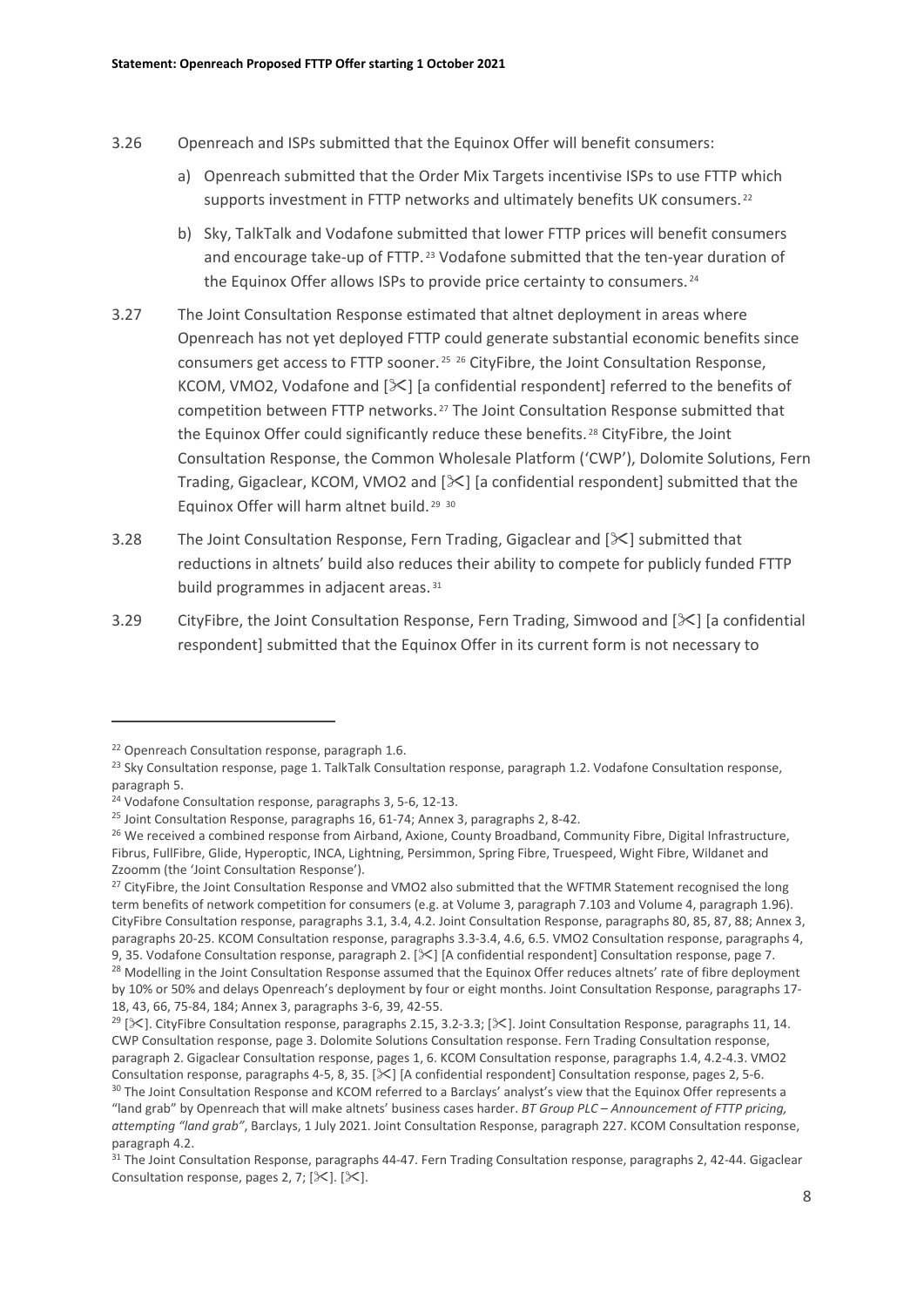achieve various benefits (such as lower prices, realising Openreach's FTTP deployment plans or supporting the switch-off of Openreach's legacy copper network). [32](#page-10-0)

- 3.30 In the Consultation, we grouped stakeholder concerns about the Equinox Offer into several broad categories:
	- a) Low Openreach FTTP prices act as a barrier to altnet entry and expansion;
	- b) Conditionality acts as a barrier to altnet entry and expansion;
	- c) Targeted discounts deter altnet build;
	- d) Compatibility of the Order Mix Targets with the prohibition on geographic targeted pricing;
	- e) Competitive impacts on ISPs;
	- f) The Order Mix Targets may leave vulnerable consumers exposed; and
	- g) Other issues that are not directly related to the Equinox Offer.
- 3.31 We consider that these broad categories remain relevant for this statement and consider each of these below. We have assessed some of them in detail but consider that others lie outside of the scope of the competition concerns which led us to put in place the 90 days' notification requirement. We also respond below to stakeholder comments about the process we have followed in this case.

# **Low Openreach FTTP prices act as a barrier to altnet entry and expansion**

### **Consultation position**

- 3.32 In response to the CFI, some stakeholders submitted that the magnitude of the discounts available under the Equinox Offer will encourage take-up of Openreach FTTP and act as a barrier to entry for altnets.<sup>[33](#page-10-1)</sup>
- 3.33 In the Consultation, we did not consider that the level of prices proposed in the Equinox Offer warranted further assessment as part of this 90 days' notification process. [34](#page-10-2)

### **Stakeholder responses to the Consultation**

3.34 Openreach submitted that the 90 day notification process was not intended to address general concerns about low prices. [35](#page-10-3)

<span id="page-10-0"></span><sup>&</sup>lt;sup>32</sup> CityFibre Consultation response 4.3(iii). Joint Consultation Response, paragraphs 185-186, 197-198, 230-231, 234, 237. Fern Trading Consultation response, paragraphs 32-34. Simwood Consultation response, page 6. [ $\leq$ ] [A confidential respondent] Consultation response, pages 7-8, 10.

<span id="page-10-1"></span><sup>33</sup> Consultation, paragraphs 2.28-2.29.

<span id="page-10-3"></span><span id="page-10-2"></span><sup>&</sup>lt;sup>34</sup> Consultation, paragraph 2.30.

<sup>&</sup>lt;sup>35</sup> Openreach Consultation response, paragraph 5.1.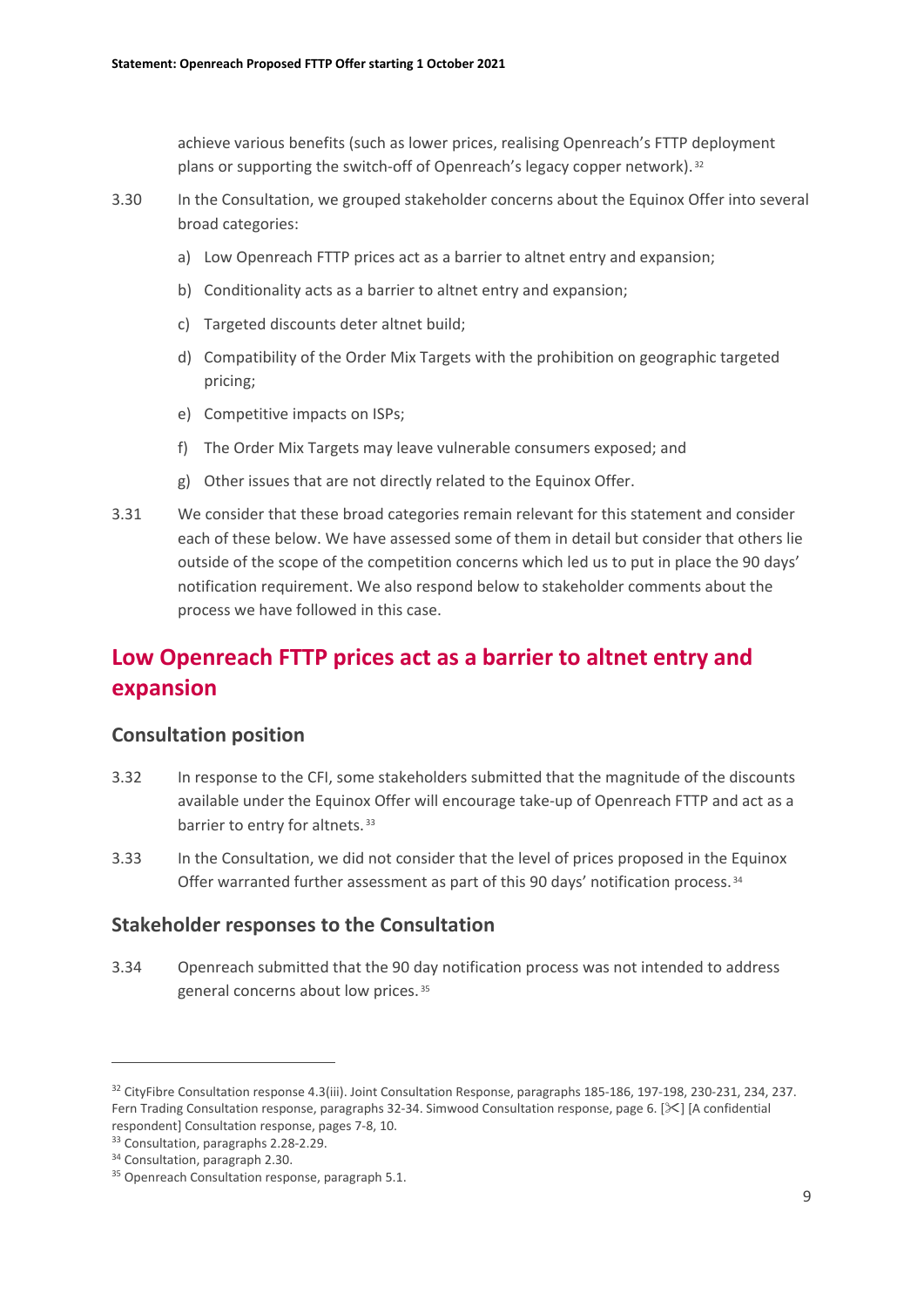- 3.35 Openreach, Sky, TalkTalk and Vodafone did not consider that Openreach's Equinox Offer prices were unduly low. [36](#page-11-0) [37](#page-11-1)
	- a) Openreach and Sky submitted that the 40/10 anchor price is sufficient to support efficient altnet entry and that, under the Equinox Offer, FTTP prices do not fall below this level. [38](#page-11-2)
	- b) TalkTalk submitted that the average price under the Equinox Offer exceeds: (i) Ofcom's estimate of an altnet's FTTP costs in the WFTMR Statement; and (ii) Openreach's average cost. [39](#page-11-3)
	- c) Vodafone  $[\&]$ .  $40$
- 3.36 Gigaclear submitted that, as a result of overbuild by Openreach FTTP, altnets in Area 3 would directly compete against Openreach FTTP. [41](#page-11-5)
- 3.37 The Joint Consultation Response, CWP, Fern Trading, Gigaclear and Simwood submitted that the Equinox Offer (including the ARPU-related discounts) is likely to place downward pressure on wholesale and retail FTTP prices. This will weaken the business case for altnet investment, especially in areas with higher deployment costs (which are typically in Area 3). [42](#page-11-6) The Joint Consultation Response, CWP and Fern Trading characterised these discounts as having a strong "loyalty inducing effect". [43](#page-11-7)
- 3.38 Some altnets disagreed with Ofcom's assessment of FTTP prices in the Consultation:
	- a) Fern Trading submitted that the Consultation failed to consider whether prices closer to the 40/10 charge control allow sufficient headroom in Area 3, where build costs are much higher.  $44$  Gigaclear  $[\mathcal{K}]$ .  $45$

<span id="page-11-0"></span><sup>&</sup>lt;sup>36</sup> TalkTalk and Vodafone both suggested that prices could be even lower. TalkTalk Consultation response, paragraph 1.3. Vodafone Consultation response, paragraph 8.

<span id="page-11-1"></span> $37$  [ $\mathcal{K}$ ] TalkTalk Consultation response, paragraphs 2.6-2.9. [ $\mathcal{K}$ ].

<span id="page-11-3"></span><span id="page-11-2"></span><sup>&</sup>lt;sup>38</sup> Openreach Consultation response, paragraph 5.1. Sky Consultation response, page 1.<br><sup>39</sup> TalkTalk referred to cost estimates in WFTMR Statement, Volume 4, paragraph 1.37. TalkTalk Consultation response, paragraphs 1.2, 2.2-2.5. Frontier Economics for TalkTalk estimated Openreach's average cost of serving FTTP customers is £9.49/month (or £12.60/month in a higher cost scenario). TalkTalk CFI response, paragraphs, 1.4 and 2.9-2.13. <sup>40</sup> Vodafone Consultation response, paragraph 7.

<span id="page-11-5"></span><span id="page-11-4"></span><sup>&</sup>lt;sup>41</sup> Gigaclear submitted that Openreach is expected to overbuild  $[\times]$  by the end of 2026. Gigaclear Consultation response, pages  $2, 5$ ;  $[\times]$ 

<span id="page-11-6"></span><sup>&</sup>lt;sup>42</sup> The Joint Consultation Response (at paragraphs 190-192) also submitted that the significance of the ARPU-related discounts is likely to grow over time and (at paragraphs 119-122) that lower retail prices may have different impacts on the likelihood of entry in Area 2 compared to Area 3. Joint Consultation Response, paragraphs 12-14, 184(a), 202-206, 209. CWP Consultation response, page 4. Fern Trading Consultation response, paragraphs 2, 12-17, 21, 23-25. Gigaclear Consultation response, pages 1-6. Simwood Consultation response, page 4.

<span id="page-11-7"></span><sup>&</sup>lt;sup>43</sup> Joint Consultation Response, paragraph 195, 201. CWP Consultation response, page 4. Fern Trading Consultation response, paragraph 40.

<span id="page-11-8"></span><sup>44</sup> Fern Trading also submitted that, in the WFTMR, Ofcom failed to gather suitable evidence on build costs in Area 3, including from altnets. Fern Trading Consultation response, paragraph 14-17.

<span id="page-11-9"></span><sup>&</sup>lt;sup>45</sup> Gigaclear Consultation response, pages 1, 3-5; [ $\times$ ]. Gigaclear also referred to data on ISPs' advertised dual play prices presented in WFTMR Statement, Volume 2, Figure 2.9. Gigaclear submitted that its retail prices are considerably higher than other ISPs' retail prices, reflecting its higher costs. Gigaclear Consultation response, page 6.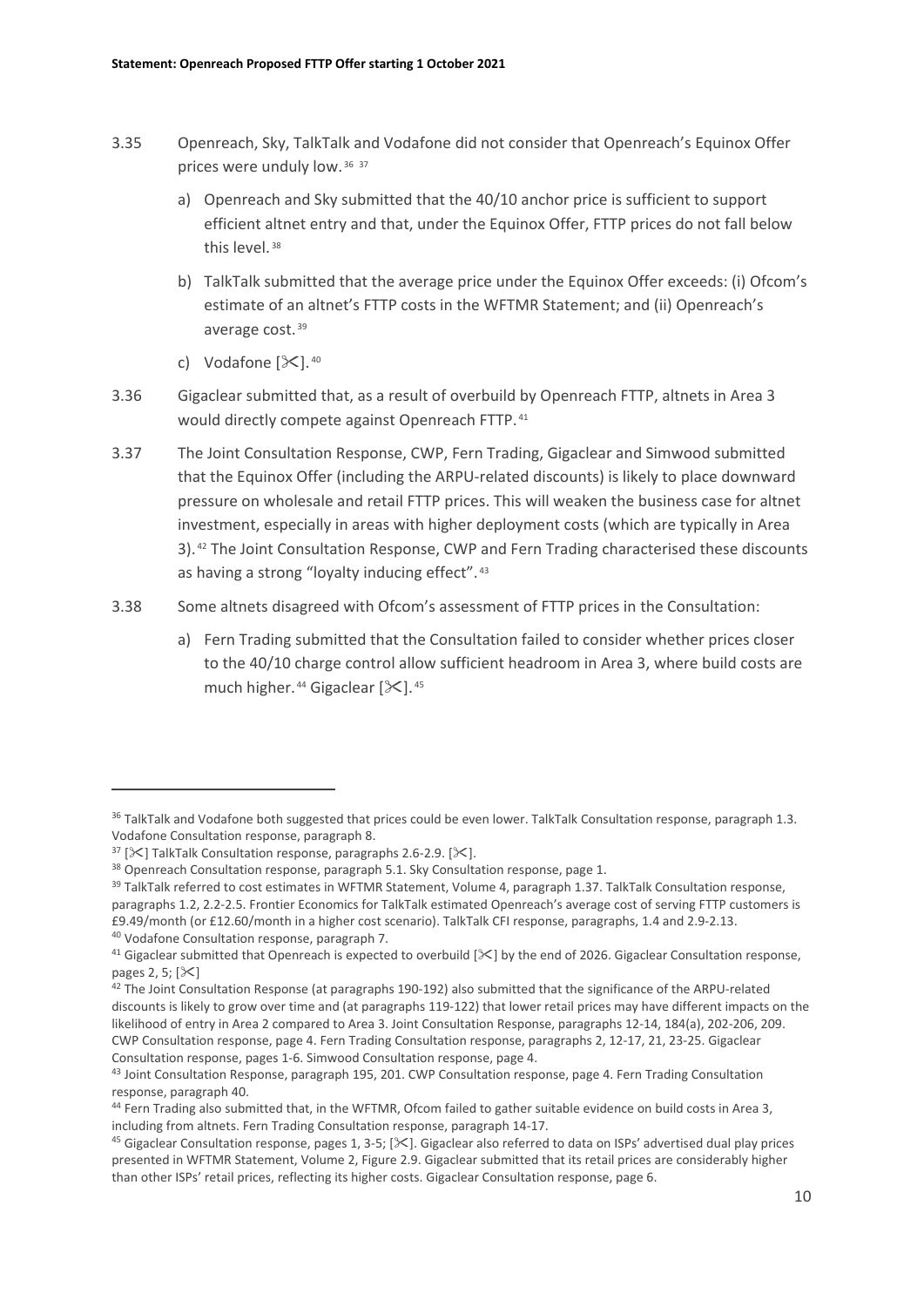- b) KCOM and the Joint Consultation Response submitted that Ofcom's modelling in the WFTMR Statement is insufficiently reliable to conclude that the 40/10 price allows an altnet to recover its costs. [46](#page-12-0)
- 3.39 The Joint Consultation Response submitted that the consumer benefits of altnet build (as discussed in paragraph 3.27 above) such as increased competition outweigh any short term consumer benefits from lower FTTP prices. It referred to Ofcom's decision in the WFTMR Statement to set charge controls for WLA services in Area 2 that hold prices constant in real terms (rather than reduce them). $47$  Fern Trading submitted that the Equinox Offer gives Openreach the ability to reduce the scale of the discounts in year 6 once investment by competing altnets has been deterred.<sup>[48](#page-12-2)</sup>

### **Ofcom's analysis and conclusions**

- 3.40 As discussed above, the 90 days' notification requirement is for commercial terms where the price or other contractual conditions are conditional on the volume and/or range of services purchased. It is not intended to address general concerns about low wholesale prices.
- 3.41 In any case, we do not consider that the level of prices in the Equinox Offer is a concern, for the reasons set out below.
- 3.42 Our approach to pricing regulation in the WFTMR Statement supported our overarching strategic objectives, as follows:
	- a) In Area 2 we aimed to promote competition and investment in gigabit-capable networks by Openreach and other operators. We considered that there was potential for material and sustainable competition to Openreach in Area 2. [49](#page-12-3)
	- b) In Area 3 we did not believe that commercial deployment of gigabit-capable networks would result in material and sustainable competition to Openreach. Our aim was to promote investment in gigabit-capable networks by Openreach. At the same time, we recognised that there was difficulty in accurately drawing the Area 2/Area 3 boundary and there might be some future competitive investment in Area 3.[50](#page-12-4)
- 3.43 We decided to set a price ceiling for the FTTP 40/10 'anchor' product but not to regulate the prices of Openreach's higher speed products or set a minimum FTTP price. When setting the price ceiling for the FTTP 40/10 anchor product, we compared it with our estimate of the price that an entrant operator would need to charge in order to recover its efficiently incurred costs.<sup>[51](#page-12-5)</sup> Our focus was on FTTP build costs in Area 2, given that this is where we expected the majority of new altnet build to occur.

<span id="page-12-0"></span><sup>46</sup> KCOM Consultation response, paragraphs 5.5-5.9. Joint Consultation Response, paragraphs 184(a), 207-208.

<span id="page-12-1"></span><sup>&</sup>lt;sup>47</sup> In particular, it referred to WFTMR Statement, Volume 4, paragraphs 189-197. Joint Consultation Response, paragraphs 83-92.

<span id="page-12-2"></span><sup>48</sup> Fern Trading Consultation response, paragraphs 2, 28-30.

<span id="page-12-3"></span><sup>&</sup>lt;sup>49</sup> WFTMR Statement, Volume 4 paragraphs 1.1-1.13. WFTMR Statement, Volume 1 paragraph 2.47.

<span id="page-12-4"></span><sup>50</sup> WFTMR Statement, Volume 4 paragraphs 2.7-2.10.

<span id="page-12-5"></span><sup>51</sup> WFTMR Statement, Annex 15, and Volume 4, paragraphs 1.36-1.38.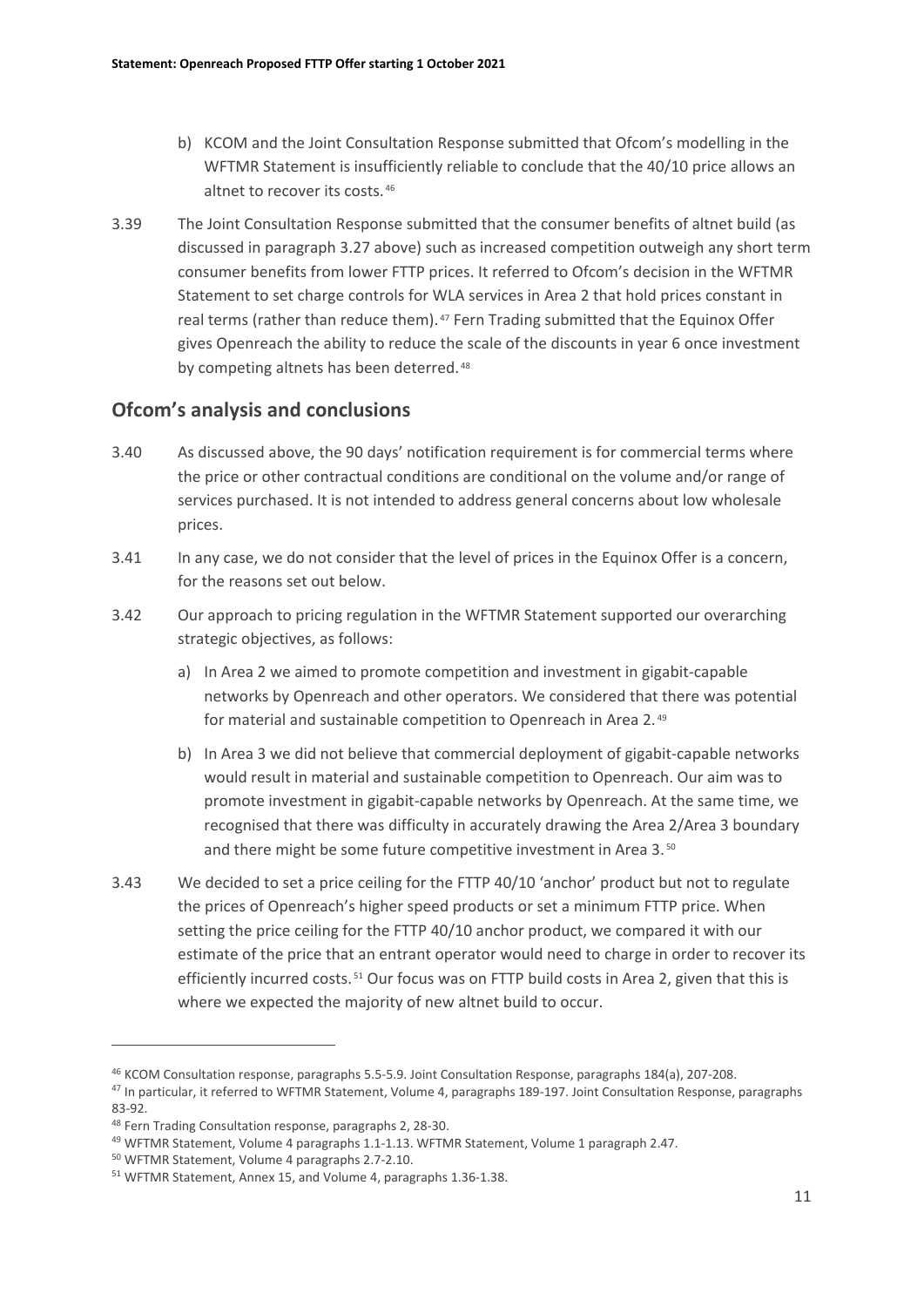- 3.44 Under the Equinox Offer, the price for the FTTP 40/10 anchor product is set at the regulated price ceiling, i.e. it is not discounted. Further, all other FTTP rental prices under the Equinox Offer are set at a level above this, including when ARPU-related discounts are taken into account. Therefore, we consider that the Equinox Offer prices are set at a level above our estimate of the price that an altnet would need to charge in order to recover its efficiently incurred costs in Area 2.  $[\mathbb{X}].$ <sup>[52](#page-13-0)</sup> We consider that the level of the Equinox Offer discounts do not undermine our objective to promote investment in gigabit-capable networks by Openreach and other operators in Area 2.
- 3.45 We recognise that FTTP build costs vary across geographic locations, and we expect build costs will typically be lower in Area 2 than Area 3. We also anticipate greater network competition in Area 2.<sup>[53](#page-13-1)</sup> In the past Openreach has generally set broadband prices on a national uniform basis, although underlying costs of provision and competitive conditions vary on a geographic basis. It is proposing to maintain this approach for rental prices under the Equinox Offer.
- 3.46 Some altnets consider that the discounts in the Equinox Offer will weaken the business case for FTTP build in Area 3. Gigaclear argued that Equinox discounts should be prohibited in Area 3. [54](#page-13-2)
- 3.47 We recognise that prohibiting the Equinox Offer discounts in Area 3 (and effectively forcing geographically de-averaged pricing) would lead to higher FTTP prices in Area 3 which could encourage some altnet build. However, in the WFTMR Statement, we did not pursue an approach of setting higher wholesale FTTP prices in Area 3 given our conclusion that material and sustainable competition to Openreach in Area 3 was unlikely. While we were aware of plans for rival network build in some locations in Area 3, the relatively higher build cost per premises and the significant variation in these costs across Area 3 means this is unlikely to occur on a widespread basis. Therefore, the benefits of such a policy are likely to be small, relative to the costs imposed on all consumers in Area 3 who would face higher FTTP prices.  $55$

<span id="page-13-0"></span> $52$   $\left[\right]\times$ 

<span id="page-13-1"></span><sup>&</sup>lt;sup>53</sup> Greater competition in Area 2 means that Openreach's share of sales will be lower than in Area 3. Accordingly, although build cost per premises passed may be higher in Area 3, cost per premises connected may not be.

<span id="page-13-2"></span><sup>54</sup> Gigaclear Consultation response, page 8.

<span id="page-13-3"></span><sup>&</sup>lt;sup>55</sup> We note the possibility that some alternative networks could decide to de-scope higher cost locations from their build plans in response to the pricing pressures arising from the Equinox Offer. If these locations are not covered by Openreach FTTP, then it is possible these locations may be unable to access FTTP. Given that Openreach's current FTTP rollout plans cover the majority of Area 3 (around 6 million\* out of a total of around 9 million premises), and since alternative networks are targeting areas where Openreach does not build, we consider the number of premises affected is likely to be relatively small. Further there are programmes in place which provide funding for coverage in high cost areas that are not commercially viable. \*see [https://www.ispreview.co.uk/index.php/2021/05/openreach-boost-rural-fttp-broadband-build](https://www.ispreview.co.uk/index.php/2021/05/openreach-boost-rural-fttp-broadband-build-to-6m-uk-premises.html)[to-6m-uk-premises.html](https://www.ispreview.co.uk/index.php/2021/05/openreach-boost-rural-fttp-broadband-build-to-6m-uk-premises.html) [accessed 28 September 2021]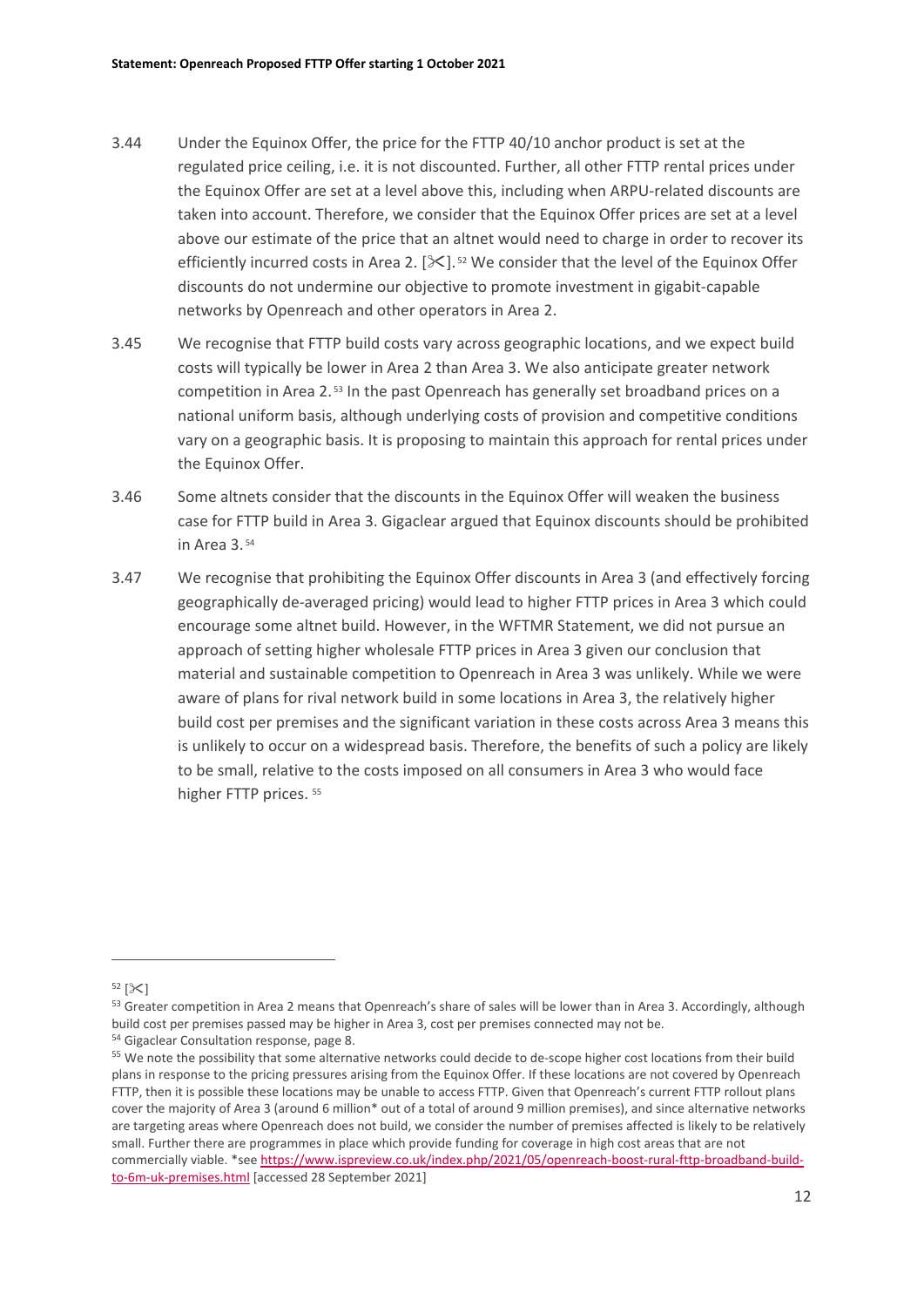# **Assessment of whether conditionality acts as a barrier to altnet entry and expansion**

### **Introduction**

- 3.48 Some stakeholders submitted that the conditions that ISPs must meet to qualify for discounts may create a barrier to using altnets. In particular:
	- a) **The Order Mix Targets discourage ISPs from using altnets:** Some responses to the CFI and to the Consultation submitted that using an altnet may jeopardise an ISP's ability to meet the Order Mix Targets and thus benefit from discounted Openreach FTTP prices.
	- b) **The forecasting requirements discourage ISPs from using altnets:** A response to the CFI submitted that the potential loss of discounts for ISPs that submit inaccurate forecasts discourages ISPs from using altnets.
- 3.49 ISPs that wish to offer FTTP will have no choice but to purchase access from Openreach in some parts of the UK. In principle, this could allow Openreach to leverage its position to raise barriers to entry and expansion for altnets in those parts of the UK where infrastructure competition is feasible. A particular concern could arise if Openreach were to make discounts in those areas where ISPs are reliant on Openreach conditional on not using altnets in other areas. This could exclude altnets, even if ISPs find altnets more appealing than Openreach in those areas where both are present.<sup>[56](#page-14-0)</sup>
- 3.50 However, the Equinox Offer does not contain volume contingent pricing discounts or other terms that would directly penalise ISPs that purchased from altnets. The discounts in the Equinox Offer depend only the mix of new orders placed with Openreach. Also, the discounts are not dependent on the absolute volume of purchases from Openreach.
- 3.51 While Equinox does not contain the sorts of terms that would directly penalise ISPs that moved volumes to altnets, we have also considered whether there might be an indirect effect, in particular whether moving volumes to altnets might affect the ability of the ISP to meet the Order Mix Targets or forecasting requirements. Accordingly, and in line with the policy context set out in paragraphs 3.16-3.22, we have assessed stakeholders' submissions that the Order Mix Targets and the forecasting requirements may discourage ISPs from using altnets. For the reasons set out below, these concerns have not been substantiated by the evidence.

<span id="page-14-0"></span><sup>56</sup> WFTMR Statement, Volume 3, paragraphs 7.29-7.30.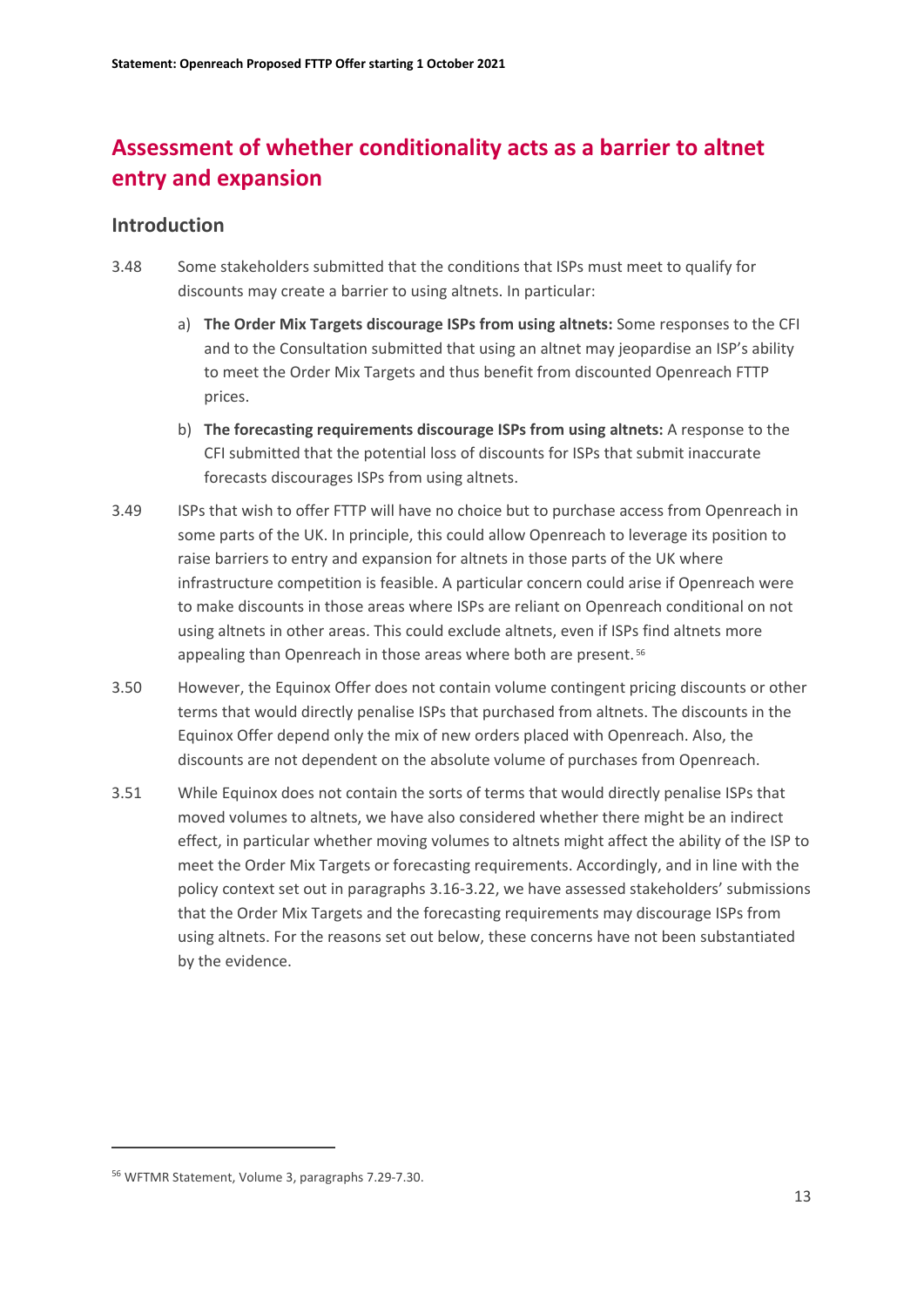## **Analytical framework**

#### **Consultation position**

- 3.52 To assess the potential concerns that the Order Mix Targets and forecasting requirements create indirect barriers to using altnets, in the Consultation we followed the framework we established in the WFTMR by considering up to three questions: [57](#page-15-0)
	- **Question 1:** Does the Equinox Offer potentially create a barrier to using altnets?
	- **Question 2:** Is the Equinox Offer likely or unlikely to have a material impact on nascent network competitors?
	- **Question 3:** Is the Equinox Offer likely to generate clear and demonstrable benefits?
- 3.53 In the Consultation we provisionally concluded that the Order Mix Targets do not create a potential barrier to using altnets, so we did not go on to consider Questions 2 and 3. [58](#page-15-1)

#### **Stakeholder responses to the Consultation**

- 3.54 Openreach agreed with the approach in the Consultation.<sup>[59](#page-15-2) [60](#page-15-3)</sup>
- 3.55 The Joint Consultation Response submitted that Ofcom should have proceeded directly to an assessment of Questions 2 and 3. [61](#page-15-4) It submitted that:
	- a) Question 1 was not set out in the WFTMR Statement. <sup>[62](#page-15-5)</sup>
	- b) Question 1 is irrational given that Ofcom has already concluded that Openreach (as part of BT) has SMP. As part of that SMP assessment, Ofcom has concluded that barriers to entry *already* exist, and thus it is irrelevant to consider whether the Equinox Offer potentially creates a barrier to entry for altnets. Once barriers to entry are high enough to confirm that Openreach has SMP, any increase in barriers does not affect that SMP status. [63](#page-15-6) Moreover, the WFTMR Statement already identified "loyalty inducing terms" as a concern. [64](#page-15-7)
- 3.56 The Joint Consultation Response submitted that, in the WFTMR Statement, Ofcom stated that it will block other commercial terms that *could* cause material harm to nascent

<span id="page-15-7"></span><sup>64</sup> The Joint Consultation Response referred to WFTMR Statement, vol 3, paragraphs 7.60. Joint Consultation Response, paragraph 31.

<span id="page-15-0"></span><sup>57</sup> Consultation, paragraphs 2.38-2.42.

<span id="page-15-1"></span><sup>58</sup> Consultation, paragraph 2.54.

<span id="page-15-2"></span><sup>59</sup> Openreach Consultation response, paragraph 3.2.

<span id="page-15-3"></span> $60$  Sky submitted that it broadly supports Ofcom's analytical framework but, when considering the benefits of offers from Openreach, Ofcom should take into account the benefits of Openreach striking long-term agreements with ISPs. Sky Consultation response, page 2.

<span id="page-15-5"></span><span id="page-15-4"></span><sup>&</sup>lt;sup>61</sup> Joint Consultation Response, paragraphs 22(a), 25(a), 58, 153-154, 174.<br><sup>62</sup> The Joint Consultation Response referred to WFTMR Statement, vol 3, paragraphs 7.154, 7.159-7.160 in relation to the assessment framework. It suggested that we had created a legitimate expectation that such a process would be followed and that in departing from it we had breached their legitimate expectation and acted inconsistently. Joint Consultation Response, paragraphs 5, 8, 9(a), 31-32, 127(a), 128-130, 174. .

<span id="page-15-6"></span><sup>&</sup>lt;sup>63</sup> Joint Consultation Response, paragraphs 9(a), 22(b), 25(b), 36, 127(b), 142-143, 146-147, 150, 152.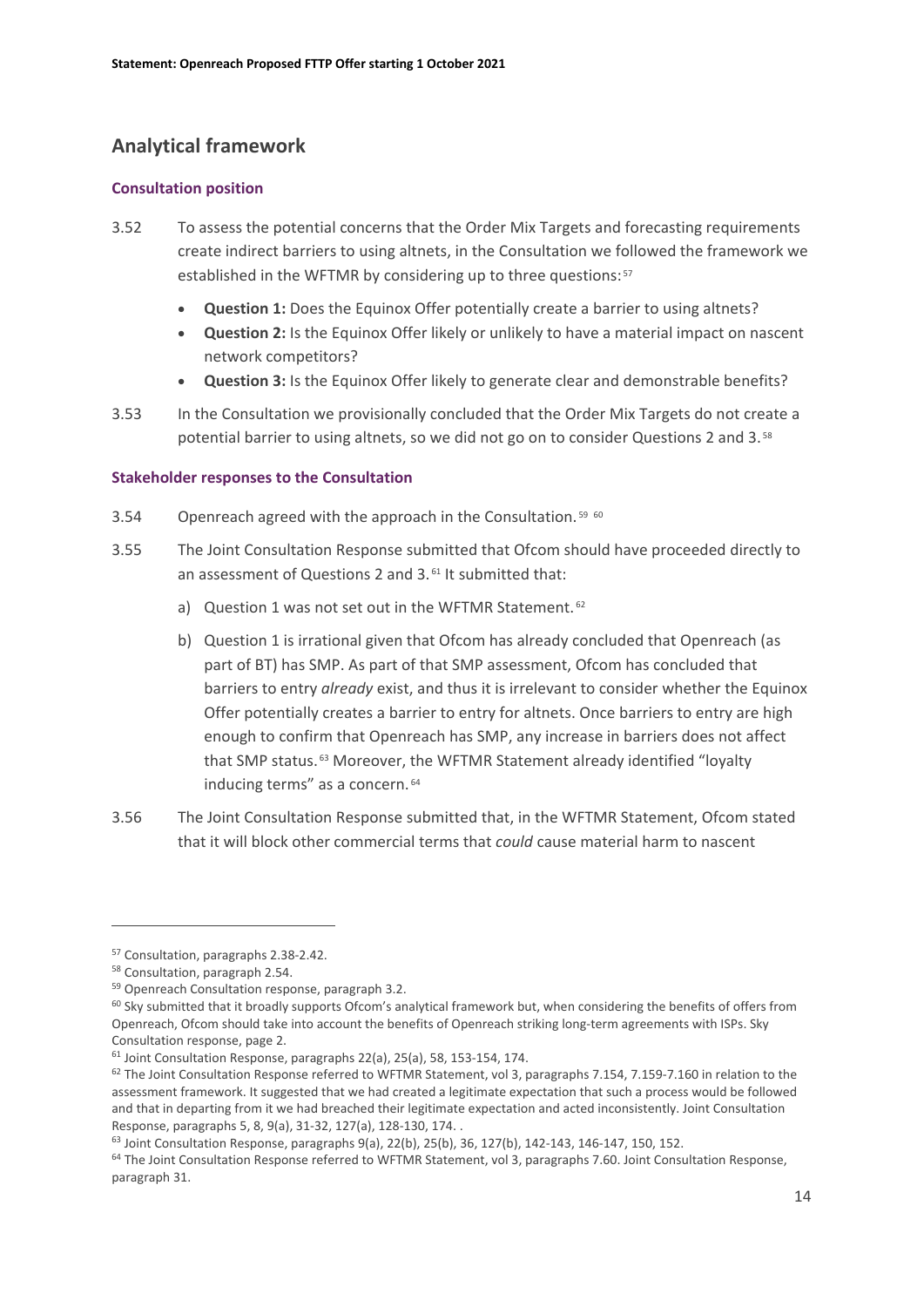network competition but in the Consultation required proof that they *will* cause such harm. [65](#page-16-0)

- 3.57 The Joint Consultation Response also submitted that it is irrational for Ofcom not to analyse Area 2 and Area 3 separately since these were identified as distinct markets for the provision of wholesale local access ('WLA') in the WFTMR Statement. [66](#page-16-1)
- 3.58 KCOM submitted that Ofcom should balance the risk of deterred altnet investment against any consumer benefits, even if the Equinox Offer were unlikely to deter ISPs from using altnets. In doing so, KCOM considered that Ofcom should consider all plausible scenarios and err on the side of caution given the risk of irreversible damage to investor confidence (including the signal sent about Ofcom's stance in the future). [67](#page-16-2) [68](#page-16-3)

#### **Ofcom's analysis and conclusions**

- 3.59 To assess the potential concerns that the Order Mix Targets and forecasting requirements create indirect barriers to using altnets, we have followed the approach set out in the WFTMR Statement. In that statement, we explained that our starting point was that the creation of any barrier to using alternative network operators would only be justified where:
	- a) the impact on nascent network competitors is unlikely to be material; and
	- b) the arrangements will generate clear and demonstrable benefits, such as:
		- i) the arrangements are essential to Openreach's business case for fibre roll-out; or
		- ii) the arrangements are necessary to offer more efficient prices that would deliver benefits for consumers. [69](#page-16-4)
- 3.60 Therefore, our analysis considers up to three questions:
	- **Question 1:** Does the Equinox Offer potentially create a barrier to using altnets?
	- **Question 2:** Is the Equinox Offer likely or unlikely to have a material impact on nascent network competitors?
	- **Question 3:** Is the Equinox Offer likely to generate clear and demonstrable benefits?
- 3.61 Under Question 1, we consider whether the terms of the offer could deter ISPs from moving volumes from Openreach to altnets by penalising them in some way.<sup>[70](#page-16-5)</sup> An example would be if ISPs were potentially deterred because they face higher average charges for services purchased from Openreach if they switch some volumes to new networks.

<span id="page-16-0"></span><sup>&</sup>lt;sup>65</sup> The Joint Consultation Response referred to WFTMR Statement, vol 3, paragraph 7.33. It also characterised Ofcom's position in the Consultation as having identified a plausible scenario in which the Order Mix Targets cause ISPs not to use

<span id="page-16-1"></span>altnets. Joint Consultation Response, paragraphs 9(f), 106-108.<br><sup>66</sup> Joint Consultation Response, paragraphs 9(b), 22(d)(ii), 25(d), 34, 114-118, 123, 125.

<span id="page-16-2"></span><sup>67</sup> KCOM Consultation response, paragraphs 4.10-4.12, 6.3.

<span id="page-16-3"></span><sup>&</sup>lt;sup>68</sup> KCOM also cited a Ofcom statement (the '2004 Statement') that concluded that certain types of discount scheme should be presumed to be unduly discriminatory. BT's pricing of Services for Business Customers, Ofcom, 27 May 2004, paragraph 4.16, availabl[e here.](https://www.ofcom.org.uk/__data/assets/pdf_file/0034/73978/business_pricing.pdf) KCOM Consultation response, paragraph 5.10.4.

<span id="page-16-5"></span><span id="page-16-4"></span><sup>69</sup> WFTMR Statement, Volume 3, paragraph 7.154 and 7.160.

<sup>70</sup> WFTMR Statement, Volume 3, paragraphs 7.29-7.30.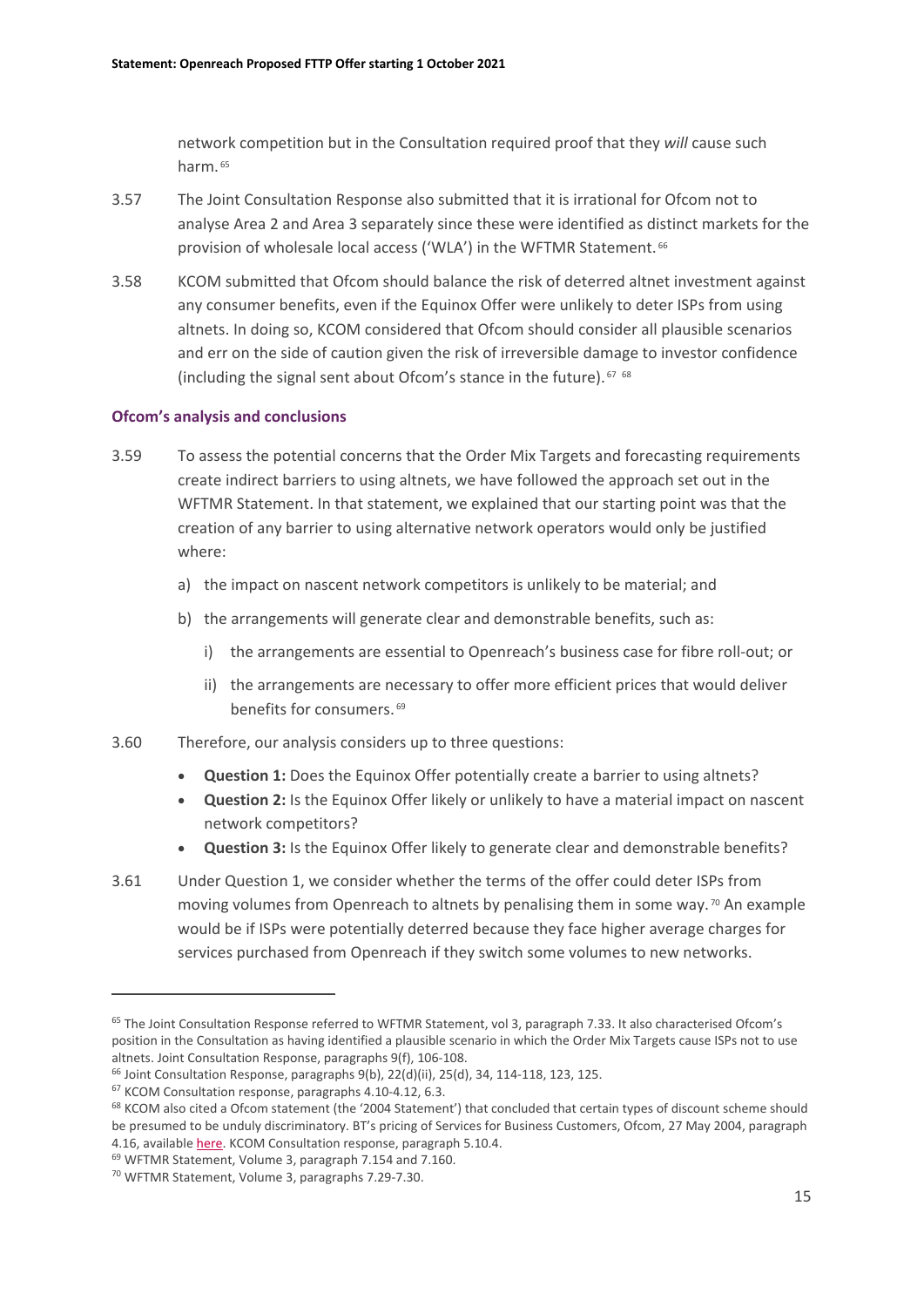- 3.62 We are not looking for proof that ISPs *will* be deterred from using altnets for Question 1 to be answered in the affirmative. Question 1 asks whether there is the *potential* for ISPs moving volumes to altnets to be penalised in some way. Some stakeholders argued that we should err on the side of caution in assessing whether this is the case given the risk of irreversible damage to new network build. We do not disagree with this at a level of principle. However, identifying theoretical scenarios where ISPs would be penalised is not enough; such a scenario needs to be plausible given the evidence available, and any underlying assumptions need to be reasonable. [71](#page-17-0)
- 3.63 It is only if we conclude that the offer does potentially create a barrier to using altnets, we will go on to consider the likely impact on nascent network competitors (Question 2). Commercial terms that have a material detrimental impact on competitive network build are unlikely to be justified. Where the commercial terms constitute some barrier to access seekers using altnets but the effect is unlikely to be material, we consider the purpose and potential benefits of the terms (Question 3). [72](#page-17-1)
- 3.64 We do not agree that we should adopt the assessment framework proposed by KCOM since this would depart from the approach set out in the WFTMR Statement. We disagree with the argument in the Joint Consultation Response that we should proceed directly to Questions 2 and 3. Consistent with the analytical framework set out in the WFTMR Statement, Questions 2 and 3 are relevant if Openreach proposes commercial terms that potentially create a barrier to using altnets. [73](#page-17-2) It is therefore logical that we first consider whether the specific terms proposed do in fact potentially create such a barrier.<sup>[74](#page-17-3)</sup>
- 3.65 In response to the argument that we should analyse Area 2 and Area 3 separately when assessing the Order Mix Targets, we do not consider that this is necessary for the purposes of Question 1 in this case. We have considered whether these targets potentially create barriers to using altnets. Whether those altnets operate in Area 2 or Area 3 (or both) is not crucial to the outcome.
- 3.66 Finally, as explained in the WFTMR Statement, our objective is to promote investment in gigabit-capable networks by Openreach and other operators in order to promote network-

<span id="page-17-0"></span><sup>&</sup>lt;sup>71</sup> KCOM referred to the 2004 Statement in which we presumed certain discount schemes are unduly discriminatory. This presumption was due to the complexity of applying a price-cost test. However, our framework for assessing the Order Mix Targets reflects the WFTMR Statement, which did not specify such a presumption. In any event, it is not appropriate to rely on such a presumption given that we have carried out an evidence-based assessment of the Order Mix Targets. Finally, it is unclear whether the 2004 Statement was referring to targets of the kind specified in the Order Mix Targets. It refers to "saw tooth discounts [sic] schemes based on aggregate expenditure (where, for example, a customer spending more than £1 million receives a discount on all expenditure, including the first £1 million)…" (paragraph 4.16). The Order Mix Targets are not based on an ISP's aggregate expenditure.

<span id="page-17-1"></span><sup>72</sup> WFTMR Statement, Volume 3, paragraph 7.160.

<span id="page-17-2"></span> $<sup>73</sup>$  In response to the argument made in the Joint Consultation Response that our approach breached their legitimate</sup> expectation, the analytical approach we have adopted is consistent with what we said in the WFTMR Statement and there is no basis on which to form a legitimate expectation to the contrary. In particular, we stated that "If Openreach proposes commercial terms that potentially create a barrier to using alternative networks, we will apply the framework set out in paragraph 7.154." WFTMR Statement, Volume 3, paragraph 7.160.

<span id="page-17-3"></span><sup>&</sup>lt;sup>74</sup> Contrary to the suggestion in the Joint Consultation Response, Question 1 is not asking whether there are general barriers to entry for altnets, whether BT has SMP or whether loyalty inducing terms in general are a concern. Our focus is on whether the Order Mix Targets potentially create *additional* barriers to entry and expansion.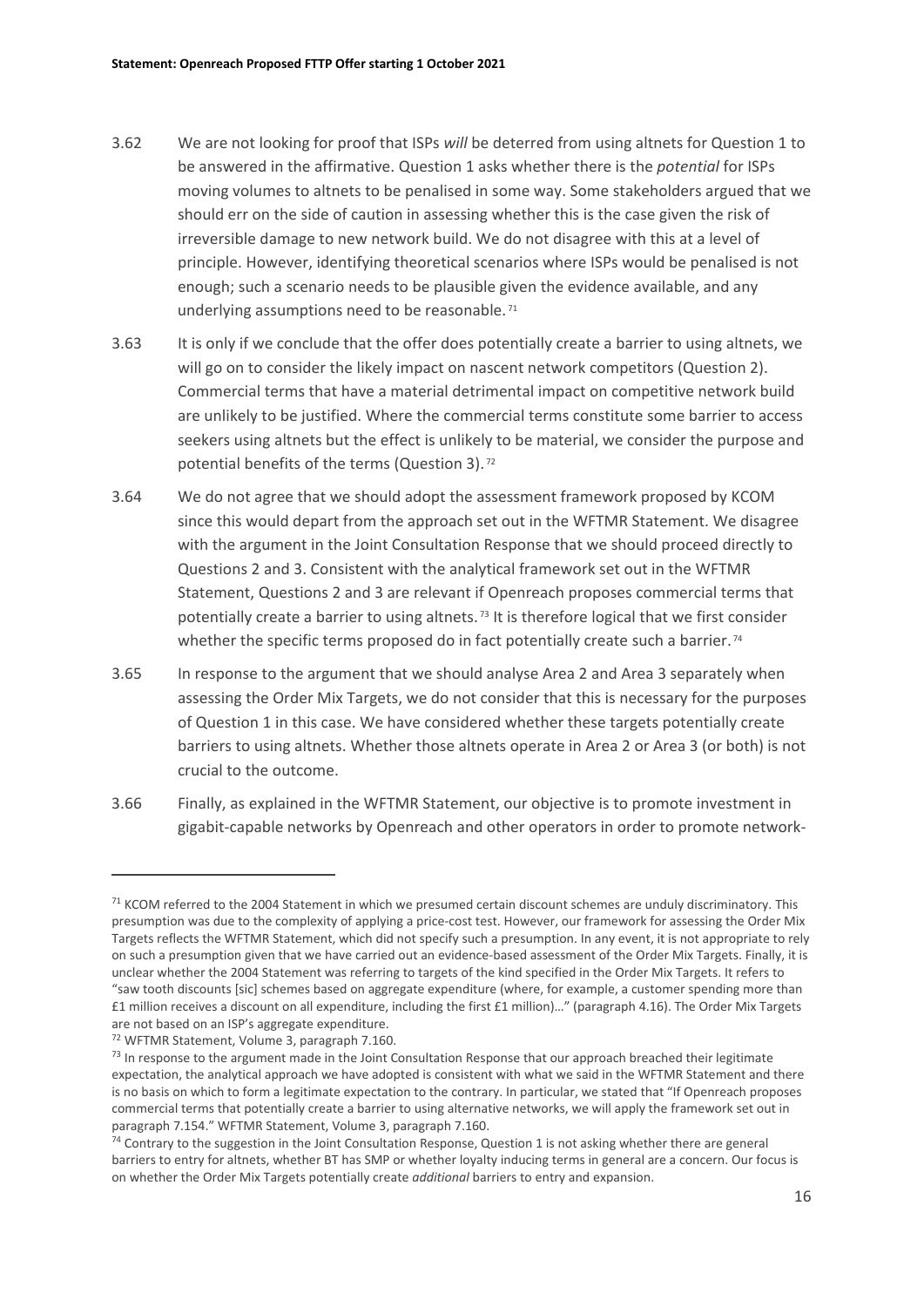based competition, and this is our guiding principle in assessing the Equinox Offer. Given this, our analytical framework is concerned with the promotion of competition rather than the protection of competition as under competition law. [75](#page-18-0)

# **Assessment of whether the Order Mix Targets discourage ISPs from using altnets**

#### **Consultation position**

- 3.67 In response to the CFI, some stakeholders submitted that the Order Mix Targets discourage ISPs from using altnets for FTTP. [76](#page-18-1)
- 3.68 In relation to Question 1, in the Consultation we provisionally concluded that the Order Mix Targets do not create a potential barrier to using altnets. Accordingly, it was not necessary to consider Questions 2 and 3 in our analytical framework. [77](#page-18-2)

#### **Stakeholder responses to the Consultation**

- 3.69 Openreach submitted that the Order Mix Targets will not discourage ISPs from using altnets. Openreach submitted that it is unrealistic to assume that ISPs will be close to the Order Mix Targets. Openreach submitted that, while overbuild of FTTP networks will grow over time, drivers of sales of legacy services within its FTTP footprint will weaken over time e.g. due to regulatory stop sell.<sup>[78](#page-18-3)</sup>
- 3.70 Sky submitted that the Order Mix Targets do not deter it from placing orders with altnets.<sup>[79](#page-18-4)</sup> Vodafone expressed a similar view and submitted that,  $[\frac{1}{10}]$ . [80](#page-18-5)
- 3.71 CityFibre disagreed with Ofcom's provisional view that the Order Mix Targets do not create a *potential* barrier to using altnets (CityFibre's emphasis). [81](#page-18-6) Accordingly, Ofcom should have gone on to consider Questions 2 and 3.[82](#page-18-7)
	- a) CityFibre considered that Ofcom's provisional view is inconsistent with Ofcom's provisional findings that: (i) the discounts if the Order Mix Targets are met could be "substantial" particularly as they apply to all Openreach FTTP orders and since ISPs will be reliant on Openreach in some areas;<sup>[83](#page-18-8)</sup> (ii) there are "plausible scenarios" in which

<span id="page-18-0"></span><sup>75</sup> WFTMR Statement, Volume 3, paragraph 7.159.

<span id="page-18-1"></span><sup>76</sup> Consultation, paragraphs 2.43-2.44.

<span id="page-18-2"></span><sup>77</sup> Consultation, paragraphs 2.45-2.55..

<span id="page-18-3"></span><sup>78</sup> Openreach Consultation response, paragraphs 3.12(a), 3.15-3.16.

<span id="page-18-4"></span><sup>79</sup> Sky Consultation response, pages 1, 3.

<span id="page-18-5"></span><sup>80</sup> Vodafone Consultation response, paragraphs 9-10.

<span id="page-18-6"></span><sup>81</sup> CityFibre Consultation response, paragraphs 1.6, 2.3, 4.3-4.5.

<span id="page-18-7"></span> $82$  Including whether the conditionality of the Equinox discounts is necessary. CityFibre Consultation response, paragraphs 1.7(ix), 1.7(xi), 2.7(iii).

<span id="page-18-8"></span><sup>83</sup> This point was also made in KCOM Consultation response, paragraphs 5.13-5.14.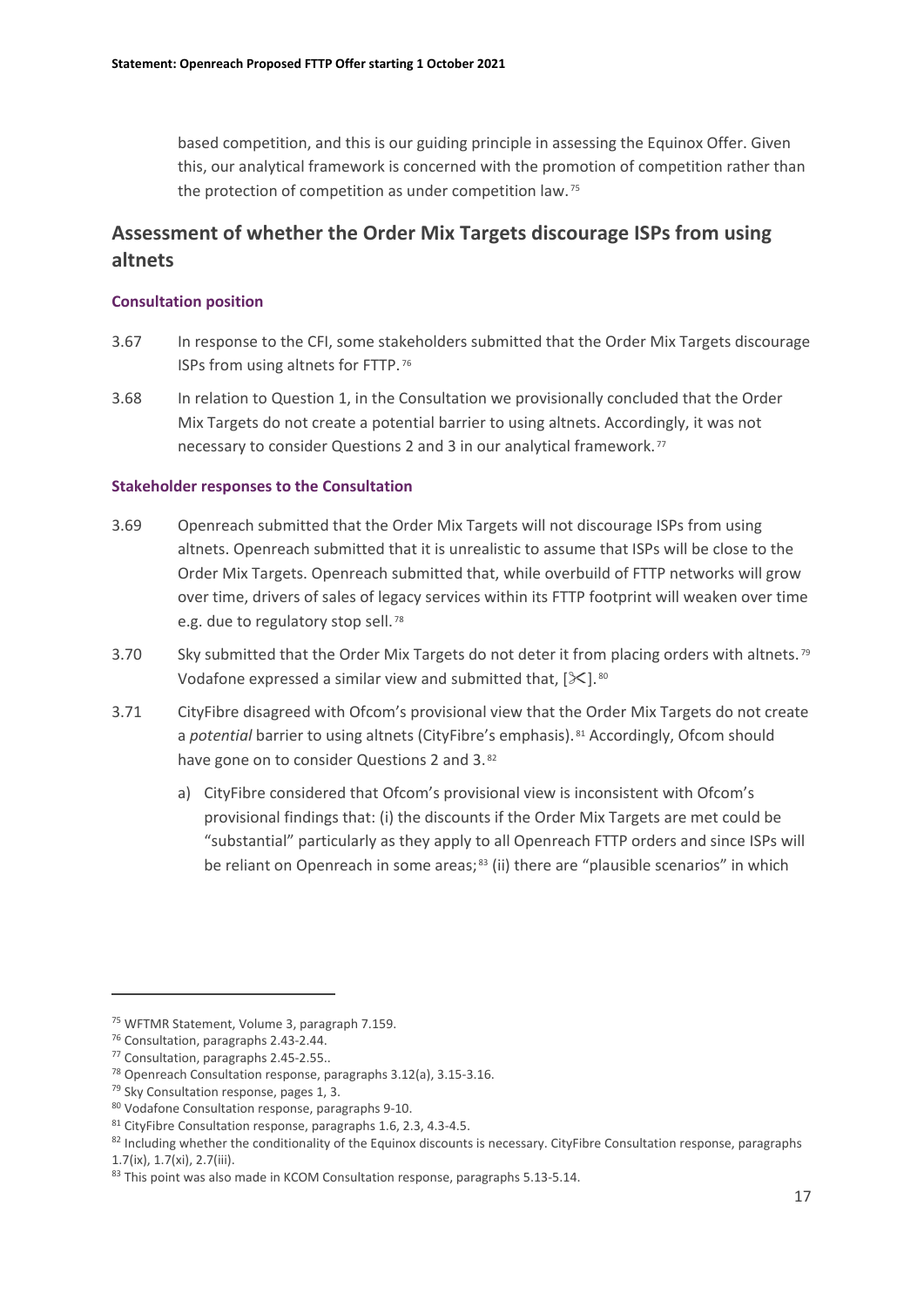some ISPs struggle to meet these targets; [84](#page-19-0) and (iii) altnets will overlap with Openreach's FTTP network in some areas. [85](#page-19-1)

- b) CityFibre submitted that an ISP that identifies even a modest risk of failing to meet the Order Mix Targets will err on the side of caution and be reluctant to place FTTP orders with an altnet, to avoid the risk of a "cliff-edge" price increase. [86](#page-19-2) [87](#page-19-3)
- 3.72 The Joint Consultation Response also disagreed with Ofcom's provisional assessment of Question 1. [88](#page-19-4) The Joint Consultation Response and CWP submitted that meeting the Order Mix Targets is likely to be challenging and, as a result, ISPs are likely to be deterred from using altnets in order to avoid the risk of losing the substantial discounts available under the Equinox Offer. [89](#page-19-5) Further details on the obstacles altnets identified to meeting the Order Mix Targets are set out in Annex 3.
- 3.73 [ $\geq$ ] [A confidential respondent] submitted that failing to meet the Order Mix Targets is likely to cause an ISP to lose significant market share. It submitted that the Order Mix Targets reduce the addressable market for altnets that supply third party ISPs.  $[\mathcal{K}]$  [The confidential respondent] estimated that the impact could be very large, which would foreclose altnets from supplying third party ISPs and discourage such altnets from building. [90](#page-19-6)
- 3.74 KCOM characterised Ofcom's position as being that the Equinox Offer discounts have a minimal effect across an ISP's customer base and thus do not affect that ISP's decision whether to use an altnet. It considered that this purported position fails to reflect the incentives facing ISPs that risk failing to meet the Order Mix Targets.<sup>[91](#page-19-7)</sup>
- 3.75 CityFibre and the Joint Consultation Response submitted that it is no answer for Ofcom to say that any effects are temporary.<sup>[92](#page-19-8)</sup> <sup>[93](#page-19-9)</sup> They submitted that the next few years are crucial for altnet deployment, for example because it is important to reach consumers first, given that switching between FTTP networks is expected to be low. [94](#page-19-10) They submitted that Ofcom's position is inconsistent with the WFTMR Statement which stated that there is a "relatively small window of opportunity to encourage new network build". [95](#page-19-11)

<span id="page-19-0"></span><sup>84</sup> These scenarios are also referred to in Joint Consultation Response, paragraphs 108 and 110. See also KCOM Consultation response, paragraph 4.9.

<span id="page-19-1"></span><sup>85</sup> CityFibre Consultation response, paragraphs 1.7(i)-(vii), 2.3-2.5, 2.8-2.12, 2.16-2.17.

<span id="page-19-2"></span><sup>&</sup>lt;sup>86</sup> CityFibre Consultation response, paragraphs 2.6, 2.7(i), 2.13(iv), 2.18-2.20;  $[\mathcal{K}]$ .

<span id="page-19-4"></span><span id="page-19-3"></span><sup>&</sup>lt;sup>87</sup> [ $\times$ ]. CityFibre Consultation response, [ $\times$ ]. CityFibre also submitted that [ $\times$ ]. CityFibre Consultation response, [ $\times$ ]. 88 Joint Consultation Response, paragraph 127(c)

<span id="page-19-5"></span><sup>&</sup>lt;sup>89</sup> The Joint Consultation Response set out an illustrative example showing this impact. Joint Consultation Response, paragraphs 11, 110, 177-181, 183(b), 184. CWP Consultation response, page 3.

<span id="page-19-6"></span> $90$  [ $\ge$ ] [A confidential respondent] Consultation response, pages 2-5 and clarificatory email, 15 September 2021.

<span id="page-19-7"></span><sup>91</sup> KCOM Consultation response, paragraphs 5.10-5.12.

<span id="page-19-8"></span><sup>&</sup>lt;sup>92</sup> CityFibre Consultation response, paragraphs 1.7(viii), 2.7(ii). Joint Consultation Response, paragraphs 111, 162(d).

<span id="page-19-9"></span><sup>93</sup> Fern Trading also incorrectly appears to have interpreted this point as applying to the theory of harm in relation to low prices. Fern Trading Consultation response, paragraph 31.

<span id="page-19-11"></span><span id="page-19-10"></span><sup>&</sup>lt;sup>94</sup> CityFibre Consultation response, paragraphs 1.7(viii), (x), 2.15; [ $\ll$ ]. Joint Consultation Response, paragraph 63.<br><sup>95</sup> WFTMR Statement, Volume 3, paragraph 7.56. CityFibre Consultation response, paragraph 2.15. Jo Response, paragraphs 111-113.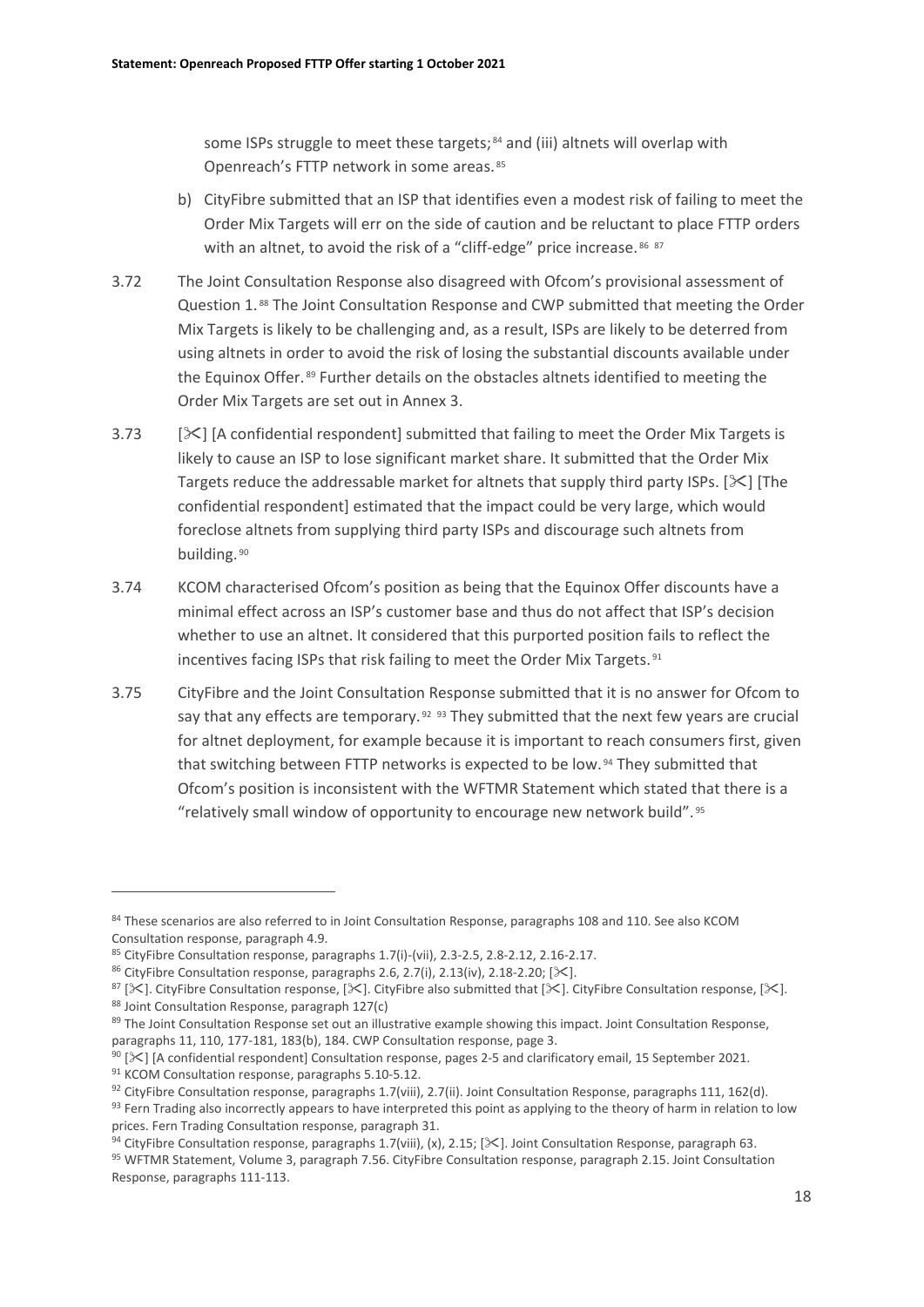#### **Ofcom's analysis and conclusions**

- 3.76 Applying our analytical framework above, we first consider whether the Order Mix Targets create a potential barrier to using altnets.
- 3.77 The design of the Order Mix Targets is consistent with the purpose of offering ISPs lower prices in return for bringing forward in time the point at which they will largely stop offering Openreach legacy products to new customers or customers that are changing product, [96](#page-20-0) and offer FTTP to those customers instead. In addition, they offer ISPs lower prices with long run certainty. As explained in paragraph 3.50, the Order Mix Targets do not represent volume contingent pricing discounts and therefore are not the sort of pricing arrangement that would have *prima facie* reason for concern.
- 3.78 However, we have considered the potential for an indirect effect. Our detailed assessment of Question 1 is set out below, with further evidence set out in Annexes 2-4. In overview, our reasoning is as follows:
	- a) The discounts if the Order Mix Targets are met could be substantial, in which case ISPs could be strongly incentivised to meet them. Therefore, the Order Mix Targets could deter ISPs from moving volumes from Openreach to altnets if doing so jeopardised meeting these targets.
	- b) ISPs that sign up to the Equinox Offer will be doing so in the knowledge that they will need to largely stop new sales of Openreach legacy products in areas where Openreach FTTP is available.
	- c) The main ISPs told us that  $[\mathcal{K}]$ . In the medium term, we expect ISPs to surpass the Order Mix Targets as a result of this strategy. As a result, almost all new orders will be for FTTP, so moving volumes to altnets will have no impact on whether the Order Mix Targets are met.
	- d) In the short term, some ISPs may surpass the Order Mix Targets while others may struggle to hit the targets in the first 12-24 months due to temporary challenges.
	- e) However, due to the limited overlap of the Openreach FTTP footprint by altnets in the next 12-24 months, placing orders with an altnet is likely to have very little effect on an ISP's mix of new Openreach orders across the whole Openreach FTTP footprint. As a result, ISPs are unlikely to be deterred from using altnets by those targets.
	- f) We thus conclude that the Order Mix Targets do not create a potential barrier to using altnets.
- 3.79 The Order Mix Targets could deter ISPs from moving volumes from Openreach to altnets if doing so jeopardised meeting these targets. This is because if an ISP failed to reach these targets, it would pay higher prices across the entire Openreach FTTP footprint. Our analysis in Annex 2 shows that the discounts if the Order Mix Targets are met could be substantial,

<span id="page-20-0"></span><sup>&</sup>lt;sup>96</sup> As explained above, customers regrading to a different speed on the same technology (e.g. a regrade from FTTC 40/10 to FTTC 80/20) do not count towards the Order Mix Targets.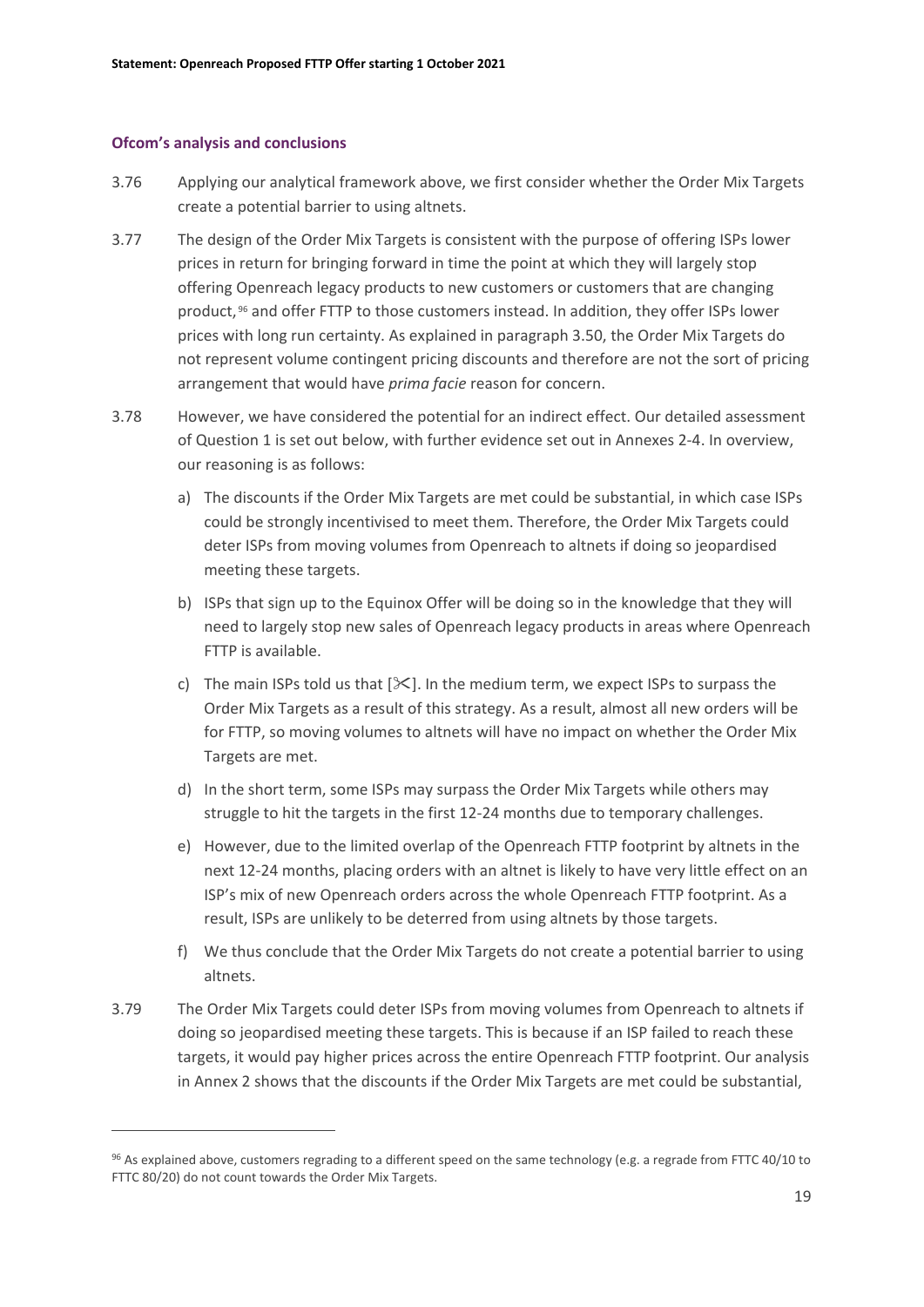in which case ISPs could be strongly incentivised to meet them. After the first year, the incentive to meet the lower target to qualify for the rental discounts (80%) is particularly strong as just missing this target results in the loss of all rental discounts. [97](#page-21-0) [98](#page-21-1)

- 3.80 In theory, in locations where the altnets that provide access to third party ISPs overlap with the Openreach FTTP network (which will be very few in the short term), moving volumes from Openreach to altnets could jeopardise an ISP's ability to meet the targets if doing so skews the mix of orders that the ISP continues to place with Openreach from FTTP to legacy products. A scenario where this might occur is where an ISP uses an altnet for orders from consumers that prefer FTTP but uses Openreach's legacy network for orders from consumers that prefer legacy broadband products, which will reduce the proportion of total Openreach orders that are FTTP.<sup>[99](#page-21-2) [100](#page-21-3)</sup> There are two broad possible reasons why an ISP might wish to do this. First, as a commercial choice if the ISP perceives that there gains from continuing to offer legacy Openreach products to new customers. Second, if there are short term difficulties in moving away from selling legacy Openreach products, for example due to existing contractual deals with ISP Resellers or the need for technical changes to ordering systems.
- 3.81 It is unlikely that ISPs that sign up to the Equinox Offer will continue to widely offer legacy products for commercial reasons. Absent the Equinox Offer, ISPs may have had incentives to continue to offer legacy products to new consumers, for example because the wholesale prices would be moderately lower. [101](#page-21-4) However, the purpose of the Equinox Offer is to offer cheaper prices for FTTP to compensate ISPs for giving up the option to sell new legacy products. Accordingly, ISPs that sign up to the Equinox Offer will be doing to in the knowledge that they will need to largely stop placing new orders for Openreach legacy products in areas where Openreach FTTP is available.
- 3.82 Our expectation that ISPs will largely cease placing new orders for legacy products for commercial reasons is supported by the evidence. The main ISPs told us that  $[\times]$ . In the medium term, we expect ISPs to surpass the Order Mix Targets as a result of this strategy. As a result, almost all new Openreach orders will be for FTTP so moving volumes to altnets

<span id="page-21-0"></span><sup>&</sup>lt;sup>97</sup> If it were the case that moving volumes to new alternative networks jeopardised meeting the targets then, even if an altnet's proposition is more appealing in one area, ISPs may be deterred from using that altnet in order to protect their discounts in other areas where they depend on Openreach for FTTP. The extent of those other areas where ISPs depend on Openreach for FTTP is significant – see Annex 4.

<span id="page-21-1"></span><sup>98</sup> We do not agree with KCOM's characterisation of our position as being that the Equinox Offer discounts have a minimal effect across an ISP's customer base. KCOM may be confusing our assessment of the Order Mix Targets with our assessment of the 550/75 rental discount (see paragraph 3.123 below). In any event, our view is that the discounts (particularly the rental discounts) from meeting the Order Mix Targets could be significant.

<span id="page-21-2"></span> $99$  The ISP would be placing these legacy orders even though there are two FTTP networks available (Openreach and the altnet).

<span id="page-21-3"></span><sup>&</sup>lt;sup>100</sup> By way of illustration, assume that an ISP purchases only from Openreach and places the following orders within the Openreach FTTP footprint: 100 FTTP orders and 20 legacy orders in those parts of the footprint where no altnet is present; and 10 FTTP orders and two legacy orders in those parts of the footprint where an altnet is also present. The resulting proportion of Openreach orders that are FTTP is 83% (110/132). If instead the ISP places the 10 FTTP orders with the altnet where it is available, but continues to place the two legacy orders with Openreach, the proportion of Openreach orders that are FTTP reduces to 76% (100/132).

<span id="page-21-4"></span> $101$  Openreach's list price for FTTP 40/10 is equal to the list price for FTTC 40/10 plus the £1.70 fibre premium.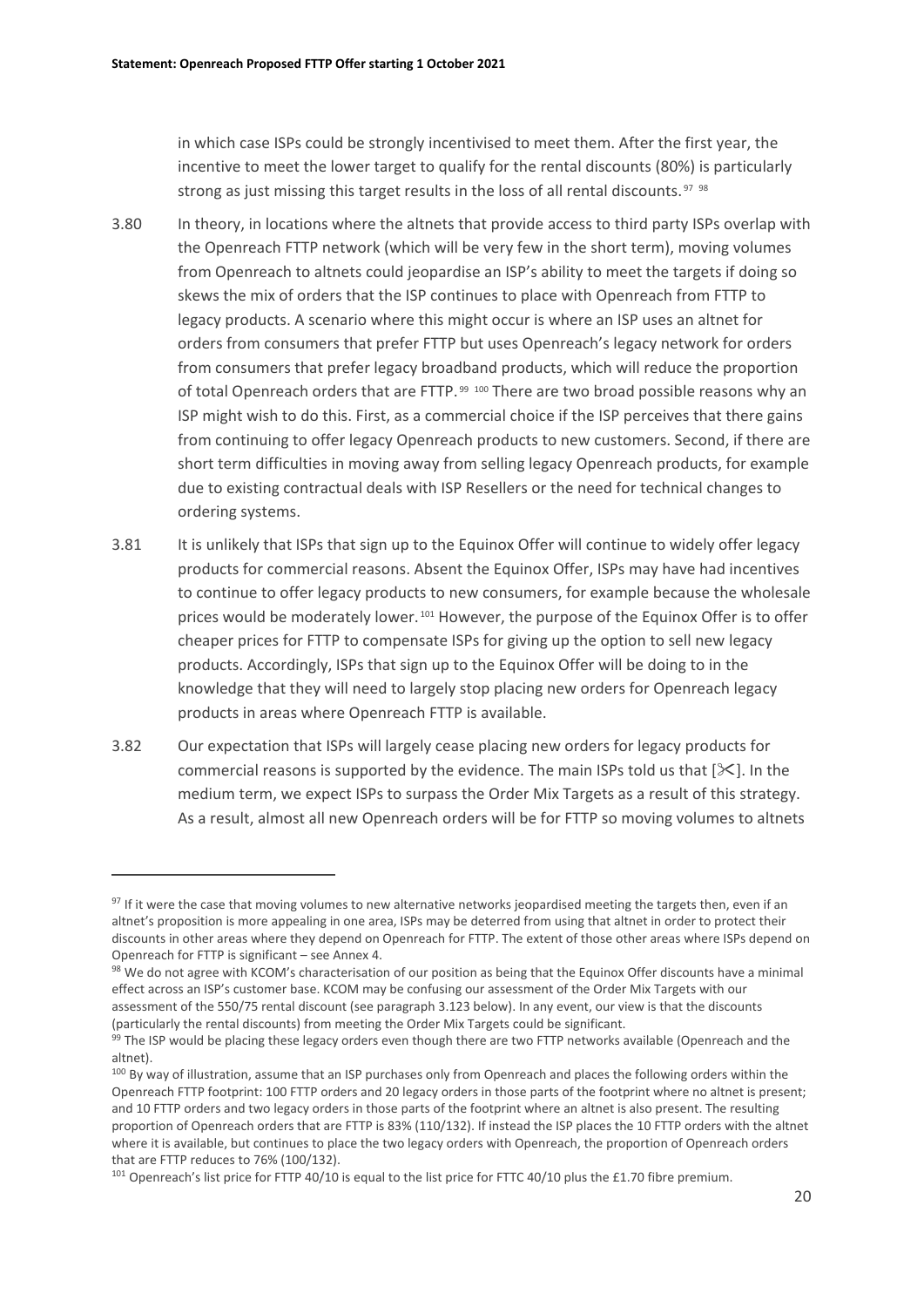will have no impact on whether the Order Mix Targets are met. In particular, as set out in Annex 3:

- a)  $[\&]$ . In order to do this, we consider that ISPs will change how they market and sell broadband within the Openreach FTTP footprint, in order to drive FTTP sales. Equinox incentivises suppliers to drive take-up of FTTP, rather than relying on end-customer demand for FTTP alone. [102](#page-22-0)
- b) The experience of stop sell suggests that moving quickly to a scenario where almost all new orders are for FTTP is feasible.
- c) ISPs will in any event need to prepare to stop selling legacy products in areas that lie within the Openreach FTTP footprint once regulated stop sell is triggered in an area.
- 3.83 We have also considered whether there are short term difficulties in stopping selling legacy products; on this, ISPs are in different positions. As set out in Annex 3, some ISPs ( $[\&$ ) may surpass the targets quickly. However, some ISPs expect to face temporary challenges, meaning they will continue to make some legacy sales and as a result may struggle to hit the targets in the first 12-24 months.
	- a) Some ISPs face short term issues with getting systems in place. For example,  $[\&]$
	- b) Some ISPs (TalkTalk and Vodafone) purchase access from Openreach that they sell on to ISP Resellers downstream. If ISP Resellers were to continue ordering legacy broadband products, this would make it harder for the upstream ISP to meet the Order Mix Targets.  $[\&]$
- 3.84 These challenges are mitigated to some extent by the Order Mix Targets being lower in the first year of the Equinox Offer. [104](#page-22-2) The Equinox Offer also contains catch up mechanisms in the first year, which allow an ISP to meet the target across multiple quarters on an averaged basis, even if they fail to meet the target in any individual quarters in the period. [105](#page-22-3) Notwithstanding this, some ISPs are likely to continue to need to place legacy orders and may struggle to meet all of the Order Mix Targets in the next 12-24 months.
- 3.85 We have therefore considered whether these ISPs could potentially be deterred from using altnets in this limited period. The evidence does not support this. This is because placing orders with an altnet is likely to have very little effect on an ISP's mix of Openreach orders across the whole Openreach FTTP footprint, implying there is no potential for altnets to be foreclosed.
- 3.86 As explained above, if an ISP uses an altnet for orders from consumers who would have taken the Openreach FTTP product had they not switched to the altnet, but continues to place orders for legacy products with Openreach, this will reduce the proportion of total

<span id="page-22-0"></span><sup>&</sup>lt;sup>102</sup> We also note that ISPs only need to achieve the Order Mix Targets with respect to new orders at premises where Openreach FTTP is available (so existing customers can remain on legacy products).

<span id="page-22-1"></span><sup>103</sup> Vodafone response to Ofcom 26 July 2021 RFI, question 1; Vodafone response to s135 notice dated 16 August 2021, question 8.

<span id="page-22-3"></span><span id="page-22-2"></span><sup>104</sup> See summary of the offer above. In addition, in the first six months, if an ISP fails to meet the target, it could still receive some discounts by meeting a target calculated by reference to only some of its orders.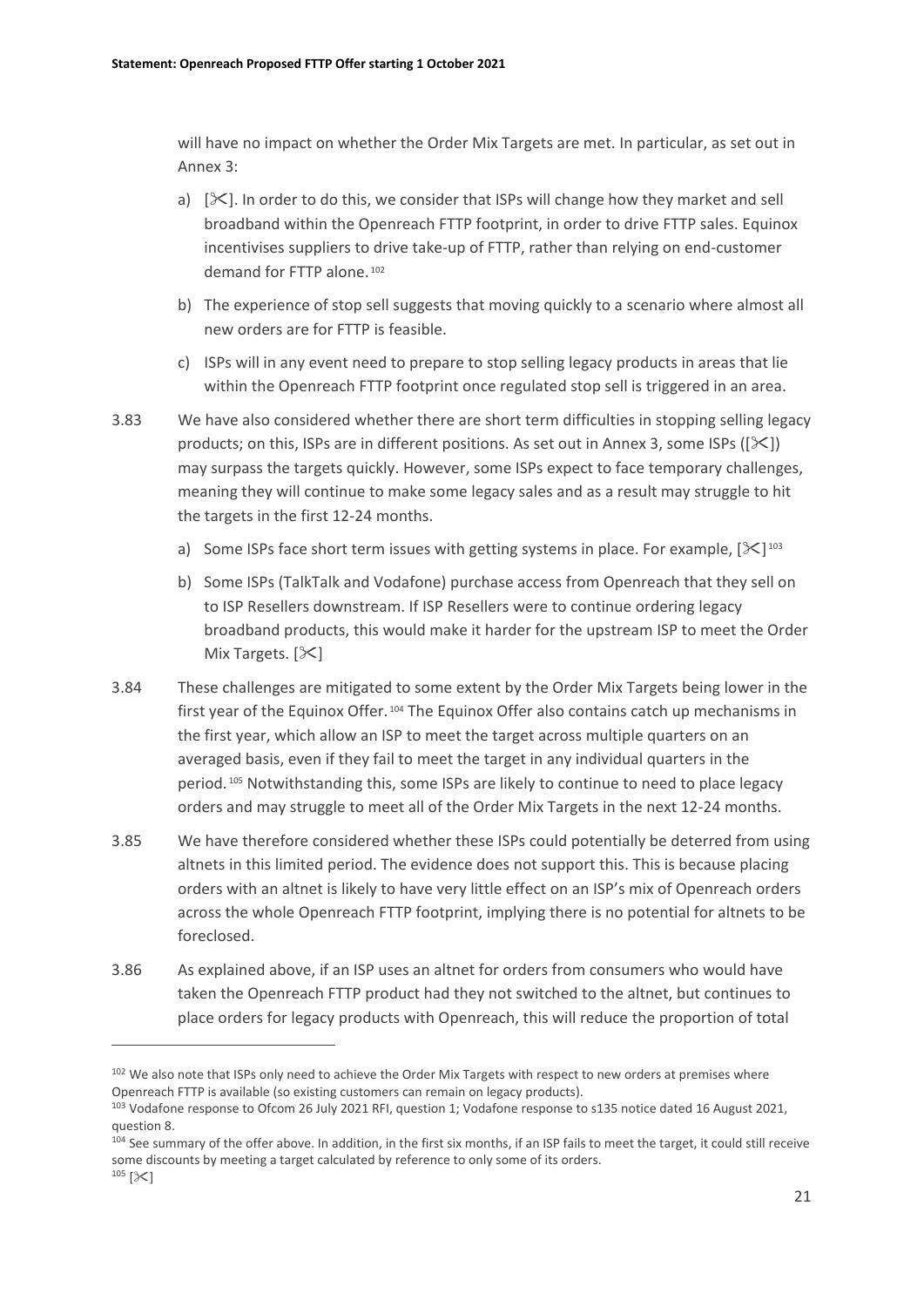Openreach orders that are FTTP. The scale of this effect depends on the proportion of the Openreach FTTP footprint where the ISP engages in this behaviour.

- a) As set out in Annex 4, in the next 12-24 months the overlap of altnets within the Openreach FTTP footprint is likely to be limited. Regulated stop sell will also restrict the sale of legacy products in a significant proportion of the Openreach FTTP footprint. Therefore, placing FTTP orders with an altnet while continuing to purchase legacy products from Openreach will have an immaterial impact on an ISP's mix of Openreach orders. In Annex 3, we present a simple calculation to illustrate that using an altnet will have a limited impact on the share of an ISP's customer base that it can offer legacy products to and still meet the Order Mix Targets.
- b) We recognise that the overlap of altnets within the Openreach FTTP footprint will grow over time, but so will the proportion of footprint subject to stop sell, and the temporary challenges some ISPs face will increasingly resolve.
- 3.87 Even in locations where there is an overlap in the FTTP footprints, moving volumes to altnets will not necessarily result in worsening performance against the Order Mix Targets. If instances do arise where meeting the Order Mix Targets is in the balance, ISPs are likely to have various responses available to them that, while possibly involving some costs, would avoid the 'cliff edge' effect. [106](#page-23-0)
- 3.88 In the light of the above analysis, we conclude that the Order Mix Targets do not create a potential barrier to using altnets. Given this conclusion, it is not necessary to consider Questions 2 and 3 in our analytical framework.
- 3.89 We cannot rule out the possibility that ISPs' strategies, in particular the extent to which they continue to rely on Openreach legacy products where FTTP is available, change in future. If this were to happen, and our assessment above were overtaken by changing circumstances, it would still be open to us to intervene to prevent terms which create a barrier to using altnets, including through our direction making powers under SMP Conditions.

<span id="page-23-0"></span><sup>106</sup> Some respondents argued that even a very small impact will deter ISPs from using an altnet, as the consequence of missing the Order Mix Targets is so high (losing all of the FTTP discounts across their entire base). In reality, ISPs are unlikely to experience such a cliff-edge. As set out in Annex 3, there is a range of actions ISPs can take to mitigate the risk of missing the targets. Any associated costs or loss of flexibility is likely to be temporary and will be set against the longer term benefits of using an altnet instead of Openreach (for example, lower FTTP prices).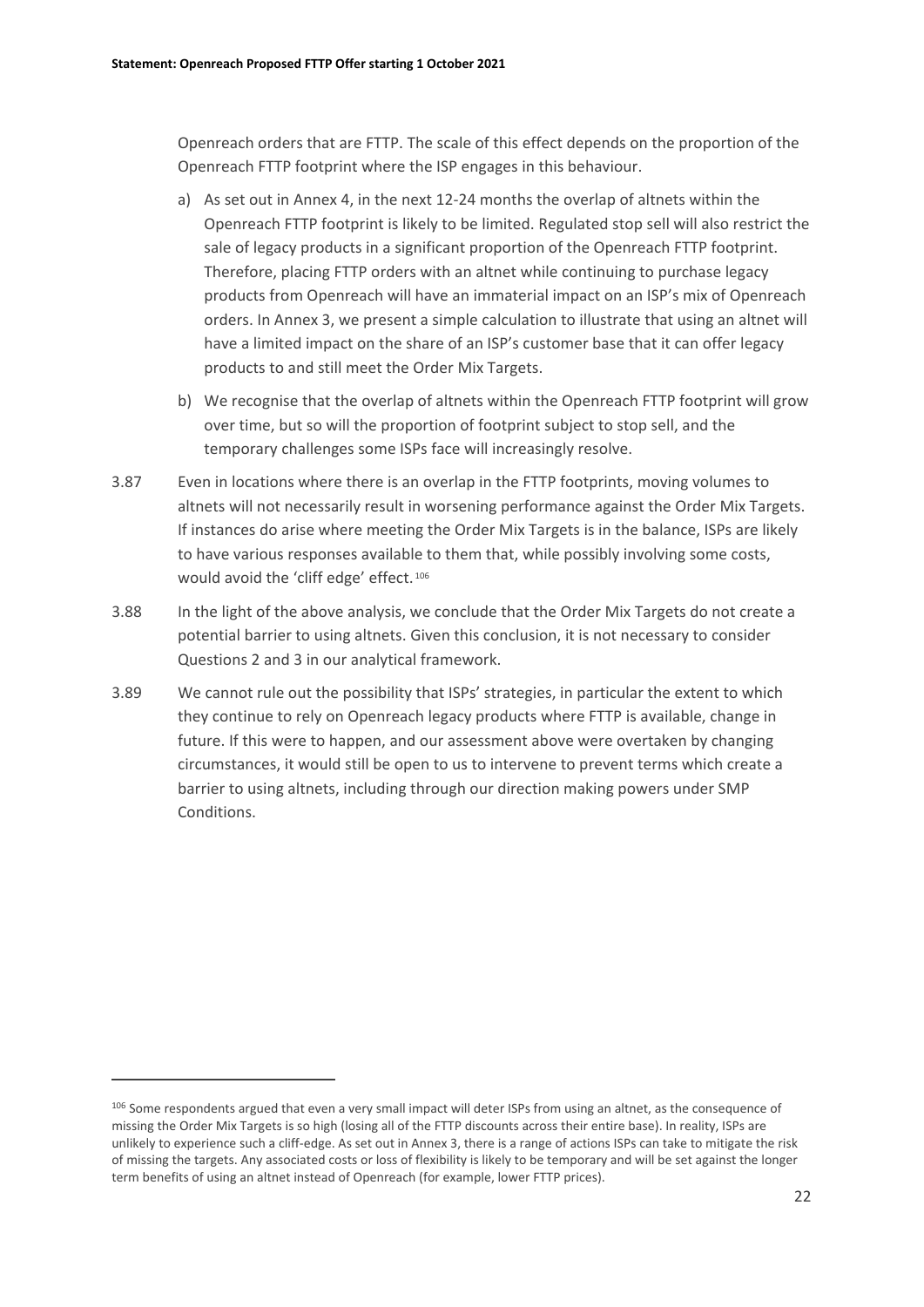# **Assessment of whether forecasting requirements discourage ISPs from using altnets**

#### **Consultation position**

- 3.90 The Joint CFI Response submitted that the potential loss of discounts for ISPs that submit inaccurate forecasts increases the risks for ISPs that use altnets (e.g. because the date at which an ISP starts buying FTTP from an altnet may change). [107](#page-24-0) [108](#page-24-1)
- 3.91 In relation to Question 1, in the Consultation we provisionally concluded that the forecasting requirements do not create a potential barrier to using altnets. Accordingly, it was not necessary to consider Questions 2 and 3 in our analytical framework.<sup>[109](#page-24-2)</sup>

#### **Stakeholder responses to the Consultation**

3.92 Openreach, Sky and Vodafone agreed with Ofcom's provisional conclusions. They submitted that the forecasting requirements in the Equinox Offer provide enough flexibility for ISPs that wish to use altnets and that ISPs can factor their use of altnets into the forecasts they provide to Openreach.<sup>[110](#page-24-3)</sup>

#### **Ofcom's analysis and conclusions**

- 3.93 The forecasting requirements in the Equinox Offer enable Openreach to plan capacity and resources for the purposes of meeting service level agreements (e.g. with respect to engineer appointment availability). The Forecasting Manual is the same as that used for the standard GEA-FTTP service.
- 3.94 Under the Equinox Offer, ISPs are required to forecast their Openreach FTTP orders covering the subsequent six months on a rolling monthly basis for 27 geographic areas, with a submitted forecast in month 1 locking down the forecast for month 4.<sup>[111](#page-24-4)</sup> We consider that these forecasting requirements are likely to provide enough flexibility to accommodate ISPs that wish to use altnets for the following reasons:
	- a) ISPs that are planning to use altnets can factor this into their forecasts of the amount of FTTP they intend to purchase from Openreach. The concern in the Joint CFI Response would only appear to arise where an ISP, having submitted those forecasts, changes its mind e.g. it instead decides to use Openreach for some FTTP sales, rather than the altnet.

<span id="page-24-0"></span><sup>&</sup>lt;sup>107</sup> We received a combined response to the CFI from Airband, County Broadband, Community Fibre, Digital Infrastructure, Fern Trading, FullFibre, INCA, ITS, Persimmon, Truespeed, WightFibre and Zzoomm (the 'Joint CFI Response'). These respondents made a further submission on 27 July 2021 (the 'Joint Supplementary Submission') which was also provided with the Joint Consultation Response.

<span id="page-24-1"></span><sup>108</sup> Joint CFI Response, paragraph 20. Joint Supplementary Submission, paragraphs 76-78.

<span id="page-24-2"></span><sup>109</sup> Consultation, paragraphs 2.57-2.59.

<span id="page-24-3"></span><sup>110</sup> Openreach also submitted that the forecasting requirements in isolation do not trigger SMP Condition 8.4 and would thus fall outside the 90 day notification process. Openreach Consultation response, paragraph 4.1. Sky Consultation response, page 3. Vodafone Consultation response, paragraph 16.

<span id="page-24-4"></span><sup>&</sup>lt;sup>111</sup> Equinox Offer, Schedule 1, clause 10.1. Forecasting Manual, section 2.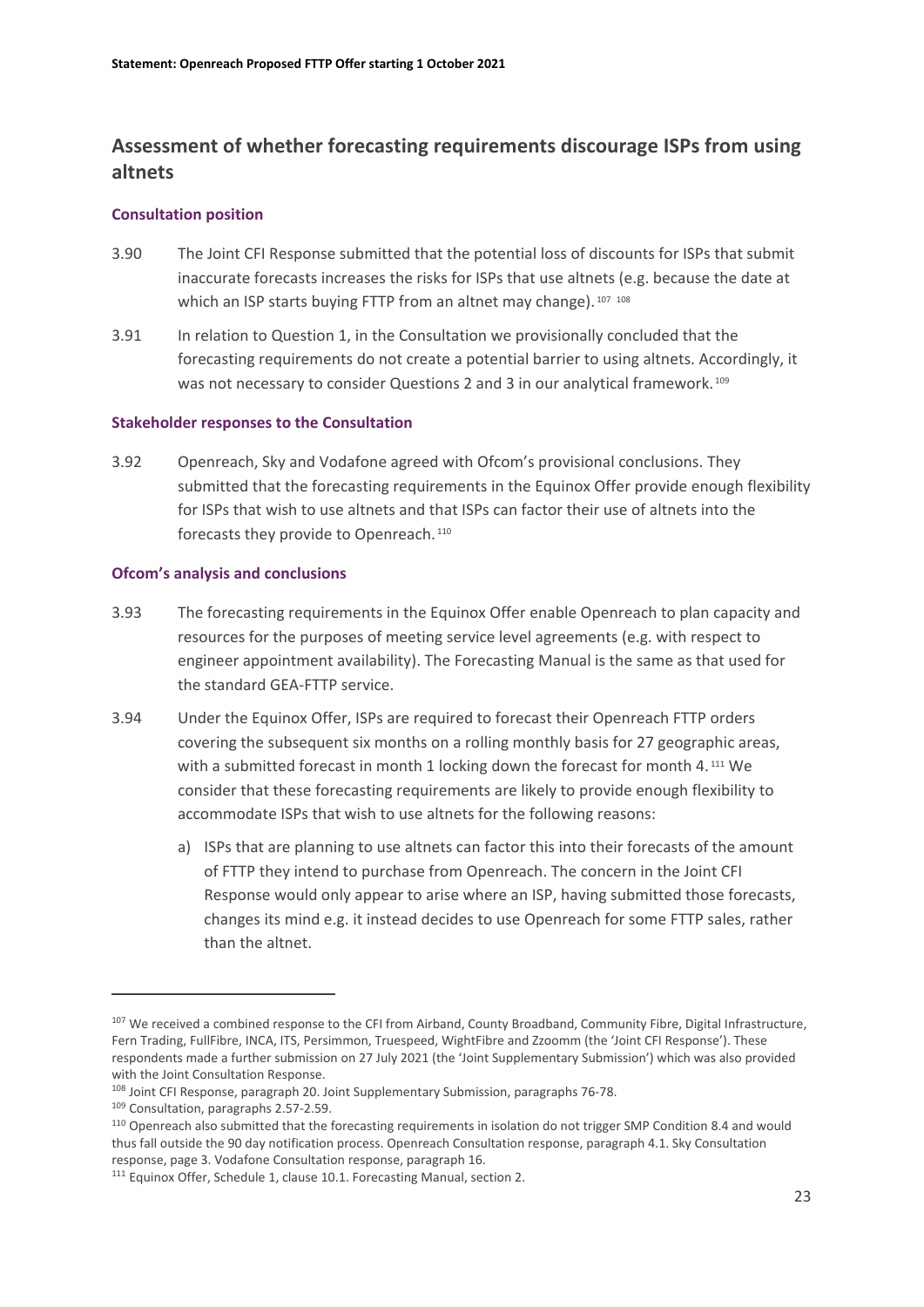- b) ISPs lose 25% of the connection discounts available under the Equinox Offer if the difference between forecast and actual Openreach FTTP orders is more than 10% in three consecutive quarters. [112](#page-25-0) We consider it unlikely that forecast errors as a result of using an altnet would occur over such a long period.
- c) Forecast accuracy is assessed on aggregate across all 27 geographic areas.<sup>[113](#page-25-1)</sup> Uncertainty caused by using an altnet is only likely to arise in areas where Openreach and an altnet roll out FTTP at a similar time. This is likely to only be the case in a small part of the Openreach FTTP footprint within any forecasting period, implying that uncertainty caused by using an altnet is likely to have a limited impact on the aggregate forecast.
- 3.95 Moreover, where an altnet's deployment of FTTP is significantly delayed (as implied by the scenario described in the Joint CFI Response), ISPs might reconsider whether to use that altnet even absent the Equinox Offer. In other words, in such a scenario the barrier to altnet take-up might be its reliability, rather than the Equinox Offer.
- 3.96 Therefore, we conclude that the forecasting requirements do not create a potential barrier to using altnets. Given this conclusion, it is not necessary to consider Questions 2 and 3 in our analytical framework.

### **Other issues**

- 3.97 CityFibre submitted that the Equinox Offer (including the Order Mix Targets) encourages ISPs to redirect their resources to prioritise integrating their systems and processes with Openreach's systems rather than altnets' systems.  $[\mathcal{K}]$ .<sup>[114](#page-25-2)</sup> However, we do not think the Equinox Offer potentially creates this barrier to using altnets – ISPs would have a strong incentive to prioritise integration with Openreach regardless. In particular, integration with Openreach helps an ISP supply FTTP to far more consumers than integration with CityFibre.  $115$  Indeed,  $[\times]$ .  $116$
- 3.98 In its response to the Consultation, Fern Trading appeared to express concerns about the 10-year duration of the Equinox Offer. [117](#page-25-5) We considered this issue in the Consultation. [118](#page-25-6) In line with our provisional view, we consider that the duration of the Equinox Offer is not a self-standing competition concern. Rather, in the event that other competition concerns arise, the 10-year duration of the Equinox Offer may exacerbate them. Accordingly, we have not separately assessed the duration of the Equinox Offer.

<span id="page-25-0"></span><sup>112</sup> Equinox Offer, Schedule 1, clause 10.3. Forecasting Manual, section 3.

<span id="page-25-1"></span><sup>113</sup> Equinox Offer, Schedule 1, clause 10.4.

<span id="page-25-2"></span><sup>&</sup>lt;sup>114</sup> [ $\le$ ]. CityFibre Consultation response, paragraphs 1.7(x), 3.6; [ $\le$ ]. See also [ $\le$ ] [a confidential respondent] Consultation response, page 7.

<span id="page-25-3"></span><sup>&</sup>lt;sup>115</sup> CityFibre's network currently passes approximately [ $\mathcal{X}$ ] premises compared to 5.2m premises passed by Openreach. Figures are for the end of July 2021. CityFibre Consultation response, [ $\&$ ]. Openreach response to s135 notice dated 16 August 2021, question 2.

<span id="page-25-4"></span><sup>&</sup>lt;sup>116</sup> CityFibre Consultation response,  $[\times]$ .

<span id="page-25-5"></span><sup>117</sup> Fern Trading Consultation response, paragraph 35.

<span id="page-25-6"></span><sup>118</sup> Consultation, paragraph 2.37.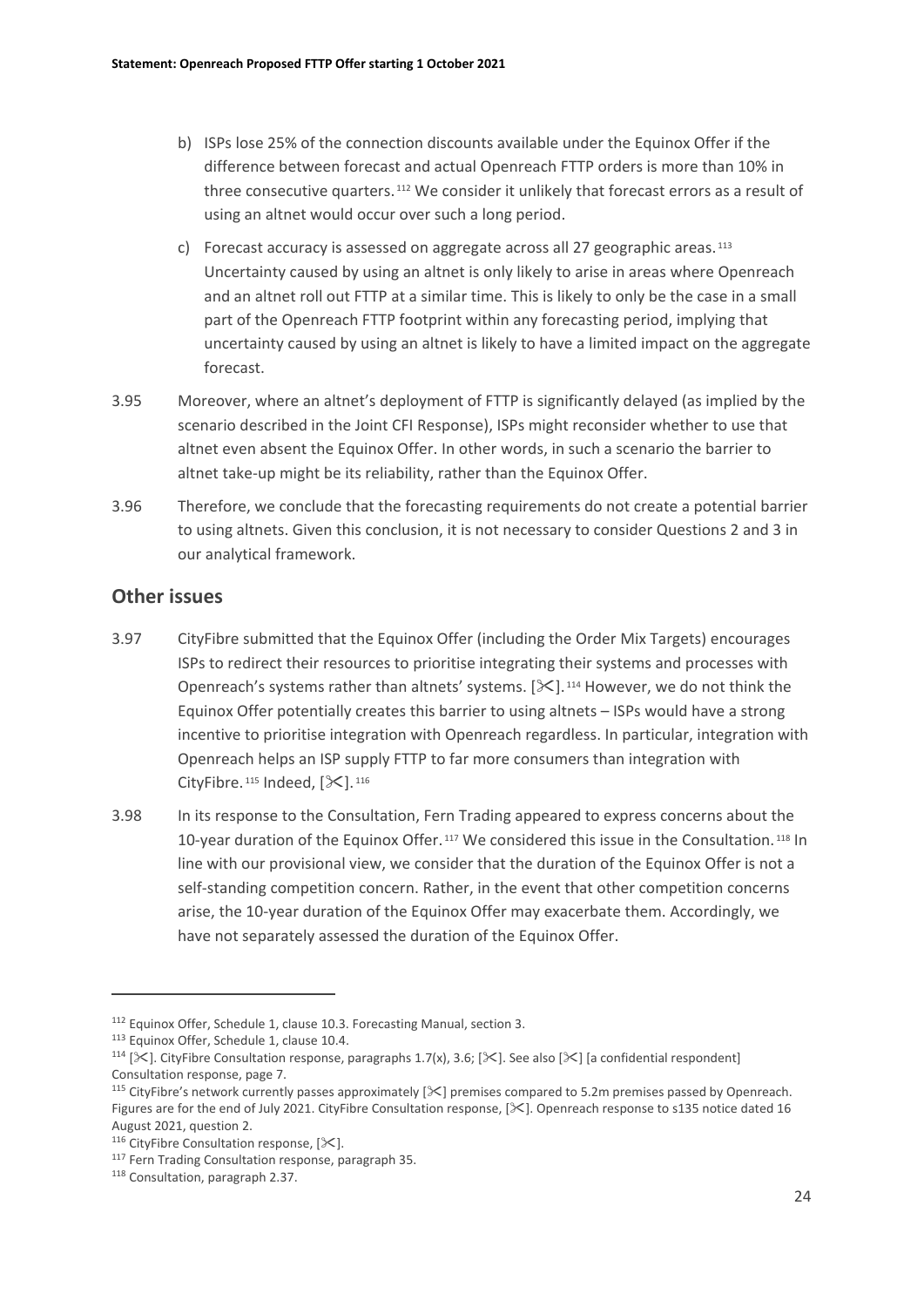# **Assessment of whether targeted discounts deter altnet build**

### **Introduction**

- 3.99 By offering lower prices only to those consumers that altnets compete for, rather than general low prices to all consumers, Openreach could deter new network build while limiting the extent to which consumers benefit from low prices.
- 3.100 In the WFTMR Statement, we were concerned that Openreach could deter new network build using geographic discounts, and therefore decided to prohibit geographic discounts on rental charges.
- 3.101 We have assessed stakeholders' submissions that the discounts for new-to-network customers set out in the Equinox Offer (we refer to these as the 'New-to-network Discounts') are restricted by the geographic pricing prohibition, and that they are targeted at and likely to deter new network build.

## **Consultation position**

- 3.102 In response to the CFI, some stakeholders submitted that the New-to-network Discounts target altnets and ISPs that use altnets. They submitted that these discounts are (i) prohibited under the geographic discrimination prohibition unless Ofcom consents; and/or (ii) discriminatory and therefore prohibited under SMP Condition 4.2. [119](#page-26-0)
- 3.103 In the Consultation, we considered that the New-to-network Discounts are (i) not restricted by the geographic pricing prohibition; and (ii) do not raise competition concerns in terms of targeting or their impact on new network build.<sup>[120](#page-26-1)</sup>

### **Stakeholder responses to the Consultation**

3.104 We have grouped stakeholder responses concerning the New-to-network Discounts under three headings: (i) whether these discounts represent geographic pricing; (ii) the competitive impact of these discounts; and (iii) compatibility with SMP Condition 4.2.

#### **Whether the New-to-network Discounts represent geographic pricing**

- 3.105 Openreach, Sky and Vodafone submitted that the Equinox Offer, including the New-tonetwork Discounts on rental charges, applies to the whole UK and thus does not amount to differentiated geographic pricing. [121](#page-26-2)
- 3.106 The Joint Consultation Response referred to the WFTMR Statement, which says that "The geographic discrimination prohibition … prevents differentiated prices and other pricing

<span id="page-26-0"></span><sup>119</sup> Some stakeholders just referred to the 550/75 rental discounts; others also referred to the connection discounts. Consultation, paragraphs 2.63-2.64.

<span id="page-26-1"></span><sup>120</sup> Consultation, paragraphs 2.65-2.70.

<span id="page-26-2"></span><sup>121</sup> Openreach Consultation response, paragraph 5.3. Sky Consultation response, page 1. Vodafone Consultation response, paragraph 15.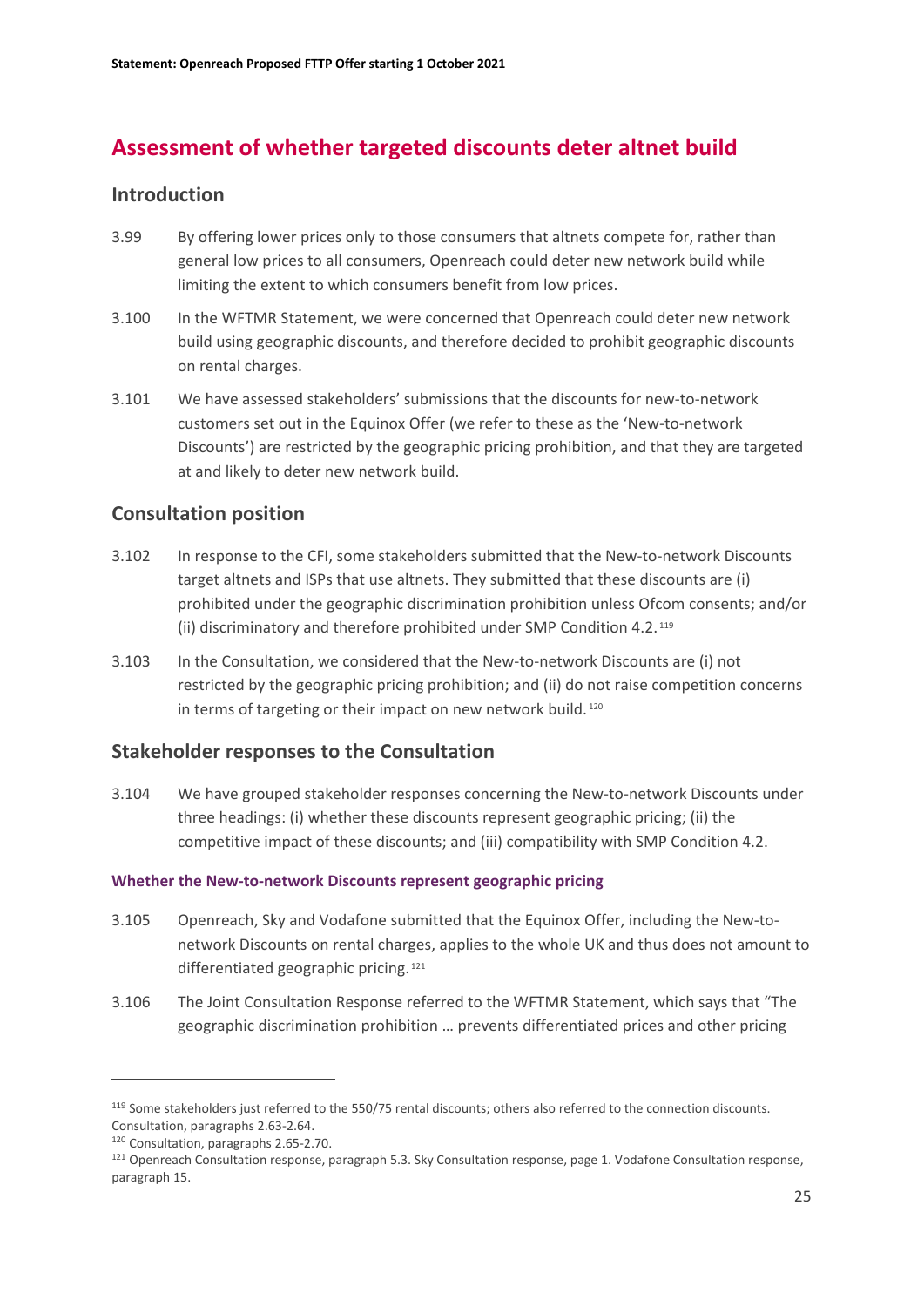measures *which might have the same effect*" (their emphasis). [122](#page-27-0) The Joint Consultation Response, Fern Trading and VMO2 submitted that the New-to-network Discounts are a form of geographic pricing. [123](#page-27-1)

- a) The Joint Consultation Response submitted that this is because eligibility depends on where the consumer lives – consumers in areas without an altnet cannot benefit from these discounts. [124](#page-27-2) Similarly, VMO2 submitted that these discounts are only available at premises that are have not had an active Openreach connection in the last 90 days.<sup>[125](#page-27-3)</sup>
- b) VMO2 gave the example of a "blatant[ly] geographic" discount scheme bespoke to each individual altnet's footprint and customer base. It submitted that the New-tonetwork Discounts are essentially equivalent to such a scheme. [126](#page-27-4)
- c) VMO2 submitted that Ofcom's position in the Consultation is inconsistent with Ofcom's assessment of Openreach's previous FTTP discounts. In that earlier assessment, Ofcom concluded that it was unlikely that Openreach could use discounts on new sites to target geographic pricing to undermine altnet build. VMO2 considered that the Newto-network Discounts represent a similar form of geographic pricing that is more precisely targeted at altnets. [127](#page-27-5)
- d) VMO2 submitted that adopting a "very narrow view" of what constitutes geographic pricing would give Openreach the latitude to expand the use of such discounts in the future, which could harm altnet investment and network competition. It considered that relying on competition law or the next market review are inadequate.<sup>[128](#page-27-6)</sup>
- 3.107 In relation to connection charges:
	- a) Openreach submitted that the New-to-network Discounts on connection charges are not relevant to SMP Condition 4. [129](#page-27-7)
	- b) VMO2 noted that we considered that migration credits could be a mechanism to circumvent the prohibition on geographic pricing for rentals. It submitted that the purpose of migration credits or targeted connection discounts was the same, i.e. to encourage ISPs to attract customers to Openreach's network. It also considered that the New-to-network Discounts on connection charges have the same effect as the (12 month) New-to-network Discounts on rental charges. [130](#page-27-8)

VMO2 Consultation response, paragraphs 3, 7

<span id="page-27-0"></span><sup>122</sup> WFTMR Statement, Volume 3, paragraph 7.72. Joint Consultation Response, paragraphs 9(c), 214.

<span id="page-27-1"></span><sup>123</sup> The Joint Consultation Response submission on this point only relates to the rental discount on 550/75. Joint Consultation Response, paragraphs 9(c), 22(c), 25(c), 214-220, 224-225. Fern Trading Consultation response, paragraph 41.

<span id="page-27-2"></span><sup>124</sup> Joint Consultation Response, paragraphs 214-220.

<span id="page-27-3"></span><sup>125</sup> VMO2 Consultation response, paragraph 13.

<span id="page-27-4"></span><sup>126</sup> VMO2 Consultation response, paragraphs 17-20.

<span id="page-27-5"></span><sup>127</sup> *Existing Openreach FTTP offers with geographic pricing*, Ofcom, 2 July 2021, paragraphs 3.36-3.37 availabl[e here.](https://www.ofcom.org.uk/__data/assets/pdf_file/0013/221332/statement-existing-openreach-fttp-offers.pdf) VMO2 Consultation response, paragraphs 26-28.

<span id="page-27-6"></span><sup>128</sup> VMO2 Consultation response, paragraphs 4, 22-24, 29-30, 35, 49-53.

<span id="page-27-7"></span><sup>129</sup> Openreach Consultation response, paragraph 5.3.

<span id="page-27-8"></span><sup>130</sup> VMO2 Consultation response, paragraphs 40-43.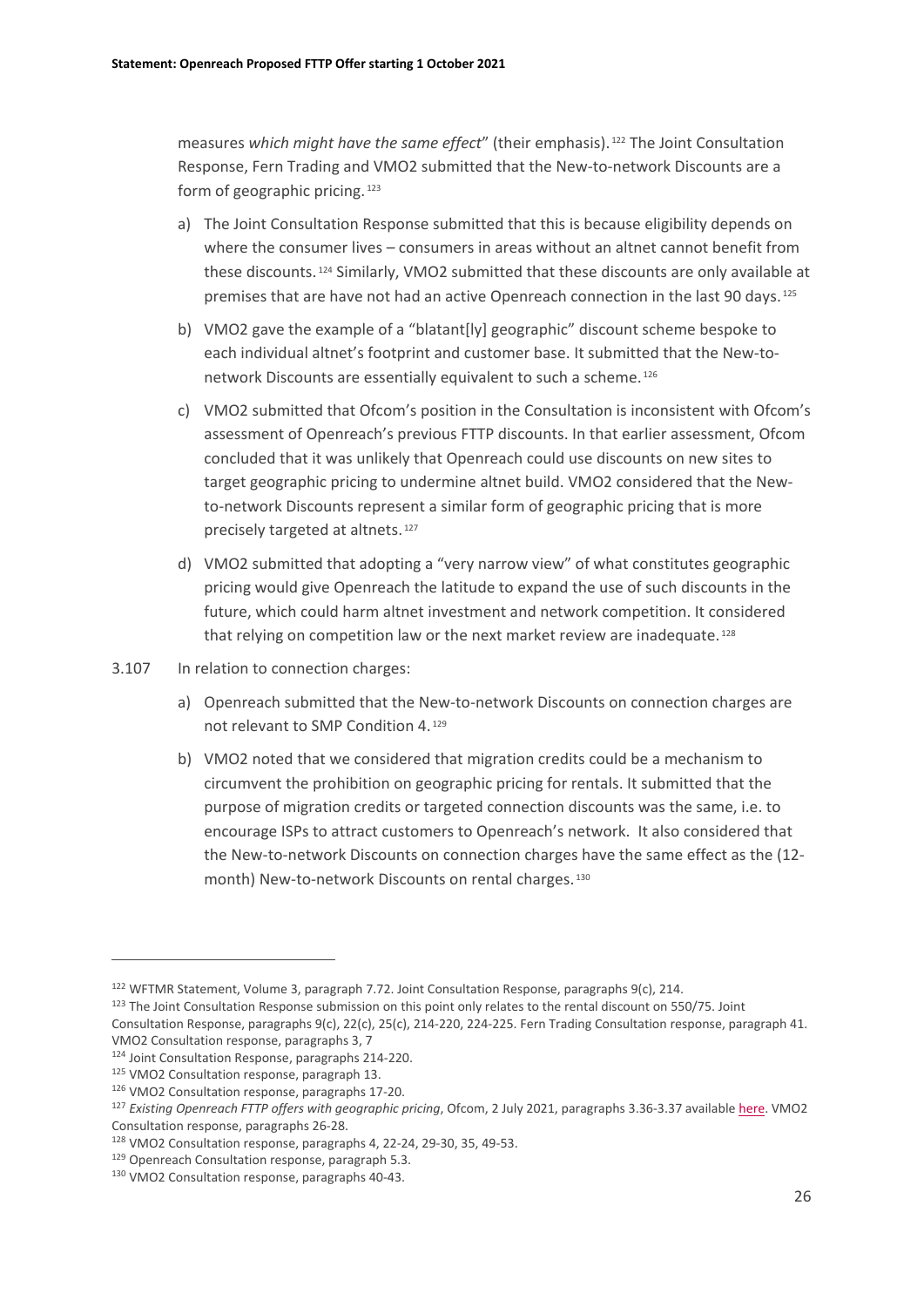#### **The competitive impact of the New-to-network Discounts**

- 3.108 Sky submitted that the New-to-network Discounts are more likely to affect established networks, such as VMO2, rather than new network build. Sky anticipated that  $[\&1]$ . Sky submitted that the connection charge discount is immaterial in the context of overall customer lifetime revenue. [131](#page-28-0)
- 3.109 VMO2 characterised the New-to-network Discounts as "highly targeted" at altnets. [132](#page-28-1) The Joint Consultation Response and CWP submitted that these discounts are directly targeted at altnets and will place downward pressure on their retail and wholesale prices. [133](#page-28-2)
- 3.110 CityFibre submitted that the New-to-network Discounts incentivise ISPs to place new FTTP orders with Openreach rather than altnets. It considered New-to-network Discounts have the potential to act as a barrier to using altnets. It noted that Ofcom had presented no evidence regarding Openreach's rationale for the discounts. [134](#page-28-3)
- 3.111 The Joint Consultation Response disagreed with our Consultation position that the New-tonetwork Discounts will not have a material impact until a material volume of customers have moved to a new network and are at the point of switching away. It submitted that, when deciding whether to invest, altnets will take a forward looking view that anticipates the possibility of such switching. [135](#page-28-4) VMO2 appeared to make a similar point in relation to ISPs that use altnets. [136](#page-28-5)
- 3.112 VMO2 submitted that the New-to-network Discounts will apply to the consumers that altnets have already acquired and submitted that there is a narrow window of opportunity for altnet build. [137](#page-28-6) VMO2 submitted that consumers that have already switched to an altnet are particularly likely to switch back to Openreach (e.g. because they are particularly engaged and not deterred by installation costs).<sup>[138](#page-28-7)</sup>

#### **Compatibility with SMP Condition 4.2**

3.113 VMO2 submitted that Ofcom had failed to consider its earlier submission that the New-tonetwork Discounts are discriminatory and therefore prohibited under SMP Condition 4.2. VMO2 submitted that these discounts create an unjustified competitive disadvantage for ISPs that use altnets. [139](#page-28-8)

<span id="page-28-0"></span><sup>&</sup>lt;sup>131</sup> Sky Consultation response, page 3.

<span id="page-28-1"></span><sup>&</sup>lt;sup>132</sup> Few premises do not have a fixed connection, meaning that in the vast majority of cases the discount will only be available where the consumer is currently using an altnet. VMO2 Consultation response, paragraphs 14-16, 25. 133 Joint Consultation Response, paragraphs 15. CWP Consultation response, page 4.

<span id="page-28-3"></span><span id="page-28-2"></span><sup>134</sup> CityFibre Consultation response, paragraphs 2.7(iv), 2.21-2.23.

<span id="page-28-5"></span><span id="page-28-4"></span><sup>135</sup> Joint Consultation Response, paragraphs 221-223. 136 VMO2 Consultation response, paragraphs 37, 39.

<span id="page-28-6"></span><sup>137</sup> VMO2 Consultation response, paragraphs 4, 8, 32-34

<span id="page-28-7"></span><sup>138</sup> VMO2 did not provide any evidence to support its claim. VMO2 Consultation response, paragraph 38.

<span id="page-28-8"></span><sup>139</sup> VMO2 Consultation response, paragraphs 44-48.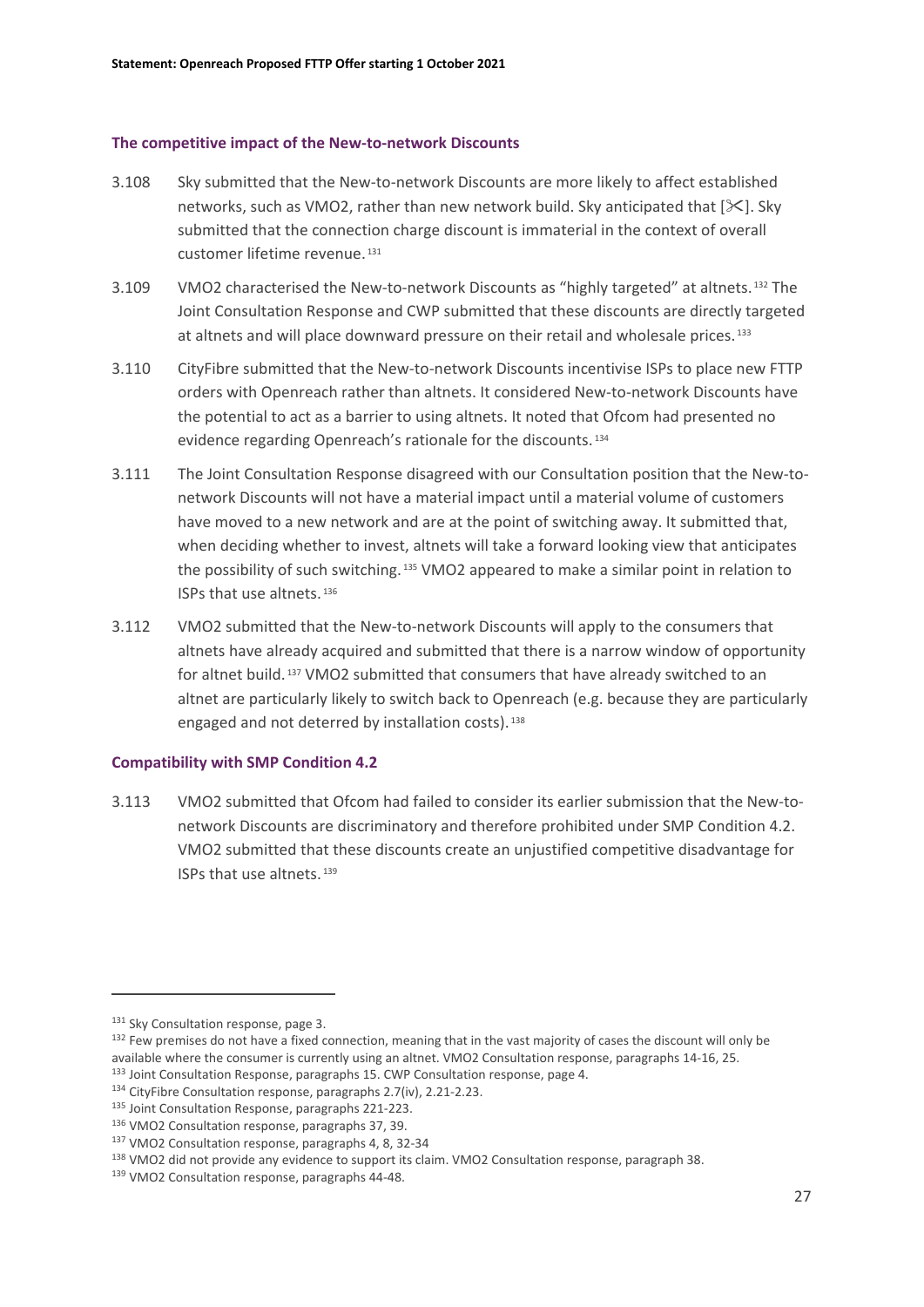### **Ofcom's analysis and conclusions**

3.114 A number of stakeholders raised concerns that the New-to-network Discounts could be used to undermine alternative network build. We recognise that Openreach's New-tonetwork Discounts are targeted at consumers using rival networks, and this could potentially represent a concern if it undermines new altnet build. In Volume 3, Section 7 of the WFTMR Statement we set out how we would use regulation to deal with pricing structures that could undermine new network build. In particular, we (i) prohibited geographic discounts on FTTC and FTTP rental services (unless we consent), and (ii) said we would consider whether it was necessary to prevent other commercial terms proposed by Openreach as they are notified. [140](#page-29-0)

#### **Whether the New-to-network Discounts represent geographic pricing**

- 3.115 A number of stakeholders argued that the New-to-network Discounts are a form of geographic pricing that should be prohibited. The geographic discrimination prohibition provides that BT may be deemed to have shown undue discrimination if it charges different prices in different geographic areas for rental services used to provide network access to VULA that is provided over FTTP. [141](#page-29-1) The geographic discrimination prohibition does not include connection charges, so New-to-network Discounts on connection charges would not be captured in any case. [142](#page-29-2) To determine whether the New-to-network rental discounts are covered by the geographic pricing prohibition, we need to consider whether they result in different prices for different geographic areas. This means we consider whether premises which are not currently served by Openreach<sup>[143](#page-29-3)</sup> represent a separate geographic area from premises which are currently served by Openreach.
- 3.116 As explained in the Consultation, we do not consider that premises where the discounts are and are not available comprise separate "geographic" areas, not least because the definition of those areas will change as customers switch to and from the Openreach

<span id="page-29-0"></span><sup>140</sup> WFTMR Statement, Volume 3, paragraphs 7.1-7.5.

<span id="page-29-1"></span><sup>&</sup>lt;sup>141</sup> SMP Condition 4.5. VULA is a regulatory obligation requiring BT to provide access to its FTTC and FTTP network deployments which allows telecoms providers to connect at a local aggregation point and are provided a virtual connection from this point to the customer premises.

<span id="page-29-2"></span><sup>&</sup>lt;sup>142</sup> VMO2 appears to argue that connection charges should be covered by the geographic discrimination prohibition. It noted that we considered applying migration credits on a geographic basis could have the same effect as a rental discount (WFTMR Statement, Volume 3, paragraph 7.72). It submitted that the purpose of migration credits or targeted connection discounts was the same i.e. to encourage ISPs to attract customers to Openreach's network, and that new-to-network connection and rental discounts should be considered to have the same effect. We set out in the WFTMR Statement why the geographic prohibition only applies to rental charges (WFTMR Statement, Volume 3, paragraphs 7.77 to 7.89). We do not consider (as argued by VMO2) that discounts to connection charges are akin to migration credits or reductions in line rental. This is because connection discounts generally have a more limited overall impact since they are one off charges, whereas rental charges are ongoing and form a greater proportion of total price over a customer lifetime than connection charges. Our assessment in the WFTMR Statement assumed that connection charges could not be less than zero (which places a limit on the impact of any connection discount). We consider that migration credits could potentially be applied on an ongoing basis (and thus be equivalent to a rental discount) or effectively result in negative connection charges (which could increase the value and impact of the connection discount above the level assumed in our assessment). We remain of the view that it is appropriate to capture migration credits within geographic pricing prohibition, but not connection discounts.

<span id="page-29-3"></span><sup>&</sup>lt;sup>143</sup> And have not been served by Openreach in the previous 90 days.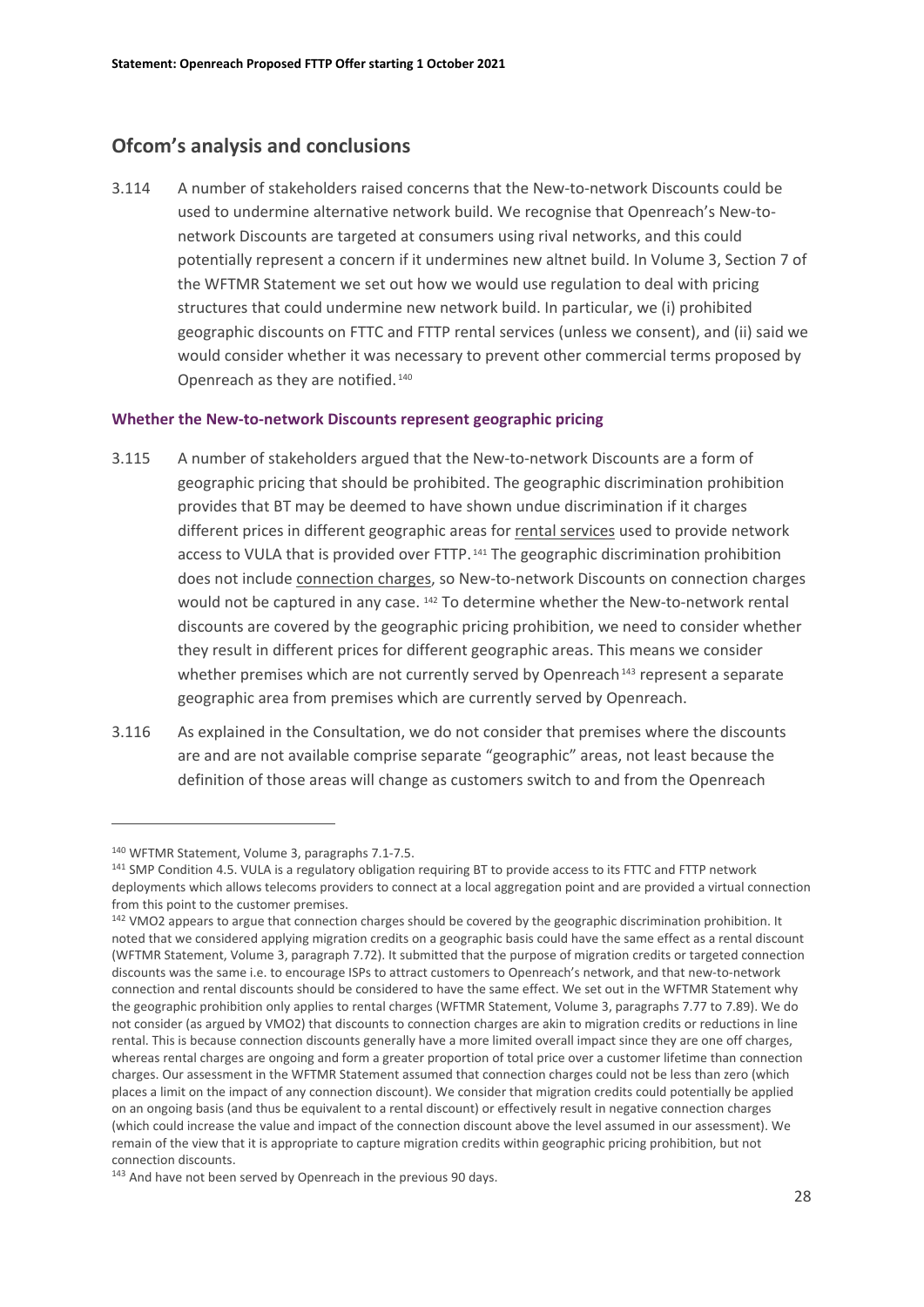network. The Joint Consultation Response submitted that eligibility for the discount depends on where the consumer lives – and consumers can only benefit in areas where an altnet is present. We consider that eligibility depends primarily upon whether the consumer is currently (or has recently) been served by Openreach, rather than specifically where they live. For example, consumers in areas where an altnet is available, but are currently served by Openreach, will not be eligible for the New-to-network Discount. Further, the rental discounts are available across the UK. They apply to new-to-network customers not just in geographic locations where there are altnets, but also where there is only the Openreach network.<sup>[144](#page-30-0)</sup>

- 3.117 VMO2 considered that our position was inconsistent with our assessment of Openreach's previous FTTP discounts. In the previous assessment we considered that FTTP discounts for new sites were a form of geographic pricing. [145](#page-30-1) It considered that the New-to-network Discounts were a similar form of geographic targeting.
- 3.118 The geographic pricing prohibition applies where different rental prices are used for different geographic areas. We consider that the FTTP discounts for new sites relate to geographic locations that can be defined in a clear and stable way (e.g. the location of a new housing development is fixed). By contrast, premises that are eligible for the New-tonetwork Discounts change depending on the serving network operator and cannot easily be grouped into geographic areas.

#### **The competitive impact of the New-to-network Discounts**

- 3.119 VMO2 was concerned that we were adopting an overly narrow view of what constituted geographic pricing and Openreach can design equivalent schemes to the New-to-network Discounts which would clearly represent geographic pricing.
- 3.120 We recognise there is a risk that Openreach designs pricing discounts which could undermine new network rollout, even if they are not strictly geographic pricing. Where there is a risk that other types of discounts or commercial terms could undermine new network build, we will consider whether to use our powers under SMP conditions to prohibit them. [146](#page-30-2)
- 3.121 Following the approach set out in the WFTMR Statement, we will consider each scheme proposed by Openreach on a case-by-case basis reflecting the context and circumstances. [147](#page-30-3) It is important to emphasise we will consider each pricing scheme as it is presented and with consideration to the situation (e.g. with regard to the level and take-up of new altnet rollout). If we do not intervene in relation to a specific Openreach pricing

<span id="page-30-0"></span><sup>&</sup>lt;sup>144</sup> For example, the discount would apply in Openreach-only areas to customers without an existing fixed broadband service taking up the service.

<span id="page-30-1"></span><sup>&</sup>lt;sup>145</sup> A new housing development could be an example of a new site. Openreach defines new sites as, "where Openreach either directly or through any BT Group Company holds an agreement (existing before or after the Effective Date) for installation of GEA-FTTP with a developer that is (either directly or through any affiliate, sub-contractor, agent or other representative) undertaking demolition, new build, conversion, and/or refurbishment works at a residential site." Openreach response dated 13 January 2021 to the s.135 notice dated 6 January 2021, Q1c.

<span id="page-30-3"></span><span id="page-30-2"></span><sup>146</sup> WFTMR Statement, Volume 3, paragraphs 7.18 to 7.33 and 7.146 to 7.172

<sup>147</sup> WFTMR Statement, Volume 3, paragraphs 7.165 and 7.133.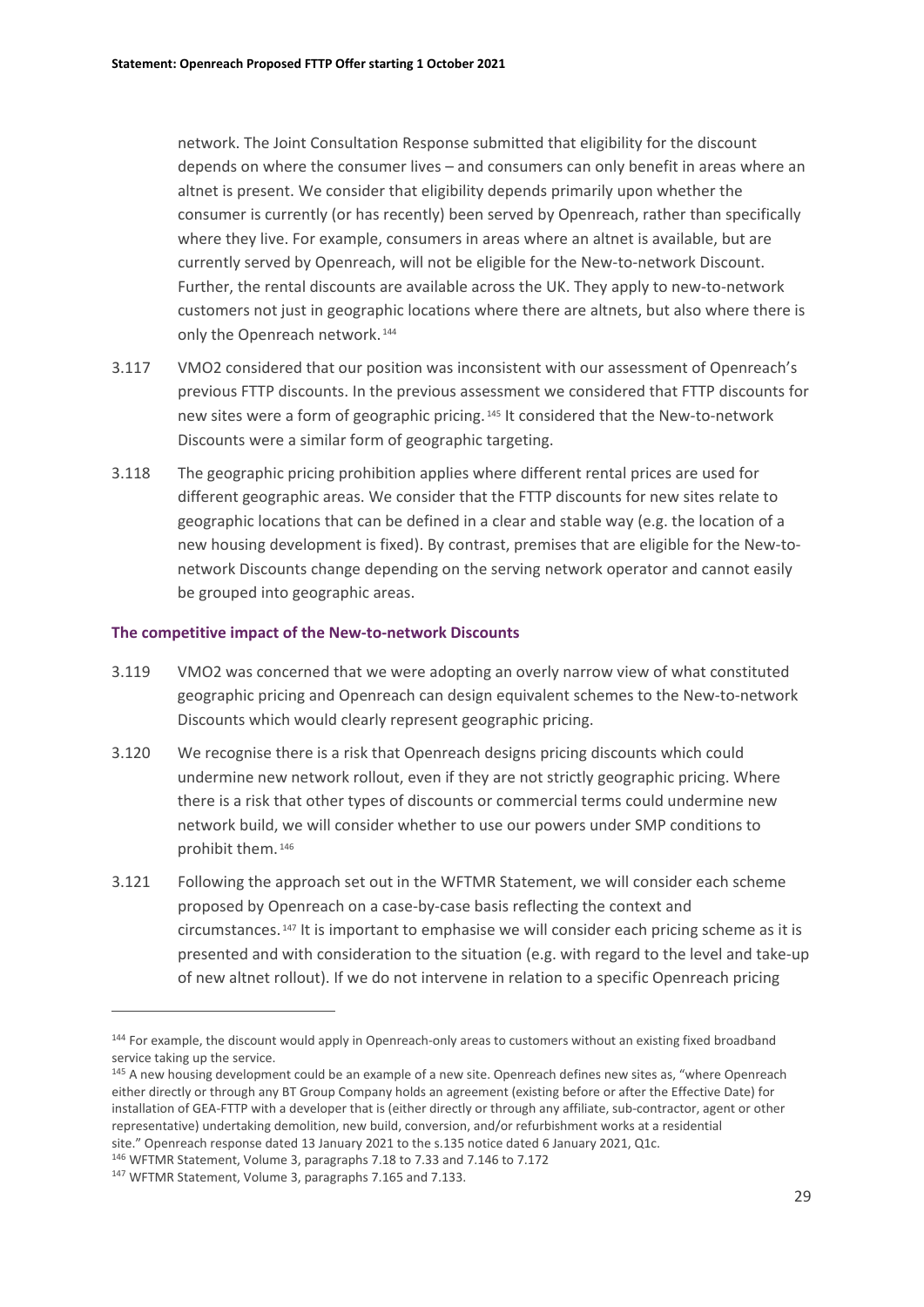structure, it does not fetter our discretion when considering similar schemes (i.e. just because Openreach has used a similar scheme in the past, it does not automatically mean any future scheme of that type is acceptable).

- 3.122 We have considered whether the New-to-network Discounts in the Equinox Offer could represent a barrier to using altnets that may undermine new network build. We do not consider that the New-to-network Discounts are targeted at new network build in the short run to any material degree. The rental discounts apply UK wide and the connection discounts apply everywhere in Area 2. We consider that the immediate impact will be on established altnets such as VMO2. However, as set out in the WFTMR Statement, our competition concerns primarily relate to new network build. The discounts will not have a material impact on new network build (or ISPs using these networks) until a material volume of customers has moved to the new network and those customers are at the point of switching away. Sky agreed with this point.
- 3.123 We agree with the Joint Consultation Response and VMO2 that altnets' rollout decisions and ISP choices regarding network provider could take a forward-looking view that factors in the longer term impact of New-to-network discounts. We recognise that the impact of the New-to-network Discounts on altnets building new networks (and ISPs using these networks) will grow over time as their subscriber bases grow. However, the magnitude of the New-to-network Discounts is small, and they are therefore unlikely to deter new network build or ISPs from using these networks.
	- a) In relation to connection charges, we said in the WFTMR Statement that over the longer-term recurring rentals will be a more significant element of total cost than connections. [148](#page-31-0) Connection charges are likely to be a lesser consideration, given ISPs' expected average customer lifetimes for FTTP, which range from  $[\frac{1}{2}]$  months.<sup>[149](#page-31-1)</sup> By way of illustration, if we assume an average customer lifetime of 5 years, the additional £25 connection discount represents a discount of around 42 pence per month for newto-network orders. Averaged across all new orders (not just new-to-network orders), this translates to a discount of less than 10 pence per month.
	- b) In relation to the 550/75 rental discount, we expect this product will represent a modest proportion of overall sales over the next 5 years (see Annex 2). This suggests that the overall impact of this discount on altnets is likely to be relatively minor. Further, as explained in Annex 2, for a new to network customer taking 550/75, this additional discount equates to a further discount of around 4% off total connection and rental charges over a 5-year period. Averaged across all customers (rather than 550/75 customers) the additional discount becomes immaterial.
- 3.124 For the reasons above, we disagree with CityFibre that the New-to-network Discounts in the Equinox Offer have the potential to act as a barrier to using altnets.

<span id="page-31-0"></span><sup>&</sup>lt;sup>148</sup> This was a factor in our decision to exclude connection charges from the geographic discrimination prohibition. See WFTMR Statement, Volume 3, paragraphs 7.82-7.89.

<span id="page-31-1"></span><sup>149</sup> See Annex 2.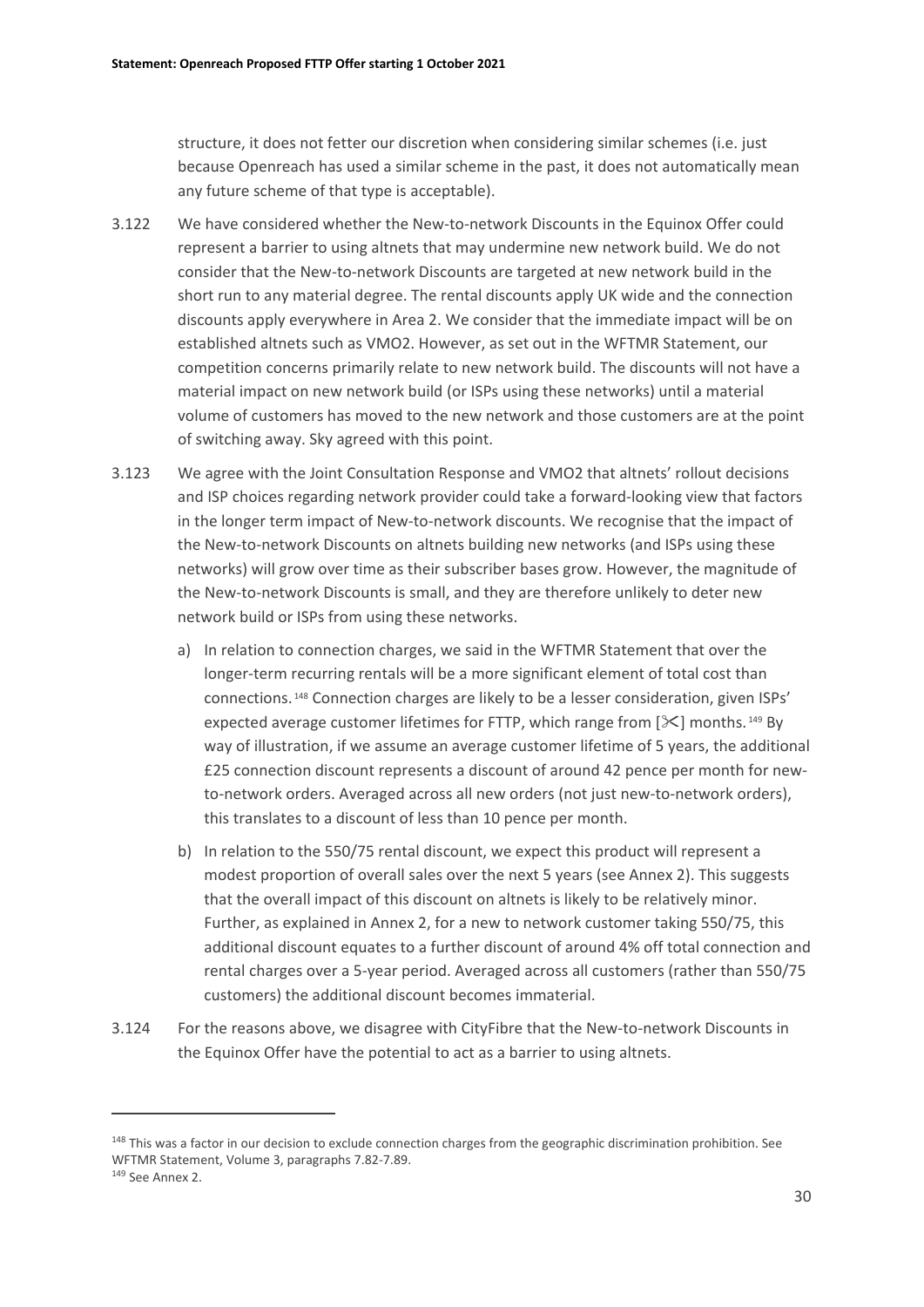- 3.125 VMO2 submitted that New-to-network discounts create an unjustified competitive disadvantage for ISPs that use altnets and thus should be prohibited under SMP Condition 4.2. Again, for the reasons above, we disagree that the New-to-network Discounts in the Equinox Offer create a material disadvantage for ISPs that use altnets.
- 3.126 Given the above, our view is that the New-to-network Discounts in the Equinox Offer are not restricted by the geographic pricing prohibition, and do not raise competition concerns in terms of targeting or their impact on new network build.<sup>[150](#page-32-0)</sup>

# **Compatibility of the Order Mix Targets with the prohibition on geographic targeted pricing**

### **Consultation position**

- 3.127 In response to the CFI, KCOM submitted that the Order Mix Targets incentivise ISPs to focus their marketing activity within the Openreach FTTP footprint, at the expense of other areas. KCOM submitted that this is therefore a form of geographic pricing prohibited in SMP Condition 4.<sup>[151](#page-32-1)</sup>
- 3.128 In the Consultation, our provisional view was that the Order Mix Targets do not constitute a form of prohibited geographic pricing. [152](#page-32-2)

### **Stakeholder responses to the Consultation**

3.129 We did not receive any responses to the Consultation on this topic.

### **Our analysis and conclusions**

3.130 The geographic pricing prohibition proscribes charging different prices in different geographic areas, not giving ISPs incentives to focus their marketing activity within particular geographic areas, such as the Openreach FTTP footprint. Therefore, our conclusion is that the Order Mix Targets do not constitute a form of prohibited geographic pricing.

<span id="page-32-0"></span><sup>150</sup> CityFibre noted that Ofcom had presented no evidence regarding Openreach's rationale for introducing the New-tonetwork Discounts. Given our view that the New-to-network Discounts in the Equinox Offer do not represent geographic pricing or raise competition concerns in terms of targeting or their impact on new network build, it is not necessary to consider whether there is an objective justification for the discounts.

<span id="page-32-1"></span><sup>151</sup> KCOM CFI response, paragraphs 3.12-3.14.

<span id="page-32-2"></span><sup>152</sup> Consultation, paragraph 2.72.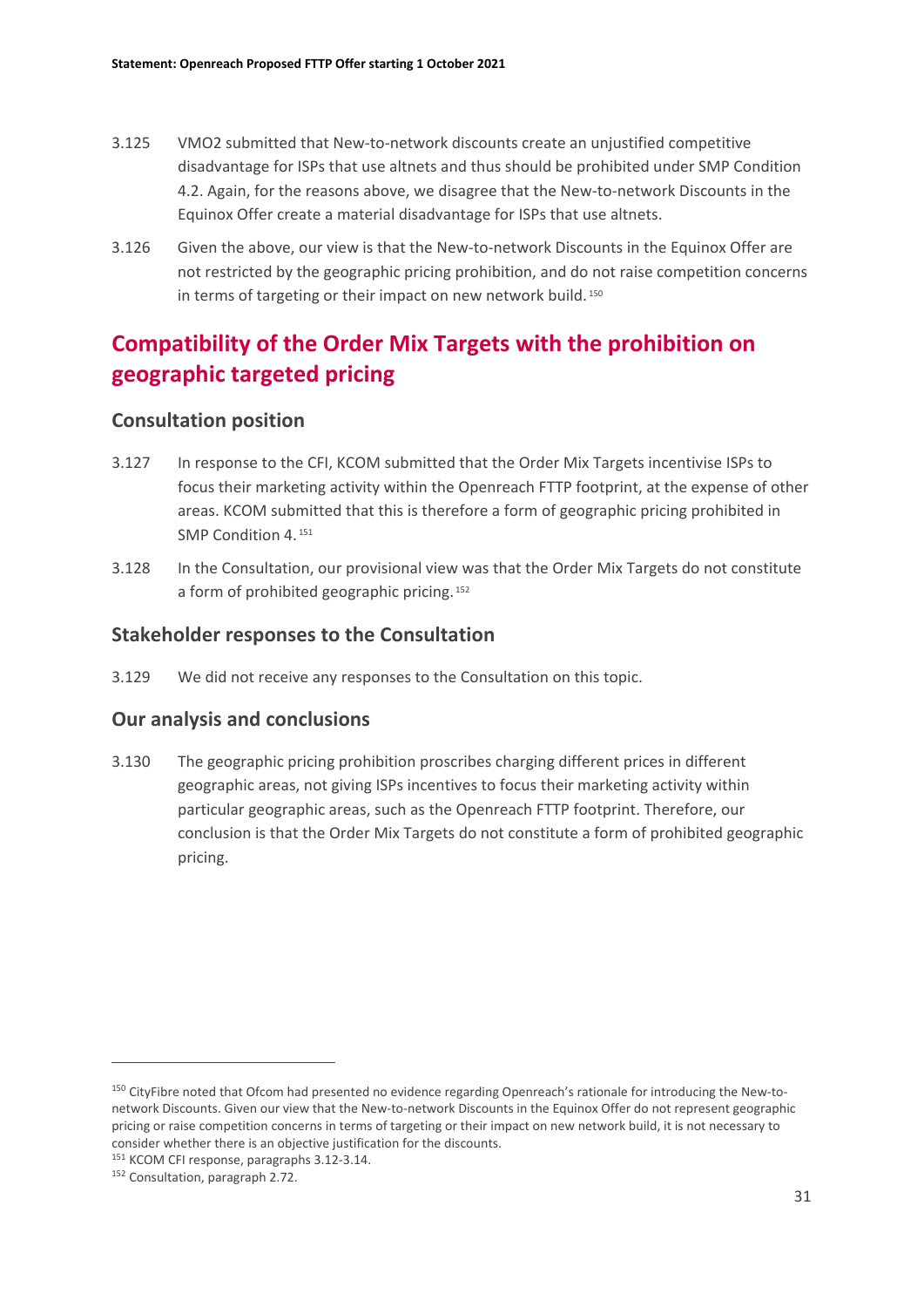# **Competitive impacts on ISPs**

### **Consultation position**

3.131 In response to the CFI, some stakeholders identified competitive impacts on ISPs. We did not assess these impacts in the Consultation. [153](#page-33-0)

### **Stakeholder responses to the Consultation**

- 3.132 Firms such as BT Enterprise and TalkTalk purchase access from Openreach that they resell to smaller ISPs downstream. TalkTalk submitted that the upstream reseller has much less control over what product end consumers take. If only a low proportion of the downstream ISPs' orders are for FTTP, this would make it harder for the upstream reseller to meet the Order Mix Targets. As a result, TalkTalk submitted that Ofcom should consider the impact of the Equinox Offer on competition to serve downstream ISPs. [154](#page-33-1)
- 3.133 TalkTalk also submitted that the use of a simple average, rather than a weighted average, when calculating compliance with the Order Mix Targets across several quarters is "unreasonable" and its likely to benefit BT. [155](#page-33-2)

### **Ofcom's analysis and conclusions**

- 3.134 We have not assessed the various impacts on ISPs set out in paragraphs 2.73-2.74 of the Consultation and above. As set out in paragraphs 3.16-3.21 above, the purpose of the 90 days' process is not to address general competitive impacts on ISPs but to consider Openreach commercial terms that might directly undermine new network build. [156](#page-33-3)
- 3.135 Should stakeholders consider that these are significant concerns then they should provide a separate, evidenced submission that we will consider as part of a separate process (e.g. under the dispute resolution framework).

# **The Order Mix Targets may leave vulnerable consumers exposed**

### **Consultation position**

3.136 In response to the CFI, TalkTalk submitted that the Order Mix Targets mean that within the Openreach FTTP footprint, ISPs are likely to only offer FTTP and are likely to stop making new sales of legacy products. This may have detrimental impacts on vulnerable consumers e.g. those using legacy personal care alarms that cannot be served with FTTP or older

<span id="page-33-0"></span><sup>153</sup> Consultation, paragraphs 2.73-2.76.

<span id="page-33-1"></span><sup>154</sup> TalkTalk Consultation response, paragraphs 1.4, 2.13, 2.15. It previously raised this concern in TalkTalk CFI response, paragraphs 1.5, 3.4-3.10.

<span id="page-33-2"></span><sup>155</sup> TalkTalk Consultation response, paragraphs 1.4, 2.19-2.22.

<span id="page-33-3"></span><sup>156</sup> We have taken the impact of resale via downstream ISPs into account when considering how difficult it is for ISPs to meet the Order Mix Targets. This is relevant to our assessment of whether the Equinox Offer potential creates a barrier to using altnets (see Annex 3). However, impacts on the strength of competition between ISPs lie outside the scope of this statement.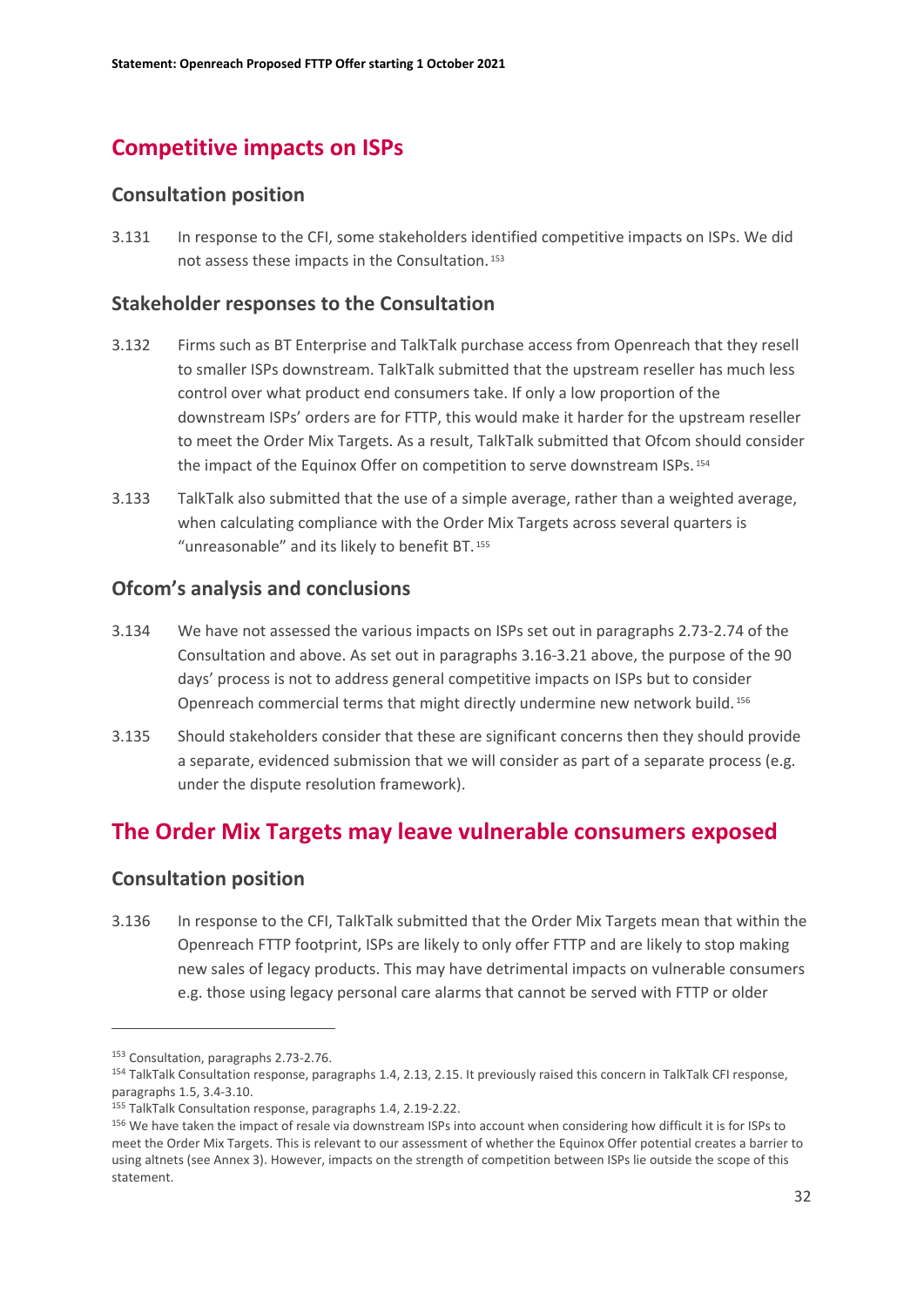customers with little interest in FTTP. There is also a risk that ISPs push these vulnerable consumers onto unsuitable FTTP contracts. [157](#page-34-0)

3.137 We did not consider these impacts in the Consultation. [158](#page-34-1)

### **Stakeholder responses to the Consultation**

3.138 We did not receive any responses to the Consultation on this topic.

### **Ofcom's analysis and conclusions**

- 3.139 As discussed above, the 90 days' notification requirement is for commercial terms where the price or other contractual conditions are conditional on the volume and/or range of services purchased. It is not intended to address alleged concerns arising in relation to vulnerable customers. Therefore, we have not considered the issue raised by TalkTalk as part of this assessment.
- 3.140 This being said, we recognise that the Equinox Offer is intended to accelerate the take up of FTTP services. Indeed, as discussed above there is a regulatory process to assist copper retirement and effectively the Equinox Offer is bringing this forward by about 12 months. At some point consumers will therefore have to stop using legacy services and start using FTTP services and it will be important that there are adequate protections for all consumers, including vulnerable consumers, when this happens. To this end Ofcom already has an ongoing project on copper retirement and how to inform and protect consumers during the transition, and we will take account of the points raised as part of this process.

# **Various issues that are not directly related to the Equinox Offer**

- 3.141 As we noted in the Consultation, stakeholders raised in their CFI responses a number of issues not directly related to the Equinox Offer, which we have not considered further as part of this process. [159](#page-34-2)
- 3.142 In particular, Vodafone referred to the desirability of a "social" FTTP product for consumers with affordability concerns.<sup>[160](#page-34-3)</sup> Vodafone reiterated this point in response to the Consultation. [161](#page-34-4)
- 3.143 In addition, a number of responses to the Consultation referred to issues that are not directly related to the Equinox Offer.

<span id="page-34-0"></span><sup>157</sup> TalkTalk CFI response, paragraphs 3.11-3.19.

<span id="page-34-1"></span><sup>158</sup> Consultation, paragraphs 2.78-2.79.

<span id="page-34-2"></span><sup>159</sup> Consultation, paragraphs 2.80-2.81.

<span id="page-34-3"></span><sup>&</sup>lt;sup>160</sup> Vodafone CFI response, paragraphs 6 (second one) and 13. Consultation, paragraph 2.81.

<span id="page-34-4"></span><sup>161</sup> Vodafone Consultation response, paragraph 17.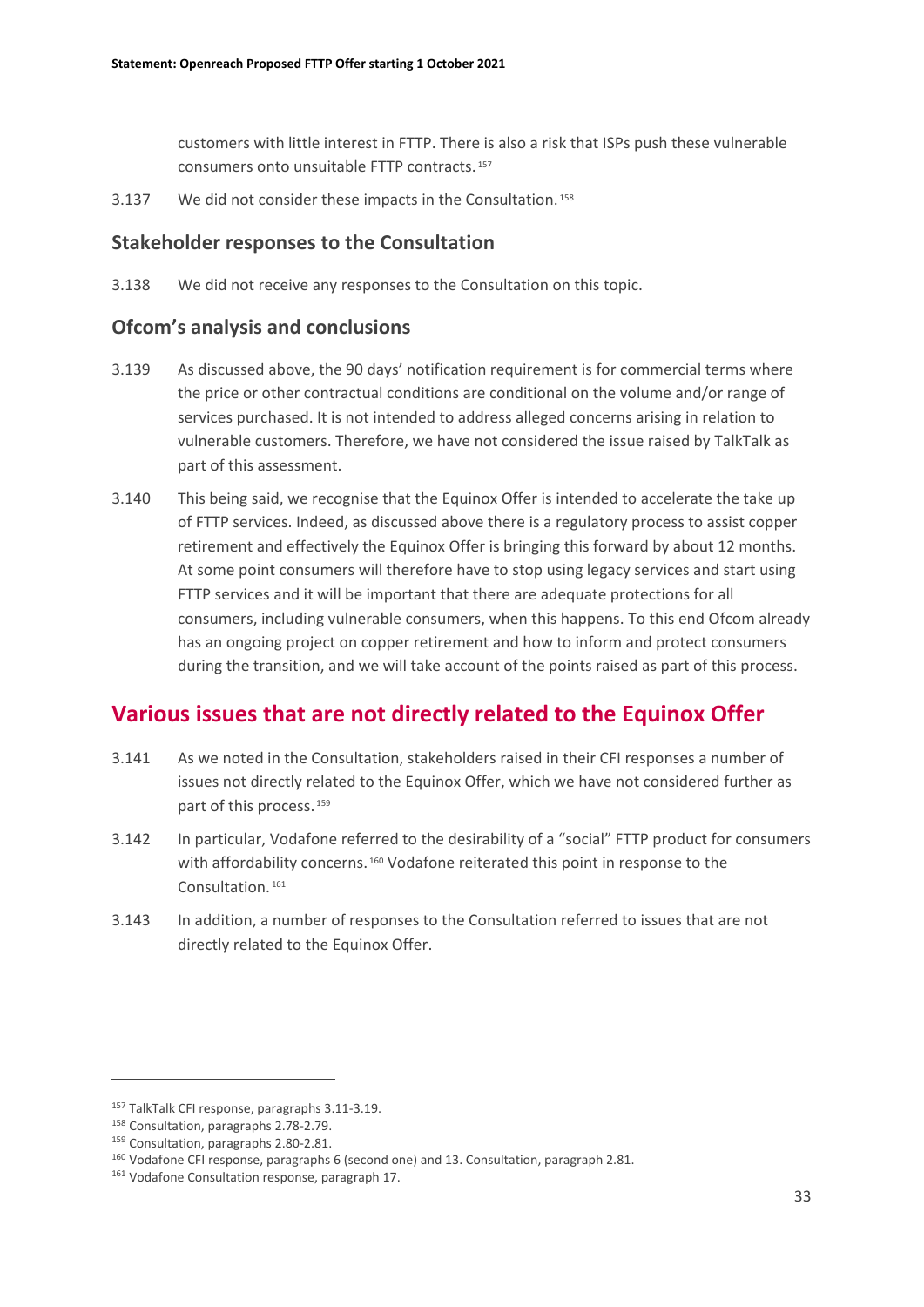- a) The Joint Consultation Response submitted that Openreach's discounts on FTTC discourage consumers from switching from Openreach FTTC to altnet FTTP. [162](#page-35-0) Openreach submitted that its FTTC discounts represent competition on the merits. [163](#page-35-1)
- b) Fern Trading expressed concerns about the lack of transparency in Openreach's build plans. [164](#page-35-2)
- c) Fern Trading appeared to express concerns about how the WFTMR charge controls were set. [165](#page-35-3)
- d) Simwood commented on Ofcom's approach to calculating BT's weighted average cost of capital ('WACC') when setting charge controls and the technical standard that Openreach uses for FTTP. [166](#page-35-4)
- 3.144 These concerns lie outside the scope of this process and we have therefore not considered them further.

# **Comments on process raised by stakeholders in response to the Consultation**

#### **Stakeholder comments**

#### **Application of SMP condition**

- 3.145 The Joint Consultation Response suggested that a 90-day notice period "is too short for complex offers like Equinox". [167](#page-35-5) It said that the process followed by Ofcom to assess the Equinox Offer was "rushed", "procedurally unfair", and "given the very significant impact Equinox is likely to have on the sector, has resulted in Ofcom's proposal to take no action being unfair, irrational and illegal". [168](#page-35-6) It suggested that, if we believed we could not consult meaningfully without first issuing a CFI and gathering evidence informally and formally from stakeholders, we should have allowed for a longer notification period.<sup>[169](#page-35-7)</sup>
- 3.146 VMO2 noted Openreach's view (expressed in its response to the CFI) that it was not obliged to notify the Equinox Offer under the 90 day process, but had done so because it was the first FTTP pricing initiative since the WFTMR statement was published. [170](#page-35-8) VMO2

<span id="page-35-0"></span><sup>162</sup> Joint Consultation Response, paragraph 248.

<span id="page-35-1"></span><sup>163</sup> Openreach Consultation response, paragraph 5.5.

<span id="page-35-2"></span><sup>&</sup>lt;sup>164</sup> Fern Trading Consultation response, paragraphs 2, 37-39.

<span id="page-35-3"></span><sup>&</sup>lt;sup>165</sup> Fern Trading Consultation response, paragraphs 2, 4, 18-20

<span id="page-35-4"></span><sup>166</sup> Simwood Consultation response, pages 4-6.

<span id="page-35-5"></span><sup>167</sup> Joint Consultation Response, paragraph 95.

<span id="page-35-6"></span><sup>168</sup> Joint Consultation Response, paragraph 95, 99, 100, 113.

<span id="page-35-7"></span><sup>169</sup> Joint Consultation Response, paragraph 99.

<span id="page-35-8"></span><sup>&</sup>lt;sup>170</sup> As we noted at footnote 4 of the Consultation, Openreach and BT Group submitted in their CFI responses that the Equinox Offer does not trigger the requirement for a 90 days' notification period. Openreach stated that it had voluntarily given 90 days' notification since this is the first FTTP pricing initiative since the WFTMR Statement (Openreach CFI response, page 1; BT Group CFI response).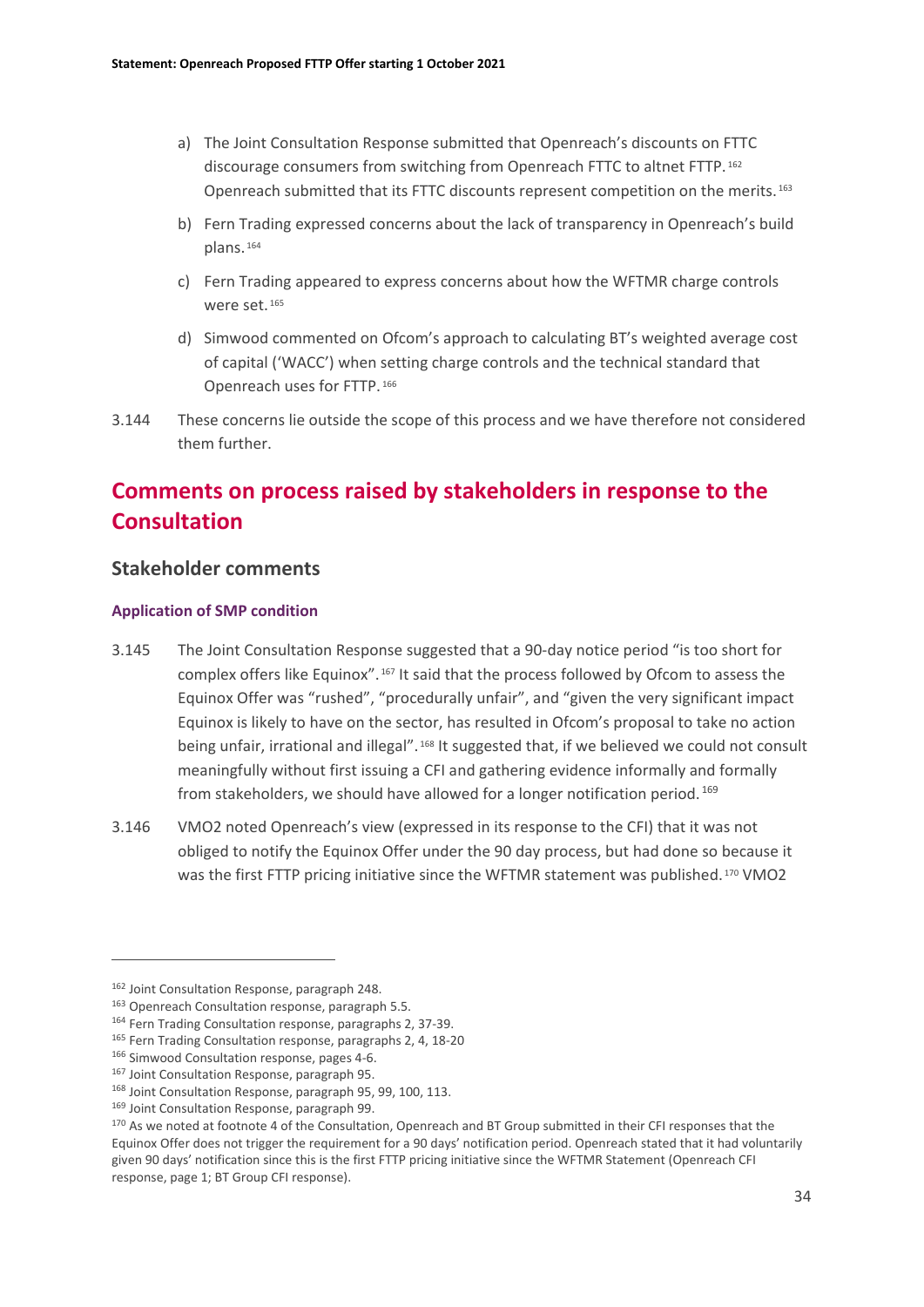disagreed with Openreach's view and encouraged Ofcom to clarify this point for the future. [171](#page-36-0)

#### **Consultation process**

- 3.147 Some stakeholders considered that the consultation process was flawed.<sup>[172](#page-36-1)</sup>
- 3.148 The Joint Consultation Response considered that the 30 days we allowed for responses to the Consultation was insufficient.<sup>[173](#page-36-2)</sup> Fern stated that a four week consultation process during the August holiday period was an inadequate period of time to respond to a "huge and complex pricing document". [174](#page-36-3)
- 3.149 Gigaclear and the Joint Consultation Response said our analysis had relied on responses to our CFI, for which we allowed two weeks for responses, and on requests for information to stakeholders for which we allowed limited time to respond."<sup>[175](#page-36-4)</sup> The Joint Consultation Response said that in the circumstances evidence provided by stakeholders would not be "exhaustive or supported by as much analysis and evidence as would typically be the case" but that we had nevertheless relied on it in reaching our provisional conclusions. [176](#page-36-5) VMO2 noted that Ofcom had failed to set out a preliminary view in the CFI, meaning that Ofcom's provisional findings had been reached based on limited evidence from Openreach and third parties, who themselves only had access to limited information.<sup>[177](#page-36-6)</sup>
- 3.150 As noted in the Consultation, CityFibre referred in its CFI response to (i) the complexity of analysing the Equinox Offer; and (ii) the potential signal that a provisional Ofcom view sends to altnets, ISPs and investors. CityFibre submitted that Ofcom should make all material submitted by Openreach available to stakeholders for comment and should not rely solely on CFI responses or ISPs' views. CityFibre stated that Ofcom should not reach a provisional view without thoroughly investigating various issues and making its initial analysis available to stakeholders. [178](#page-36-7)
- 3.151 VMO2 stated that the process followed by Ofcom does not seem to have followed that set out in Annex 11 of the WTFMR Statement, which creates uncertainty about future processes and a lack of transparency. [179](#page-36-8)
- 3.152 Several stakeholders argued that they were unable to respond meaningfully to the Consultation because Ofcom had redacted certain information. [180](#page-36-9)

<span id="page-36-0"></span><sup>171</sup> VMO2 response to Consultation, paragraphs 56-58.

<span id="page-36-1"></span><sup>172</sup> Joint Consultation Response, paragraph 3, 9, 29, 93-103.

<span id="page-36-2"></span><sup>173</sup> Joint Consultation Response, paragraph 98.

<span id="page-36-3"></span><sup>174</sup> Fern response to Consultation, paragraph 46;

<span id="page-36-4"></span><sup>&</sup>lt;sup>175</sup> Gigaclear response to Consultation, page 2; Joint Consultation Response, paragraph 29 and 30.

<span id="page-36-5"></span><sup>176</sup> Joint Consultation Response, paragraph 96, 100.

<span id="page-36-6"></span><sup>177</sup> VMO2 response to Consultation, paragraphs 59-64.

<span id="page-36-7"></span><sup>178</sup> Consultation, footnote 6.

<span id="page-36-8"></span><sup>&</sup>lt;sup>179</sup> VMO2 response to Consultation, paragraphs 59-64.

<span id="page-36-9"></span><sup>180</sup> CityFibre response to Consultation, paragraph 2.13(i); Fern response to Consultation, paragraph 46; Joint Consultation Response, paragraph 9, 97.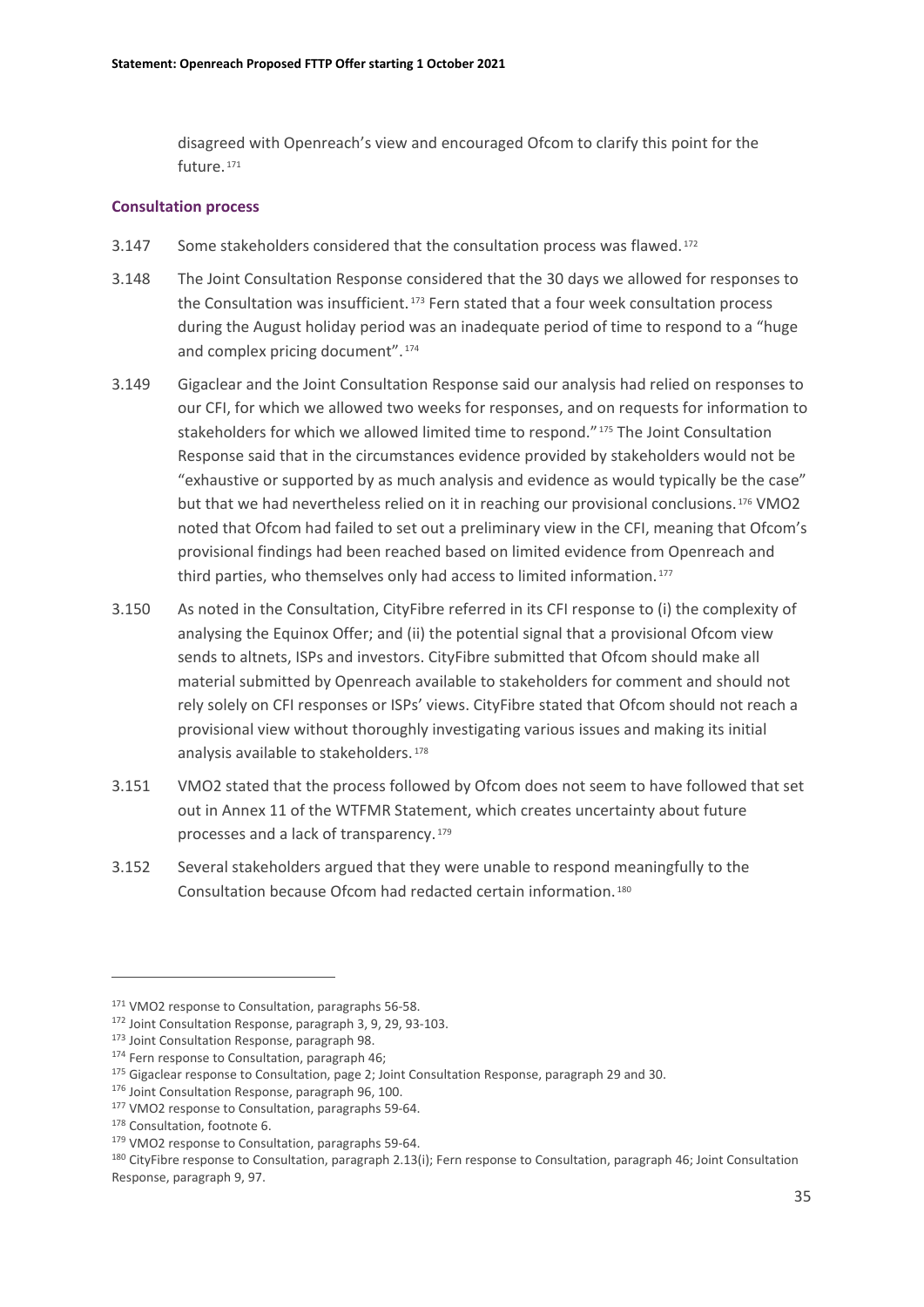3.153 Some stakeholders said they understood Ofcom had discussed the Equinox Offer with Openreach before it was notified. [181](#page-37-0) Fern argued that this amounted to "both discrimination between operators, and an abuse of process". [182](#page-37-1) The Joint Consultation Response said "Ofcom's approach of first discussing confidentially the Equinox Offer with BT [sic] [...] was procedurally flawed and unfair." [183](#page-37-2) The Joint Consultation Response said this could result in a situation where Ofcom has, in effect, approved an offer before it is notified. They said this would create a conflict for Ofcom as it assessed stakeholder submissions during the process, and carried a high risk of confirmation bias. They said this is what appears to have happened in this case.<sup>[184](#page-37-3)</sup>

#### **Statutory duties**

- 3.154 The Joint Consultation Response argued that we had not taken account of our statutory duties of transparency and consistency.<sup>[185](#page-37-4)</sup> In particular, the Joint Consultation Response submitted that we had failed to act consistently or transparently as our approach in the Consultation was inconsistent with that set out in the WFTMR Statement (see above under 'Analytical framework') and we had not separately considered the impact of Equinox in Area 2 and Area 3.
- 3.155 Several stakeholders argued that in conducting its assessment Ofcom had not had due regard to the UK Government's Statement of Strategic Priorities (SSP). [186](#page-37-5) Fern said that the SSP makes it clear that Ofcom should prioritise network investment over interventions to reduce retail prices, and that the Equinox Offer "clearly does the opposite". [187](#page-37-6) CityFibre said that Ofcom's assessment must be seen in the context of the UK Government's target for at least 85% of UK premises to have access to gigabit-broadband by 2025 and Openreach's stated objective to have completed 85% of its fibre roll-out by 2025. [188](#page-37-7) The Joint Consultation Response said the SSP makes it clear that the UK Government considers altnets are a critical part of the market structure that will lead to the fastest and most efficient FTTP coverage in the UK, but that our assessment appeared to favour short term price reductions for consumers over long term infrastructure competition. [189](#page-37-8)

#### **Interim relief**

3.156 The Joint Consultation Response submitted that, due to "serious procedural and legal errors" in Ofcom's analysis, we should issue an interim direction to BT to suspend the introduction of the Equinox Offer, pending consideration of the points raised by the Joint

<span id="page-37-0"></span><sup>&</sup>lt;sup>181</sup> Fern response to Consultation, paragraph 46. Joint Consultation Response, paragraph 3.

<span id="page-37-1"></span><sup>182</sup> Fern response to Consultation, paragraphs 46 and 48.

<span id="page-37-2"></span><sup>183</sup> Joint Consultation Response, paragraph 30.

<span id="page-37-3"></span><sup>184</sup> Joint Consultation Response, paragraph 102.

<span id="page-37-5"></span><span id="page-37-4"></span><sup>&</sup>lt;sup>185</sup> Joint Consultation Response, paragraph 7, 25, 27, 31.<br><sup>186</sup> Fern response to Consultation, paragraphs 2 and 21; Gigaclear response to Consultation, page 8; Joint Consultation Response, paragraph 4, 8, 9, 37-39.<br><sup>187</sup> Fern response to Consultation, paragraph 2.

<span id="page-37-6"></span>

<span id="page-37-7"></span><sup>&</sup>lt;sup>188</sup> CityFibre response to Consultation, paragraph 2.7(ii).

<span id="page-37-8"></span><sup>189</sup> Joint Consultation Response, paragraph 9.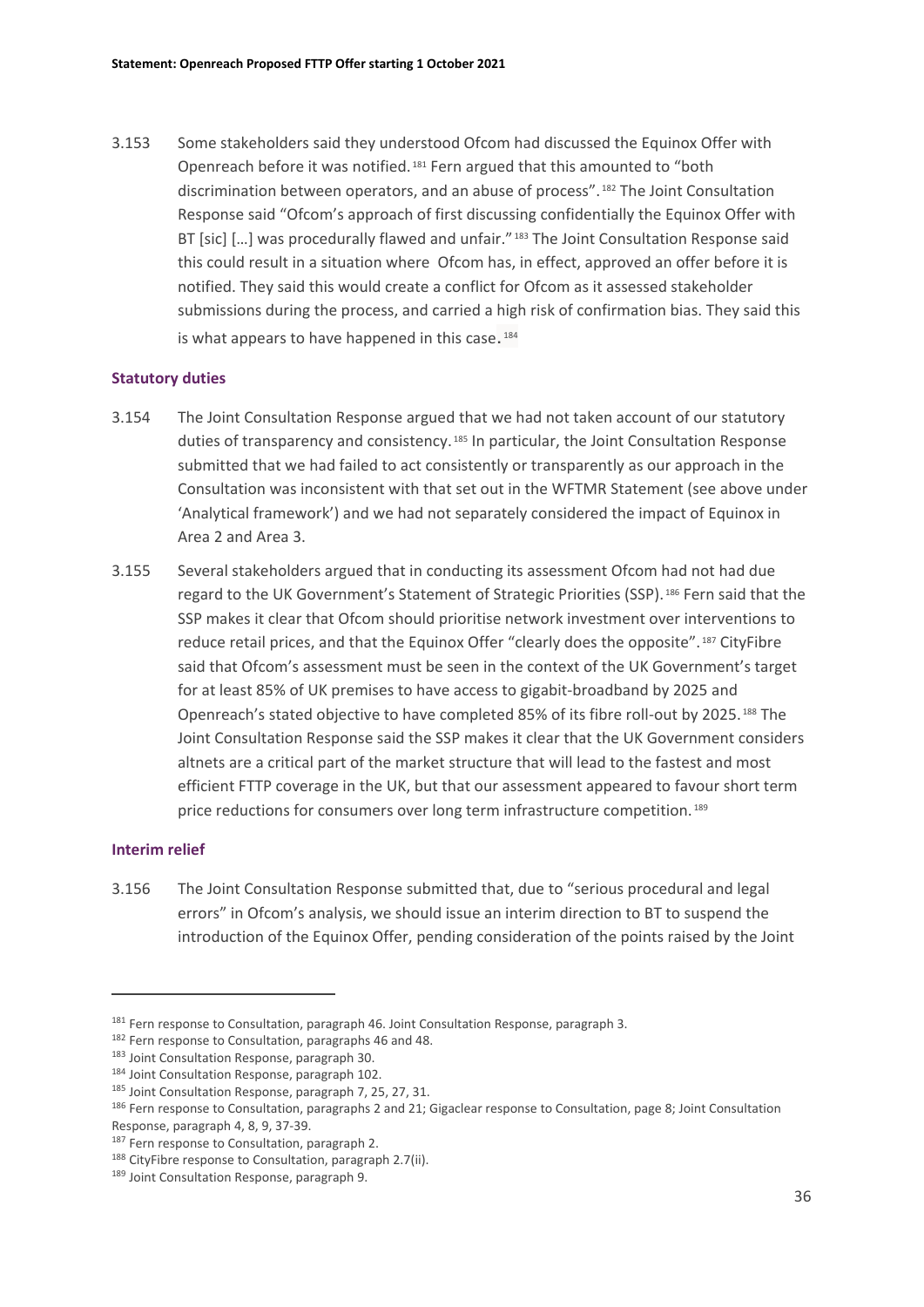Consultation Response and a substantive reconsideration of the Equinox Offer. [190](#page-38-0) CWP also submits that Ofcom should put the Equinox Offer on hold while we conduct a "comprehensive, transparent, and legally compliant review". [191](#page-38-1)

#### **Future consultations**

3.157 VMO2 submitted that Ofcom should consult on all future Openreach discount schemes that meet the test for a notification, even if it reaches a provisional conclusion that it does not believe it ought to intervene. It stated that this would support investor confidence and ensure that future schemes are introduced via an orderly process that all stakeholders can have confidence in. [192](#page-38-2)

### **Our analysis and conclusions**

#### **Application of SMP condition**

- 3.158 We decided in the WTFMR Statement to require Openreach to provide 90 days' notice of commercial terms where the price or other contractual conditions are conditional on the volume and/or range of services purchased. [193](#page-38-3) In deciding on an appropriate prior notice period it is necessary to balance two competing considerations. First, the time required for us to consider the proposed terms and for industry to be given advance warning of price changes. Second, the impact on Openreach's (and its contractual counterparties') commercial flexibility. We proposed in the WFTMR January 2020 Consultation that a 90 day notification period was appropriate and, having considered stakeholder responses, maintained this position in the WFTMR Statement.
- 3.159 With respect to whether the 90 day notification requirement was triggered in this case, it could be argued that the discounts in the Equinox Offer are conditional on the range of services purchased, in that ISPs are required to purchase a minimum percentage of FTTP for new orders in order to be eligible. In any event, Openreach did provide us with 90 days' prior notice of the Equinox Offer and we have assessed the impact of the offer.
- 3.160 Every pricing offer is likely to have its own specifics and Openreach will need to reach a view as to whether the notification requirement in SMP Condition 8.6 is triggered in any given case. However, it would be open to Ofcom to take enforcement action if we consider that Openreach has failed to comply with the requirements of the SMP Condition.

#### **Consultation process**

3.161 Within the 90 day notification period for the Equinox Offer, we have allowed stakeholders 14 days to outline any initial concerns to us in response to the CFI, and 31 days to respond to the Consultation. We do not accept stakeholder submissions that these periods of time were inadequate. By way of comparison, if we had instead reached a provisional view that

<span id="page-38-1"></span><span id="page-38-0"></span><sup>&</sup>lt;sup>190</sup> Joint Consultation Response, paragraph 23.<br><sup>191</sup> CWP response to Consultation, pages 4 – 5.<br><sup>192</sup> VMO2 response to Consultation, paragraph 55.<br><sup>193</sup> SMP Condition 8.6.

<span id="page-38-3"></span><span id="page-38-2"></span>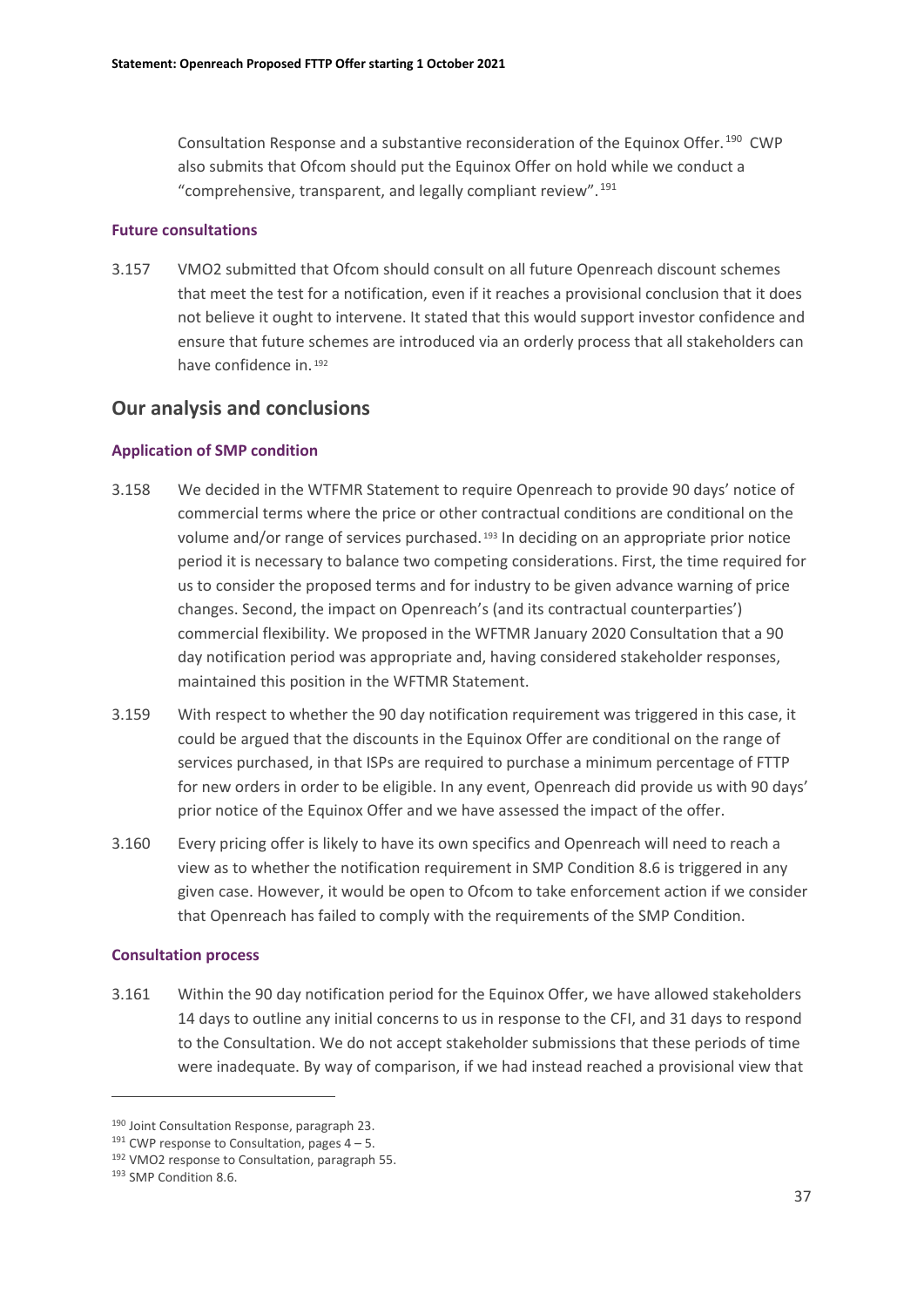we should intervene to prevent Openreach from introducing the Equinox terms by issuing a direction under the SMP conditions, then the applicable statutory consultation period would be 30 days.<sup>[194](#page-39-0)</sup>

- 3.162 We also do not accept that we have relied on an inadequate evidence base in reaching our findings. It is inherent in a 90-day process that we (and stakeholders) are unable to conduct the same depth of analysis as in, for example, the two-year process leading up to a market review decision. However, our analysis of the Equinox Offer builds upon the prior knowledge and evidence we gathered through the WFTMR process. We have supplemented this with evidence obtained during the 90-day process from Openreach and a range of other stakeholders by way of submissions, meetings and use of our information gathering powers. We consider that we have sufficient evidence and information in this case to be able to reach a decision within the 90-day timeframe.
- 3.163 We noted in the WTFMR Statement that the exact process we would follow in any given case would depend on the proposed terms and the nature of any potential concerns. [195](#page-39-1) The Equinox Offer was formally notified by Openreach on 1 July and the following day we announced to stakeholders the process that we intended to follow. [196](#page-39-2) We recognise that the CFI did not set out our preliminary view, but this did not prevent stakeholders from providing us with any evidence or information they considered relevant to the issues under consideration.
- 3.164 To the extent that the process we have followed in this instance differs from the outline we provided in Annex 11 of the WTFMR Statement, it has been to provide stakeholders with more opportunities to comment (for example, by enabling stakeholders to input before we reached a provisional view, and by consulting on that provisional view notwithstanding that we were proposing not to intervene). [197](#page-39-3)
- 3.165 In relation to the redaction of confidential information in the published version of our Consultation, we are prevented by the applicable legal framework from disclosing information that stakeholders have provided to us without the consent of the business that provided it, unless a statutory exception applies, including where we need to disclose it in order to carry out our functions. [198](#page-39-4) We did not consider that it was necessary for us to disclose the confidential information redacted from the Consultation in order for respondents to understand and respond to our proposals. We remain of this view and do not accept stakeholders' assertions that they were unable to respond meaningfully to the

<span id="page-39-1"></span><span id="page-39-0"></span><sup>&</sup>lt;sup>194</sup> Section 49A of the Act.<br><sup>195</sup> WTFMR Statement, Annex 11, paragraph A11.8

<span id="page-39-4"></span>

<span id="page-39-3"></span><span id="page-39-2"></span><sup>&</sup>lt;sup>196</sup> See CFI, paragraphs 1.3 – 1.6<br><sup>197</sup> We noted at footnote 6 of the Consultation CityFibre's points, made in its CFI response, about the process we have adopted. In Annex 11 of the WFTMR Statement we explained that where Openreach notifies commercial terms where the price or other contractual conditions are conditional on the volume and/or range of services purchased, we will assess the information and evidence to reach a provisional view and consult where we consider that there are competition concerns that would be addressed by a direction under our powers under SMP conditions. In the CFI we explained that we also anticipated consulting in this case on any provisional view that we should take no further action given that this is Openreach's first market wide pricing initiative published since the WFTMR Statement. We believe that expressing our provisional view in the Consultation was consistent with these statements and appropriate in the circumstances.<br><sup>198</sup> Sections 393(1) and (2) of the Act.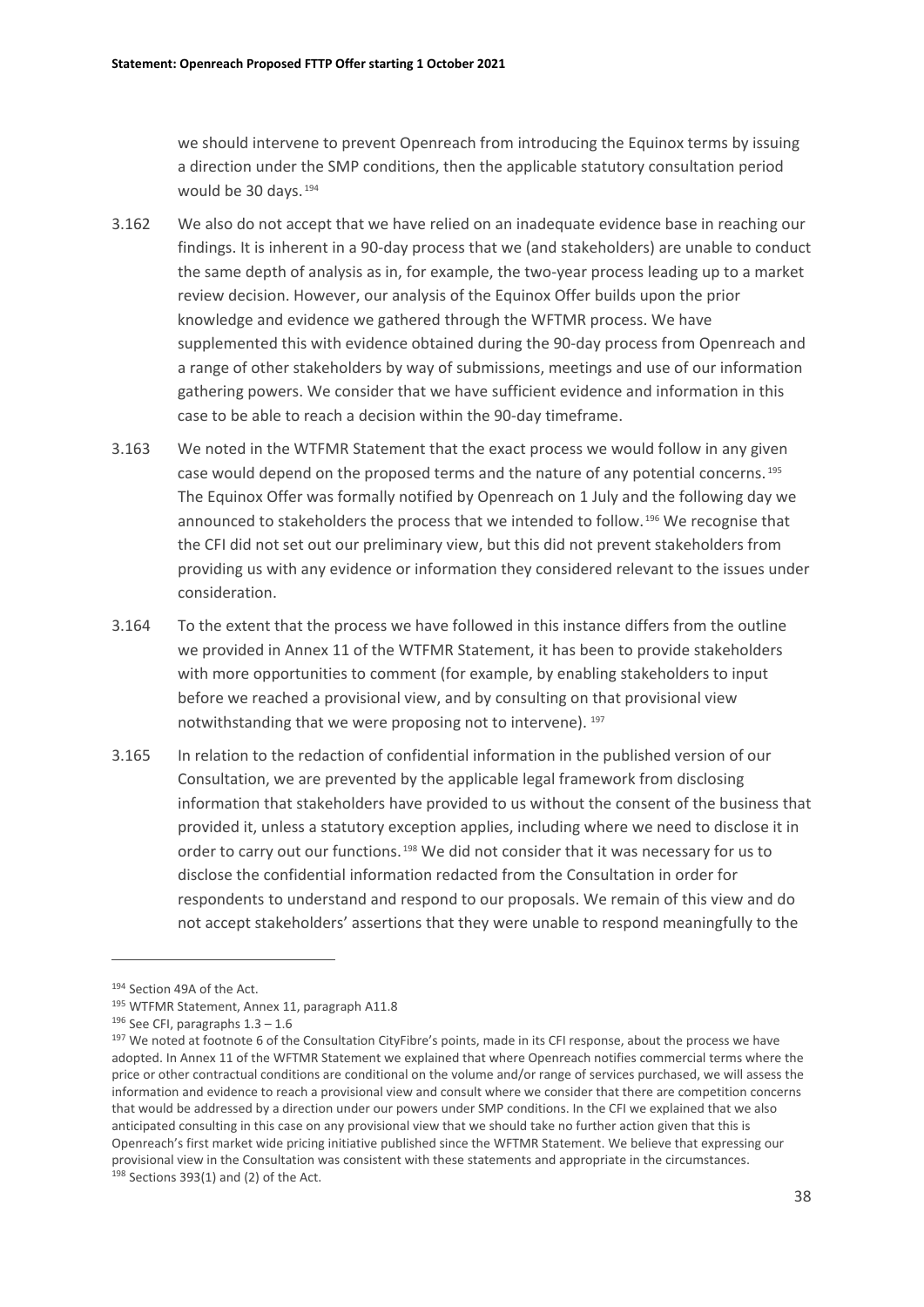Consultation as a result of our redactions. We are satisfied that the information and reasoning in the Consultation were sufficient to permit intelligent consideration and response. It was also open to stakeholders to provide their own evidence, where they considered that it would support a different conclusion to our provisional view.

3.166 Finally, it is appropriate for us to regularly engage with a wide range of stakeholders, including Openreach. We made clear in Annex 11 of the WFTMR Statement that informal discussions with Openreach ahead of formal notification under the 90 day process would enable us to share any initial concerns and to conduct initial analysis which could aid the overall expediency of the process.<sup>[199](#page-40-0)</sup> In this particular case, informal engagement by Openreach enabled us to review the draft contract terms and to familiarise ourselves with the various mechanisms in the Equinox Offer ahead of formal notification, and to put in place an internal project team ready to start work immediately once the Equinox Offer was notified. We do not accept that our engagement with Openreach gave rise to discrimination between operators or that it was procedurally flawed.

#### **Statutory duties**

- 3.167 In undertaking this review we have had regard to principles under which regulatory activities should be transparent, accountable, proportionate, consistent, and targeted only at cases in which action is needed.<sup>[200](#page-40-1)</sup> With respect to the particular points raised by the Joint Consultation Response in relation to transparency and consistency, we explain above how our analytical framework is consistent with that set out in the WFTMR Statement and have addressed separately the impact of Equinox in Area 2 and Area 3 insofar as this is necessary.
- 3.168 In reaching our decision, we have also had regard to the Government's SSP.<sup>[201](#page-40-2)</sup> Of particular relevance are the Government's strategic priorities of nationwide deployment of gigabitcapable broadband networks at pace and furthering the interests of telecoms consumers. In relation to the first of those, the SSP notes the conclusion of the Government's earlier Future Telecoms Infrastructure Review that the most effective way to achieve gigabitcapable connectivity is to promote competition and commercial investment where possible, and to intervene where necessary.
- 3.169 As discussed above, our strategy in the WFTMR Statement was consistent with this objective. We wanted to promote investment in gigabit-capable networks by Openreach and other companies in as many areas of the UK as possible in order to promote networkbased competition. In areas of the UK where we considered it unlikely that material and sustainable competition to Openreach would emerge, we wanted to promote investment by Openreach and ensure appropriate access to competitors in the interests of consumers.
- 3.170 This is also the guiding principle of our review of the Equinox Offer. We have considered whether the terms of the offer undermine new network build by altnets, which is unlikely

<span id="page-40-0"></span><sup>199</sup> WFTMR Statement, Annex 11, paragraph A11.8(a).

<span id="page-40-2"></span><span id="page-40-1"></span><sup>&</sup>lt;sup>200</sup> Section 3(3) of the Act.<br><sup>201</sup> Section 2B(2) of the Act.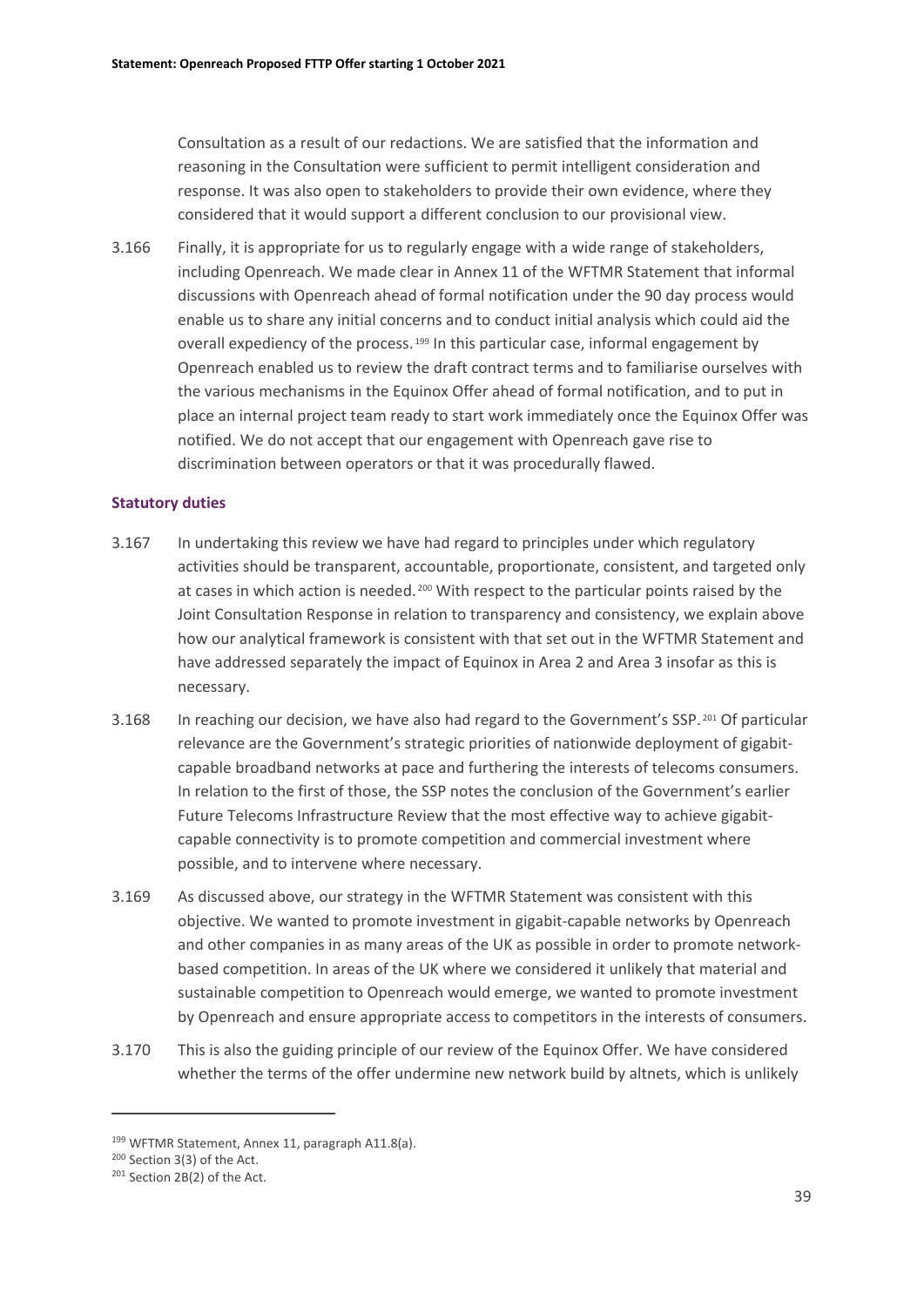to be in the interests of consumers in the long term. We have concluded that neither the Order Mix Targets nor the forecasting requirements potentially create a barrier to using altnets, and that the New-to-network Discounts do not raise concerns in terms of targeting or their impact on altnet build. We therefore conclude that the Equinox terms are consistent with competition between gigabit-capable networks.

#### **Interim relief**

3.171 In light of our findings, we do not consider it appropriate or proportionate to issue an interim direction to suspend the introduction of the Equinox Offer, pending a substantive reconsideration.

#### **Future consultations**

3.172 For any future pricing schemes notified to us by Openreach under the 90 day process, we will reach a view about the appropriate process to follow taking into account the outline in Annex 11 of the WTFMR Statement, the specific terms proposed by Openreach and the nature of any potential concerns. We will inform stakeholders of our intended process as soon as practicable.

## **Conclusion**

- 3.173 Our view is that we should take no action at this time.
- 3.174 In reaching our view, we have considered the impact on competition. For the reasons set out above, we do not consider that the Equinox Offer will have a material adverse impact on competition. We have also considered the impact on different stakeholders:
	- a) **Citizens and consumers:** Our conclusion is that the Equinox Offer is consistent with promoting investment in gigabit-capable networks by Openreach and other operators and promoting network-based competition, ultimately delivering better consumer outcomes.
	- b) **Altnets:** As a result of the Equinox Offer, altnets are likely to face stronger competition from Openreach. However, we conclude that the Order Mix Targets and forecasting requirements do not create a potential barrier to using altnets and that the New-tonetwork Discounts do not raise concerns in terms of targeting or their impact on altnet build. As a result, our conclusion is that the Equinox Offer is consistent with networkbased competition.
	- c) **ISPs:** We consider that ISPs are likely to benefit from network-based competition. As explained above, we conclude that ISPs will continue to be free to use altnets where they wish to do so.
	- d) **Openreach:** We consider that not preventing Openreach from introducing the Equinox Offer allows it to engage in network-based competition, without compromising our objective of promoting investment in gigabit-capable networks.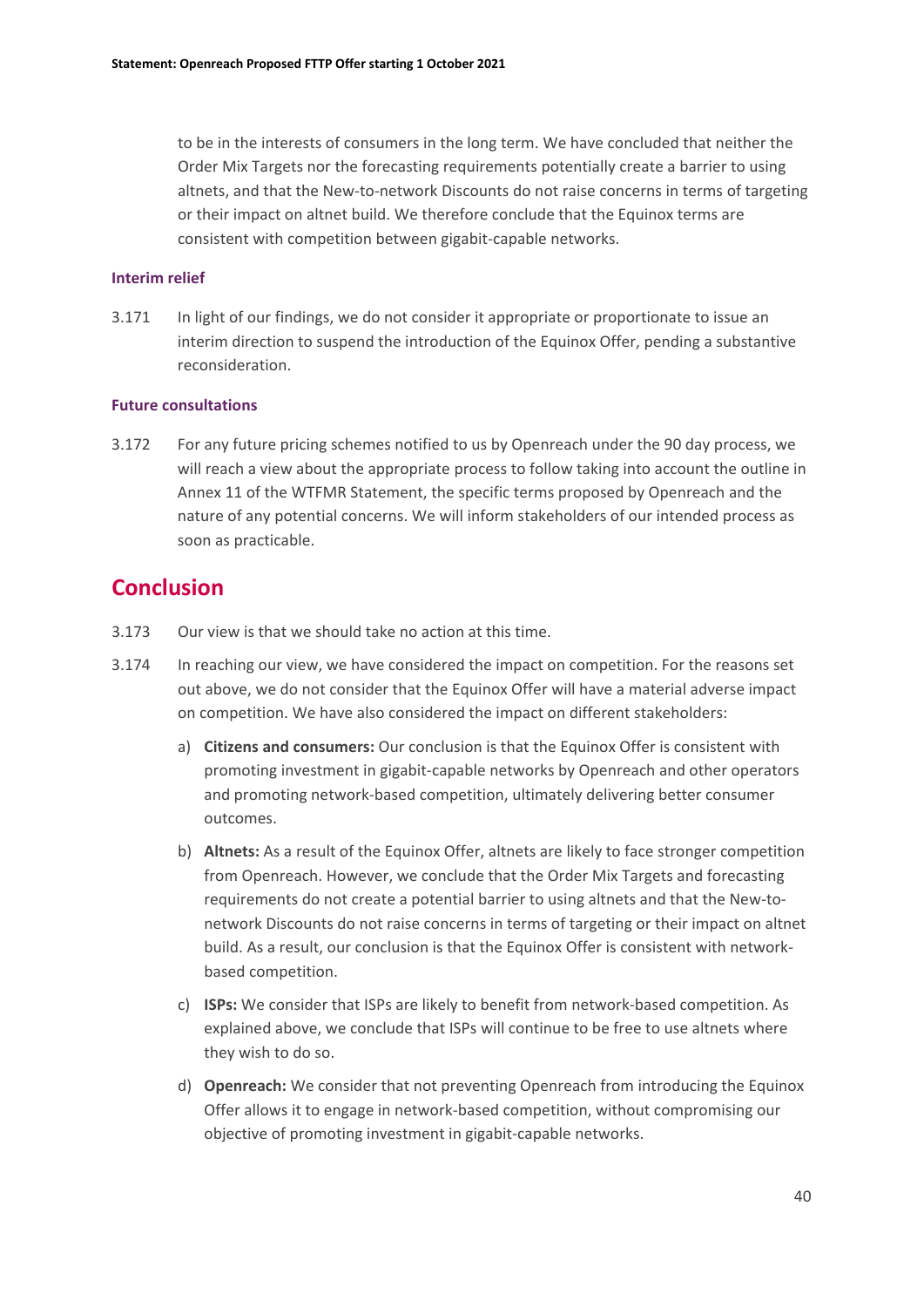3.175 In reaching our view, we have had regard to our duties under sections 3 and 4 of the Communications Act 2003. As discussed in more detail above, we have also had regard to the UK Government's SSP.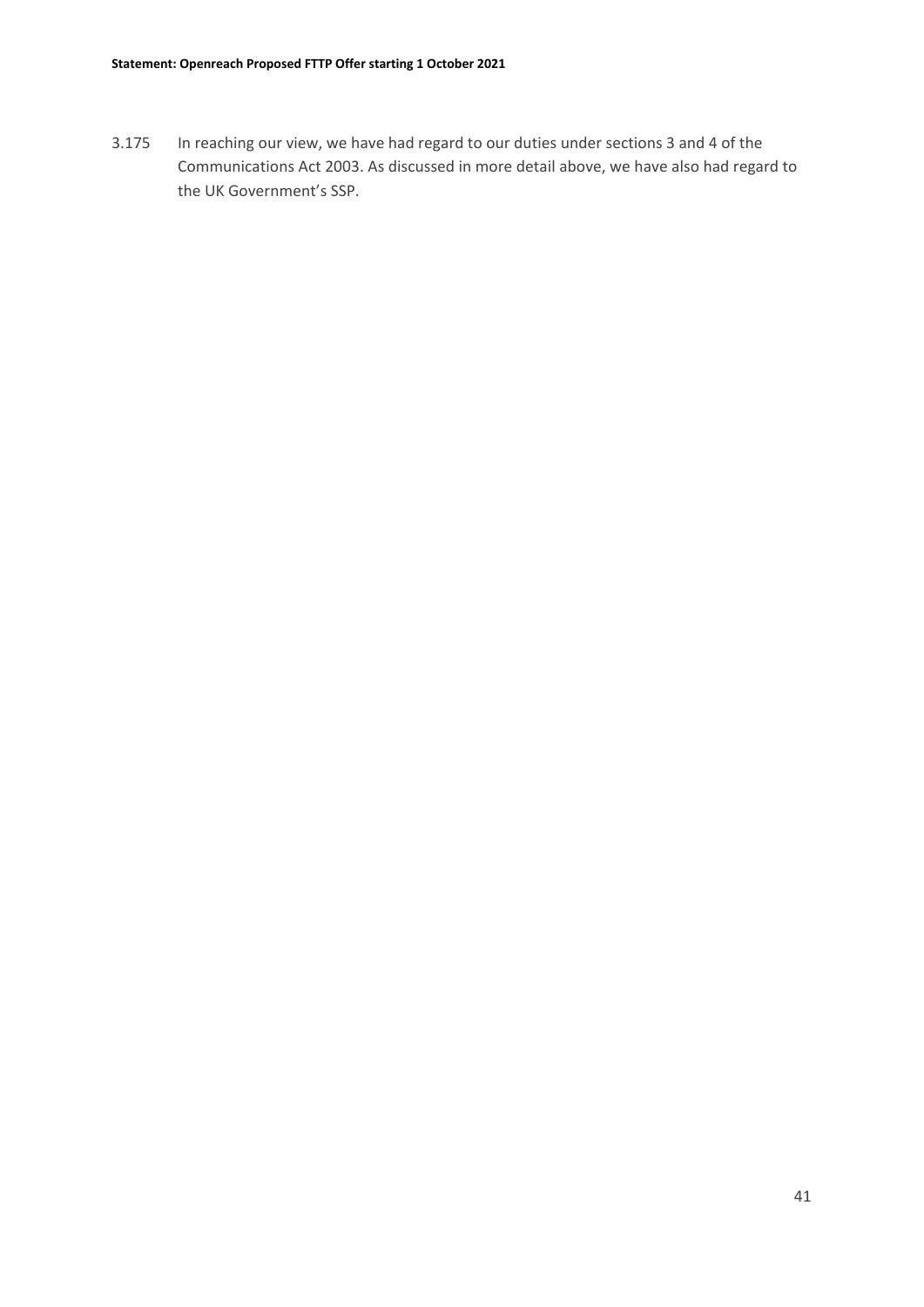# <span id="page-43-0"></span>A1. Legal framework

# **90 days' notification process**

- A1.1 At the conclusion of our recent Wholesale Fixed Telecoms Market Review, we set SMP conditions on BT which took effect from 1 April 2021. SMP Condition 8 relates to the notification of charges, terms and conditions by BT. In particular, it requires BT to notify us and industry if it proposes to amend the charges, terms and conditions on which it provides regulated network access.
- A1.2 SMP Condition 8.6 applies in relation to certain of the markets we defined in the WFTMR Statement, including WLA Area 2 and WLA Area 3. It requires BT to give not less than 90 days' notice of any amendment involving new or existing network access where the price or other contractual conditions are conditional on the volume and/or range of services purchased.

# **Directions in relation to network access**

- A1.3 SMP Condition 1.3 requires BT (amongst other things) to provide network access on such terms, conditions and charges as we may from time to time direct. SMP Condition 7.16 also requires BT to make such modifications to the Reference Offer as Ofcom may direct from time to time. In addition, SMP Conditions 1.10 and 7.18 require BT to comply with any direction we may make under the corresponding condition.
- A1.4 If an SMP condition has effect by reference to a direction given by us, and we are proposing to give a direction that affects the operation of that condition, then section 49 of the Communications Act 2003 (the Act) applies. Section 49(2) states that we must not give the direction unless we are satisfied that to do so is:
	- a) objectively justifiable in relation to the networks, services or facilities to which it relates;
	- b) not such as to unduly discriminate against particular persons, or a particular description of persons;
	- c) proportionate to what it is intended to achieve; and
	- d) in relation to what it is intended to achieve, transparent.

# **Ofcom's general duties**

### **Section 3 of the Act**

A1.5 Under the Act, our principal duty in carrying out our functions is to further the interests of citizens in relation to communications matters and to further the interests of consumers in relevant markets, where appropriate by promoting competition.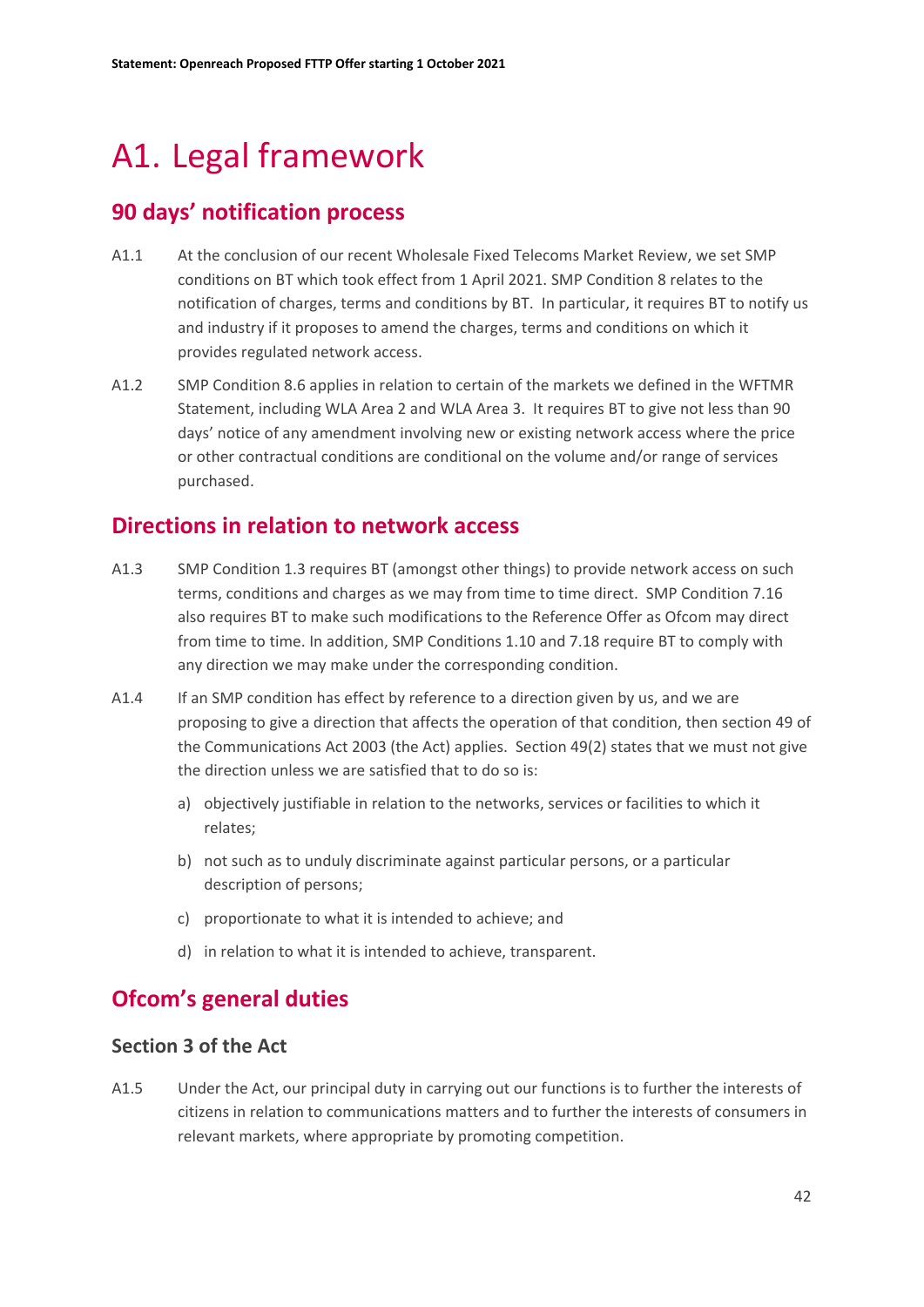- A1.6 In doing so, we are required to secure a number of specific objectives and to have regard to a number of matters set out in section 3 of the Act.
- A1.7 In performing our duties, we are also required to have regard to a range of other considerations, as appear to us to be relevant in the circumstances. For the purpose of this consultation, we consider that a number of such considerations are relevant, in particular:
	- a) the desirability of promoting competition in relevant markets;
	- b) the desirability of encouraging investment and innovation in relevant markets; and
	- c) the desirability of encouraging the availability and use of high-speed data transfer services throughout the UK.
- A1.8 We are also required to have regard to the principles under which regulatory activities should be transparent, accountable, proportionate, consistent, and targeted only at cases in which action is needed, as well as to the interest of consumers in respect of choice, price, quality of service and value for money.
- A1.9 However, we have a wide measure of discretion in balancing our statutory duties and objectives. In doing so, we take account of all relevant considerations, including responses received during our consultation process, in reaching our conclusions.

### **Section 4 of the Act**

- A1.10 Section 4 of the Act requires us, when carrying out our functions in relation to telecoms, to act in accordance with six requirements for regulation which are in summary:
	- a) to promote competition in the provision of electronic communications networks and services, associated facilities and the supply of directories;
	- b) to promote the interests of all members of the public in the United Kingdom;
	- c) to take account of the desirability of Ofcom's carrying out of its functions in a manner which, so far as practicable, does not favour one form of or means of providing electronic communications networks, services or associated facilities over another (i.e. to be technologically neutral);
	- d) to encourage, to such extent as Ofcom considers appropriate the provision of network access and service interoperability for the purpose of securing: efficient and sustainable competition; efficient investment and innovation; and the maximum benefit for customers of telecoms providers and of persons who make associated facilities available;
	- e) to encourage compliance with certain standards in order to facilitate service interoperability, end-to-end connectivity, and secure freedom of choice for the customers of telecoms providers; and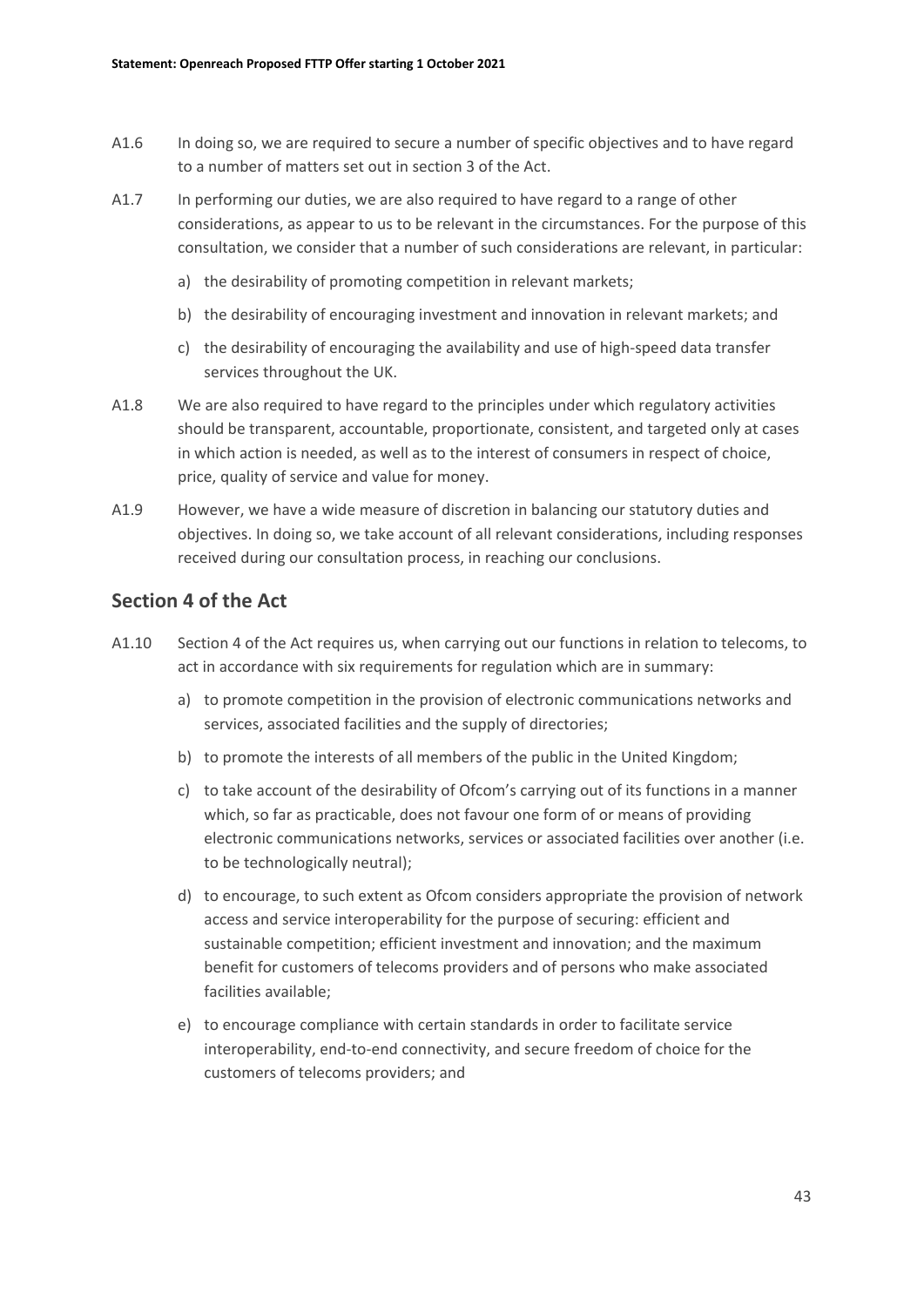- f) to promote connectivity and access to very high capacity networks  $202$  by members of the public and businesses in the United Kingdom.
- A1.11 We consider that the first, second, third, fourth and sixth of those requirements are of particular relevance to the matters under review and that no conflict arises in this regard with those specific objectives in section 3 of the Act that we consider are particularly relevant in this context.

### **UK Government's Statement of Strategic Priorities**

A1.12 Under section 2B(2) of the Act, when exercising our functions relating to telecoms, we are required to have regard to the UK Government's Statement of Strategic Priorities ('SSP'). [203](#page-45-1) The SSP for telecommunications, the management of radio spectrum, and postal services was designated on 29 October 2019, having been laid in draft before Parliament on 18 July 2019.

## **Impact assessment**

- A1.13 Section 7 of the Act provides that where we are proposing to do anything for the purposes of, or in connection with, the carrying out of our functions, and it appears to us that the proposal is important  $204$ , then we are required to carry out and publish an assessment of the likely impact of implementing the proposal, or a statement setting out our reasons for thinking that it is unnecessary to carry out such an assessment. Where we publish such an assessment, stakeholders must have an opportunity to make representations to us about the proposal to which the assessment relates.
- A1.14 Whether or not a proposal is 'important' within the meaning of the Act will often be open to debate. However, because impact assessments form part of good policy making, we carry them out in relation to the great majority of our policy decisions.
- A1.15 For further information about our approach to impact assessments, see the guidelines 'Better policy making: Ofcom's approach to impact assessments' on our website. [205](#page-45-3)

<span id="page-45-0"></span><sup>202</sup> A *"very high capacity network"* is set out in the Act as meaning "an electronic communications network which—

<sup>(</sup>a) consists wholly of optical fibre elements at least up to the distribution point at the serving location; or

<sup>(</sup>b) is capable of delivering, under usual peak-time conditions, network performance that, in OFCOM's opinion, is similar, in terms of available downlink and uplink bandwidth, resilience, error-related parameters and latency and its variation, to the network performance of a network falling within paragraph (a)."

<span id="page-45-1"></span><sup>&</sup>lt;sup>203</sup> <https://www.gov.uk/government/publications/statement-of-strategic-priorities>

<span id="page-45-2"></span><sup>&</sup>lt;sup>204</sup> A proposal is 'important' if its implementation would be likely to do one or more of the following: (i) involve a major change in Ofcom's activities; (ii) have a significant impact on persons carrying on businesses operating in markets Ofcom regulates; or (iii) have a significant impact on the general public in the UK or a part of the UK.

<span id="page-45-3"></span><sup>&</sup>lt;sup>205</sup> An overview and link to the guidelines can be found on ou[r Policies and Guidelines webpage.](https://www.ofcom.org.uk/about-ofcom/policies-and-guidelines)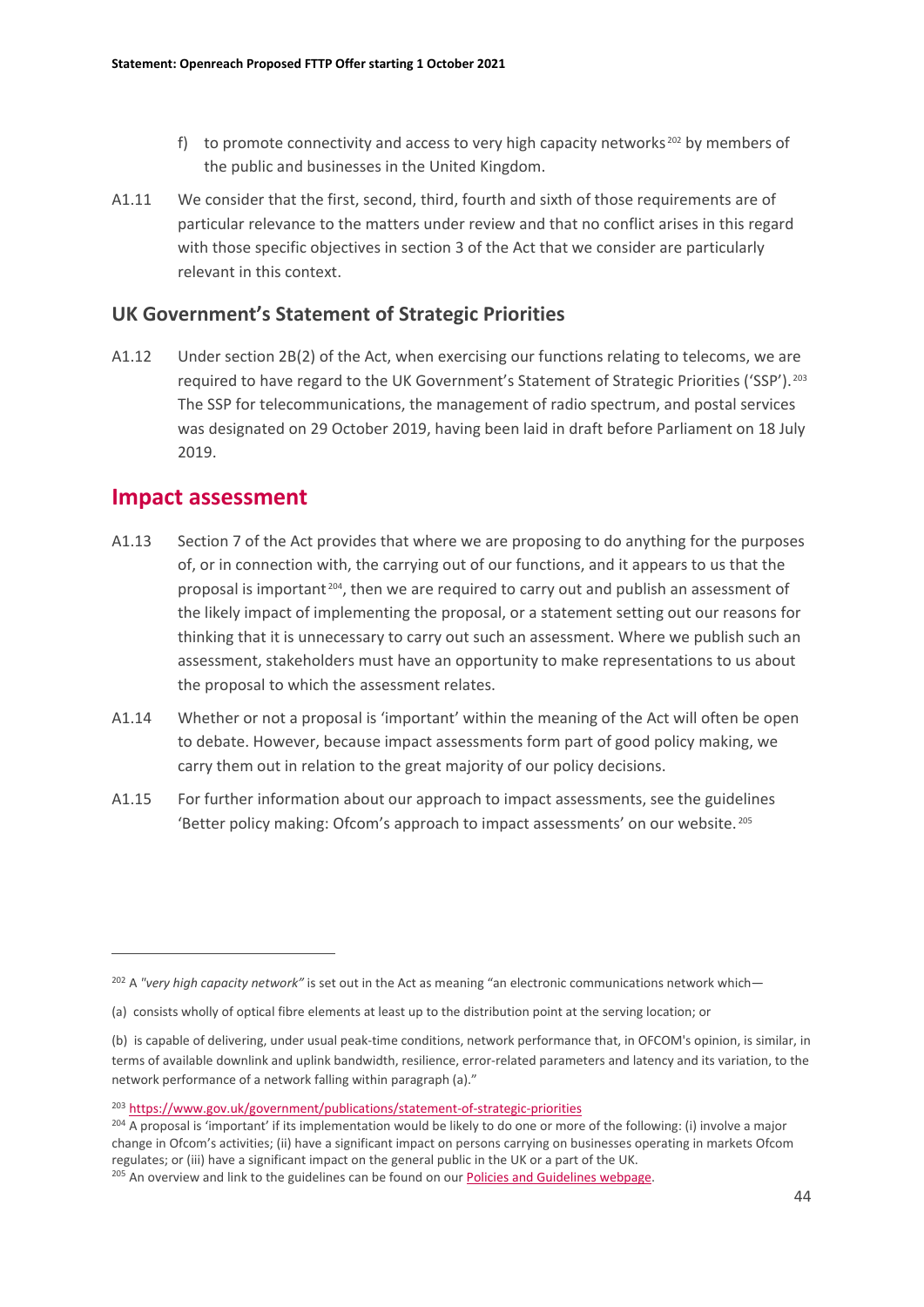# **Equality impact assessment**

- A1.16 Section 149 of the Equality Act 2010 (the 2010 Act) imposes a duty on us, when carrying out our functions, to have due regard to the need to eliminate discrimination, harassment, victimisation and other prohibited conduct related to the following protected characteristics: age; disability; gender reassignment; marriage and civil partnership; pregnancy and maternity; race; religion or belief; sex and sexual orientation. The 2010 Act also requires us to have due regard to the need to advance equality of opportunity and foster good relations between persons who share specified protected characteristics and persons who do not.
- A1.17 Section 75 of the Northern Ireland Act 1998 (the 1998 Act) also imposes a duty on us, when carrying out our functions relating to Northern Ireland, to have due regard to the need to promote equality of opportunity and regard to the desirability of promoting good relations across a range of categories outlined in the 1998 Act. Ofcom's Revised Northern Ireland Equality Scheme explains how we comply with our statutory duties under the 1998 Act.
- A1.18 To help us comply with our duties under the 2010 Act and the 1998 Act, we assess the potential impact of our decisions on persons sharing protected characteristics and in particular whether they may discriminate against such persons or impact on equality of opportunity or good relations.
- A1.19 In Annex 23 of the WFTMR Statement we considered how different groups in society engage with communications services. In particular, we referred to market research we had conducted that enabled us to assess the potential impact of future regulation on certain equality groups, particularly older consumers. [206](#page-46-0) While our research identified differences in take-up and use of fixed line services by different groups within society, we explained that we did not consider that our wholesale regulation is likely to have a disproportionate impact on any of the equality groups, as our regulation is aimed at promoting competition and investment across the range of services that rely on WLA. Therefore, we considered that our regulatory interventions would further the aim of advancing equality of opportunity between different groups in society by furthering the interests of all consumers that use retail services reliant on WLA.
- A1.20 We said in the Consultation that the approach set out in that document was consistent with the position set out in Annex 23 of the WFTMR Statement. No stakeholder raised equality impact concerns in response to the Consultation.

<span id="page-46-0"></span><sup>206</sup> Ofcom, 2020[. Affordability of Communication Services.](https://www.ofcom.org.uk/__data/assets/pdf_file/0021/209613/affordability-of-communications-services-initial-findings.pdf)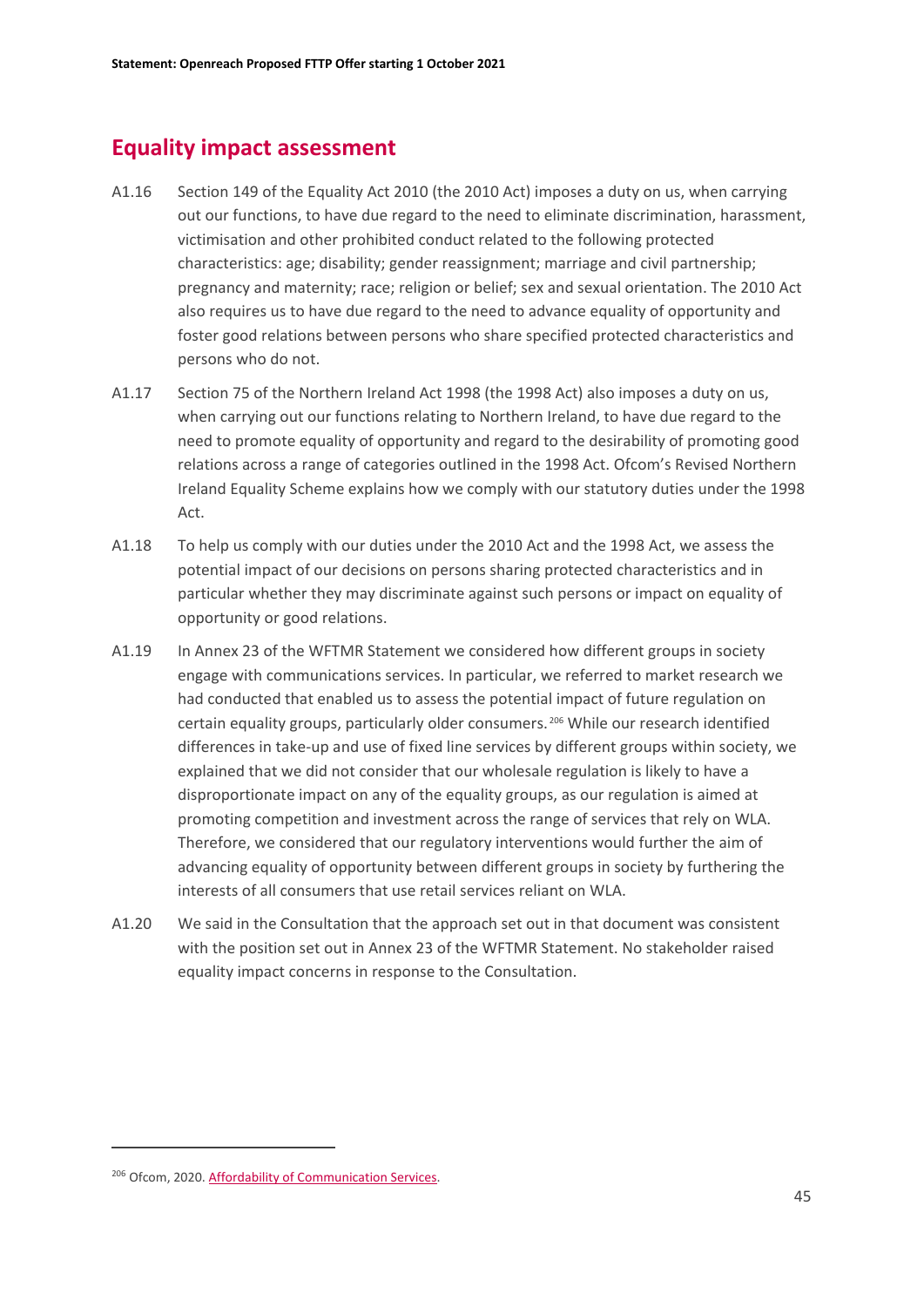# <span id="page-47-0"></span>A2. Rental and connection discounts if the Order Mix Targets are met

- A2.1 As set out in Section 3, the Equinox Offer gives ISPs discounts conditional on almost all the new products that an ISP purchases from Openreach being FTTP rather than legacy products.
- A2.2 In this annex we discuss the degree to which Equinox Offer discounts are lower than Openreach's list prices. The discussion focuses on rental discounts (including the additional discount on 550/75 for new-to-network orders), connection discounts, and the ARPU share discount. The Equinox Offer also includes free bandwidth upgrades and discounts on GEA Cablelink (which ISPs require to offer Openreach FTTP).
- A2.3 The value of the discounts depends on the mix of products that an ISP purchases, which is uncertain. We present illustrative ranges for the average value of the discounts compared to list prices, based on different assumptions about the mix of products that an ISP purchases under Equinox. We have not made assumptions about how the speed mix might differ absent the Equinox Offer (for example, ISPs might be expected to sell fewer higher bandwidth products absent the discounts). To the extent that ISPs' speed mix would be lower absent Equinox, the figures in this Annex will overstate the average value of the rental discounts.
- A2.4 Given the uncertainty we have also not assessed the different discounts (known as the 'ramp-up charges') which can only be obtained during the first six months of the Equinox Offer. These discounts are less generous that the standard discounts available under the Equinox Offer.
- A2.5 In summary, our analysis shows that the discounts if the Order Mix Targets are met could be substantial, in which case ISPs could be strongly incentivised to meet these targets. The value of the discounts is substantially driven by the rental discounts, and to a lesser extent, the connection discounts. The new to network connection discount, 550/75 special offer, and ARPU share discount are likely to only have a small impact on average discount values.

# **Rental discounts**

- A2.6 After the first year, ISPs qualify for line rental discounts once they meet an 80% FTTP target. The value of the discounts relative to list prices varies by speed (see Table A2.1) but generally rises by speed band. While the 40/10 product is undiscounted, under the Equinox Offer 1000/115 rental is 30% lower than the list price.
- A2.7 Prices on lower bandwidth products (up to 115/20) are pegged at a fixed increment to the regulated 40/10 price. Prices on higher bandwidth products are indexed to rise more slowly. Therefore, the gradient between lower and higher bandwidths will reduce over time.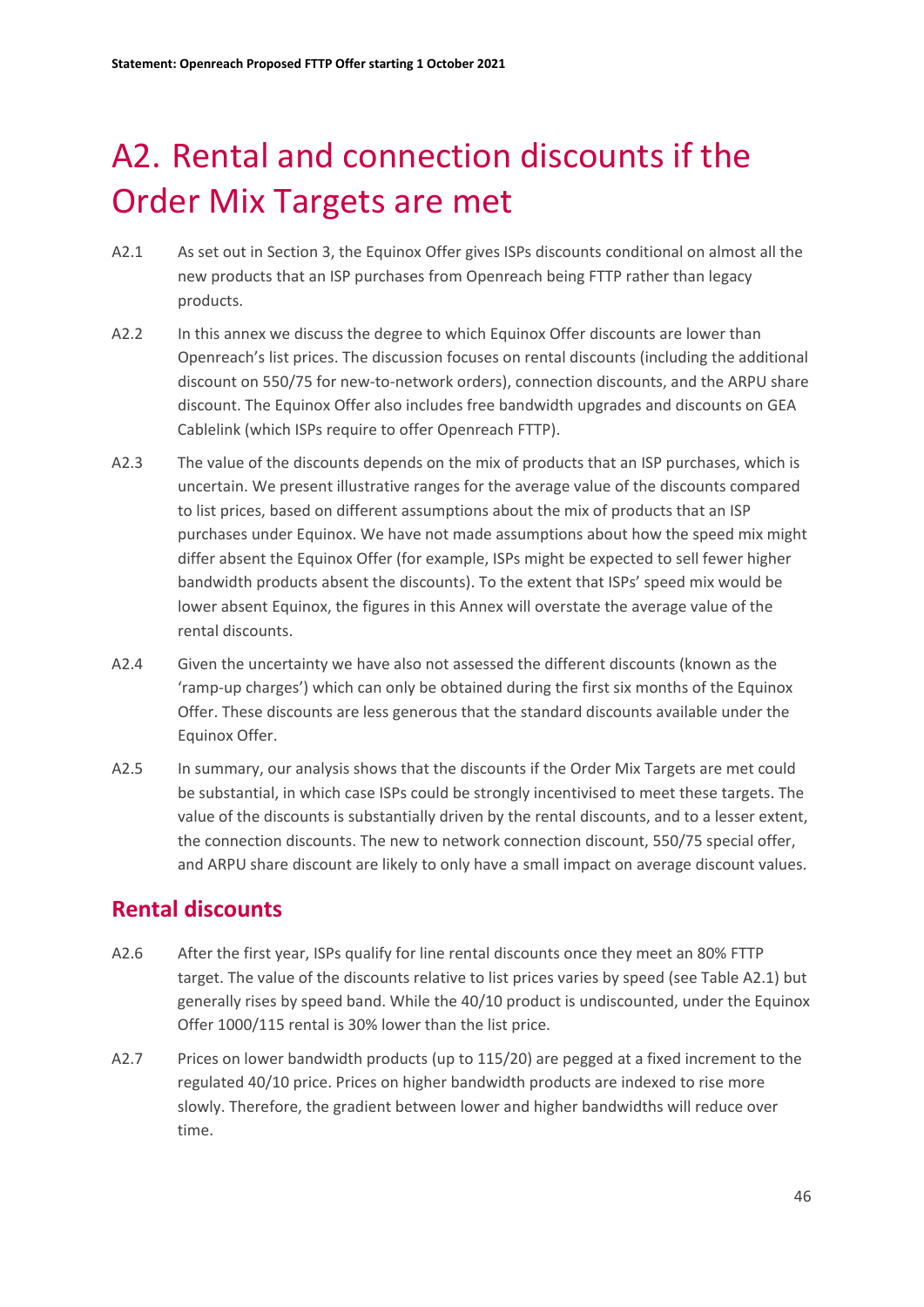A2.8 The value of the discounts on the average rental price paid by an ISP will depend on the speed mix of its customer base. Based on forecasts received from ISPs and Openreach, we estimate that at the end of 2022, the average rental discount could plausibly be around 13%-21% on list prices.

| <b>Speed band</b> | <b>Discounted</b><br>monthly<br>rental* | <b>Discount on</b><br>list price | <b>Percentage</b><br>discount<br>on list<br>price | <b>Yearly increase 1 April</b><br>2022-30 September<br>2026 |
|-------------------|-----------------------------------------|----------------------------------|---------------------------------------------------|-------------------------------------------------------------|
| 40/10             | £13.93                                  | £0.00                            | 0%                                                | CPI (regulated anchor)                                      |
| 55/10             | £14.75                                  | $-E2.20$                         | 13%                                               | 40/10+£0.82                                                 |
| 80/20             | £14.75                                  | $-E2.69$                         | 15%                                               | 40/10+£0.82                                                 |
| 115/20            | £15.50                                  | $-£1.94$                         | 11%                                               | 40/10+£1.57                                                 |
| 160/30            | £16.20                                  | $-£5.14$                         | 24%                                               | CPI-1.25%**                                                 |
| 220/30            | £18.00                                  | $-E3.48$                         | 16%                                               | CPI-1.25%**                                                 |
| 330/50            | £19.00                                  | $-£5.51$                         | 22%                                               | CPI-1.25%**                                                 |
| 550/75            | £20.00                                  | $-E7.53$                         | 27%                                               | CPI-1.25%**                                                 |
| 1000/115          | £22.00                                  | $-£9.57$                         | 30%                                               | CPI-1.25%**                                                 |

**Table A2.1: Equinox discounted line rental** 

*\*as at 1 October 2021 – 31 March 2022 conditional on achieving Fibre Only Target. Prices are indexed to CPI beyond this date, with higher bandwidth prices falling relatively more sharply. \*\* if change is less than zero, prices remain at previous year's level.* 

# **Connection discounts**

- A2.9 Connection discounts are available to ISPs on new FTTP connections to residential premises in Area 2. After the first year, the discounts are phased in gradually between an 80% and 90% FTTP share: at 80%, an ISP pays the list price; at 90% they receive the full discount. The maximum value of this discount on the list price varies between customers that are new to the Openreach network (75% discount) and those already on it (50% discount).
- A2.10 We have estimated the potential scale of these discounts given the size of Area 2, and assumptions about the proportion of connections that are (i) residential; and (ii) new-tonetwork. We estimate that for a national ISP achieving at least 90% FTTP share, the connection charge discounts could plausibly translate to an average discount of 40% across all connections in the short term. Excluding the additional £25 discount for new-tonetwork orders, this figure becomes 35%.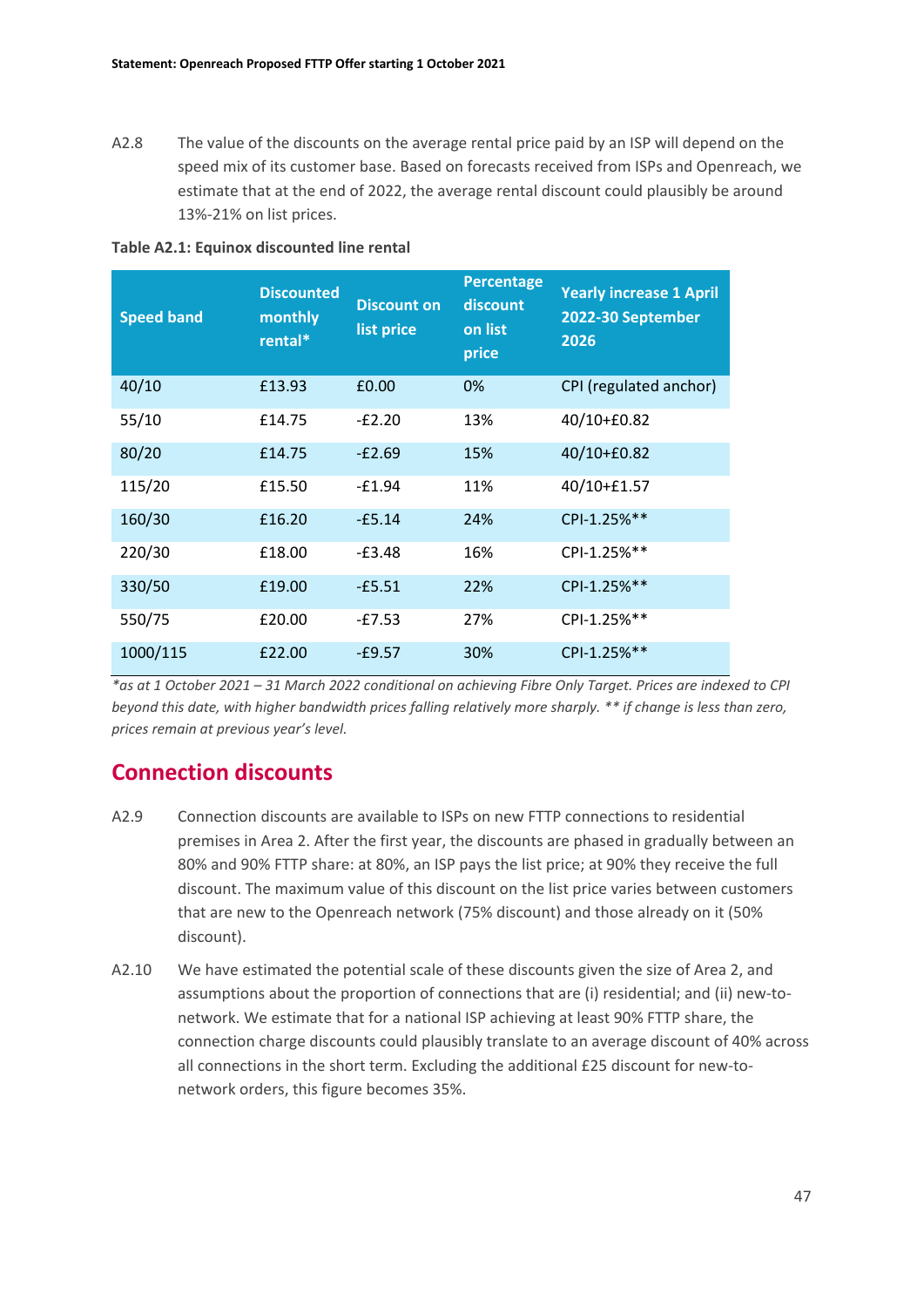A2.11 In relation to connection charges, we said in the WFTMR Statement that, over the longer-term, recurring rentals will be a more significant element of total cost than connections.<sup>[207](#page-49-0)</sup> Connection charges are likely to be minor, given expected ISPs' average customer lifetimes for FTTP, which range from  $\mathcal{X}$  months. <sup>[208](#page-49-1)</sup> We estimate that over a customer lifetime of 5 years, for an ISP receiving full connection and rental discounts, the connection discount accounts for less than 7% of the total cost. Excluding the additional £25 discount for newto-network orders has almost no impact on this 7% figure.

## **550/75 product 12-month offer**

- A2.12 There is an additional rental discount for new-to-network 550/75 orders placed before 30 September 2026. Eligible customers are charged at the Equinox 160/30 rental price for the first 12 months before reverting to the 550/75 rental price.
- A2.13 We expect the 550/75 product will represent a modest proportion of overall sales (and be attractive to a modest proportion of an altnet's end customers) so the overall impact will be relatively minor:
	- a) VMO2 submitted that retail products with a download speed of  $[\frac{1}{2}]$  were particularly substitutable with retail products offered by ISPs using Openreach's 550/75 product. It submitted that currently  $[\mathbb{X}]$  of its consumers take these products. While take-up forecasts are uncertain, it expected  $[\mathcal{K}]$  of its consumers to take these products in five years' time. [209](#page-49-2)
	- b) Sky forecast that in 2022,  $[\mathcal{K}]$  of new FTTP connections would be for 500Mbps, changing to  $[\frac{1}{2}]$  in 2025.<sup>[210](#page-49-3)</sup> Vodafone forecast that in 2022,  $[\frac{1}{2}]$  of new FTTP connections would be for 500Mbps, changing to  $[\frac{1}{2}]$ . [211](#page-49-4)
	- c) Openreach provided the bandwidth mix assumptions underpinning a paper submitted to the Openreach Board in June 2021.  $[\mathcal{K}]^{212}$  $[\mathcal{K}]^{212}$  $[\mathcal{K}]^{212}$
- A2.14 For new to network customers taking 550/75, we estimate this additional rental discount translates to a further discount of around 4% off total connection and rental charges over an average customer lifetime, compared to if this additional rental discount were not available. [213](#page-49-6)
- A2.15 We have also considered the value of this additional discount averaged across a wider group of customers (rather than just new-to-network 550/75 customers).

<span id="page-49-0"></span> $207$  This was a factor in our decision to exclude connection charges from the geographic discrimination prohibition. See WFTMR Statement, Volume 3, paragraphs 7.82-7.89.

<span id="page-49-1"></span><sup>&</sup>lt;sup>208</sup> ISPs' expected FTTP average customer lifetimes (in months) were as follows: BT Consumer: [ $\ge$ ]; Hyperoptic: [ $\ge$ ]; Sky: [ $\geq$ ]; TalkTalk: [ $\geq$ ]; VMO2: [ $\geq$ ]; and Vodafone: [ $\geq$ ]. [ $\geq$ ]. Source: Response to Ofcom 26 July 2021 RFI from BT, Hyperoptic (question 1), Sky (question 5), TalkTalk (question 5), VMO2 (question 1), Vodafone (question 5).

<span id="page-49-2"></span><sup>209</sup> VMO2 response to s135 notice dated 16 August 2021, question 2.

<span id="page-49-3"></span><sup>210</sup> Sky response to s135 notice dated 16 August 2021, question 3.

<span id="page-49-4"></span><sup>211</sup> Vodafone response to s135 notice dated 16 August 2021, question 10. <sup>212</sup> Openreach response to s135 notice dated 16 August 2021, question 5.

<span id="page-49-6"></span><span id="page-49-5"></span><sup>&</sup>lt;sup>213</sup> This assumes an average customer lifetime of 5 years.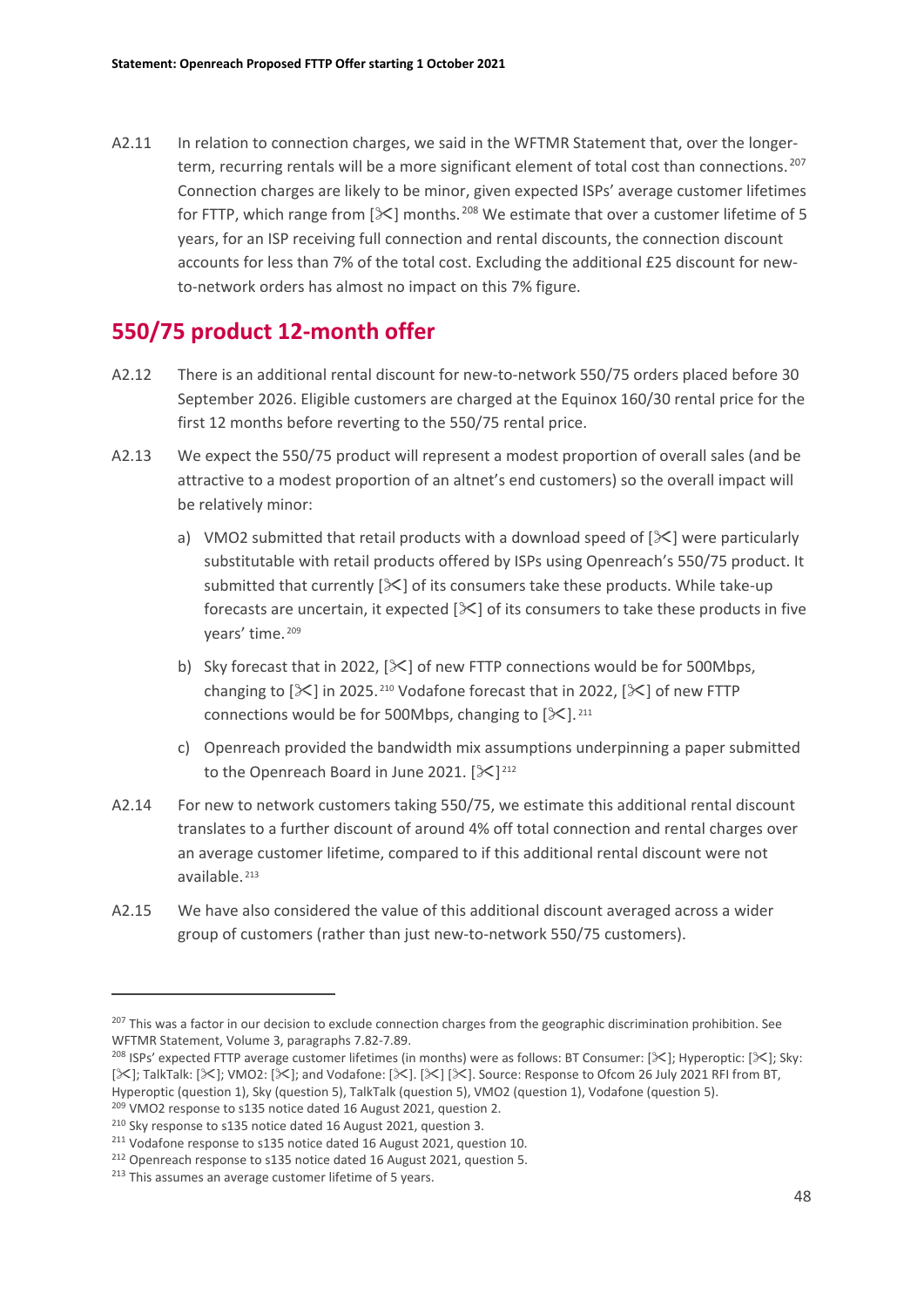- a) Across all customers taking 550/75 (i.e. new-to-network and non-new-to-network customers), we estimate the discount translates to a further discount of around 1% off total connection and rental charges over an average customer lifetime, compared to if this additional discount were not available.
- b) Across all FTTP customers, we estimate that the additional 550/75 discount will have an immaterial impact on total wholesale charges across all customers over the average customer lifetime. This is because we expect this product will represent a modest proportion of overall sales.

## **Cumulative impact of the discounts**

- A2.16 Ultimately, it is the cumulative discount value that determines the incentives for an ISP to meet the Order Mix Targets. We have estimated the average total monthly discount on list prices based on the rental, connection, 550/75, and ARPU share discounts.
- A2.17 Our calculations show that the cumulative value of the discount is likely to be large for an ISP that meets all Order Mix Targets. We estimate the total value of the discounts could be as high as 15% - 30% over a customer lifetime compared to list prices, where ISPs take their projected mix of speeds, including higher speed customers (if ISPs opted to focus on selling the 40/10 FTTP products the price discounts would be much lower, since there is no discount on 40/10 under Equinox).
- A2.18 We estimate a large share of the discount is received by an ISP once it achieves an 80% FTTP share and therefore qualifies for rental discounts. From 80% to 90% FTTP, the value of the discount increases more gradually due to changes in the connection and ARPU share discounts. Beyond 90% FTTP share an ISP qualifies for no additional discounts. [214](#page-50-0) This is illustrated in Figure A2.1.

<span id="page-50-0"></span> $214$  As discussed in paragraph 2.9, these targets are more lenient in the first year of the Equinox Offer.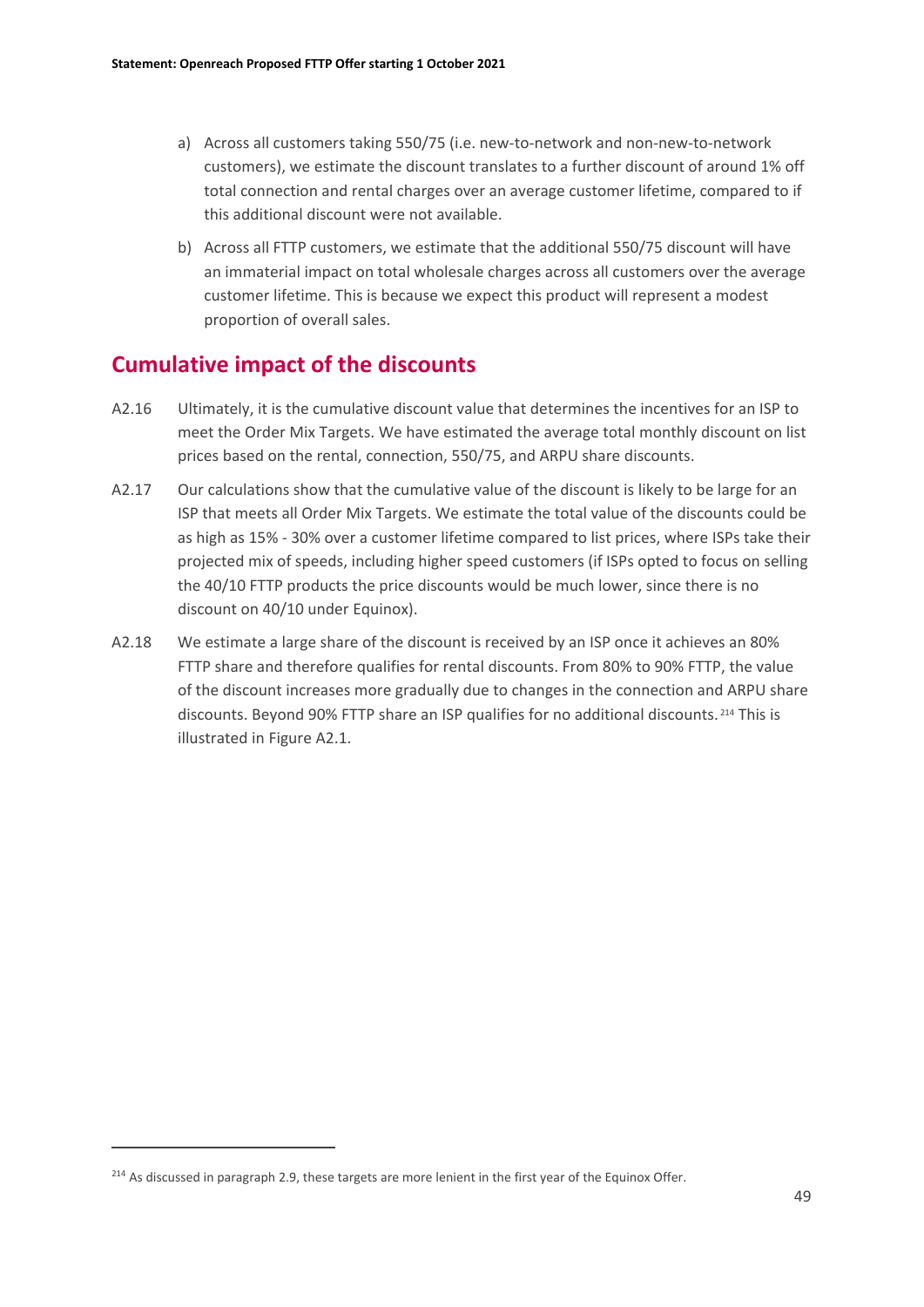**Figure A2.1: shape of average Equinox discounts across different Openreach FTTP shares – illustration**



- A2.19 The exact share of the total discount value that an ISP qualifies for on achieving an 80% FTTP share, compared to the share achieved by increasing the FTTP share from 80% to 90%, will depend on many factors including the ISP's bandwidth mix and average customer lifetime.
- A2.20 Overall, in most plausible scenarios, the largest impact on the discounts an ISP receives comes from meeting the 80% FTTP share threshold, rather than the increase in the discount from going from an 80% to 81% FTTP share (for example). <sup>215</sup> Therefore, after the first year, the incentive to meet the lower target to qualify for the rental discounts (80%) is particularly strong as just missing this target results in the loss of all rental discounts.

<span id="page-51-0"></span> $215$  This is more pronounced as the ISP builds its rental base.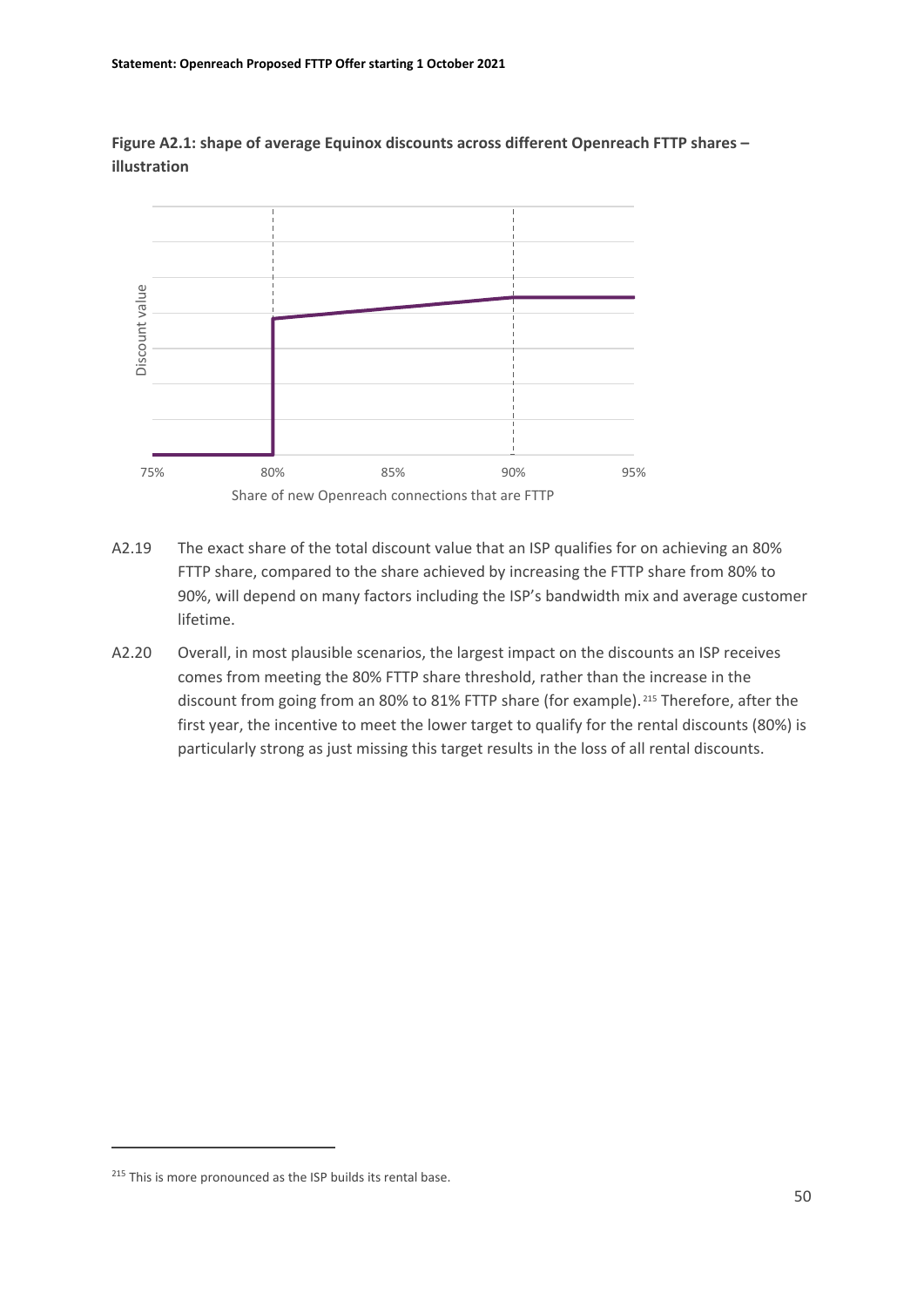# <span id="page-52-0"></span>A3. How difficult is it for ISPs to meet the Order Mix Targets?

# **Introduction**

- A3.1 Some consumers may be unable to take FTTP, for example because they require personal care alarms which are not compatible with FTTP or they live in premises where obtaining permission to install a FTTP connection is difficult. Some other consumers may prefer to order a legacy broadband product, if it is available, rather than FTTP, for example because they would prefer a more straightforward installation process.
- A3.2 As set out in Section 3, some stakeholders submitted that using an altnet might make it harder for an ISP to meet the Order Mix Targets. In this annex we present evidence on how difficult it is for ISPs to meet the Order Mix Targets. If an ISP is likely to exceed or undershoot these targets then using an altnet is unlikely to affect that ISP's eligibility for discounts under the Equinox Offer. In contrast, if an ISP is likely to be close to these targets then it is more important to consider how its mix of orders from Openreach may be affected by using an altnet.
- A3.3 This annex is structured as follows:
	- a) First, the we set out the experience in areas where regulatory stop sell is in place;
	- b) Second, we set out evidence on ISPs' mix of orders under an existing Openreach offer;
	- c) Third, we set out stakeholders' submissions;
	- d) Fourth, we set out our assessment of how easy it is for ISPs to meet the Order Mix Targets; and
	- e) Finally, we set out our modelling of the impact of moving FTTP orders from Openreach to an altnet in areas where their networks overlap.

# **Regulatory stop sell**

A3.4 In the WFTMR Statement, we set out a staged approach for how regulation would transition from copper to full fibre services in exchange areas where fibre is built. The first stage allows Openreach to stop selling new legacy services ('stop sell') and applies when Openreach makes ultrafast services available at 75% of premises in the exchange area and provides at least 12 months' notice prior to implementation. [216](#page-52-1)

<span id="page-52-1"></span><sup>&</sup>lt;sup>216</sup> Our decisions in relation to copper retirement are set out in the WFTMR Statement, Volume 3, Section 2.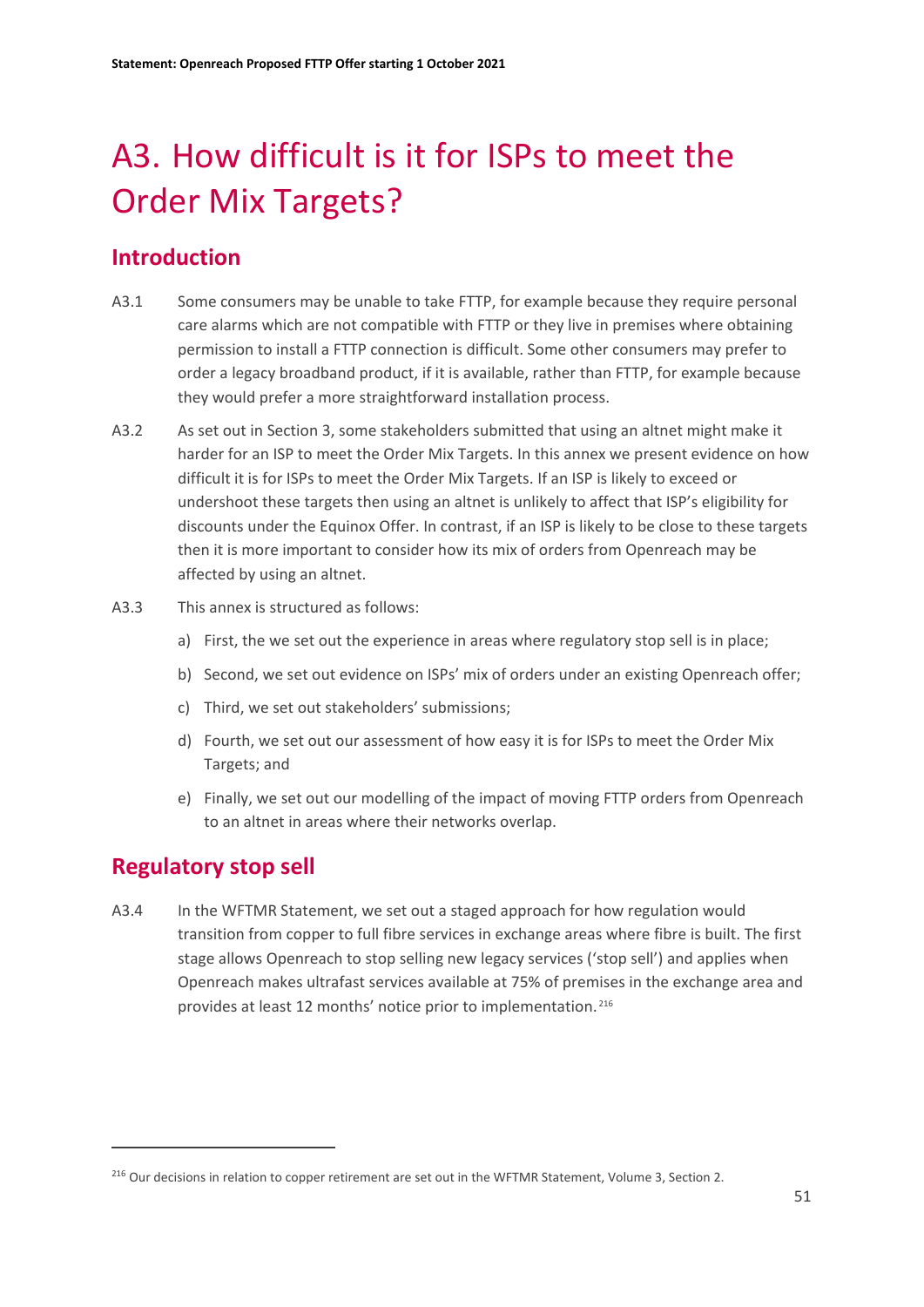## **Openreach submissions**

A3.5 Figure A3.1 sets out Openreach estimates of the number of premises where Openreach FTTP will be available and where stop sell will be triggered. This shows that stop sell will apply at an increasing number of premises and an  $[\times]$  over time.

|                                              | Q4 2021 | Q4 2022    | Q4 2023    | Q4 2024    | Q4 2025         |
|----------------------------------------------|---------|------------|------------|------------|-----------------|
| <b>FTTP footprint</b><br>(premises)          | [≻      | $[\times]$ | $[\times]$ | $[\times]$ | $ \mathcal{X} $ |
| <b>Stop sell</b><br>(premises)               | [≻]     | [╳]        | [╳]        | [╳]        | $[\times]$      |
| <b>Proportion where</b><br>stop sell applies | [╳]     | [╳]        | [╳]        | [≻]        | [≻]             |

*Source: Openreach response to s135 notice dated 13 September 2021, question 3(b). Openreach email dated 24 September 2021.*

- A3.6 Openreach provided evidence on the extent of orders for legacy products once stop sell is in place.
	- a) The stop sell process was initiated in Salisbury in December 2020. Since then, for premises where FTTP is available, only 1% of the orders Openreach accepted were placed for legacy services. [217](#page-53-0) [218](#page-53-1)
	- b) As well as Salisbury, since 29 June 2021 regulated stop sell has applied at 13 other Openreach exchanges. Since that time, only a small number of orders for legacy broadband services were received and accepted by Openreach at these exchanges, representing well under  $[\mathcal{K}]$  of broadband orders at premises where FTTP is available. [219](#page-53-2)

### **Altnet submissions**

- A3.7 In response to the Consultation, CityFibre and the Joint Consultation Response criticised Openreach's evidence in relation to Salisbury:
	- a) CityFibre submitted that Salisbury is not a reliable guide to sales in Openreach's FTTP footprint since it was selected as a test-bed for copper switchover because there were limited challenges to FTTP deployment (e.g. few multi-dwelling units).<sup>[220](#page-53-3)</sup>

<span id="page-53-0"></span><sup>&</sup>lt;sup>217</sup> Openreach response to Ofcom 26 July 2021 RFI, question 3. Openreach also referred to this evidence in Openreach Consultation response, paragraph 3.12(e).

<span id="page-53-1"></span><sup>&</sup>lt;sup>218</sup> Openreach also provided slightly different figures in relation to orders of legacy broadband services in Salisbury. These represented under [ $\ll$ ] of total broadband orders at premises where FTTP is available. Openreach response to s135 notice dated 13 September 2021, question 2.

<span id="page-53-2"></span><sup>&</sup>lt;sup>219</sup> Openreach response to s135 notice dated 13 September 2021, question 2.

<span id="page-53-3"></span><sup>220</sup> CityFibre Consultation response, paragraphs 2.13(ii)-(iii).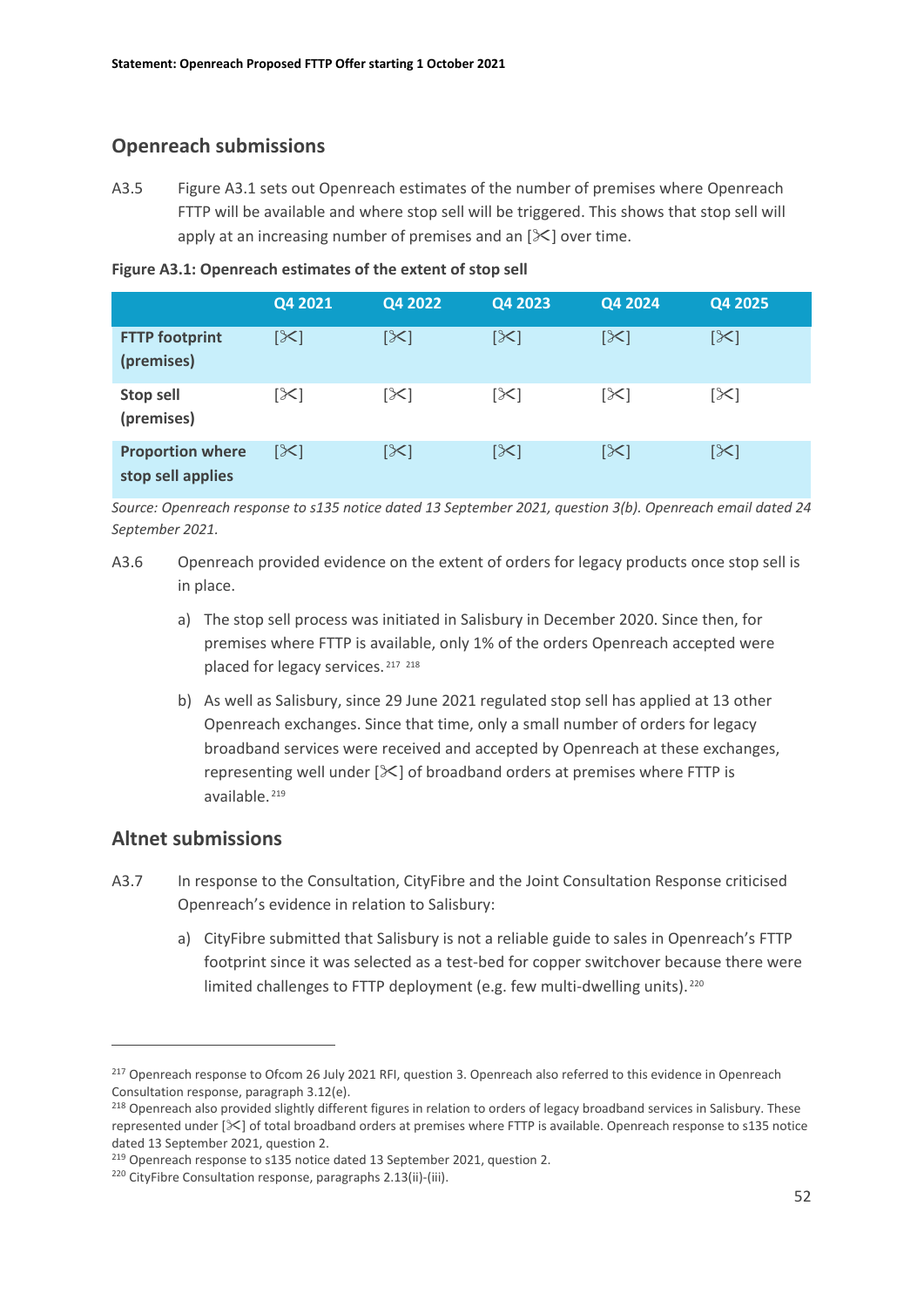- b) The Joint Consultation Response submitted that it is "feasible" that many orders for legacy broadband in Salisbury were placed but rejected by Openreach, meaning that this evidence understates the proportion of consumers who are unable or unwilling to use FTTP. [221](#page-54-0)
- c) The Joint Consultation Response submitted that by the time regulated stop sell was implemented in Salisbury, consumers would be more familiar with the benefits of FTTP. [222](#page-54-1)

### **Ofcom's analysis**

- A3.8 The number of premises where stop sell applies will increase over time and, in the light of the evidence set out above, we also consider it likely that  $[\mathcal{K}]$ .
- A3.9 Where stop sell is in place, there are very few orders for legacy services at premises where FTTP is available. This implies that very few consumers *must* take legacy services rather than FTTP. However, we recognise that the experience in stop sell areas does not show how many consumers prefer legacy services to FTTP, if ISPs make both equally accessible.
- A3.10 We do not consider that the inferences we have drawn are undermined by CityFibre's and the Joint Consultation Response's criticisms of the evidence in relation to Salisbury. In particular:
	- a) CityFibre submitted that Salisbury is not a reliable comparator. However, in response to a statutory information request, Openreach submitted that Salisbury was selected as the trial location for scale FTTP deployment for a number of reasons, including that it was fairly representative and would allow Openreach to test a range of build cases (e.g. to multi-dwelling units and listed premises). <sup>[223](#page-54-2)</sup> In any event, the experience in Salisbury is consistent with other stop sell areas where there were also few orders for legacy broadband services.
	- b) Consistent with the Joint Consultation Response, we accept that Openreach may not have received or accepted some orders for legacy services that would otherwise have been placed, absent stop sell. [224](#page-54-3) However, this does not lessen the relevance of the Salisbury evidence to the situation once stop sell begins.

<span id="page-54-0"></span><sup>&</sup>lt;sup>221</sup> Joint Consultation Response, paragraph 162(a).

<span id="page-54-1"></span><sup>&</sup>lt;sup>222</sup> Joint Consultation Response, paragraph 162(b).

<span id="page-54-2"></span><sup>&</sup>lt;sup>223</sup> Openreach response to s135 notice dated 13 September 2021, question 1(b).

<span id="page-54-3"></span><sup>&</sup>lt;sup>224</sup> We also followed up with Openreach about the figures it originally provided. Since December 2020, in Salisbury Openreach received  $[\times]$  orders at premises where FTTP was marked as available. This figure excludes novations and  $[\times]$ orders for legacy services were incorrectly accepted due to issues Openreach's systems. Of the [ $\ge$ ] orders, [ $\ge$ ] were placed for legacy services (i.e. under 1%). If the  $[\times]$  orders were also taken into account then 3% of orders would have been for legacy services. Openreach response to Ofcom 26 July 2021 RFI, question 3. Openreach response to s135 notice dated 13 September 2021, question 1(a).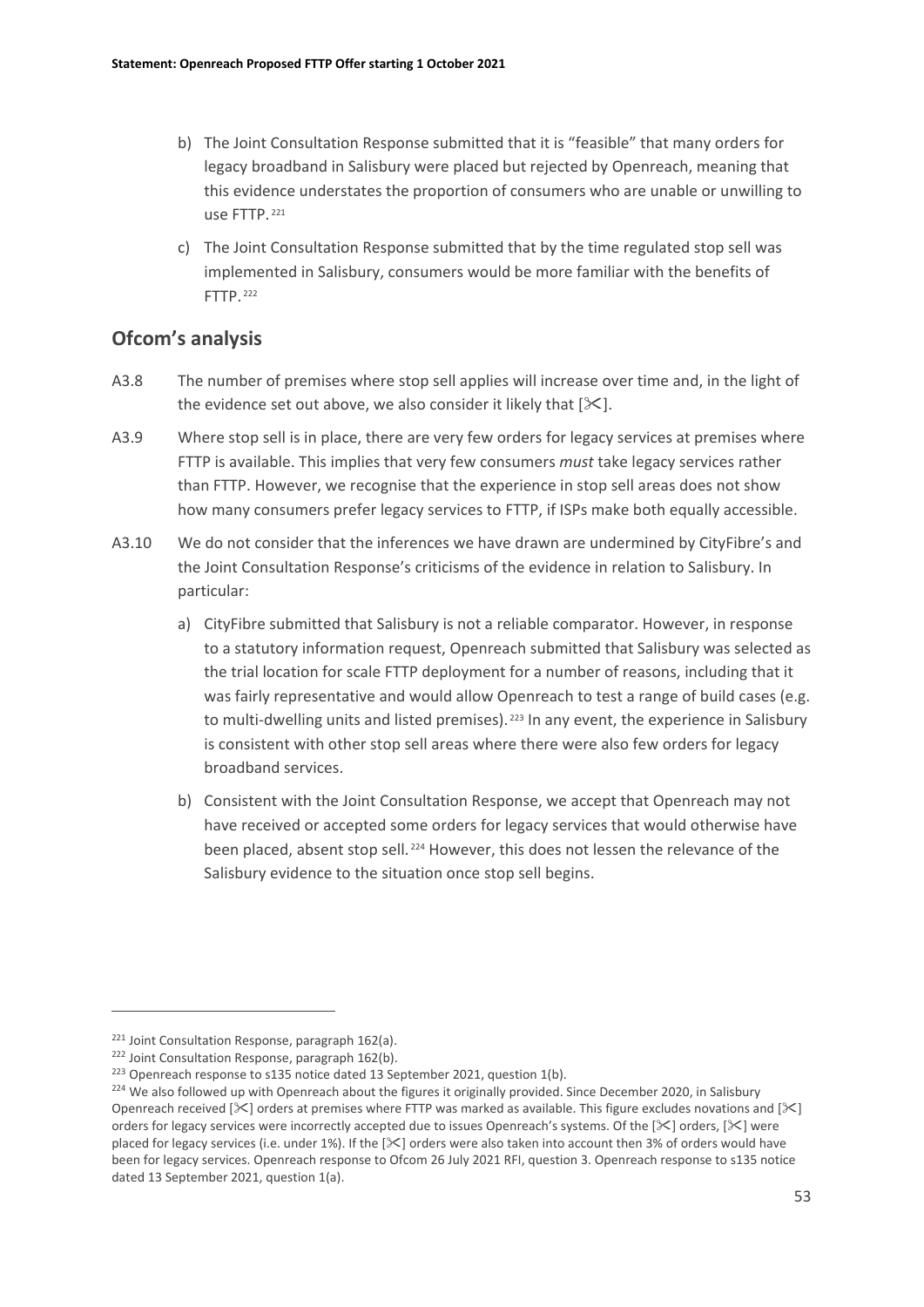# **FTTP Only Offer v2**

- A3.11 Openreach currently offers discounts on FTTP rentals and connections (the 'FTTP Only Offer v2'). To qualify for discounts, access seekers need to meet minimum requirements in terms of the proportion of new orders within the offer area that are for FTTP. [225](#page-55-0)
- A3.12 Openreach provided data on the proportion of orders under this offer that were for FTTP. Note that the way in which this proportion is calculated under the FTTP Only Offer v2 is not the same as for orders under the Equinox Offer. For example, ISPs are able to select which sub-brands and ISP Resellers participate in the FTTP Only Offer v2.<sup>[226](#page-55-1)</sup> Also, during January 2021-March 2021, Openreach suspended non-essential FTTP installation as a result of COVID, although ISPs could continue to place FTTP orders. As a result, the targets under the FTTP Only Offer v2 were reduced in these months and Openreach submitted that ISPs did not ramp up FTTP sales to the extent that would otherwise be expected.<sup>[227](#page-55-2)</sup>

#### **Figure A3.2: FTTP as a proportion of orders under the FTTP Only Offer v2**

|                     | ВT  | 'Skv | <b>Vodafone</b>       |
|---------------------|-----|------|-----------------------|
| Sept 2020-Nov 2020  | ו≫ן | [≻]  | [≻]                   |
| Dec 2020 - Feb 2021 | [X] | [╳]  | $\left[\infty\right]$ |
| March 2021-May 2021 | [╳] | [╳]  | ו≫ן                   |

*Source: Openreach response to Ofcom 26 July 2021 RFI, question 5.*

- A3.13 Openreach also submitted a slightly different variant of this data as part of its response to the Consultation. These further figures included June and July 2021, during which  $[\mathcal{K}]$ . These figures also showed that  $[\times]$ . <sup>[228](#page-55-3)</sup>
- A3.14 In relation to this offer:
	- a) Sky submitted that  $[\frac{1}{2}]$ . <sup>[229](#page-55-4)</sup>
	- b) Vodafone submitted that  $[\frac{1}{2}]$ . [230](#page-55-5)
- A3.15 We have taken this evidence into account as part of our assessment of the Order Mix Targets, set out in paragraphs A3.26 to A3.35 below.

<span id="page-55-0"></span><sup>225</sup> For further details see *Existing Openreach FTTP offers with geographic pricing*, Ofcom statement, 2 July 2021, paragraphs 3.43-3.46.

<span id="page-55-1"></span><sup>&</sup>lt;sup>226</sup> Openreach response to Ofcom 26 July 2021 RFI, question 5.

<span id="page-55-2"></span><sup>&</sup>lt;sup>227</sup> Openreach response to s135 notice dated 16 August 2021, question 1.

<span id="page-55-3"></span><sup>&</sup>lt;sup>228</sup> Openreach Consultation response, Annex 2. Openreach response to s135 notice dated 13 September 2021, question 4.

<span id="page-55-4"></span><sup>&</sup>lt;sup>229</sup> Sky response to Ofcom 26 July 2021 RFI, question 4.

<span id="page-55-5"></span><sup>&</sup>lt;sup>230</sup> Vodafone response to Ofcom 26 July 2021 RFI, question 4.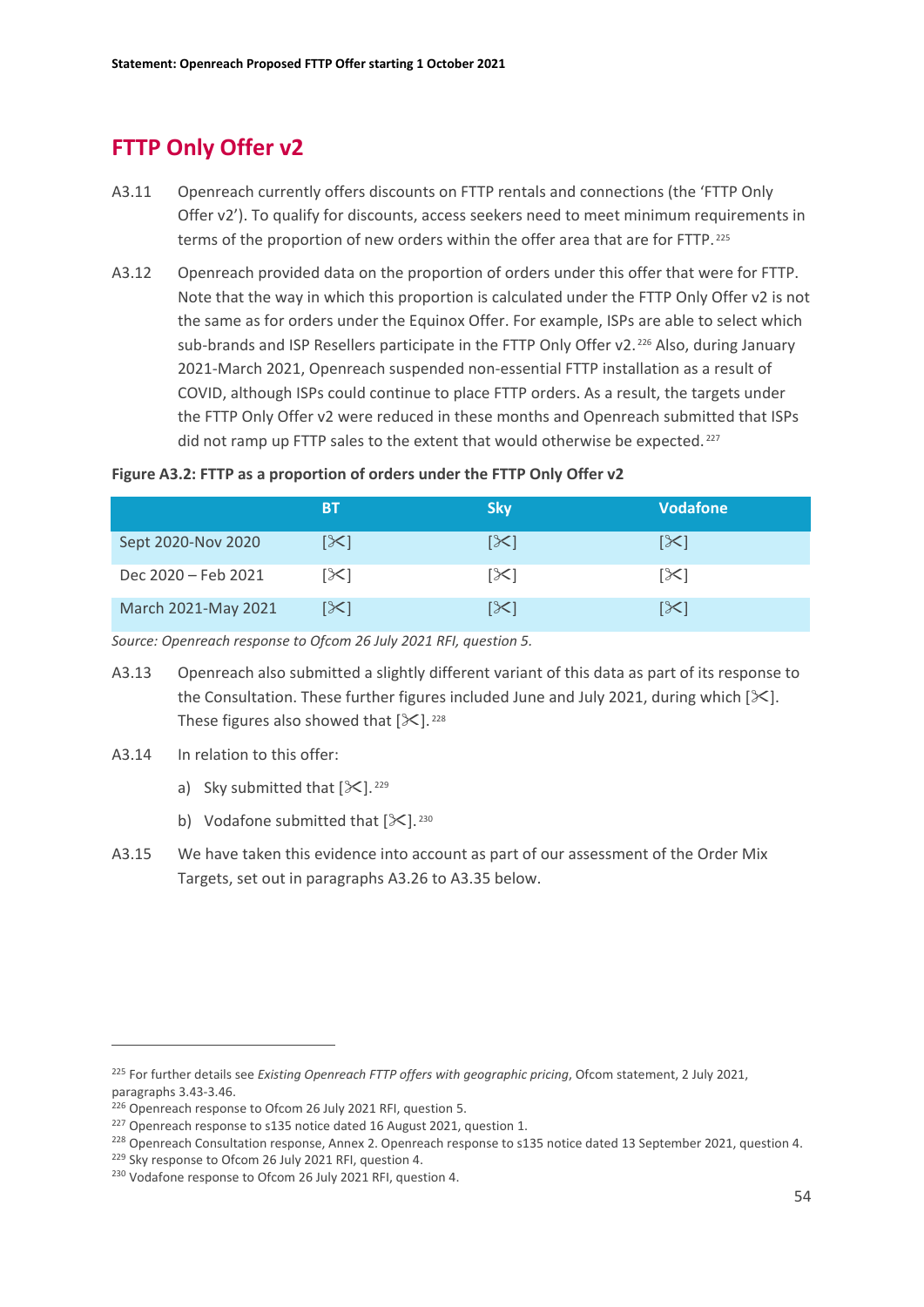# **Stakeholder submissions on the Order Mix Targets**

### **ISP submissions**

- A3.16 TalkTalk and Vodafone purchase FTTP from CityFibre. We asked these ISPs in what circumstances they use legacy services from Openreach in those areas where they purchase FTTP from CityFibre:
	- a) **TalkTalk:** [ $\mathbb{X}$ ]. <sup>[231](#page-56-0)</sup>
	- b) **Vodafone:**  $[\mathcal{K}]$ . <sup>[232](#page-56-1)</sup>  $[\mathcal{K}]$ <sup>[233](#page-56-2)</sup>
- A3.17 We asked ISPs how they would meet the Order Mix Targets if they sign up to the Equinox Offer: [234](#page-56-3)
	- a) **Sky:**  $[\mathcal{K}]$ . <sup>[235](#page-56-4)</sup>
	- b) **TalkTalk:**  $[\frac{1}{2}]^{236} [\frac{1}{2}]^{237}$  $[\frac{1}{2}]^{236} [\frac{1}{2}]^{237}$  $[\frac{1}{2}]^{236} [\frac{1}{2}]^{237}$  $[\frac{1}{2}]^{236} [\frac{1}{2}]^{237}$  $[\frac{1}{2}]^{236} [\frac{1}{2}]^{237}$
	- c) **Vodafone:**  $[\infty]^{238}$  $[\infty]^{238}$  $[\infty]^{238}$
- A3.18 We requested modelling done by TalkTalk of its ability to meet the Order Mix Targets. This contained a range of scenarios. What TalkTalk referred to as a "best case" scenario is set out in Figure A3.3 below, although we note that its modelling contains scenarios where the proportion of FTTP orders is even higher. Its modelling also contains a range of scenarios where  $[\frac{1}{2}]$ . [239](#page-56-8) TalkTalk told us that this modelling  $[\frac{1}{2}]$ . [240](#page-56-9) This modelling shows that  $[\frac{1}{2}]$ .

<span id="page-56-0"></span><sup>&</sup>lt;sup>231</sup> TalkTalk response to s135 notice dated 16 August 2021, question 3. TalkTalk response to s135 notice dated 16 September 2021, question 1(c). TalkTalk response to Ofcom 26 July 2021 RFI, question 5.

<span id="page-56-1"></span><sup>&</sup>lt;sup>232</sup> Vodafone response to s135 notice dated 16 August 2021, questions 2(a)-(b).

<span id="page-56-2"></span><sup>&</sup>lt;sup>233</sup> Vodafone response to s135 notice dated 16 August 2021, question 3.

<span id="page-56-3"></span><sup>&</sup>lt;sup>234</sup> We did not ask this question to BT since we consider that it is unlikely to use an altnet within the Openreach FTTP footprint.

<span id="page-56-4"></span><sup>&</sup>lt;sup>235</sup> Sky response to Ofcom 26 July 2021 RFI, questions 1 and 2. Sky also referred to this evidence in Sky Consultation response, pages 2-3.

<span id="page-56-5"></span><sup>&</sup>lt;sup>236</sup> TalkTalk response to Ofcom 26 July 2021 RFI, question 1.

<span id="page-56-6"></span><sup>&</sup>lt;sup>237</sup> TalkTalk response to s135 notice dated 16 August 2021, question 10. [ $\ll$ ]. TalkTalk response to s135 notice dated 16 August 2021, question 4.

<span id="page-56-7"></span><sup>&</sup>lt;sup>238</sup> Vodafone response to Ofcom 26 July 2021 RFI, questions 1 and 2. Similar points are made in Vodafone CFI response, paragraph 7 (first one).

<span id="page-56-8"></span><sup>&</sup>lt;sup>239</sup> TalkTalk response to s135 notice dated 16 September 2021, question 4.

<span id="page-56-9"></span><sup>240</sup> Ofcom meeting with TalkTalk, 14 September 2021.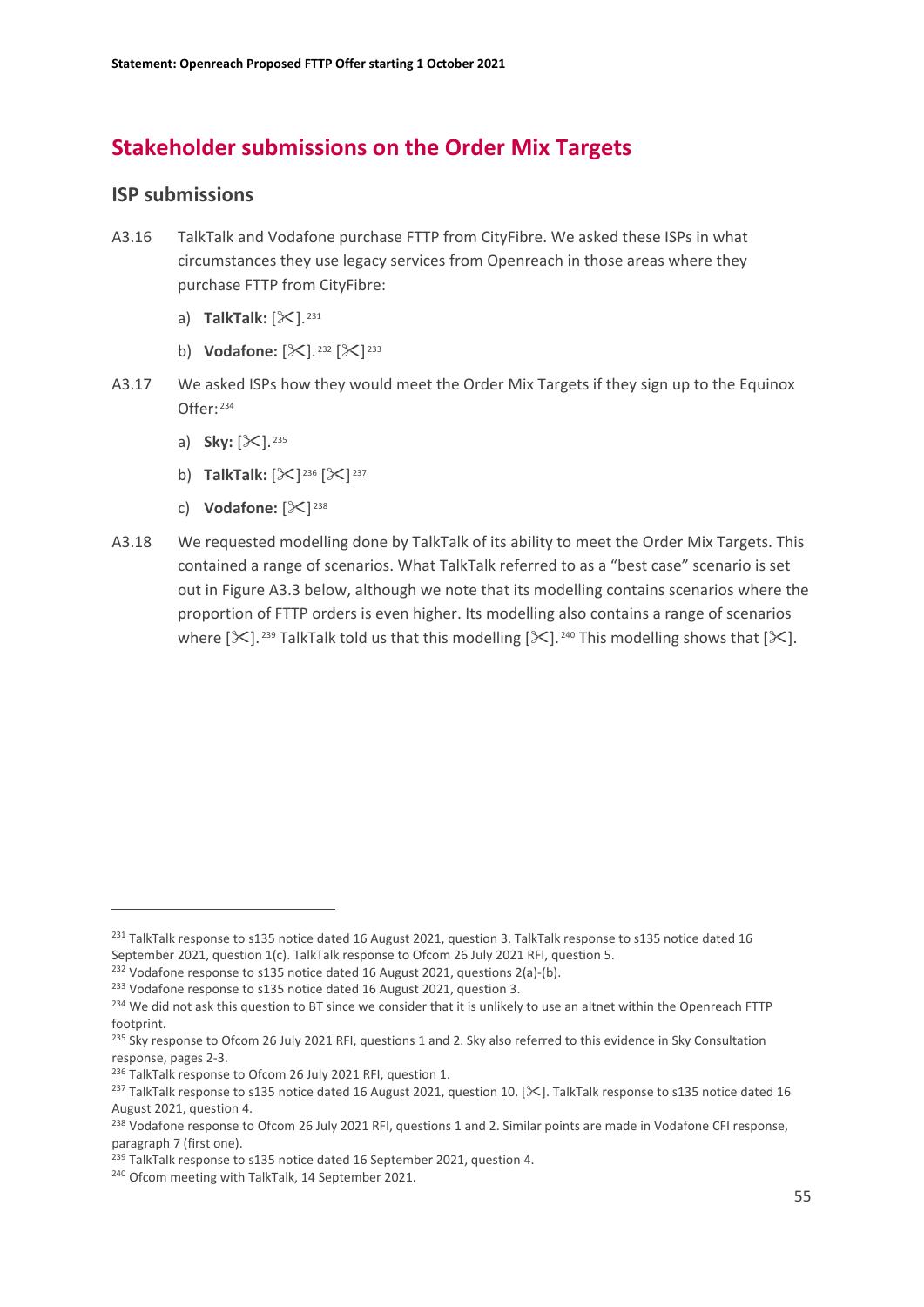#### **Figure A3.3: Proportion of TalkTalk orders that are for FTTP: "best case"**

|                                                     | Q4 2021 | Q1 2022    | Q2 2022         | Q3 2022 |
|-----------------------------------------------------|---------|------------|-----------------|---------|
| <b>TalkTalk Consumer</b>                            | [≻]     | $[\times]$ | $ \mathcal{X} $ | [╳]     |
| <b>ISP Resellers supplied by</b><br><b>TalkTalk</b> | [≻      | [X]        | $[\times]$      | [≻3     |
| <b>Overall TalkTalk</b>                             | [≻      | [X]        | $ \mathcal{X} $ | [≻]     |
| <b>Equinox Offer target</b>                         | 75%     | 75%        | 80%             | 80%     |

*Source: TalkTalk response to s135 notice dated 16 September 2021, question 4, "Route to success" sheet rows 1-48. Hardcoded figures have been corrected.*

- A3.19 In terms of ISP Resellers,  $[\times]$  firms account for  $[\times]$  of the total number of customers served by Vodafone's ISP Resellers.<sup>[241](#page-57-0)</sup> [ $\mathbb{X}$ ]<sup>[242](#page-57-1)</sup>
- A3.20 In terms of ISP Resellers,  $[\times]$  firms account for  $[\times]$  of the total number of customers served by TalkTalk's ISP Resellers.<sup>[243](#page-57-2)</sup>
	- a) TalkTalk submitted that  $[\mathcal{K}]$ . <sup>[244](#page-57-3)</sup> In response to the Consultation,  $[\mathcal{K}]^{245}$  $[\mathcal{K}]^{245}$  $[\mathcal{K}]^{245}$
	- b)  $[\mathcal{K}]^{246} [\mathcal{K}]^{247}$  $[\mathcal{K}]^{246} [\mathcal{K}]^{247}$  $[\mathcal{K}]^{246} [\mathcal{K}]^{247}$  $[\mathcal{K}]^{246} [\mathcal{K}]^{247}$  $[\mathcal{K}]^{246} [\mathcal{K}]^{247}$
	- c) TalkTalk submitted that for the first 12-24 months the Equinox Offer should be amended to allow ISPs to have separate contracts for their retail customers and for their ISP Resellers. [248](#page-57-7)

### **Openreach submissions**

- A3.21 We requested internal documents submitted to the Openreach board.  $[\&]^{249} [\&]^{250}$  $[\&]^{249} [\&]^{250}$  $[\&]^{249} [\&]^{250}$  $[\&]^{249} [\&]^{250}$  $[\&]^{249} [\&]^{250}$
- A3.22 Prior to the Consultation, Openreach submitted that over the last ten months, within the Openreach FTTP footprint,  $[\mathcal{K}]$  of BT Retail Consumer's orders for FTTC and FTTP were for FTTP. Openreach submitted that  $[\times]$ . <sup>[251](#page-57-10)</sup>
- A3.23 In response to the Consultation, Openreach submitted that it is unrealistic to assume that ISPs will be close to the Order Mix Targets. [252](#page-57-11)

<span id="page-57-0"></span><sup>&</sup>lt;sup>241</sup> [ $\mathcal{X}$ ] Vodafone response to s135 notice dated 16 August 2021, question 4.

<span id="page-57-2"></span><span id="page-57-1"></span><sup>&</sup>lt;sup>242</sup> Vodafone response to Ofcom 26 July 2021 RFI, question 2.<br><sup>243</sup> [ $\ll$ ] TalkTalk response to s135 notice dated 16 August 2021, questions 4 and 10.

<span id="page-57-3"></span><sup>&</sup>lt;sup>244</sup> TalkTalk response to s135 notice dated 16 August 2021, question 10.

<span id="page-57-4"></span><sup>&</sup>lt;sup>245</sup> TalkTalk Consultation response, paragraph 2.16.

<span id="page-57-5"></span><sup>&</sup>lt;sup>246</sup> TalkTalk response to s135 notice dated 16 August 2021, question 7.

<span id="page-57-6"></span><sup>&</sup>lt;sup>247</sup> TalkTalk response to s135 notice dated 16 September 2021, questions 2(a)-(b).

<span id="page-57-7"></span><sup>248</sup> TalkTalk Consultation response, paragraph 2.17.

<span id="page-57-8"></span> $249$   $[\times]$ 

<span id="page-57-9"></span> $250$   $\left[\right]\times$ 

<span id="page-57-10"></span><sup>&</sup>lt;sup>251</sup> Openreach response to Ofcom 26 July 2021 RFI, question 3. Openreach email of 3 August 2021.

<span id="page-57-11"></span><sup>&</sup>lt;sup>252</sup> Openreach Consultation response, paragraphs 3.12(a), 3.16.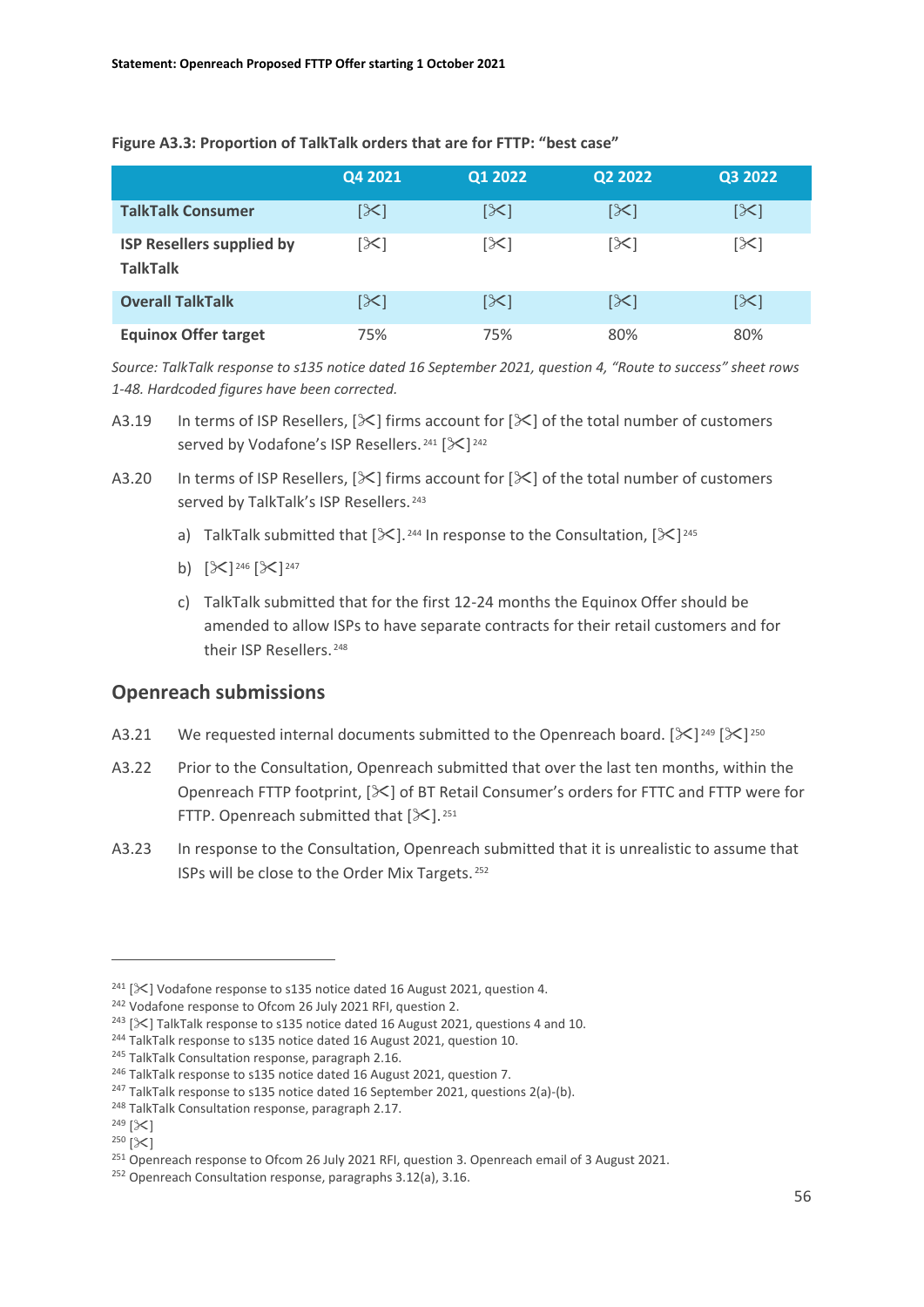- a) These targets only apply to premises marked as ready for service with FTTP, i.e. where any wayleaves or access permissions are in place.<sup>[253](#page-58-0)</sup>
- b) Under the FTTP Only v2 offer, ISPs have raised the proportion of their orders that are for FTTP to over 90% once they have adapted their sales processes (e.g. to restrict orders of legacy services). While there is a transitional period (while ISPs install Cablelinks, adapt sales process and work with ISP Resellers etc), this is reflected in the lower Order Mix Targets during the first year and through various catch-up mechanisms. [254](#page-58-1)
- c) The Order Mix Targets apply to consumers that are seeking to change their broadband service. Openreach submitted that hassle factors are less likely to deter such consumers from adopting FTTP. [255](#page-58-2)
- d) Openreach submitted that the number of exchanges where regulated stop sell applies will grow significantly.<sup>[256](#page-58-3)</sup>

### **Altnet submissions**

- A3.24 The Joint Supplementary Submission stated that the Order Mix Targets were challenging due to: (i) the more inconvenient FTTP installation process; (ii) difficulties in obtaining wayleaves to install FTTP for consumers in multi-dwelling units; and (iii) limited consumer understanding about the benefits of FTTP over FTTC. [257](#page-58-4)
- A3.25 In response to the Consultation, altnets identified a number of challenges for ISPs meeting the Order Mix Targets.
	- a) Altnets and  $[\times]$  [a confidential respondent] identified a range of consumer objections to purchasing FTTP (e.g. price, installation, satisfaction with existing speeds, uncertainty about the benefits of FTTP). [258](#page-58-5)
	- b)  $[\&]$  [A confidential respondent] submitted that, in terms of legacy services, FTTC only achieved penetration of c.70% where it has been available despite the improved performance FTTC offers compared to ADSL broadband. [259](#page-58-6)

<span id="page-58-0"></span><sup>&</sup>lt;sup>253</sup> Openreach Consultation response, paragraph 3.11.

<span id="page-58-1"></span><sup>&</sup>lt;sup>254</sup> Openreach Consultation response, paragraphs 3.12(a), 3.14.

<span id="page-58-2"></span><sup>&</sup>lt;sup>255</sup> Openreach Consultation response, paragraph 3.12(b).

<span id="page-58-3"></span><sup>&</sup>lt;sup>256</sup> In August 2021, stop sell applied at 14 exchanges (approximately 4% of the Openreach FTTP footprint). A further 133 exchanges will move to stop sell in October 2021. Openreach Consultation response, paragraph 3.12(d).

<span id="page-58-4"></span><sup>&</sup>lt;sup>257</sup> This submission also noted that retail altnets regularly achieve penetration of 20-30%. Joint Supplementary Submission, paragraphs 34, 38, 43-46.

<span id="page-58-5"></span><sup>&</sup>lt;sup>258</sup> Joint Consultation Response, paragraphs 11, 110, 166-169. [ $\geq$ ] [A confidential respondent] Consultation response, pages 8-10. [ $\ll$ ] [The confidential respondent] referred to a report by the Gigabit Take-up Advisory Group, which was asked by the Government to advise on ways to encourage take-up of high speed internet connections. *Gigabit Take-up Advisory Group: Final Report*, June 2021, availabl[e here.](https://aaf1a18515da0e792f78-c27fdabe952dfc357fe25ebf5c8897ee.ssl.cf5.rackcdn.com/2249/gigatag_report_v5.pdf?v=1623408427000)

<span id="page-58-6"></span> $259$  [ $\mathsf{\times}$ ] [A confidential respondent] Consultation response, page 8.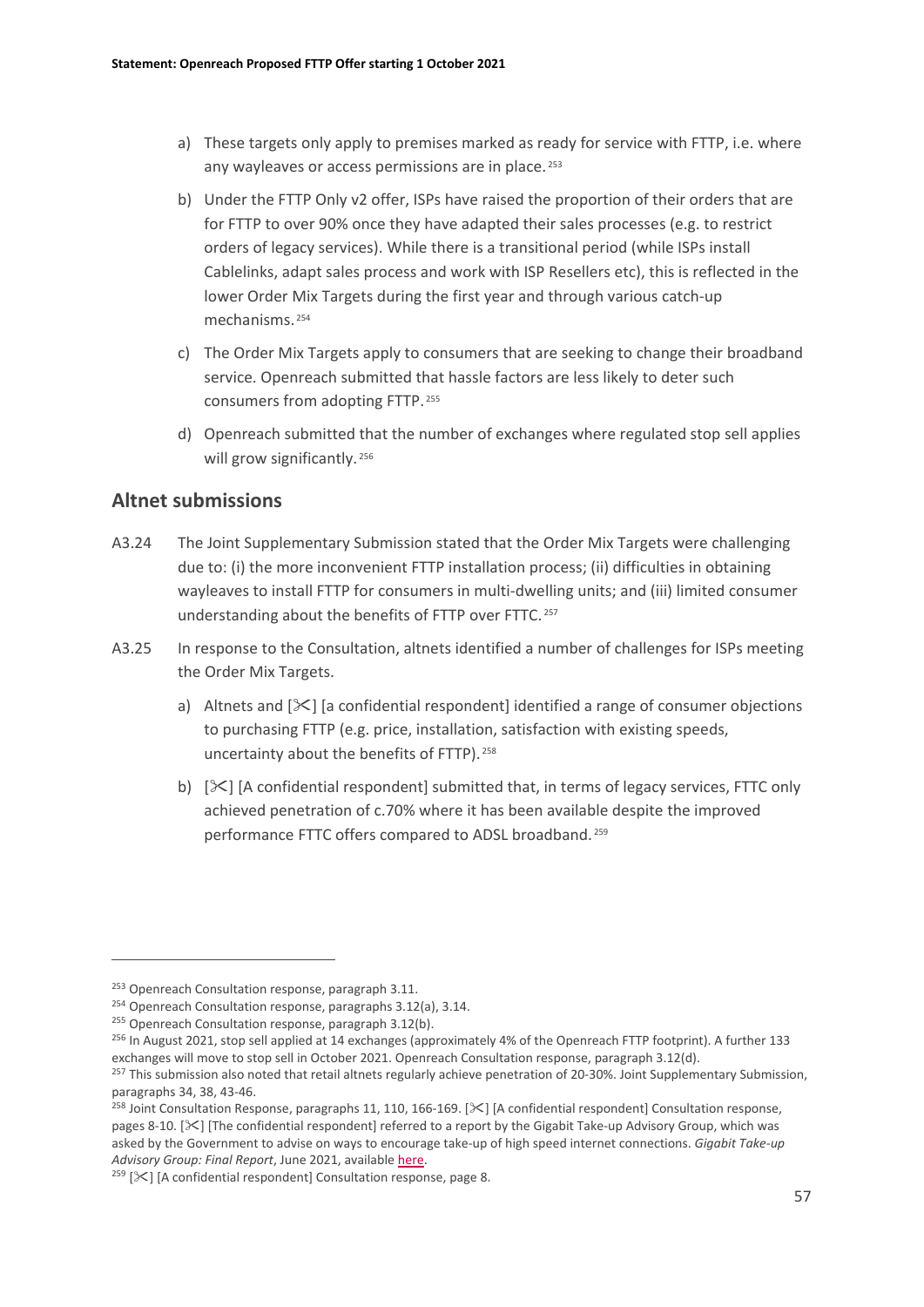- c)  $[\times]$  [A confidential respondent] submitted that Openreach may categorise certain premises as ready for service with FTTP even where a wayleave to allow installation has not been secured. [260](#page-59-0)
- d) KCOM considered it implausible that Openreach would have set the Order Mix Targets at a level that was not challenging but achievable for ISPs (since this means that the targets drive ISP behaviour). [261](#page-59-1)

# **Ofcom's analysis**

- A3.26 In the light of the evidence set out above, we have considered how difficult it is for ISPs to meet the Order Mix Targets.
- A3.27 As set out in Section 3, compliance with the Order Mix Targets is assessed by reference to new orders with Openreach. <sup>[262](#page-59-2)</sup> These typically occur when an ISP signs up a new customer or when an existing customer regrades to a different product. Ongoing provision to existing customers does not count. Since these targets apply to new orders, they relate to consumers that are considering changing their broadband service in some way, which gives the ISP an opportunity to steer them towards FTTP. Consumers that are satisfied with their existing broadband service or that are disengaged from the market are unlikely to place a new order and thus are not included in any compliance calculations.
- A3.28 An exception to this is where customers are supplied using Openreach's Wholesale Line Rental product ('WLR'). ISPs will need to migrate these customers to different products ahead of WLR withdrawal in 2025. In the Equinox Offer notified on 1 July 2021, these migrations will count towards the Order Mix Targets. For some ISPs (particularly  $[\mathcal{K}]$ ), a large proportion of their existing customers are currently supplied using WLR. <sup>[263](#page-59-3)</sup> We do not expect the need to migrate these customers to other products before 2025 presents a significant further challenge for these ISPs in terms of their performance against the Order Mix Targets. [264](#page-59-4) This is because they will be able to migrate these customers to FTTP products, rather than legacy products, within the Openreach FTTP footprint. We also expect them to do so, not just because of the incentives provided by the Equinox Offer, but also because ISPs have told us they have a strong preference for a single-stage transition from WLR to FTTP where this is possible, rather than moving customers twice, first from WLR to another legacy product (SOGEA), and subsequently from SOGEA to FTTP. [265](#page-59-5)
- A3.29 We recognise the challenges highlighted by altnets in encouraging consumers to order FTTP. Consistent with this, we consider that ISPs that sign up to the Equinox Offer will have

<span id="page-59-4"></span> $264$  [ $\&$ ].

<span id="page-59-0"></span> $260$  [ $\times$ ] [A confidential respondent] Consultation response, page 9.

<span id="page-59-1"></span><sup>261</sup> KCOM Consultation response, paragraphs 5.17-5.19.

<span id="page-59-2"></span><sup>&</sup>lt;sup>262</sup> As highlighted by Openreach, the targets apply to orders at premises which Openreach considers to be ready for service with FTTP. As a result, the difficulties highlighted by some altnets in obtaining access (e.g. wayleaves) should largely have been overcome.

<span id="page-59-3"></span><sup>&</sup>lt;sup>263</sup> Figures on WLR volumes provided in Openreach email dated 24 September 2021.

<span id="page-59-5"></span><sup>&</sup>lt;sup>265</sup> See, for example[, Vodafone's response to the January 2020 WFTMR Consultation, Part 1, Section 4.](https://www.ofcom.org.uk/__data/assets/pdf_file/0031/199228/vodafone-part-1.pdf)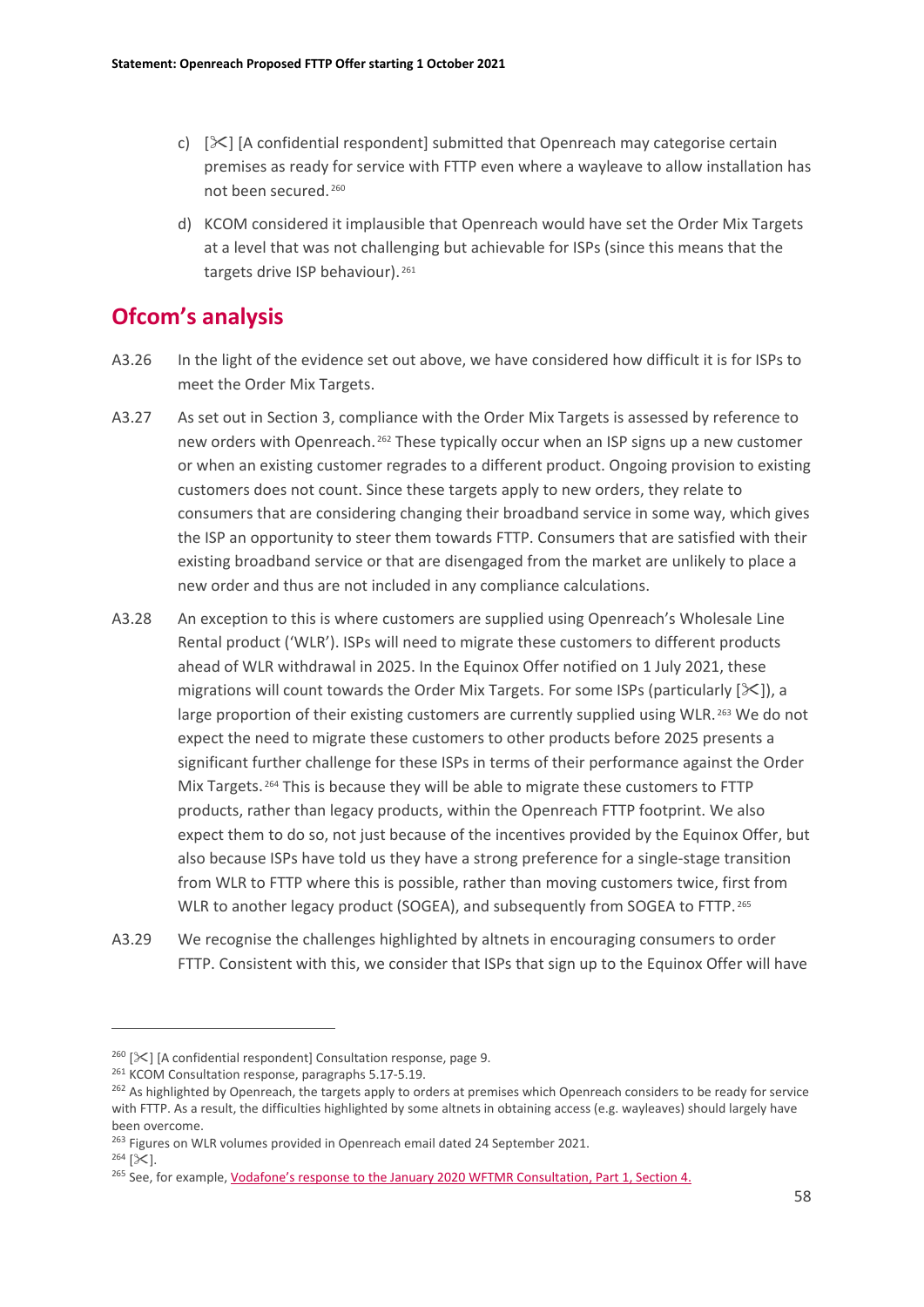to change how they market and sell broadband within the Openreach FTTP footprint, in order to drive FTTP sales. <sup>[266](#page-60-0)</sup> As explained above, the main ISPs told us that,  $[\mathcal{K}]$ .

- A3.30 In the medium term, we expect ISPs to surpass the Order Mix Targets as a result of this strategy.  $[\times]$ . The experience of stop sell shows that very few consumers actually require a legacy broadband service and thus moving quickly to a scenario where almost all new orders are for FTTP is feasible. Moreover, as build out of the Openreach FTTP footprint progresses, the regulated copper retirement provisions will take effect, resulting in a formal stop sell which would largely end any further new sales of legacy broadband products.
- A3.31 However, ISPs require time to grow the proportion of FTTP sales within the Openreach FTTP footprint. This reflects some of the practical issues identified by stakeholders (e.g.  $[\times]$ , adjusting sales systems and practices). It is also consistent with  $[\times]$ . This is taken into account in the Order Mix Targets, since they are initially more lenient.
- A3.32 Stakeholders provided evidence on ISP Resellers. We have considered whether there is a risk that only a low proportion of ISP Resellers' orders are for FTTP, which would make it harder for the upstream ISP to meet the Order Mix Targets.
	- a) Based on actual and forecast data gathered for the WFTMR Statement, we estimate that resale will account for around  $[\mathcal{X}]$  of TalkTalk's and around  $[\mathcal{X}]$  of Vodafone's broadband customers.  $[\times]$ . [267](#page-60-1)
	- b) In addition,  $[\&]$ . This is also consistent with  $[\&]$ .
	- c) We have considered the extent to which TalkTalk and Vodafone could unilaterally withdraw sales of legacy services from their largest ISP Resellers within the Openreach FTTP footprint.  $[\mathcal{K}]$ . <sup>[268](#page-60-2)</sup>
- A3.33 In the short term, some ISPs may surpass the Order Mix Targets. [ $\ge$ ]. However, some ISPs may struggle to hit the targets in the first 12-24 months due to temporary challenges.<sup>[269](#page-60-3)</sup> This is shown by  $[\mathcal{K}]$ .
- A3.34 However, we would expect the challenges to be temporary. The proportion of FTTP orders would be likely to rise over time, moving ISPs closer towards attaining those targets, e.g. as relationships with ISP Resellers adapt.
- A3.35 There is also a range of things ISPs can do to mitigate the risk of missing the targets in the short term, although these possibly involve some costs.

<span id="page-60-0"></span><sup>&</sup>lt;sup>266</sup> In response to KCOM's submission that Openreach would have set the Order Mix Targets at a level that was challenging but achievable for ISPs, we consider that this is the case. The targets require ISPs to significantly change their behaviour and, as set out below, pose challenges in the short term.

<span id="page-60-1"></span><sup>&</sup>lt;sup>267</sup> Sky response to Ofcom 26 July 2021 RFI, question 2.

<span id="page-60-2"></span> $^{268}$  [ $\ll$ ]. Contracts provided in response to question 5 of s135 information requests sent to each of Vodafone and TalkTalk, dated 16 August 2021.

<span id="page-60-3"></span><sup>&</sup>lt;sup>269</sup> A 12-24 month period reflects the period for which TalkTalk thought that the Equinox Offer should be amended (see paragraph A3.20(c)).  $[\&]$ , we are mindful that the Order Mix Targets become more challenging after the first 12 months.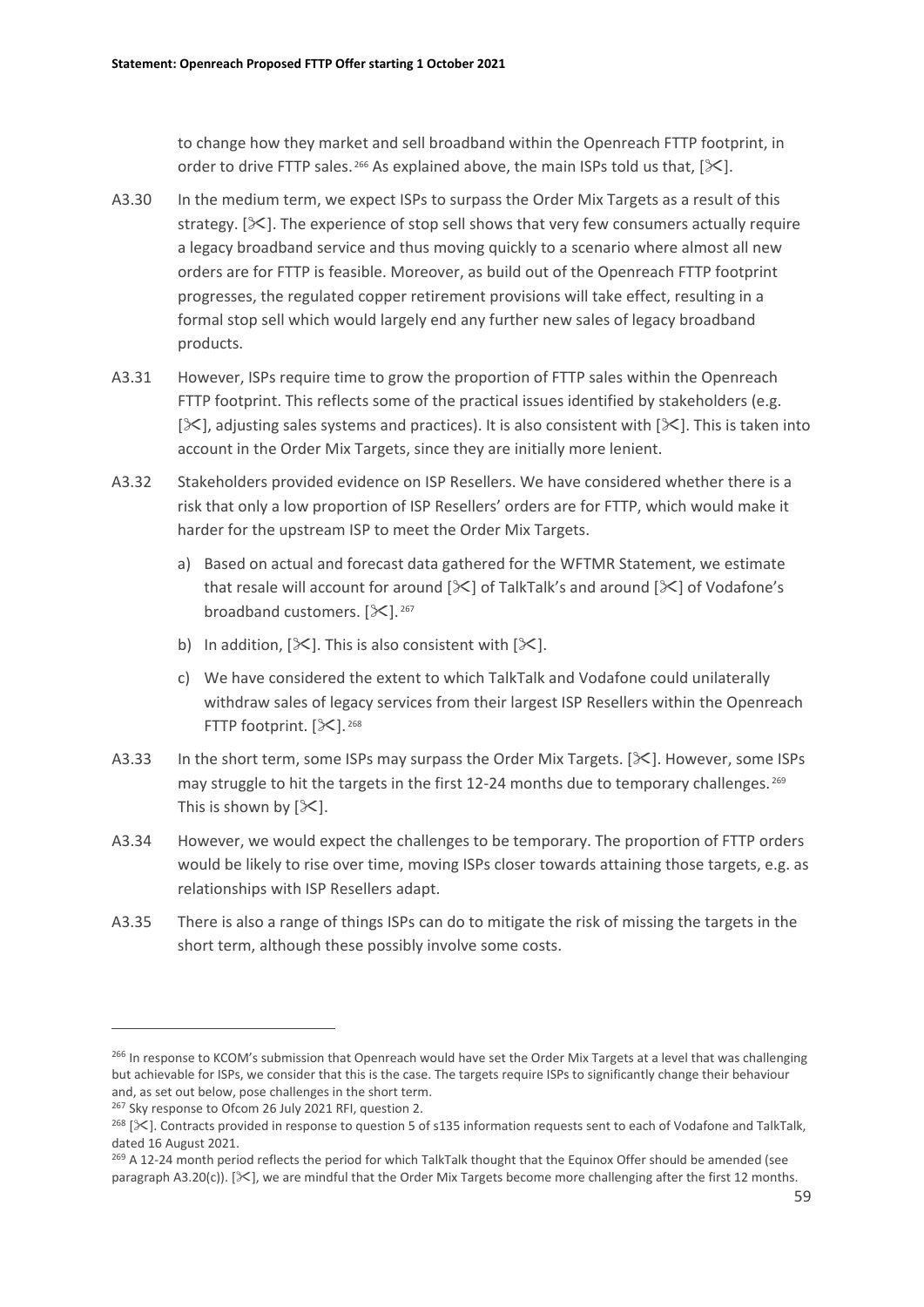- a) Direct sales by ISPs: ISPs could undertake various activities to further increase FTTP sales, such as additional marketing or changes in the relative retail price of FTTP and legacy services. They could also act to limit the extent to which they make sales of legacy products in areas where they purchase FTTP. In this regard,  $[\mathcal{K}]$ . <sup>[270](#page-61-0)</sup> Similarly,  $[X]$ . [271](#page-61-1)
- b) ISP Resellers: We expect ISPs' contracts with ISP Resellers to evolve to match the new incentives provided by the Equinox Offer and to include suitable provisions to limit legacy broadband sales. ISPs can also offer additional inducements beyond their current contracts to encourage ISP Resellers to promote FTTP orders over legacy products. We note that  $[\mathcal{K}]$ . <sup>[272](#page-61-2)</sup>

## **Modelling of the impact using an altnet has on the order mix**

- A3.36 We have modelled the impact using an altnet has on an ISP's order mix in two ways:
	- a) First, we have modified TalkTalk's internal forecasts of its performance against the Order Mix Targets.
	- b) Second, we have undertaken some simple calculations to illustrate the impact that using an altnet could have on the minimum proportion of an ISP's orders that need to be FTTP for it to still meet the Order Mix Targets.
- A3.37 We also discuss modelling submitted by  $[\times]$  [a confidential respondent].

### **TalkTalk modelling**

- A3.38 As set out in paragraph A3.18, TalkTalk provided modelling of its performance against the Order Mix Targets under various scenarios.  $[\&]$
- A3.39 We have used the forecast scenarios modelled by TalkTalk to assess the impact that moving FTTP volumes from Openreach to an altnet, in areas where the networks overlap, might have on TalkTalk's performance against the Order Mix Targets in that first year.<sup>[273](#page-61-3)</sup> As set out in Annex 4, the evidence points to low levels of overlap of Openreach's FTTP footprint by altnets which provide access to third party ISPs over the period covered by TalkTalk's modelling. For these levels of network overlap, using an altnet for FTTP orders has a minimal impact on the share of TalkTalk's orders from Openreach that are FTTP, and does not affect TalkTalk's ability to meet the targets  $[\mathcal{K}]$ .

<span id="page-61-0"></span> $2^{70}$  [ $\ll$ ] TalkTalk response to s135 notice dated 16 August 2021, question 2(a). Vodafone response to s135 notice dated 16 August 2021, question 2(c).

<span id="page-61-1"></span><sup>&</sup>lt;sup>271</sup> Vodafone response to s135 notice dated 16 August 2021, question  $2(c)$ .

<span id="page-61-2"></span> $272$  [ $\times$ ]. TalkTalk response to s135 information request dated 16 August 2021, question 6(b).

<span id="page-61-3"></span><sup>&</sup>lt;sup>273</sup> For example, if altnets are assumed to cover 2% of the Openreach FTTP footprint, we reduce TalkTalk's FTTP orders from Openreach by 2% in all scenarios. TalkTalk's legacy orders are assumed to remain unchanged.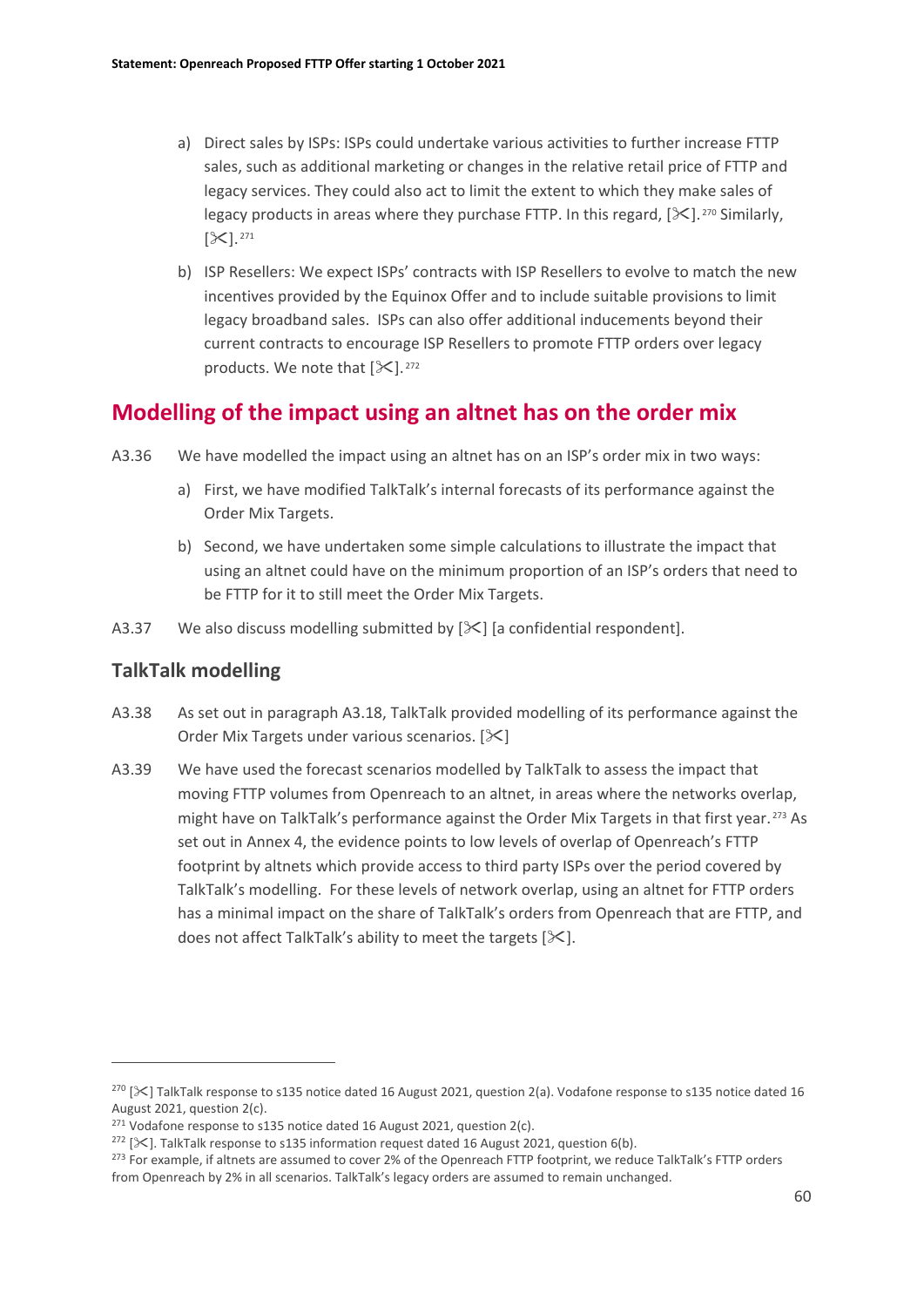### **Illustrative calculation**

- A3.40 The design of the Order Mix Targets is consistent with the purpose of offering ISPs lower prices in return for bringing forward the point in time at which they will largely stop offering Openreach legacy products. However, the Order Mix Targets allow ISPs flexibility to place some legacy orders and still qualify for discounts. For example, for a target of 90%, up to 10% of an ISP's orders can be for legacy products. We have undertaken some simple calculations to illustrate the impact that using an altnet could have on the minimum proportion of an ISP's orders that need to be FTTP for it to still meet the Order Mix Targets.
- A3.41 We first illustrate the impact that regulated stop sell has on an ISP's flexibility to continue placing some legacy orders, assuming the ISP uses only Openreach. [274](#page-62-0) In those parts of the Openreach FTTP footprint where regulated stop sell applies, ISPs cannot place new legacy orders. As a result, in the remainder of the Openreach FTTP footprint where regulated stop sell does not apply, a higher proportion of an ISP's orders can be for legacy products. As the proportion of the Openreach FTTP footprint covered by regulated stop sell increases, the share of new orders outside the stop sell areas which can be for legacy products, while still meeting the Equinox FTTP targets, also increases.
- A3.42 This is illustrated in Figure A3.4 below. Under different assumptions about the proportion of Openreach's FTTP footprint where stop sell is in place, this shows the minimum proportion of orders outside stop sell areas which need to be FTTP in order for the ISP to meet a particular order mix target. For example, if stop sell is assumed to apply to 20% of the Openreach FTTP footprint, 87.5% of new orders in the non-stop sell areas must be FTTP to achieve a 90% target overall.<sup>[275](#page-62-1)</sup>

|                                   |     | Proportion of Openreach FTTP footprint stop sell applies |       |       |
|-----------------------------------|-----|----------------------------------------------------------|-------|-------|
|                                   |     | 20%                                                      | 30%   | 40%   |
| <b>Order Mix</b><br><b>Target</b> | 75% | 68.8%                                                    | 64.3% | 58.3% |
|                                   | 80% | 75.0%                                                    | 71.4% | 66.7% |
|                                   | 90% | 87.5%                                                    | 85.7% | 83.3% |

### **Figure A3.4: Minimum proportion of new orders outside stop sell areas that need to be FTTP to meet the Order Mix Targets – ISP uses only Openreach**

*Source: Ofcom calculations.*

- A3.43 We now illustrate the impact of moving FTTP orders from Openreach to an altnet in parts of the Openreach FTTP footprint, while leaving any legacy orders with Openreach.
- A3.44 Keeping all else equal, moving new FTTP orders that would otherwise have gone to Openreach to an altnet increases the minimum proportion of orders in non-stop sell areas that need to be FTTP in order to meet the Order Mix Targets. This is because the FTTP

<span id="page-62-0"></span><sup>&</sup>lt;sup>274</sup> We do this first because the impact of stop sell is potentially significant.

<span id="page-62-1"></span><sup>&</sup>lt;sup>275</sup> For example, assume there are 100 new orders equally distributed across the Openreach FTTP footprint. A target of 90% means at least 90 orders need to be for FTTP. Given there will be 20 FTTP orders in the 20% of the footprint where stop sell applies, there needs to be at least 70 FTTP orders (out of a total of 80 orders) in the areas where stop sell does not apply. This amounts to a minimum proportion of 88% (=70/80) in areas where stop sell does not apply.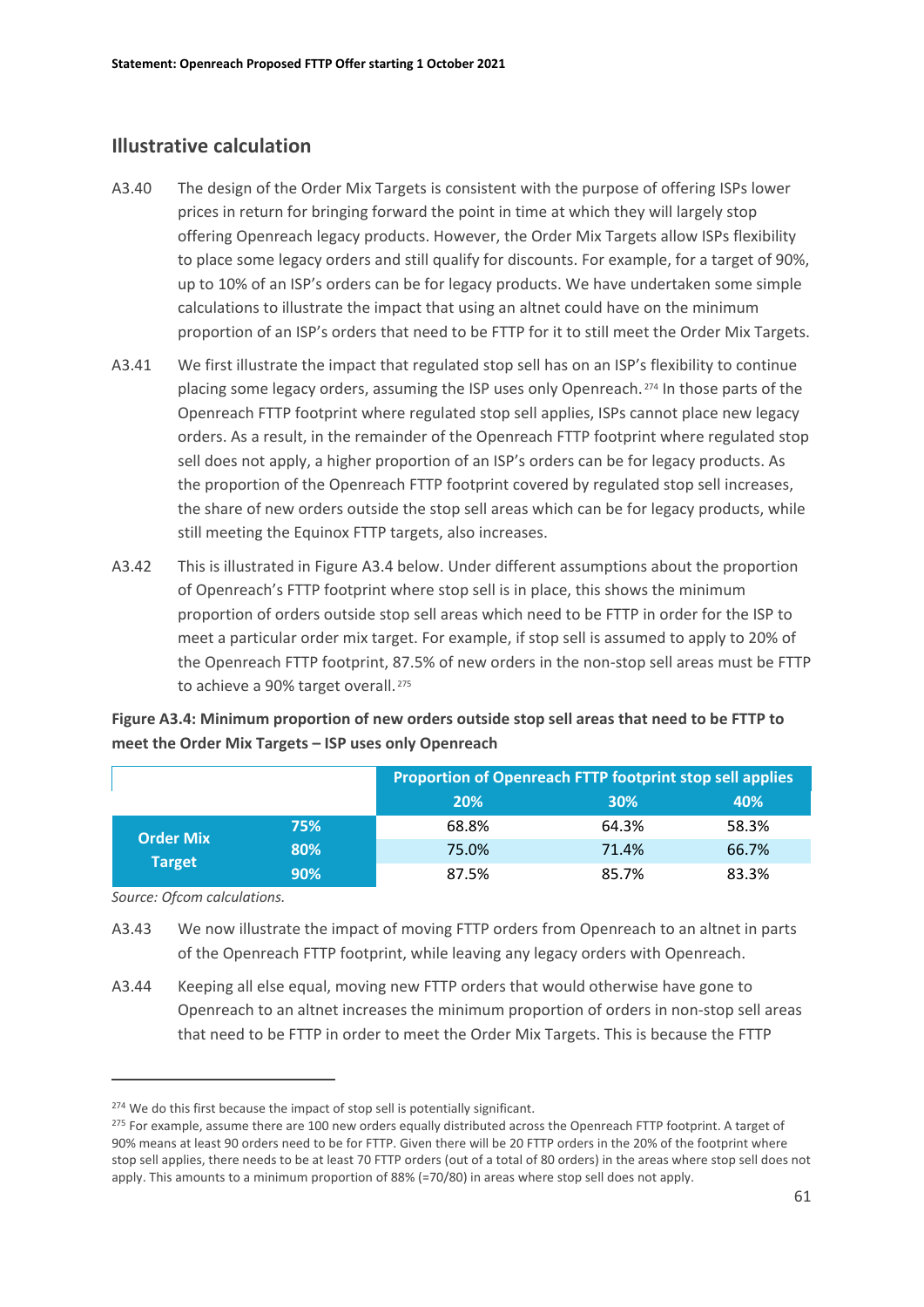orders now placed with an altnet do not count towards the Order Mix Targets, so the proportion of orders placed with Openreach that are FTTP has to increase to offset this. The size of this effect depends on the extent to which altnets which provide access to third party ISPs overlap with the Openreach FTTP footprint. We assume the greater the overlap, the more FTTP orders the ISP will move to an altnet, and therefore the less flexibility the ISP has to place legacy orders and still meet the Order Mix Targets.

A3.45 Figures A3.5 and A3.6 below show how the minimum proportions shown in Figure A3.4 could change if an ISP uses an altnet instead of Openreach for the FTTP orders in those parts of the Openreach FTTP footprint where an altnet is available.<sup>[276](#page-63-0)</sup> Figure A3.5 assumes an altnet is available in 2% of the Openreach FTTP footprint and Figure A3.6 assumes an altnet is available in 5% of the Openreach FTTP footprint. These levels of overlap have been chosen as the overlap of altnets within the Openreach FTTP footprint is likely to be limited in the next 12-24 months (see Annex 4).

**Figure A3.5: Percentage point change in minimum proportion of new orders outside stop sell areas that need to be FTTP to meet the Order Mix Targets when ISP uses altnet in 2% of Openreach FTTP footprint, compared to Figure A3.4**

|                                   |     | Proportion of Openreach FTTP footprint stop sell applies |        |        |  |
|-----------------------------------|-----|----------------------------------------------------------|--------|--------|--|
|                                   |     | 20%                                                      | 30%    | 40%    |  |
| <b>Order Mix</b><br><b>Target</b> | 75% | $+0.6$                                                   | $+0.7$ | $+0.8$ |  |
|                                   | 80% | $+0.5$                                                   | $+0.6$ | $+0.7$ |  |
|                                   | 90% | $+0.3$                                                   | $+0.3$ | $+0.3$ |  |

*Source: Ofcom calculations.*

**Figure A3.6: Percentage point change in minimum proportion of new orders outside stop sell areas that need to be FTTP to meet the Order Mix Targets when ISP uses altnet in 5% of Openreach FTTP footprint, compared to Figure A3.4**

|                                   |     | Proportion of Openreach FTTP footprint stop sell applies |        |        |
|-----------------------------------|-----|----------------------------------------------------------|--------|--------|
|                                   |     | 20%                                                      | 30%    | 40%    |
| <b>Order Mix</b><br><b>Target</b> | 75% | $+1.6$                                                   | $+1.8$ | $+2.1$ |
|                                   | 80% | $+1.2$                                                   | $+1.4$ | $+1.7$ |
|                                   | 90% | $+0.6$                                                   | $+0.7$ | $+0.8$ |

*Source: Ofcom calculations.*

A3.46 For example, Figure A3.6 shows that if an altnet is used for FTTP in 5% of the Openreach footprint, and stop sell applies in 20% of the Openreach footprint, the minimum proportion

<span id="page-63-0"></span><sup>&</sup>lt;sup>276</sup> These figures are upper bounds. The impact will depend on whether stop sell applies in the parts of the Openreach FTTP footprint that the altnet covers. To maximise the estimated impact of using an altnet, we assume the maximum overlap of altnet and stop sell areas, as this maximises the number of FTTP lines that the ISP moves to an altnet (and which no longer count towards the Order Mix Targets). For example, if an altnet is present in 20% of the Openreach FTTP footprint, and stop sell also covers 20% of the footprint, we assume these areas overlap completely, so all orders in that area are for FTTP and all of these are moved to the altnet.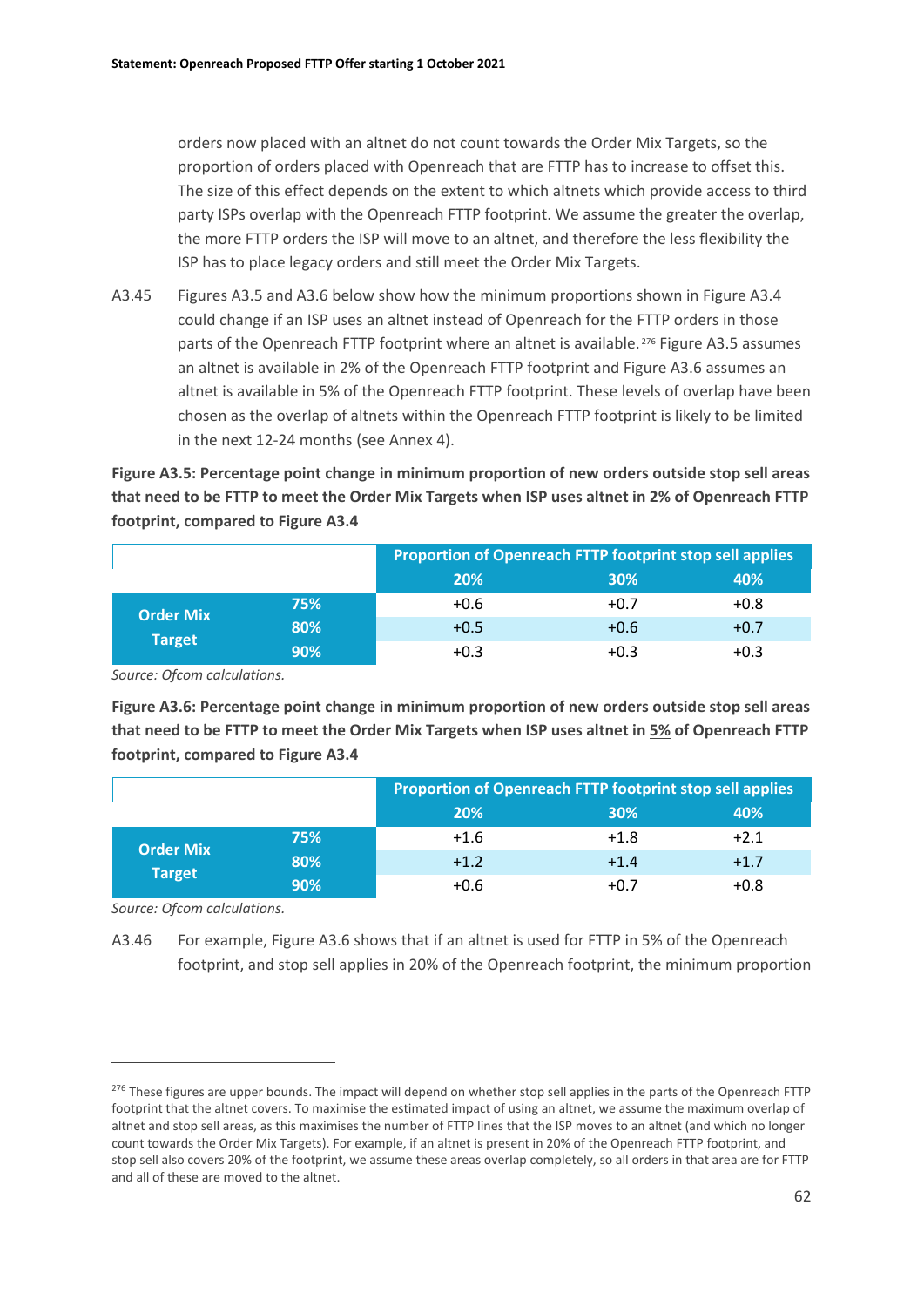of orders outside stop sell areas which need to be FTTP in order for the ISP to achieve a 90% order mix target increases by just 0.6 ppt, from 87.5% (in Figure A3.4) to 88.1%. [277](#page-64-0)

A3.47 The calculations show that, for the levels of overlap we expect to see in the next 12-24 months, placing FTTP orders with an altnet while continuing to purchase legacy products from Openreach is likely to have very little effect on the minimum proportion of orders in non-stop sell areas that need to be FTTP in order to meet the targets. Put another way, in the next 12-24 months, using an altnet is likely to have very little effect on the share of an ISP's customer base that it can offer legacy products to and still meet the Order Mix Targets.

# **[] [A confidential respondent's] modelling**

- A3.48  $[\times]$  [A confidential respondent] submitted that its calculations show that the Order Mix Targets could reduce the addressable market for altnets that supply third party ISPs by a very large amount. [278](#page-64-1) However, these calculations are based on a misunderstanding of how compliance with the Order Mix Targets is assessed.
- A3.49  $[\times]$  [The confidential respondent] appears to have assumed that 80% of an ISP's total orders must be for Openreach FTTP (i.e. the denominator includes both orders outside of the Openreach FTTP footprint and orders from altnets). Such a target would leave little scope for ISPs to use altnets, especially as not all premises can receive FTTP. However, in fact the Order Mix Targets apply to the proportion of an ISP's orders from Openreach within its FTTP footprint.

<span id="page-64-0"></span><sup>&</sup>lt;sup>277</sup> For example, assume there are 100 new orders equally distributed across the Openreach FTTP footprint. 5 of these orders are in areas covered by the altnet. There will be 20 FTTP orders in the 20% of the footprint where stop sell applies, 5 of which are assumed to move to the altnet (see previous footnote). A target of 90% means at least 86 out of the 95 orders that remain with Openreach need to be for FTTP. Given there will be 15 Openreach FTTP orders in the 20% of the footprint where stop sell applies, there needs to be at least 71 FTTP orders (out of a total of 80 orders) in the areas where stop sell does not apply. This amounts to a minimum proportion of 89% (=71/80) in areas where stop sell does not apply. (This is higher than the 88.1% figure in main text due to using integer values for the number of orders.)

<span id="page-64-1"></span><sup>&</sup>lt;sup>278</sup> [ $\leq$ ] [A confidential respondent] Consultation response, pages 3-5. [ $\leq$ ] [A confidential respondent] email dated 15 September 2021.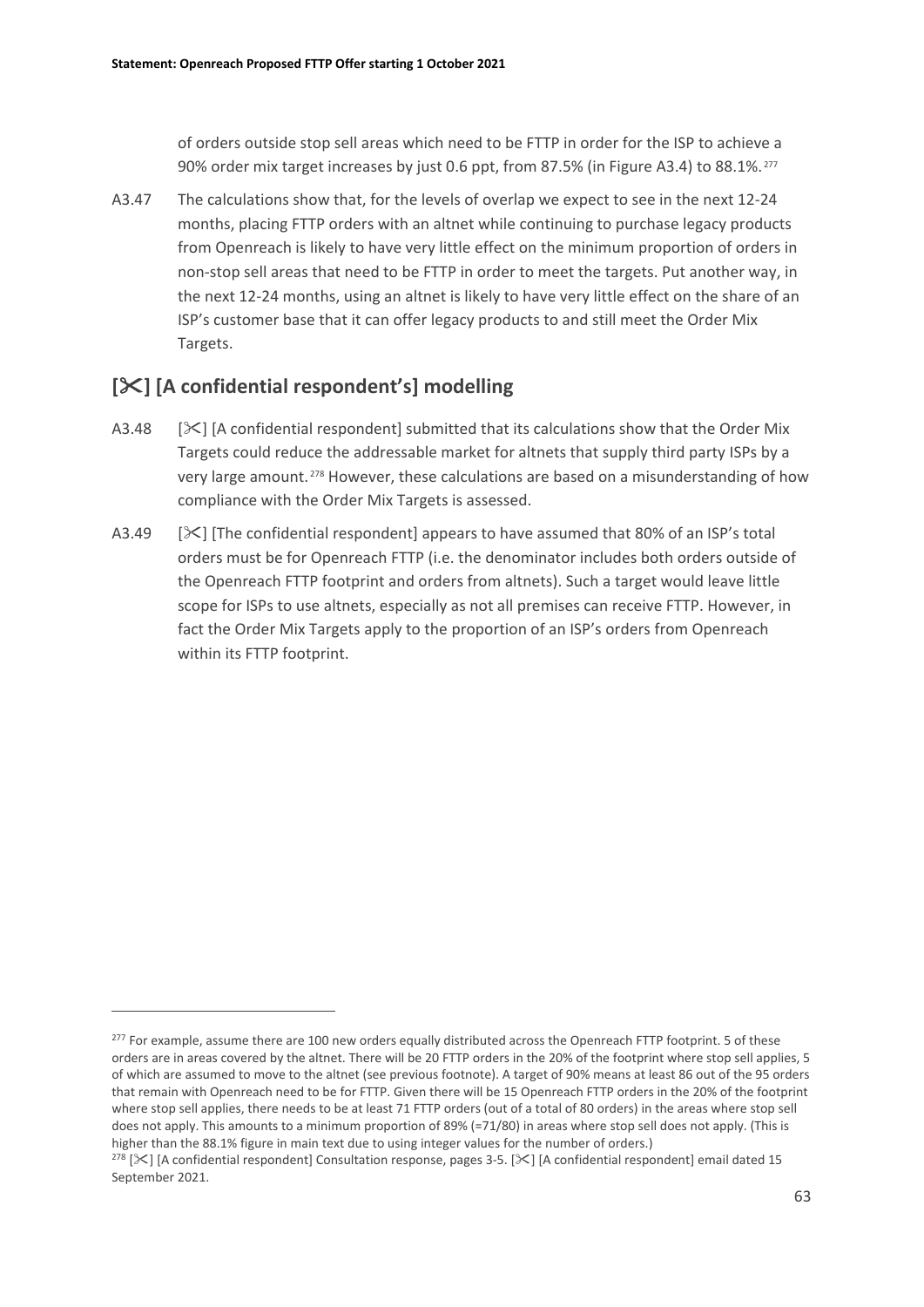# <span id="page-65-0"></span>A4. To what extent will wholesaling altnets' FTTP footprints overlap with Openreach's FTTP footprint?

# **Introduction**

- A4.1 In this annex, we outline evidence on the proportion of the Openreach FTTP footprint where altnets that provide wholesale access to ISPs are likely to be present. This is relevant to our assessment of the Order Mix Targets since it informs:
	- a) The potential impact if ISPs were to buy legacy products from Openreach in those areas where both Openreach and such an altnet supply FTTP; and
	- b) The extent of those areas where ISPs are dependent on Openreach for FTTP. In principle, Openreach could effectively make discounts in these areas conditional on ISPs not using altnets elsewhere in Openreach's FTTP footprint.
- A4.2 Below we first consider overlap currently and in the short term. We then consider the longer-term position.

# **Current and short-term overlap of Openreach's FTTP network**

- A4.3 Investment in FTTP networks is being made by established operators such as BT and VMO2 as well as newer entrants. These investments are numerous and vary considerably in terms of location and scale. [279](#page-65-1)
- A4.4 As of the end of July, around 5.2m premises were ready for service using Openreach FTTP. [280](#page-65-2) In terms of overlap by other FTTP networks:
	- a) Openreach estimated that currently a very small percentage of the premises it has passed with FTTP are also covered by altnet FTTP, excluding VMO2. [281](#page-65-3)
	- b) The Joint Consultation Response submitted that in Spring 2021, more than 2.5m premises were passed by altnets, of which more than 2m are outside of the Openreach FTTP footprint. [282](#page-65-4) This implies 0.5m premises passed by altnets are within the Openreach FTTP footprint, which equates to around 10% of that footprint.

<span id="page-65-1"></span><sup>&</sup>lt;sup>279</sup> By way of illustration, ISPReview has been tracking the progress of around 80 firms building FTTP networks to homes and businesses and reporting thi[s https://www.ispreview.co.uk/index.php/2020/04/summary-of-full-fibre-build-progress](https://www.ispreview.co.uk/index.php/2020/04/summary-of-full-fibre-build-progress-across-uk-broadband-isps.html/2)[across-uk-broadband-isps.html/2](https://www.ispreview.co.uk/index.php/2020/04/summary-of-full-fibre-build-progress-across-uk-broadband-isps.html/2) [accessed 27 July 2021]

<span id="page-65-3"></span><span id="page-65-2"></span><sup>&</sup>lt;sup>280</sup> Openreach response to s135 notice dated 16 August 2021, question 2.<br><sup>281</sup> Openreach response to s135 notice dated 16 August 2021, question 2. This figure includes Hyperoptic. This figure excludes VMO2 FTTP since VMO2 currently does not provide wholesale access to third party ISPs. Openreach estimated that a very small percentage of its FTTP network overlapped with other FTTP networks in July 2021 if VMO2 FTTP (but not VMO2 DOCSIS) were included.

<span id="page-65-4"></span><sup>&</sup>lt;sup>282</sup> Joint Consultation Response, paragraphs 40-42.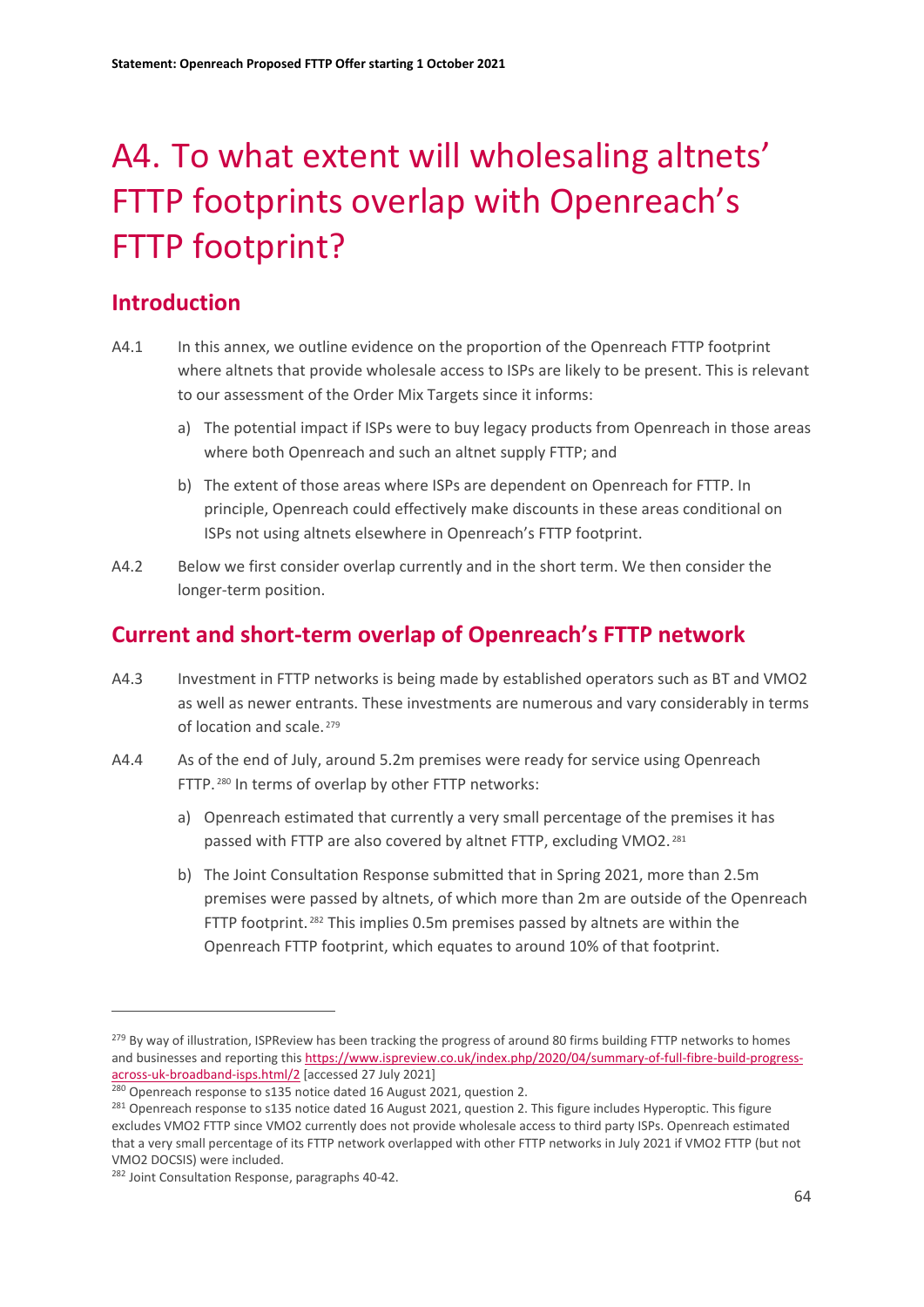- A4.5 We understand that the figures in the preceding paragraph include 'retail only' altnets and thus overstate the degree of overlap with altnets that currently provide access to third party ISPs.
- A4.6 How these figures will change in the next couple of years depends on:
	- a) Networks' build strategies. Stakeholders submitted that altnets generally avoid overbuilding Openreach's FTTP network. [283](#page-66-0) Modelling in the Joint Consultation Response implies that the number of premises that only altnets pass will start to decline after 2024 as a result of overbuild with Openreach FTTP. [284](#page-66-1)
	- b) The extent to which altnets become credible wholesale suppliers from the perspective of third party ISPs. The Joint Consultation Response and the CWP submitted that many altnets that presently do not offer wholesale access to third party ISPs plan to do so in the future.<sup>[285](#page-66-2)</sup> However, it is uncertain how successful they will be.<sup>[286](#page-66-3)</sup>
- A4.7 CityFibre is the largest altnet FTTP provider to third party ISPs and currently supplies both TalkTalk and Vodafone. At the end of July 2021, CityFibre, passed approximately  $[\<]$ premises. <sup>[287](#page-66-4)</sup> CityFibre estimated that approximately  $[\frac{1}{2}$  of its network overlapped with the Openreach FTTP network.<sup>[288](#page-66-5)</sup> This equates to approximately  $[\mathcal{K}]$  premises at present. Given the size of Openreach's FTTP network as set out in paragraph A4.4, this implies CityFibre is currently available in approximately  $[\times]$  of the Openreach FTTP footprint.
- A4.8 The number of premises which are passed by both Openreach FTTP and CityFibre is likely to increase over time as both Openreach and CityFibre deploy more network. However, the *proportion* of the Openreach FTTP footprint where CityFibre is available is likely to remain low over the next 12-24 months, as the Openreach FTTP footprint grows. For example, if Openreach were to add 3m premises to its FTTP footprint, and 300,000 of these overlapped with CityFibre's build, the proportion of the total Openreach FTTP footprint where CityFibre is available would increase to  $[\mathcal{K}].$
- A4.9 The evidence therefore points to low levels of overlap of Openreach's FTTP footprint by CityFibre's network, currently and over the next 12-24 months. More generally, we consider that there will be very few locations where altnets that provide access to third party ISPs overlap with the Openreach FTTP network in the short term.

<span id="page-66-1"></span><span id="page-66-0"></span><sup>&</sup>lt;sup>283</sup> Joint Consultation Response, paragraphs 63-65; Annex 3, paragraph 23. TalkTalk CFI response, paragraph 2.30. [ $\geq$ ] <sup>284</sup> Joint Consultation Response, Annex 3, paragraph 37.

<span id="page-66-3"></span><span id="page-66-2"></span><sup>&</sup>lt;sup>285</sup> Joint Consultation Response, paragraphs 48-55. CWP Consultation response, pages 1-3. KCOM also referred to the potential for the CWP to make it easier for ISPs to use altnets. KCOM Consultation response, paragraphs 4.5-4.6.<br><sup>286</sup> In the WFTMR Statement, we discussed factors that suggest it may be challenging for new entrants to sec engagement from ISPs, particularly for smaller networks. WFTMR Statement, Volume 2, paragraphs 8.60-8.71.

<span id="page-66-4"></span><sup>&</sup>lt;sup>287</sup> CityFibre Consultation response,  $[\times]$ .

<span id="page-66-5"></span><sup>&</sup>lt;sup>288</sup> CityFibre response to s135 notice dated 16 August 2021, question 1.